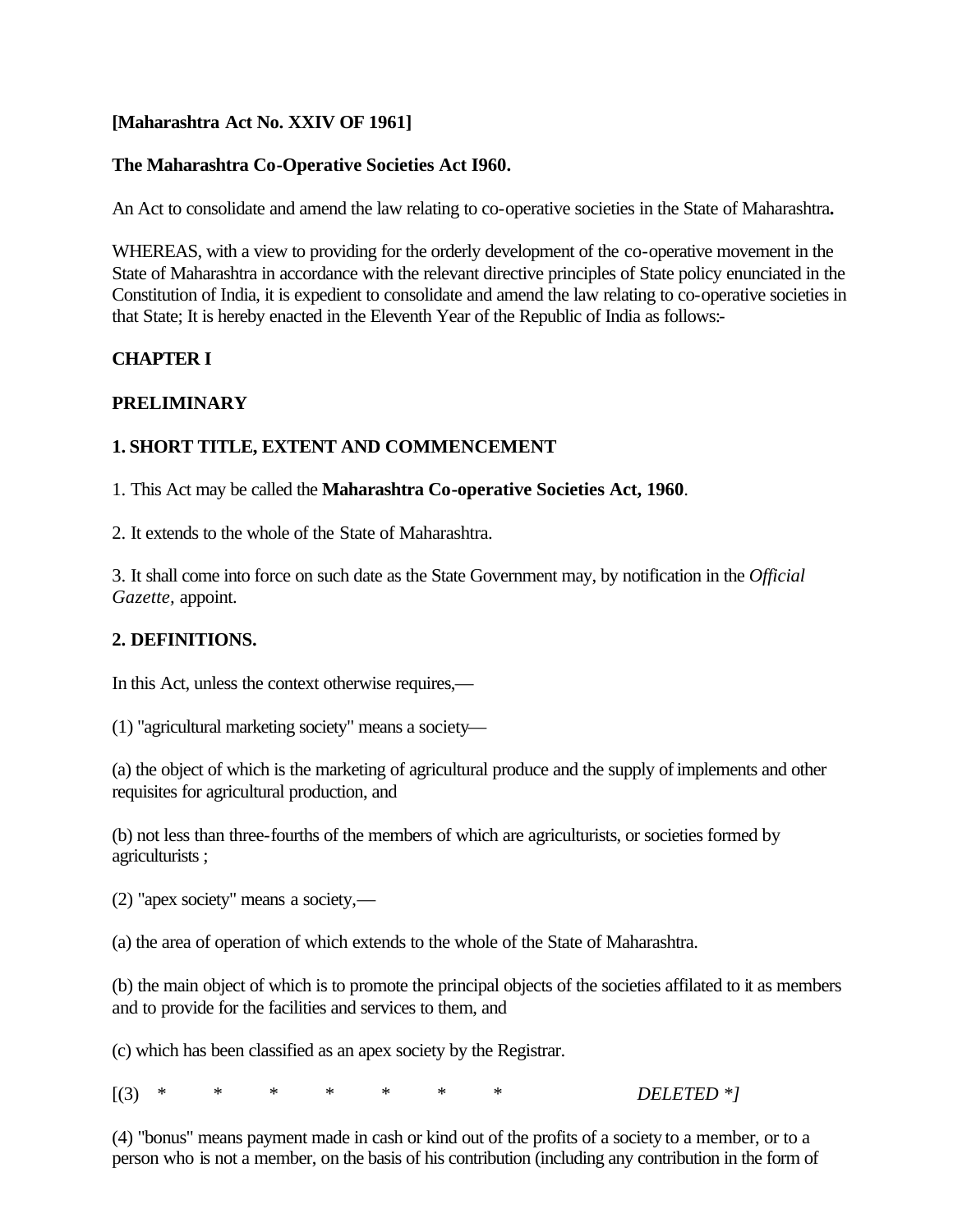labour or service) to the business of the society, and in the case of .a farming society, on the basis both of such contribution and also the value or income or, as the case may be, the area of the lands of the members brought together for joint cultivation as may be decided by the society[but does not include any sum paid or payable as bonus to any employee of the society under the Payment of Bonus Act, 1965;

(5) by-laws " means by-laws registered under this Act and for the time being in force and includes registered amendments of-such by-laws ;

(6) "Central Bank" means a co-operative bank, the objects of which include the creation of funds to be loaned to other societies; but does not include the urban co-operative bank;

(7)*"*committee "means the committee of management or board of directors or other directing body, by whatever name called, in which the management of the affairs of a society is vested under section 73;].

(8)*"* Company " means a company as defined in the Companies Act, 1956 and includes a Banking Company and also any board, corporation or other corporate body, constituted or established by any Central, State or Provincial Act for the purpose of the development of any industry;

(9) " Consumer's society" means a society the object of which is—

(a) the procurement, production or processing, and distribution of goods to, or the performance of other services for, its members as also other customers and

(b) the distribution among its members and customers, in the proportion prescribed by rules or by the bylaws of the society, of the profits accruing from such procurement, production or processing, and distribution;

(10) "co-operative bank" means a society, which is doing the business of banking as defined in clause (b) of sub-section (1) of' section 5 of the Banking Companies Act, 1949 and includes any society which is functioning or is to function as [an Agriculture and Rural Development Bank] under Chapter XI ;

(10-ai) "Co-operative Appellate Court" means 'the Maharashtra State Co-operative Appellate Court constituted under this Act;

(10-aii) "Co-operative Court" means a Court constituted under this Act to decide disputes referred to it under any of the provisions of the Act;

(10-aiii) "co-operative year" means a year ending on the  $31<sup>st</sup>$  day of March or on such other day in regard to a particular society or class of societies [as may have been fixed by the Registrar, from time to time, for balancing its or their accounts ;

(10-A) 'crop protection society' means a society the object of which is protection of the crops, structures, machinery, agricultural implements and other equipment such as those used for pumping water on the land ;

(11) " dividend" means the amount paid, out of the profits of a society, to a*.* member proportion to the shares held by him;

(12) " farming society " means a society in which, with the object of increasing agricultural production,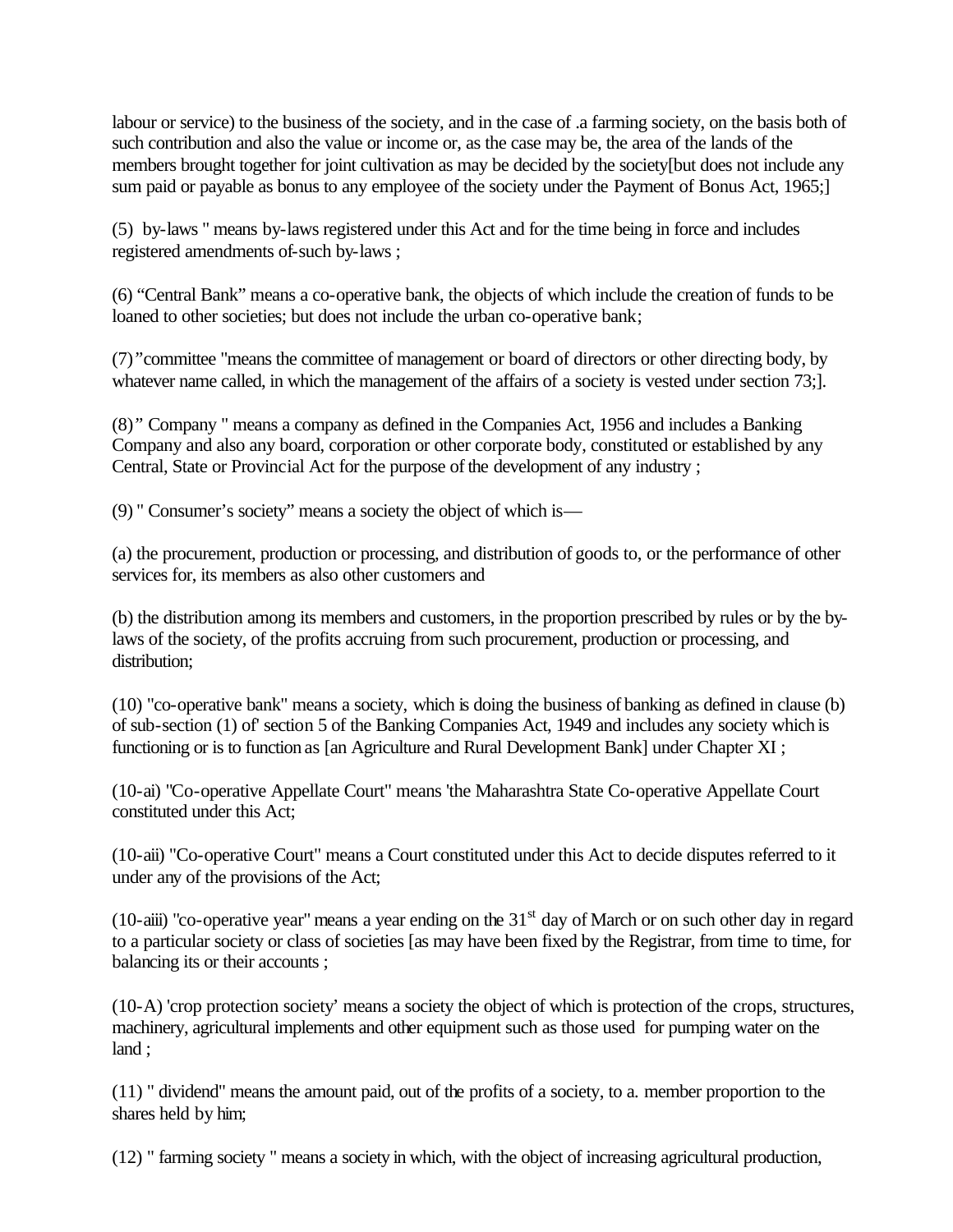employment and income and the better utilisation of resources, lands are brought together and jointly cultivated by all the members, such lands (a) being owned by or leased to the members (or some of them), or (b) coming in possession of the society in any other manner whatsoever;

(13) " federal society " means a society—

(a) not less than five members of which are themselves societies,and

(b) in which the voting rights are so regulated that the members which are societies have not less than four-fifths of the total number of votes in the general meeting of such society;

(14) " firm" means a firm registered under the Indian Partnership Act, 1932;

(15) "general society" means a society not falling in any of the classes ofsocieties denned by the other clauses of this section;

(16) " housing society " means a society, the object, of which is, to provide its members with open plots for housing, dwelling houses or fiats; or if open plots, the dwelling houses or flats are already acquired, to provide its members common amenities and services;

(16-A) " lift irrigation society " means a society the object of which is to provide water supply;, by motive power or otherwise to its members, for irrigation and otherwise;

(17) " Liquidator " means a person appointed as liquidator under this Act;

(18) "local authority " includes*.* school board and an agricultural produce market committee constituted by or under any law for the time being in force;

(19)(a) " member " means a person joining in an application for the registration of a co-operative society which is subsequently registered, ,or a person duly admitted to membership of society after registration, and includes a nominal, associate or sympathiser member;

(b) " associate member " means a member v/ho holds jointly a share of a society with others, but whose name does not stand first in the share certificate;

(c) " nominal member " means a person admitted to membership as such after registration in accordance with the by-laws;

(d) " sympathiser member " means a person who sympathises with the aims and objects of the society and who is admitted by the society as such member.

(20) " officer " means a person elected or appointed by a society to any office or such society according to its by-laws; and includes a chairman, vice-chairman, president, vice-president, managing director, manager, secretary, treasurer, member of the committee, and any other person elected or appointed under this Act, the rules or the by-laws, to give directions in regard to the business of such society;

[(20-A) " Official Assignee " means a person or body of persons appointed by the Registrar under subsection (2) of Section, 21A;];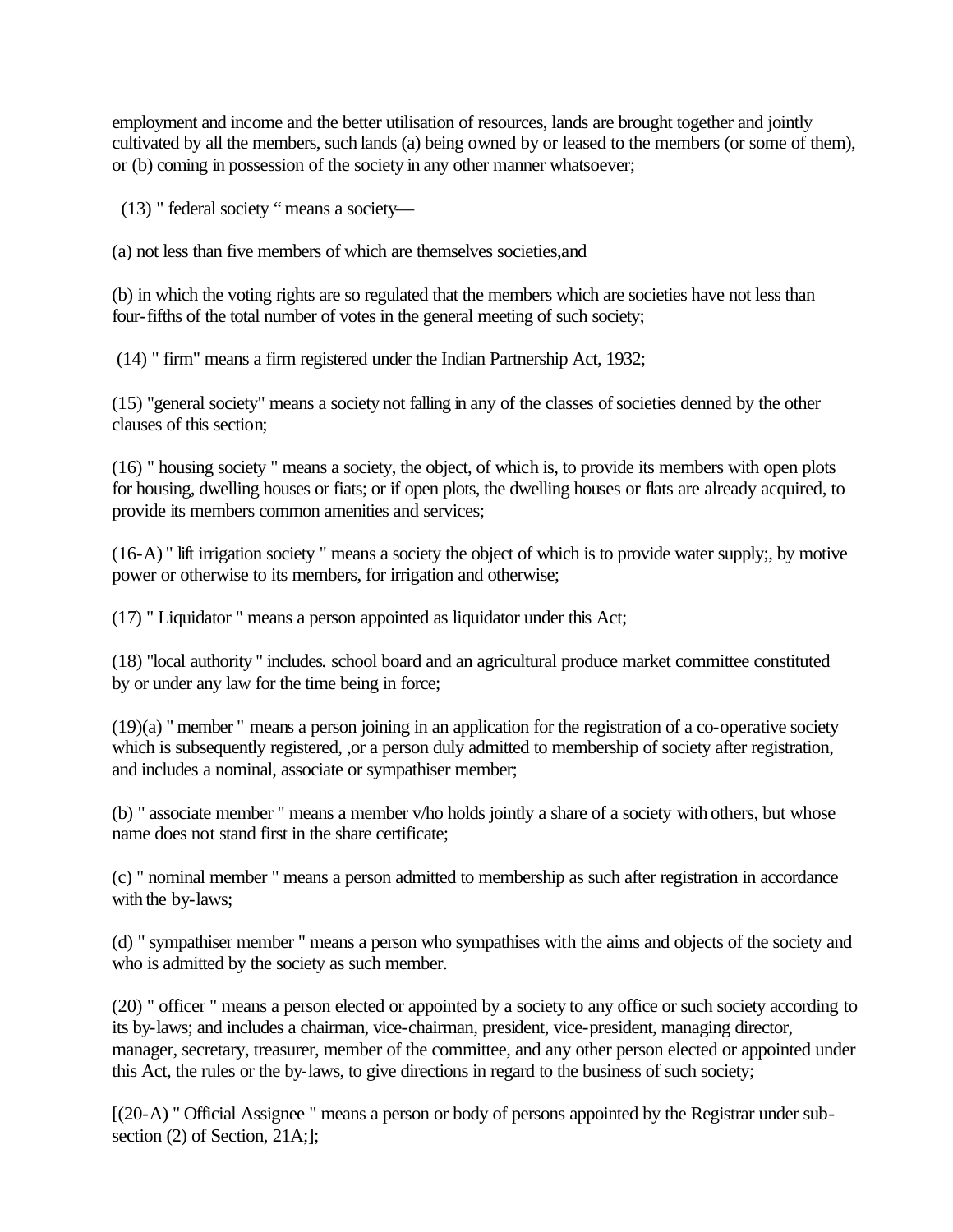(21) "prescribed" means prescribed by rules;

(22) **"**processing society" means a society the object of which is the processing of goods;

(23) " producers' society " means a society the object of which is, the production and disposal of goods or the collective disposal of the labour of the members thereof;

(24)" Registrar " means a person appointed to be the Registrar of Co-operative Societies under this Act;

(25) "resource society " means a society the object of which is the obtaining for its members of credit, goods or services required by them;

(26) *"* roles " means rules made under this Act;

(27) **"** society **"** means a co-operative society registered, or deemed to be registered, under this Act;

(28) "society with limited liability " means a society having the liability of its members limited by its bylaws;

(29) " society with unlimited liability '\* means a society, the members of which .ire, in the event of its being wound up. Jointly and severally liable for and in respect of its obligations and to contribute to any deficiency in the assets of the society;

 $[$  \* \* \* \* CLAUSE (30) DELETED\* \* ]

(31) " working capital'' means funds at the disposal of a society inclusive of paid-up share capital, funds built out of profits, and money raised by borrowing and by other means.

# CHAPTER II. **REGISTRATION.**

### **3. REGISTRAR AND HIS SUBORDINATES**

[The State Government may appoint a person to be the Registrar of Co-operative Societies for the State; and may appoint one or more persons to assist such Registrar, [with such designations, and in such local areas or throughout the State, as it may specify in that behalf,] and may, by general or special order, confer on any such person or persons all or any of the powers of the Registrar under this Act. The person or persons so appointed to assist the Registrar and on whom any powers of the Registrar are conferred, shall work under the general guidance, superintendence and control of the Registrar. [They shall be subordinate to the Registrar, and subordination of such persons amongst themselves shall be such as may be determined by the State Government.].

### **3A.TEMPORARY VACANCIES**

If the Registrar or a person appointed to assist such Registrar is disabled vacancies, from performing his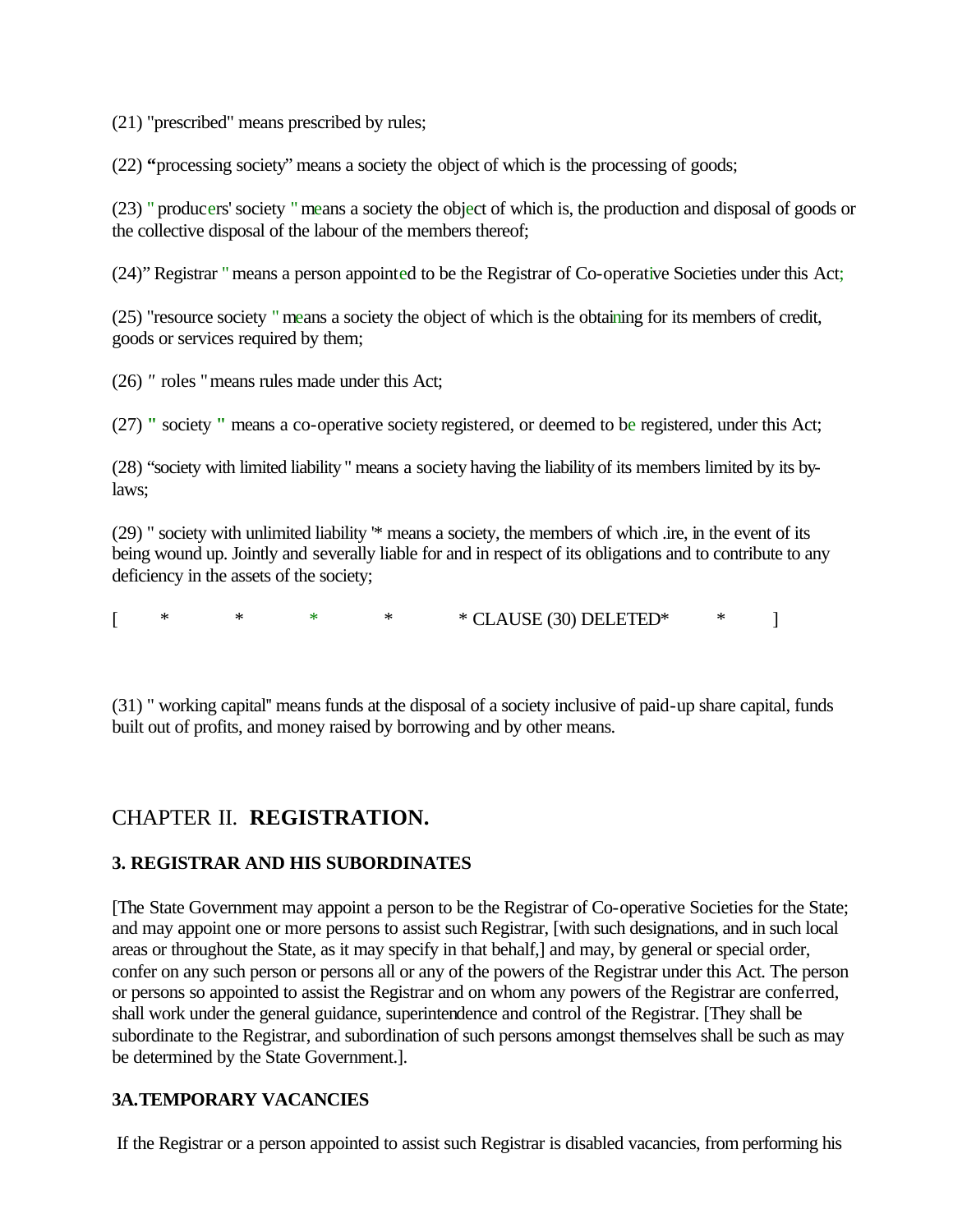duties or for any reason vacates his office or leaves his jurisdiction or dies, then—

(a) in the case of the Registrar**,** the Additional or Joint Registrar, in the office of the Registrar, and

(b) in the case of a person appointed to assist the Registrar**,** the senior-most officer holding the next higher post**,** in the respective office,shall, unless other provision has been made in that behalf, hold temporarily the office of the Registrar or, as the case may be, of the person appointed to assist the Registrar in addition to his own office and shall be held to be the Registrar or the person appointed to assist the Registrar under this Act, until the Registrar or the person appointed to assist the Registrar resumes his office, or until such time as the successor is duly appointed and takes charge of his appointment.].

## **4. SOCIETIES WHICH MAY BE REGISTERED**

A society, which has as its objects the promotion of the economic interests or general welfare of its members, or of the public, in accordance with co-operative principles, or a society established with the object of facilitating the operations of any such society, may be registered under this Act:

Provided that, no society shall be registered if it is likely to be economically unsound, or the registration of which may have an adverse effect on development  $\sim$  of the co-operative movement, or the registration of which may be contrary to the policy directives which the State Government may, from time to time, issue.].

## **5. REGISTRATION WITH LIMITED OR UNLIMITED LIABILITY**

A society may be registered with limited or unlimited liability**.** 

### **6. CONDITIONS OF REGISTRATION**

(1) No society, other than a federal society, shall be registered under this Conditions Act, unless it consists of at least ten persons or such higher number of persons as the Registrar may having regard to the objects and economic liability of a society and development of the co-operative movement, determine from time to time for a class of societies, (each of such persons being a member of a different family), who are qualified to be members under this Act, and who reside in the area of operation of the society :

Provided that, a lift irrigation society consisting of less than ten but of five or more such persons may be registered under this Act.

(2) No society with unlimited liability shall be registered, unless all persons forming the society reside in the same town or village, or in the same group of villages.

(2A) No crop protection society shall be registered, unless the Registrar is satisfied, after such inquiry as he thinks necessary, that a draft of the proposal mad by the society for protecting the crops, structures, machinery, agricultural implements and other equipment such as those used for pumping water on the land, was duly published for inviting all owners of lands likely to be affected by the proposal and all other persons likely to be interested in the said lands to join the proposal or to send their objections or suggestions and that the objections and suggestions received, if any, have been duly considered by the society and that the owners in possession of not less than 66 per cent. in the aggregate of the lands included in the proposal have given their consent in writing to the making of the proposal and that the proposal made is feasible**.** For this purpose, the society shall submit to the Registrar :—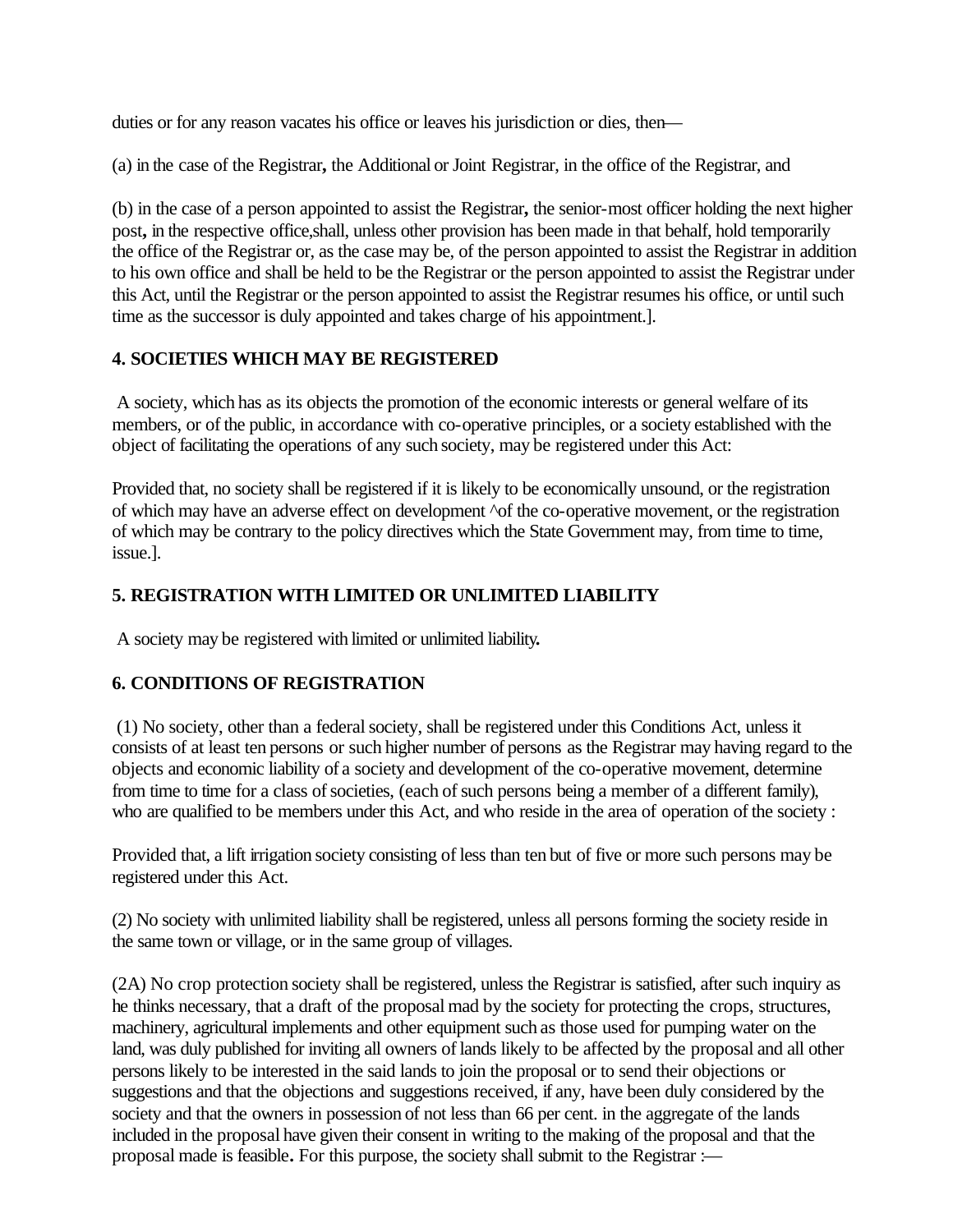(a) a plan showing the area covered by the proposal and the surrounding lands as shown in the map or maps of the village or villages affected ;

(b) an extract from the record of rights duly certified showing the names of the owners of the lands and the areas of the lands included in the proposal ;

(c) statements of such of the owners of the lands as consented to the making of the proposal signed by owners before two witnesses ;

(d) a detailed estimate of the cost of implementing the proposal ;

(e) a detailed statement showing how the cost is proposed to be met.

When such society is registered, the cost of implementing the proposal shall be met wholly or in part by contribution to be levied by the society from each owner of the land included in the proposal, including any such owner who may have refused to become a member of the society. The owner of every land included in the proposal shall also be primarily liable for the payment of the contribution leviable from time to time in respect of such land.

(3) No federal society shall be registered, unless it has at least five societies as its members.

(4) Nothing in this Act shall be deemed to affect the registration of any society made before the commencement of this Act.

(5) The word " limited " or " unlimited " shall be the last word in the name of every society with limited or unlimited liability, as the case may be, which is registered or deemed to be registered under this Act.

*Explanation.*—For the purposes of this section and section 8, the expression "member of a family " means a wife, husband, father, mother, [son or unmarried daughter.]

## **7. POWER TO EXEMPT SOCITIES [OR CLASS OF SOCIETIES] FROM CONDITIONS AS TO REGISTRATION.**

 Notwithstanding anything contained in this Act, the State Government may by general or special order, exempt any society or class of societies from any requirements of this Act as to registration, subject to such conditions (if any) as it may impose.

### **8. APPLICATION FOR REGISTRATION**

For the purposes of registration, an application shall be made to the Registrar in the prescribed form, and shall be accompanied by four copies of the proposed by-laws of the society and such registration fee as may, be prescribed in this behalf. Different registration fees may be prescribed for different classes of societies, regard being had to the service involved in processing an application for registration. The person by whom, or on whose behalf, such application is made, should furnish such information in regard to the society, as the Registrar may require.

(2) The application shall be signed.—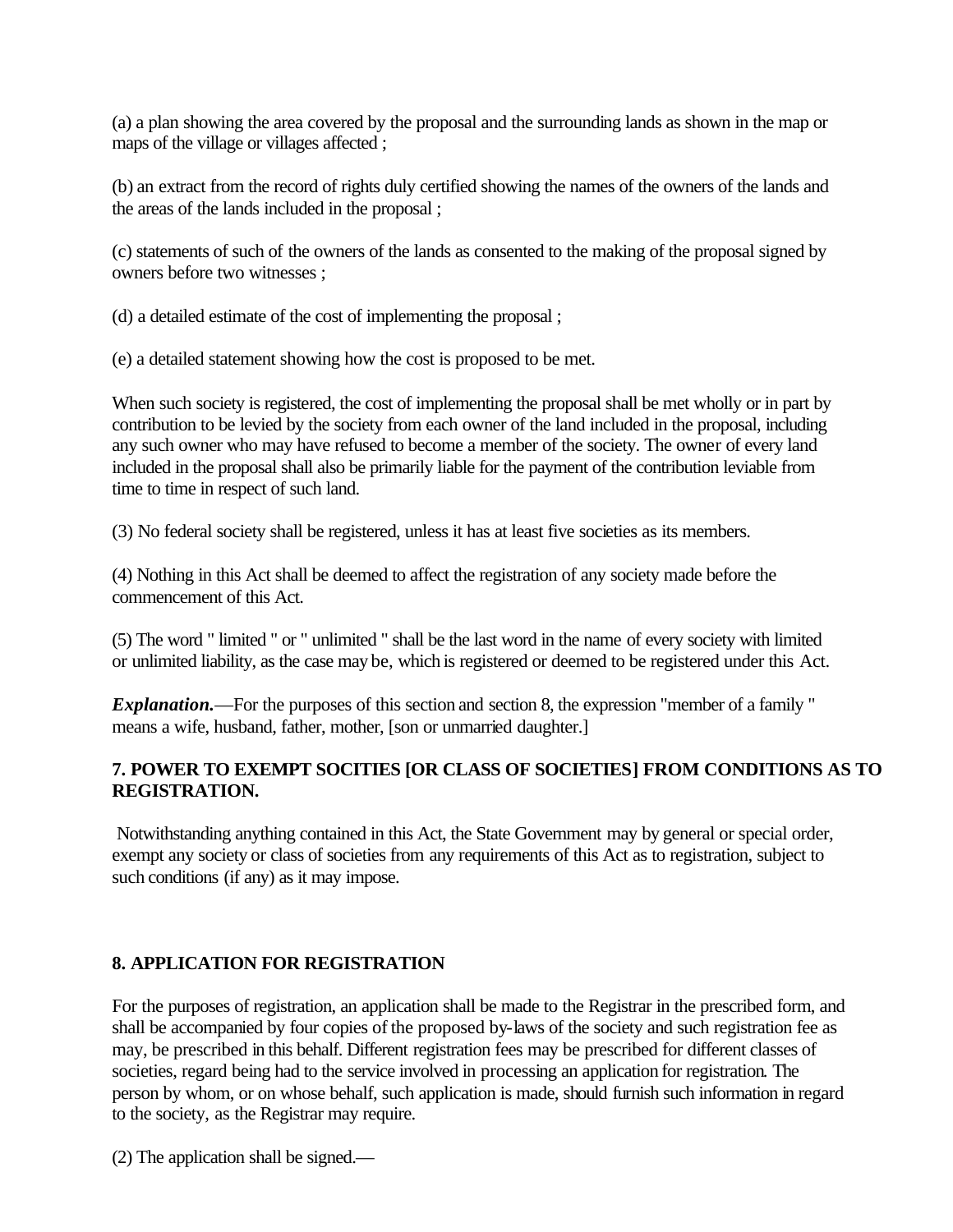(a) in the case of a society other than a federal society, by at least ten persons (each of such persons being a member of a different family), who are qualified under this Act, and

(b) in the case of a federal society, by at least five societies.

No signature to an application on behalf of a society shall be valid, unless the person signing is a member of the committee of such a society, and is authorised by the committee; by resolution to sign on its behalf the application for registration of the society and its by-laws; and a copy of such resolution is appended to the application.

### **9. REGISTRATION**

 (1) if the Registrar is satisfied that a proposed society has complied with the provisions of this Act and the rules, [or any other law for the time being in force, or policy directive's issued by the State Government under section 4,] and that its proposed by-laws are not contrary to this Act or to the rules, he [shall, within two months], from the date of receipt of the application register the society and its by-laws.

 $(2)$  Where there is a failure on the part of the Registrar to dispose of such application within the period aforesaid, the Registrar shall, within a period of fifteen days from the date of expiration of that period refer the application to the next higher officer and where the Registrar himself is the registering officer, to the State Government, who or which, as the case may be, shall dispose of the application within two months from the date of its receipt and on the failure of such higher officer or the State Government, as the case may be, to dispose of the application within that period, the society and its bye-laws shall be deemed to have been registered and thereafter the Registrar shall issue a certificate of registration under his seal and signature within a period of fifteen days].

(3) Where the Registrar refuses to register a proposed society, he shall forthwith communicate his decision, with the reasons therefore, to the person making the application and if there be more than one to the person who has signed first thereon.

(4) The Registrar shall maintain a register of all societies registered, or deemed to be registered, under this Act.

# **10. EVIDENCE OF REGISTRATION**

 A certificate of registration signed by the Registrar, shall be conclusive evidence that the society therein mentioned, is duly registered, unless it is proved that the registration of the society has been cancelled.

# **11. POWER OF REGISTRAR TO DECIDE CERTAIN QUESTIONS.**

When, any question arises whether a person is an agriculturist or not, or whether any person resides in the area of operation of the society or not, [or whether a person is or is not engaged certain in or carrying on any profession, business or' employment, or whether a person belongs or docs not belong to such class of persons as declared under sub-section (1A) of section 22 and has not incurred a disqualification under that sub-section.] such question shall be decided by the Registrar [and his decision shall be final, but no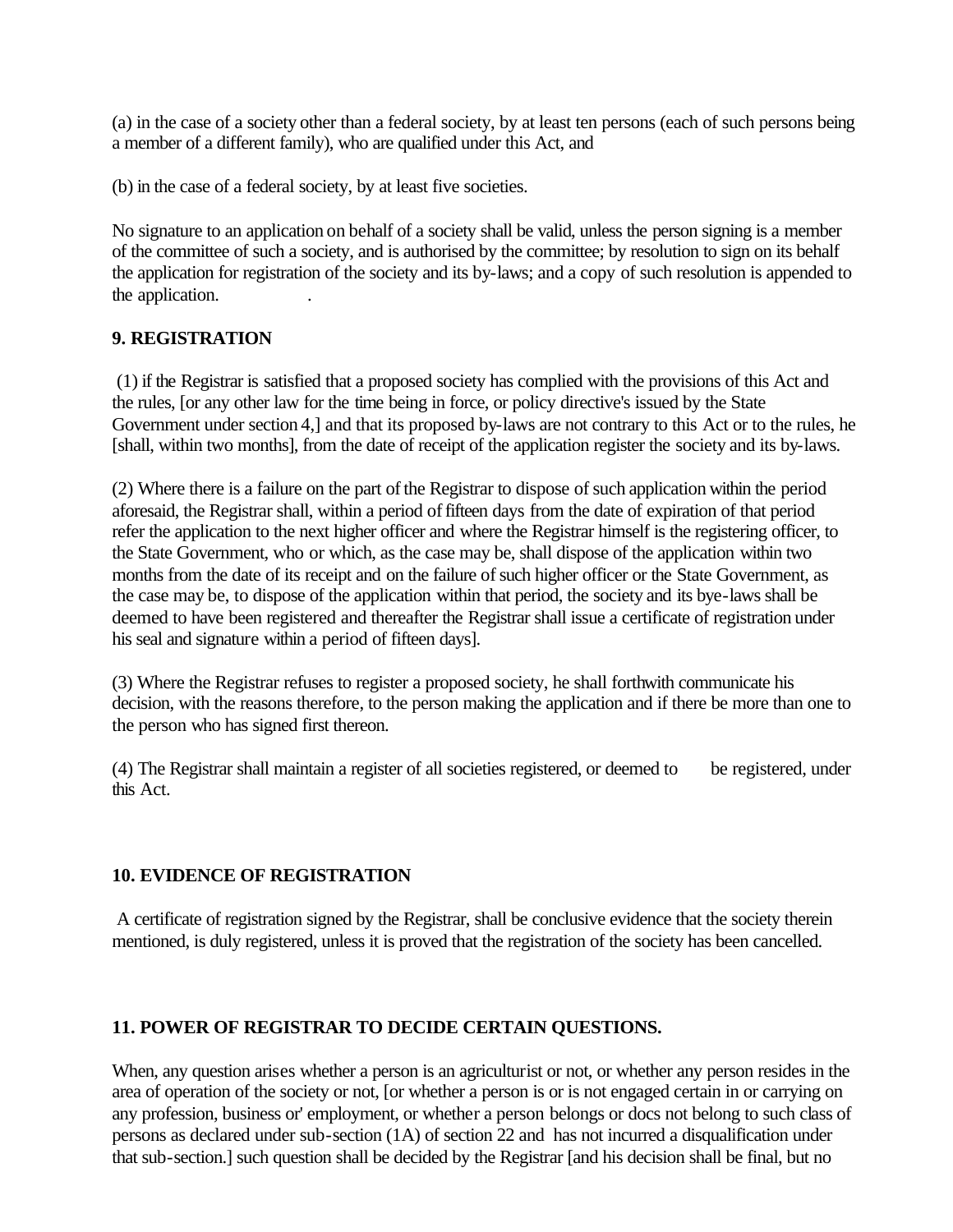decision adverse to any such person shall be given without giving him an opportunity of being heard.]

## **12. CLASSIFICATION OF SOCIETIES.**

(1) The Registrar shall classify all societies into one or other of the classes of societies defined in section 2, and also into such sub-classes, thereof as may be prescribed by rules.

(2) The Registrar may, for reasons to be recorded in writing, alter the classification of a society from one class of society to another, or from one sub-class thereof to another; and may, in the public interest and subject to such terms and conditions as he may think fit to impose, allow any society so classified to undertake the activities of a society belonging to another class.

(3) A list of all societies so classified shall be published by the Registrar every three years in such manner as the State Government may from time to time, direct.

## **13. AMENDMENT OF BY-LAWS OF SOCIETY.**

 (1) No amendment of the by-laws of a society shall be valid until registered under this Act. For the purpose of registration of an amendment of the by-laws, a copy of the amendment passed, in the manner prescribed, at a general meeting of the society, shall be forwarded to the Registrar. Every application for registration of an amendment of the by-laws shall, be disposed of by the Registrar within a period of two months from the date of its receipt.

 $\begin{bmatrix} * & * & * \end{bmatrix}$  DELETED  $*$  \*  $\begin{bmatrix} * & * & * \end{bmatrix}$ 

(IA) Where there is a failure on the part of the Registrar to dispose of such application within the period aforesaid, the Registrar shall, within a period of fifteen days from the date of expiration of that period refer the application to the next higher officer and where the Registrar himself is the registering officer, to the State Government, who or which, as the case may be, shall dispose of the application within two months from the date of its receipt and on the failure of such higher officer or the State Government, as the case may be, to dispose of the application within that period, the amendment of the bye-laws shall be deemed to have been registered.

(IB) No amendment of the bye-laws of a society shall be registered by the Registrar under this section or in the case of the bye-laws which are deemed to have been registered shall have effect, if the amendment is repugnant to the policy directives, if any, issued by the State Government under section 4.

(2) When the Registrar registers an amendment of the by-laws of a society for where an amendment of the by-laws is deemed to have been registered], he shall issue to the society a copy of the amendment certified by him, which shall be conclusive evidence that the same is duly registered.

(3) Where the Registrar refuses to register such amendment of the by-laws of a society, he shall communicate the order of refusal, together with his reasons therefore, to the society.

# **14. POWER TO DIRECT AMENDMENT OF BY-LAWS**

(1) If it appears to the Registrar that an amendment of the by-laws of a society direct is necessary or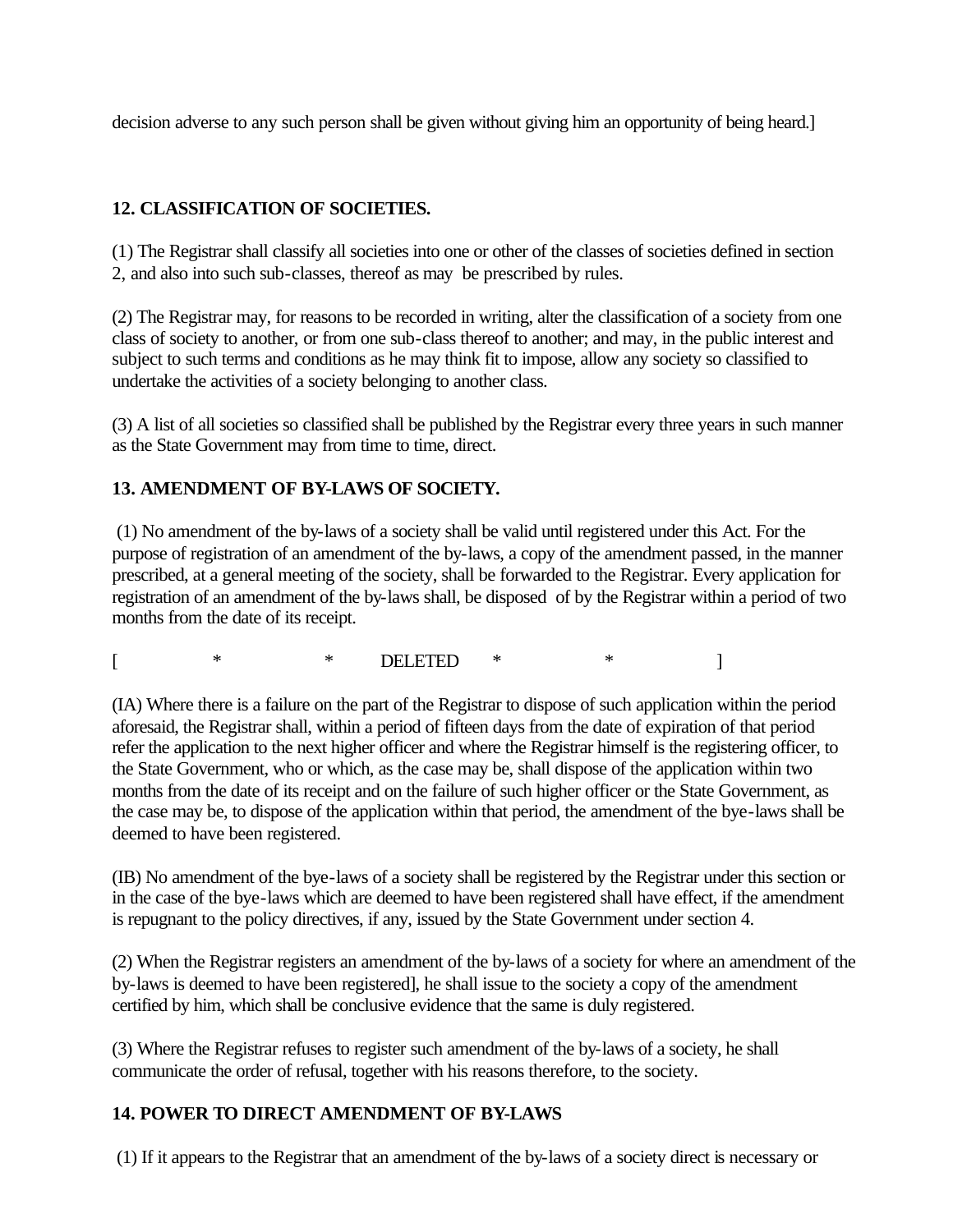desirable in the interest of such society, he may call upon the society, in the manner prescribed, to make the amendment within such time as he may specify.

(2) If the society fails to make the amendment within the time specified, the Registrar may, after giving the society an opportunity of being heard and after consulting such State federal society as may be notified by the State Government register such amendment, and issue to the society a copy of such amendment certified by him. With effect from the date of the registration of the amendment in the manner aforesaid, the by-laws shall be deemed to have been duly amended accordingly; and the by-laws as amended shall, subject to appeal (if any), be binding on the society and its members.

## **15. CHANGE OF NAME**

(1) A society may, by resolution passed at a general meeting, and with the Change of approval of the Registrar, change its name; but such change shall not affect any right or obligation of the society, or of any of .its members, or past members, or deceased members; and any legal proceedings pending before any person, authority or court may be continued by or against the society, under its new name.

(2) Where a society changes its name, the Registrar shall enter the new name in its place in the register of societies, and shall also amend the certificate of registration accordingly.

### **16. CHANGE OF LIABILITY**

(1) Subject to the provisions of this Act and the rules, a society may, by amendment of its by-laws, change the form or extent of its liability.

(2) When a society has passed a resolution to change the form or extent of its liability, it shall give notice thereof in writing to all its members and creditors and, notwithstanding anything in any by-law or contract to the contrary, any member or creditor shall, during a period of one month from the date of service of such notice upon him, have the option of withdrawing his shares, deposits or loans.

(3) Any member or creditor who does not exercise his option within the period specified in sub-section (2), shall be deemed to have assented to the change.

(4) An amendment of the by-laws of a society, changing the form or extent of its liability, shall not be registered or take effect until, either—

(a) all members and creditors have assented, or deemed to have assented, thereto as aforesaid ; or

(b) all claims of members and creditors, who exercise the option, given by sub-section (2), within the period specified therein, have been met in full or otherwise satisfied.

### **17. AMALGAMATION, TRANSFER, DIVISION OR CONVERSION OF SOCIETIES.**

 (1) A society may, with the previous approval of the Registrar, by resolution passed by two-thirds majority of the members present and voting at a special general meeting held for the purpose, decide—

(a) to amalgamate with another society ;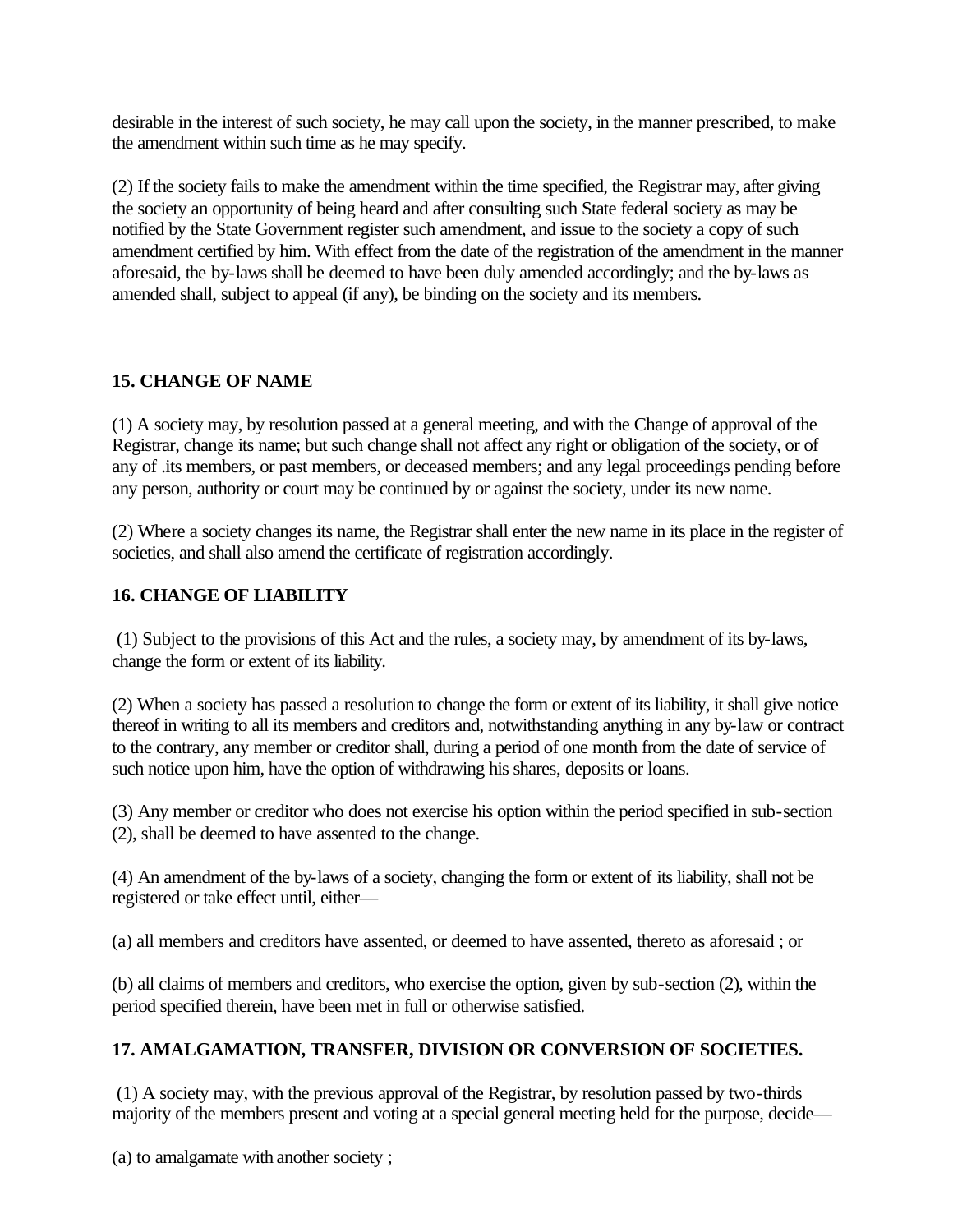(b) to transfer its assets and liabilities, in whole or in part; to any other society;

(c) to divide itself into two or more societies ; or

(d) to convert itself into another class of society :

Provided that, when such amalgamation, transfer, division or conversion, aforesaid**,** involves a transfer of the liabilities of a society to any other society, no order on the resolution shall be passed by the Registrar, unless he is satisfied that—

(i) the society, after passing such resolution, has given notice thereof in such manner as may be prescribed to all its members, creditors and other persons whose interests are likely to be affected (hereinafter, in this section referred to as "other interested persons"), giving them the option, to be exercised within one month from the date of such notice, of becoming members of any of the new societies, or continuing their membership in the amalgamated or converted society, or demanding payment of their share or interest or dues, as the case may be**;**

(ii) all the members and creditors and other interested persons, have assented to the decision, or deemed to have assented thereto by virtue of any member of creditor or any other interested person failing to exercise his option within the period specified in clause (i) aforesaid, and

(iii) all claims of members and creditors and other interested persons who exercise the option within the period specified, have been met in full or otherwise satisfied.

(2) Notwithstanding anything contained in the Transfer of Property Act. 1882 or the Indian Registration Act, 1908, in the event of division or conversion, the registration of the new societies or, as the case may be, of the converted society, and in the event of amalgamation, on the amalgamation the resolution of the societies concerned with amalgamation, shall in each case be sufficient conveyance to vest the assets and liabilities of the original society or amalgamating societies in the new societies or converted or amalgamated society, as the case may be.

(3) The amalgamation of societies, or division or conversion of a society shall not affect any rights or obligation of the societies so amalgamated, or society so divided or converted, or render defective any legal proceedings which might have been continued or commenced by or against the societies which have been amalgamated, or divided or converted; and accordingly, such legal proceedings may be continued or commenced by or against the amalgamated society, or, as the case may be, the converted society, or the new societies.

(4) Where two or more societies have been amalgamated, or a society has been divided or converted, the registration of such societies or society shall be cancelled on the date of registration of the amalgamated society, or the converted society. or the new societies between which the society may have been divided.

## **18. POWER TO DIRECT AMALGAMATION, DIVISION AND REORGANISATION IN PUBLIC INTEREST, ETC**

 (1) Where the Registrar is satisfied that it is essential in the public interest, or in the interest of the cooperative movement, or for the purpose of securing the proper management of any society, that two or more societies should amalgamate or any society should be divided to form two or more societies or should be reorganised then notwithstanding anything contained in the last proceeding section but public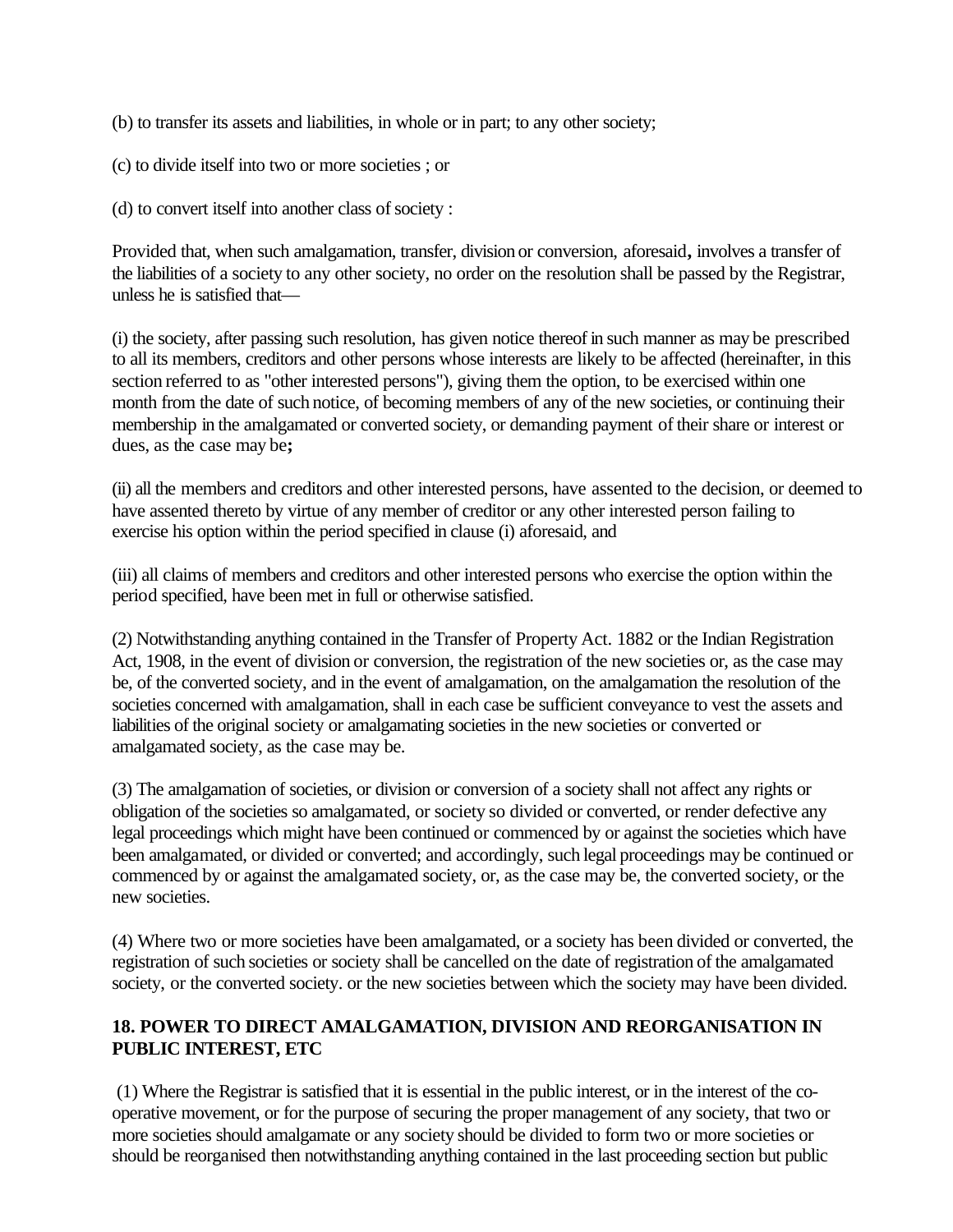subject to the provisions of this section, the Registrar may, after consulting such interest, etc. federal society as may be notified by the State Government by order notified in the *Official Gazette,* provide for the amalgamation, division or reorganisation of those societies into a single society, or into societies with such constitution, property, rights,interests and authorities, and such liabilities, duties and obligations, as may be specified in the order.

(2) No order shall be made under this section, unless—

(a) a copy of the proposed order has been sent in draft to the society or each of the societies concerned;

(b) the Registrar has considered and made such modifications in the draft order as may seem to him desirable in the light of any suggestions and objections which may be received by him within such period (not being less than two months from the date on which the copy of the order as aforesaid was received by the society) as the Registrar may fix in that behalf, either from the society or from any member or class of members thereof, or from any creditor or class of creditors.

(3) The order referred to in sub-section (1) may contain such incidental, consequential and supplemental provisions as may, in the opinion of the Registrar, be necessary to give effect to the amalgamation, the division or reorganisation.

(4) Every member or creditor of [or other person interested in,] each of the societies to be amalgamated, divided or reorganised, who has objected to the scheme of amalgamation, division or reorganisation, within the period specified, shall be entitled to receive, on the issue of the order of amalgamation, division or reorganisation his share or interest, if he be a member, and the amount in satisfaction of his dues if he be a creditor.

(5) On the issue of an order under sub-section (1). the provisions in sub-sections (2), (3) and (4) of section 17 shall apply to the societies so amalgamated, divided or reorganised as if they were amalgamated, divided or reorganised under that section, and to the society amalgamated, divided or reorganised.

(6) Nothing contained in this section shall apply for the amalgamation of [two or more co-operative banks or two or more primary agricultural credit societies].]

# **[18A. AMALGAMATION OF CO-OPERATIVE BANKS**

 (1) Where the Registrar is satisfied that it is essential in the public interest, or in order to secure the proper management of one or more co-operative banks that two or more such banks should be amalgamated, then notwithstanding anything contained in section 17, the Registrar may, after consulting such fedreal society or other authority as may be notified by the State Government in the *Official Gazette,*  by order provide for the amalgamation of those banks into a single bank, with such constitution, property, rights, interests and authorities, and such liabilities, duties and obligations as may be specified in the order. Such order may provide for the reduction of the interest or rights which the members, depositors, creditors, employees and other persons may have in or against any bank to be amalgamated to such extent as the Registrar considers necessary in the interest of such persons for the maintenance of the business of that bank, having due regard to the proportion of the assets of such bank, to its liabilities. Such order may also contain such incidental, consequential and supplemental provisions as may, in the opinion of the Registrar, be necessary to give effect to the amalgamation of the banks.

(2) No order shall be made under sub-section (1), unless—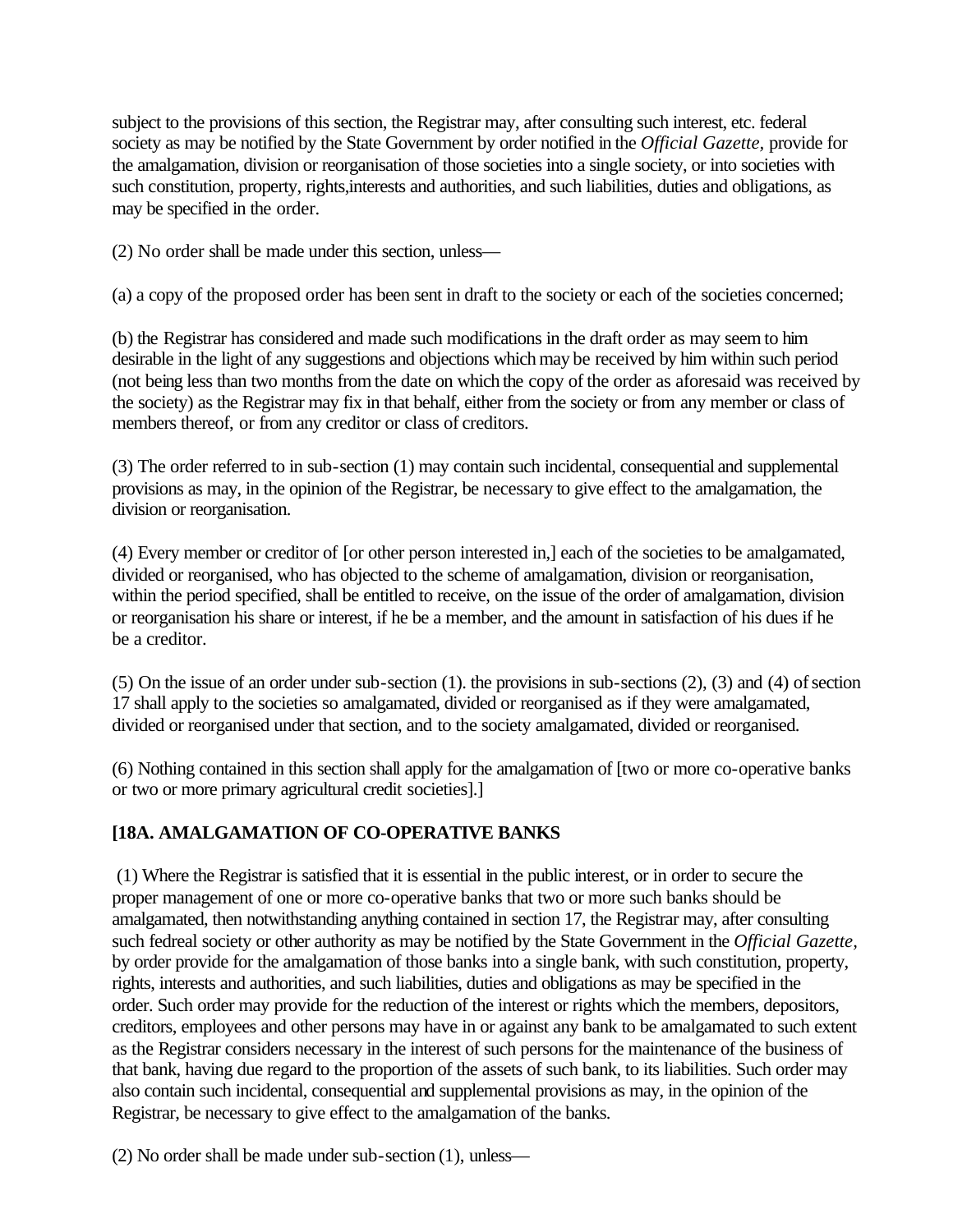(a) a copy of the proposed order has been sent in draft to each of the banks concerned;

(b) the Registrar has considered and made such modifications in the draft order as may seem to him desirable in the light of any suggestions or objections which may be received by him within such period (not being less than two months from the date on which the copy of the proposed order was received by the banks) as the Registrar may fix in that behalf, cither from the banks or any members, depositors, creditors, employees or other persons concerned.

(3) On the issue of an order under sub-section (1), notwithstanding anything contained in this Act or in any law for the time being in force or in any contract, award or other instruments for the time being in force, the provisions thereof, shall be binding on all banks and their members, depositors, creditors, 'employees and other persons having any rights, assets, or liabilities in relation to all or any of the banks concerned.

(4) Notwithstanding anything contained in the Transfer of Property Act, 1882 of or the Registration Act, 1908, the order issued under sub-section (1) shall be sufficient conveyance for transfer or vesting the rights, assets and liabilities of the banks concerned as provided in the order.

(5) The amalgamation of banks under this section shall not affect any rights or obligations of the banks so amalgamated or render defective any legal proceedings which might have been continued or commenced by or against any such banks; and accordingly, such legal proceedings may be continued or commenced by or against the amalgamated bank.

(6) Where two or more banks have been amalgamated, the registration of the bank in which the other banks are amalgamated may be continued and the registration of the other banks may be cancelled, or where the amalgamated bank is newly registered, the registration of all the amalgamating banks shall be cancelled.

(7) Any order made by the Registrar under this section shall be final and conclusive, and shall not be called in question in any Court.]

### **18B. AMALGAMATION OF PRIMARY AGRICULTURAL CREDIT SOCIETIES.**

Where the Registrar is satisfied that it is essential*—*

- (a) for ensuring economic viability of one or more primary agricultural credit agricultural societies;
- (b) for avoiding overlapping or conflict of Jurisdictions of such societies in any area;
- (c) in order to secure the proper management of one or more such societies;
- (d) in the interest of the credit structure or co-operative movement in the State as a whole;
- (e) in the interest of the depositors; or
- (f) for any other reason in the public interest,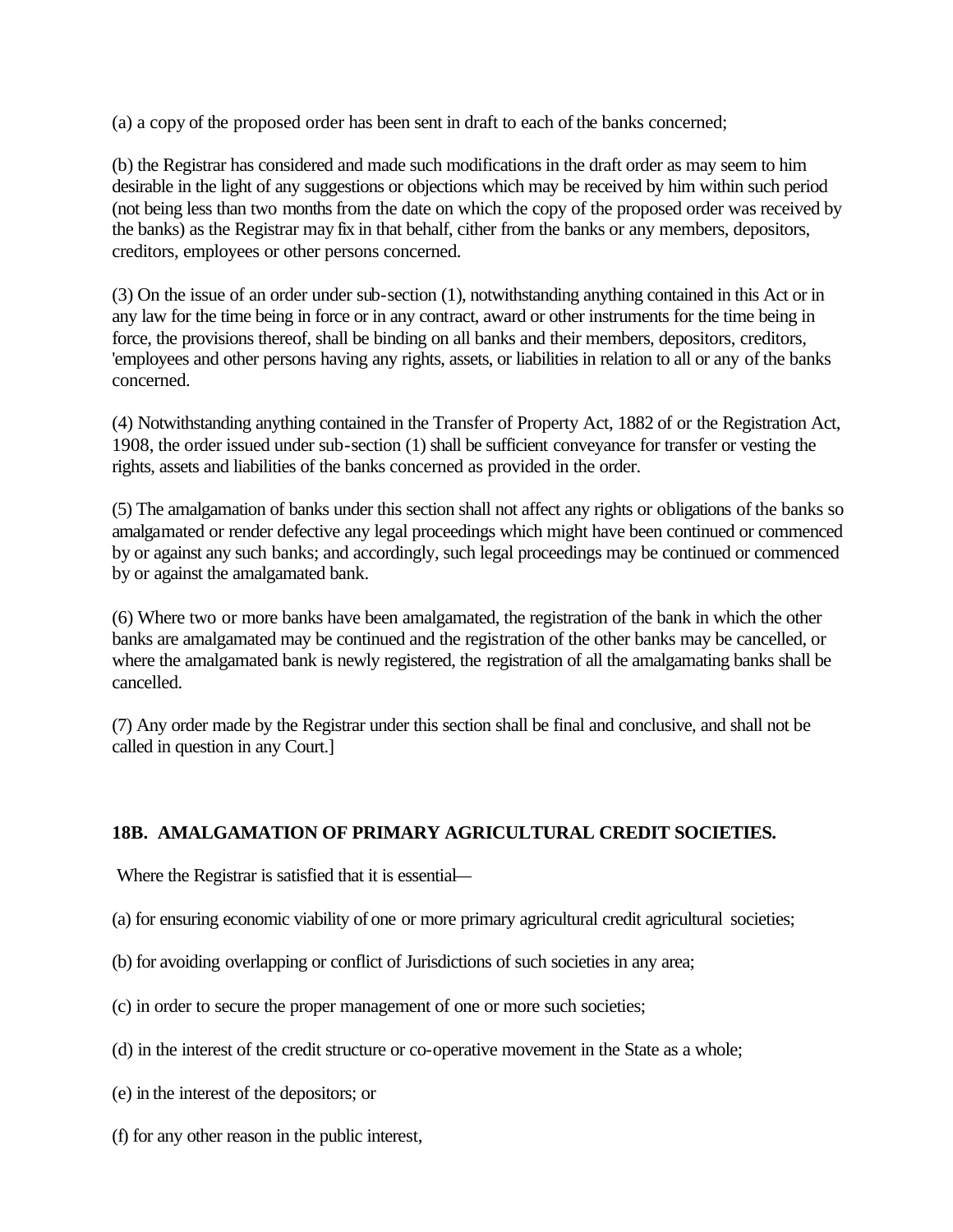that two or more primary agricultural credit societies should be amalgamated, then notwithstanding anything contained in section 17. the Registrar may, after consulting such federal society or other authority as may be notified by the State Government in this behalf, by order published in the *Official Gazette,* provide for the amalgamation of those societies into a single society. The constitution, property, rights, interests, and authorities and the liabilities, duties and obligations of the amalgamated society shall be such as may be specified in the order. Such order may provide for the reduction of the interest or rights which the members, depositors, creditors, employees and other persons may have in, or against, any society to be amalgamated to such extent as the Registrar considers "necessary in the interest of such persons for the maintenance of the business of that society, having due regard to the proportion of the assets of such society, to its liabilities. Such order may also contain such incidental, consequential and supplemental provisions as may, in the opinion of the Registrar, be necessary to give effect to the amalgamation of the societies.

(*2*) No order shall) be made under sub-section (1), unless—

(a) a copy of the proposed order has been sent in draft to each of the societies concerned;

(b) the Registrar has considered and made such modifications in the draft order as may seem to him desirable in the light of any suggestions or objections which may be received by him within such period (not being less than two months from the date on which the copy of the proposed order was received by the societies) as the Registrar may fix in that behalf, either from the societies or any members, depositors, creditors, employees or other persons concerned.

(3) When any order is made by the Registrar under sub-section (1)*.* the provisions of sub-sections *(3)* to (7) (both inclusive) of section 18-A shall, *mutatis mutandis,* apply to such order, in the same manner as they are applicable to any order made by him under sub-section (1) of that section.]

## **18C. REORGANISATION OF SOCIETIES ON ACCOUNT OF ALTERATION OF LIMITS OF LOCAL AREAS IN WHICH THEY OPERATE**.

(1) Where the area of operation of any society or societies is restricted to any district, taluka, municipal area or any other local area and such area is divided into two or more areas, or merged in any other area. or is diminished or increased or otherwise altered, under any law for the time being in force, and the State Government alteration of is satisfied that in the public interest, or in the interest of the co-operative movement, limits of or in the interest of the society or societies, or for the purpose of proper demarcation local areas of area of operation for the societies in each area, it is essential to reorganise any such society or societies, the State Government may by an order, published in the operate. *Official Gazette,* and in such other manner as it deems fit, provide for division of any existing society into two or more societies, amalgamation of two or more existing societies into one society, dissolution of any existing society or reconstitution of any existing society, affected by the territorial changes.

(2) An order made under sub-sect ion (1) may provide for all or any of the following matters, namely :—

- (a) the division of an existing society into two or more societies and the area of operation of each society;
- (b) the amalgamation of two or more existing societies into one society and the area of its operation;
- (c) the dissolution of any existing society;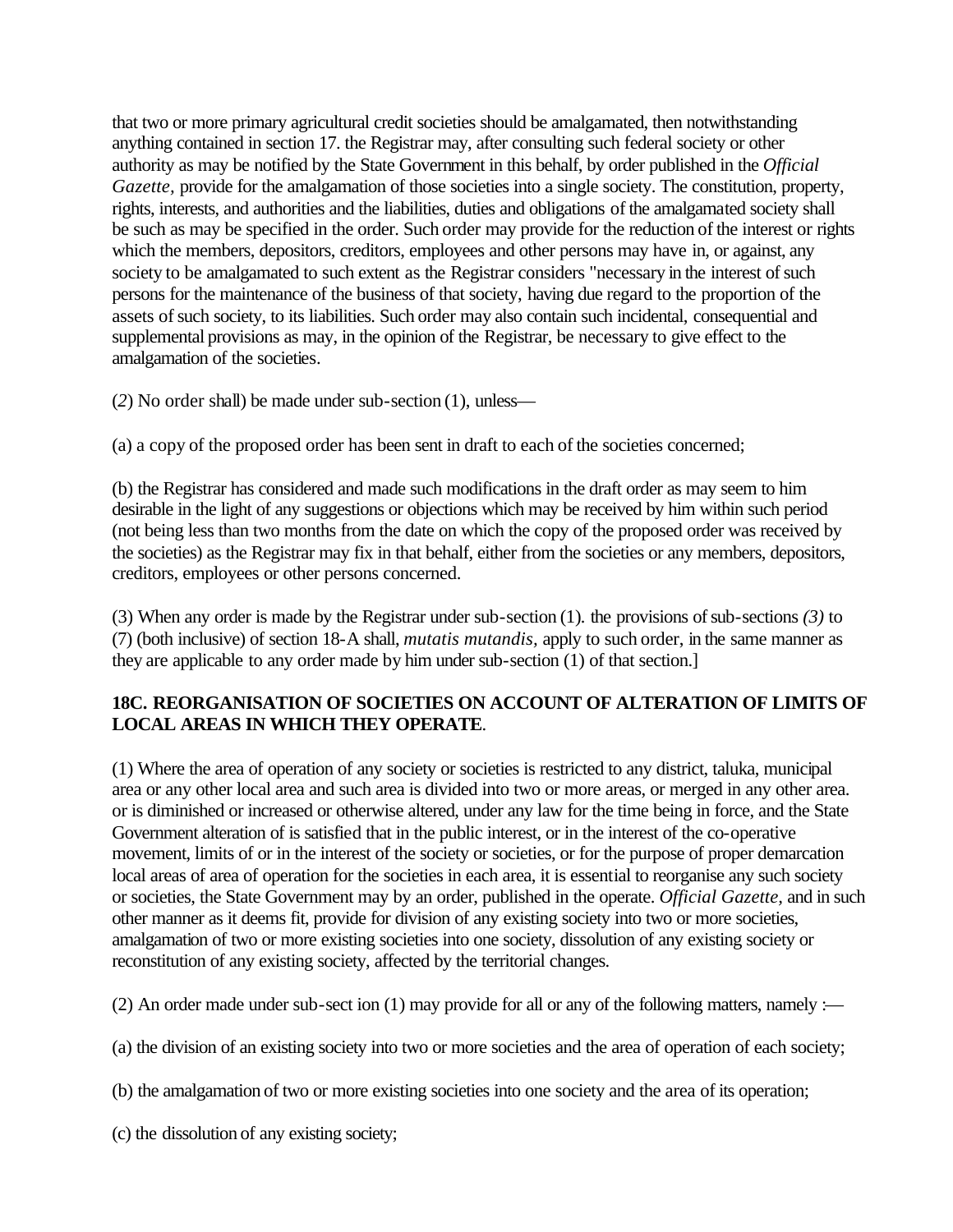(d) the reorganisation of any existing society and the area of its operation;

(e) the removal of the committee of any existing society and the appointment of an administrator or an interim committee of management, to manage the affairs of the existing society or of the new society or societies, under the control and direction of the State Government, for a period not exceeding two years, as may be specified in the order or until the successor committee of the concerned society is duly constituted, whichever is earlier :

[Provided that the period of two years may be extended by the State Government from time to time, so however that the total period does not exceed three year in the aggregate;]

[Provided further that, it shall be competent for the State Government to alter and appoint, from time to time, during the said period or extended period and for any reason whatsoever, any other Administrator or an interim committee of management or any or all the members of such committee, as it deems fit not with-standing that the term or extended term of office of the Administrator or an interim committee of management or of any or all the members of such committee has not expired.]

(f) in the case of an existing federal society, the transfer of any of its member societies as members of another federal society named in the order;

(g) the transfer, in whole or in part, of the assets, rights and liabilities of any existing society, including the rights and liabilities under any contract made by it, to one or more societies, and the terms and conditions of such transfer;

(h) the substitution of any such transferee for the existing society, or the addition of any such transferee, as a party to any legal proceeding or any proceeding pending before an officer or authority, to which *the* existing society is a party; and the transfer of any proceedings pending before the existing society or its officer or authority to any such transferee or its officer or authority;

(i) the transfer or re-employments of any employees of the existing society to, or by, such transferee and the terms and conditions of service applicable to such employees after such transfer or re-employment :

Provided that. the terms and conditions of any such employee shall not be made less favourable than those applicable to him while in the service of the existing society, except with the previous approval of the State Government;

(j) the application of the by-laws of the existing society to one or more societies without any modifications or with such modifications as may be specified in the order;

(k) all incidental, consequential and supplementary matters as may be necessary , or expedient to give effect to the order made under this section.

(3) Notwithstanding anything contained in the Transfer of Property Act, 1882, or the Registration Act, 1908, the order issued under this section shall be sufficient conveyance for transfer of the assets, rights and liabilities of the existing society as provided in the order.

(4) Any order made by the State Government under this section shall be final and conclusive and shall not be called in question in any court.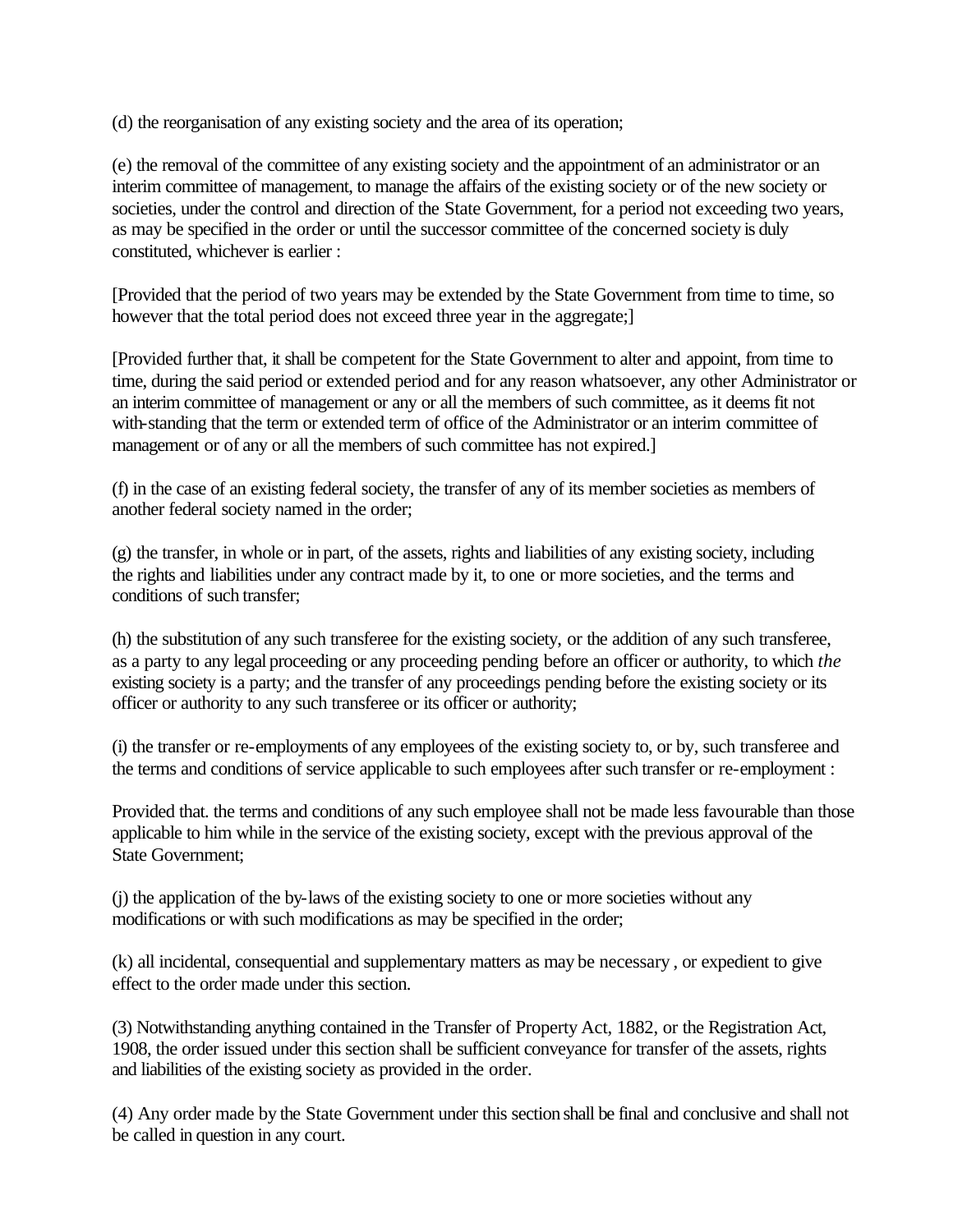(5) Except as otherwise provided by this section or by any order issued thereunder, the provisions of this Act and the rules and orders issued thereunder, shall in all other respects apply to the existing societies and the new or reorganised societies formed under this section.]

### **19. RECONSTRUCTION OF SOCIETIES**

Where a proposal for a compromise or arrangement,—

- (a) between a society and its creditors, or
- (b) between a society and its members,

is approved at a special general meeting called for the purpose, the Registrar may, on the application of the society or of any member or of any creditor of the society, or in the case of a society which is being wound up, of the Liquidator, order reconstruction in the prescribed manner, of the society.

### **20. PARTNERSHIP OF SOCIETIES**

(1) Any two or more societies may, with the prior approval of the Registrar. Partnership by resolution passed by three-fourths majority of the members present and voting at a general meeting of each such society, enter into partnership for carrying out any specific business or businesses, provided that each member has had clear ten day's written notice of the resolution, and the date of the meeting.

(2) Nothing in the Indian Partnership Act, 1932, shall apply to such partnership.

### **20A. COLLABORATION BY SOCIETIES.**

[20A. (1) Any society or societies may, with the prior approval of the State Government, [and subject to such terms and conditions as the State Government by may impose and in such manner as may be prescribed] enter into collaboration with any Government undertaking or any undertaking approved by the State Government for carrying on any specific business or businesses, including industrial investment, financial aid or marketing and management expertise.

(2) Before approving any such scheme of collaboration by any society or societies under sub-section (/), the State Government shall have due regard to the following matters, namely :—

(a) that the scheme is economically viable ;

(b) that it can be implemented without, in any way, eroding the co-operative character of the society or the societies concerned ;

(c) that the scheme is in furtherance of the interests of the members of the society or societies concerned, or is in the public interest, and in the interest of the co-operative movement in general.]

### **21. CANCELLATION OF REGISTRATION**

The Registrar shall make an order canceling the registration of a society if it transfers the whole of its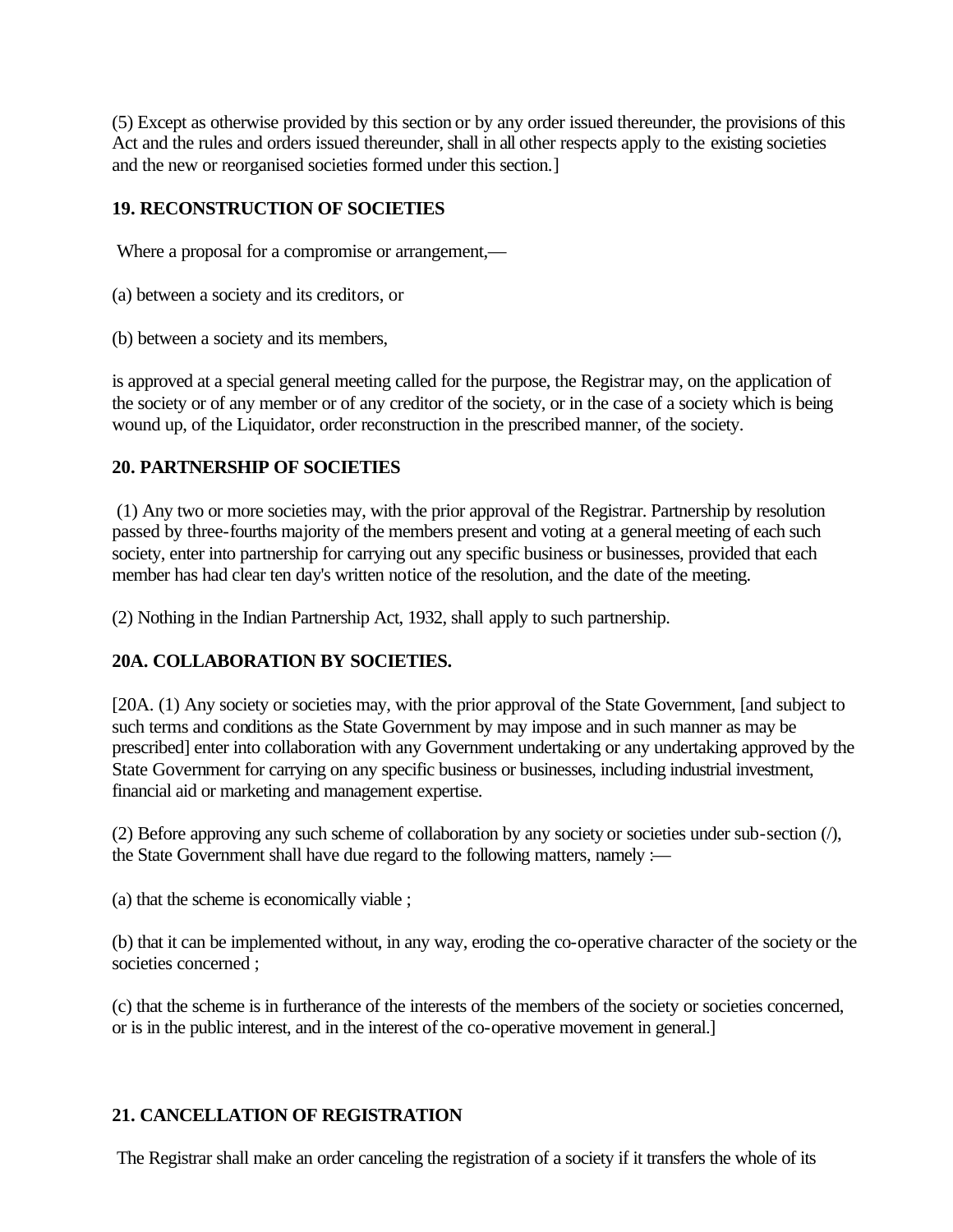assets and liabilities to another society, or amalgamates of with another society, or divides itself into two or more societies or if its affairs are wound up, [or it is de-registered under the provisions of sub-section (1) of section 21A] [or winding up proceedings in respect of the society are closed or terminated under section 109.]The society shall, from the date of such order of cancellation, be deemed to be dissolved, and shall cease to exist as a corporate body.

# **21A. DE-REGISTRATION OF SOCITIES.**

 (1) If the Registrar is satisfied that any society is registered on mis-representation made by applicants, or where the work of the society is completed or exhausted or the purposes for which the society has been registered are not served, he may, after giving an opportunity of being heard to the Chief Promoter, the committee and the members of the society, de-register the society:

Provided that, where the number of members of the society is so large and it is not possible to ascertain the correct addresses of all such members from the records in the office of the Registrar and, in the opinion of the Registrar it is not practicable

to serve a notice of hearing on each such individual member, u public notice of the proceedings of the deregistration shall be given in the prescribed manner and such notice shall be deemed to be notice to all the members of the society including the Chief Promoter and the members of the Committee of the Society, and no proceeding in respect of the de-registration of the society shall be called in question in any Court merely on the ground that individual notice is not served on any such member.

(2) When a society is de-registered under the provisions of sub-section (1), the Registrar may, notwithstanding anything contained in tins Act or any other law for the time being in force, make such incidental and consequential orders including appointment of Official Assignee as the circumstances may require.

(3) Subject to the rules made under this Act, the Official Assignee shall realize the assets and liquidate the liabilities within a period of one year from the date he takes over the charge of property, assets, books, records and other documents, which period may, at the discretion of the Registrar, be extended from time to time, so however, that the total period does not exceed three years in the aggregate.

(4) The Official Assignee shall be paid such remuneration and allowances as may be prescribed; and he shall not be entitled to any remuneration whatever beyond the prescribed remuneration or allowances.

(5) The powers of the Registrar under sub-sections (1) and(2) shall not be exercised by any [officer below the rank of a Joint Registrar of Co-operative Societies.]

# **CHAPTER III. MEMBERS AND THEIR LIABILITIES**.

# **22. PERSON WHO MAY BECOME A MEMBER**

 (1) Subject to the provisions of section 24, no person shall be admitted member, as a member of a society except the following, that is to say—

(a) an individual, who is competent to contract under the Indian Contract Act, 1872;

(b) a firm, company or any other body corporate constituted under any law for the time being in force, or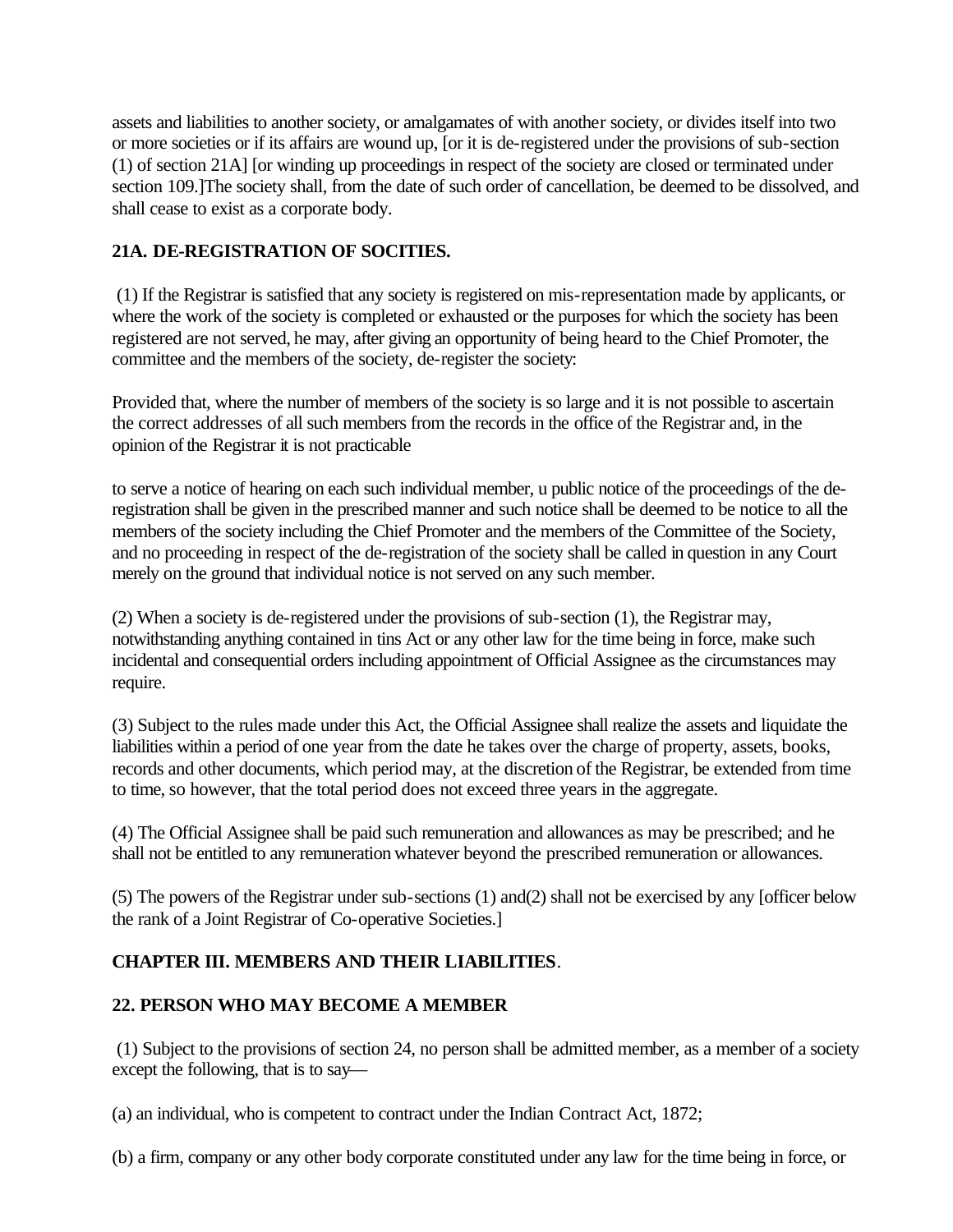a society registered under the Societies Registration Act, 1860

(c) a society registered, or deemed to be registered, under this Act;

[(d) the State Government or the Central Government ;]

(e) a local authority ;

(f) a public trust registered under any law for the time being in force for the registration of such trusts :

Provided that, the provisions of clause *(a}* shall not apply to an individual seeking admission to a society exclusively formed for the benefit of students of a school or college :

Provided further that, subject to such terms and conditions as may be laid down by the State Government by general or special order, a firm or company may be admitted as a member only of a society which is a federal or urban society or which conducts or intends to conduct an industrial undertaking :

Provided also that, any firm or company, which is immediately before the commencement of this Act a member of a society deemed to be registered under this Act, shall have, subject to the other provisions of this Act, the right to continue to be such member on and after such commencement.

*Explanation.*-For the purposes of this section, an "urban society" means a society the business of which mainly falls within the limits of a municipal corporation. municipality, cantonment or notified area committee.

[(IA) Notwithstanding anything contained in sub-section (1) , the State Government may, having regard to the fact that the interest of any person or class of persons conflicts or is likely to conflict with the objectsof any society or class of societies by general or special order, published in the *Official Gazette,* declare that any person or class of persons engaged in or carrying on any profession, business or employment shall be disqualified from being admitted, or for continuing, as members or shall be eligible for membership only to a limited extent of any specified society or class of societies, so long as such person or persons are engaged in or carry on that profession. business or employment, ^as the case may be ; and the question whether a person is or is not so engaged in or carrying on any profession, business or employment or whether a person belongs or does not belong to such class of person as declared under this hub-section and has or has not incurred a disqualification under this sub-section shall be decided by the Registrar under section 11.]

[(1B) Notwithstanding anything contained in sub-section (7), where the Registrar has decided under section 11 that a person has incurred a disqualification under sub-section (1A), the Registrar or the person not below the rank of District Deputy Registrar of Co-operative Societies, authorised by him in this behalf, may, by order, remove such person from the membership of the society; and such person shall cease to be a member of the society on expiration of a period of one month from the date of receipt of such order by him.]

(2) Where a person is refused admission as a member of a society, the decision (with the reasons therefore) shall be communicated to that person within fifteen days of the date of the decision, or within three months [from the date of receipt of the application for admission, whichever is earlier. If the society does not communicate any decision to the applicant within three months from the date of receipt of such application, the applicant shall be deemed to have been [admitted] as a member of the society. [If any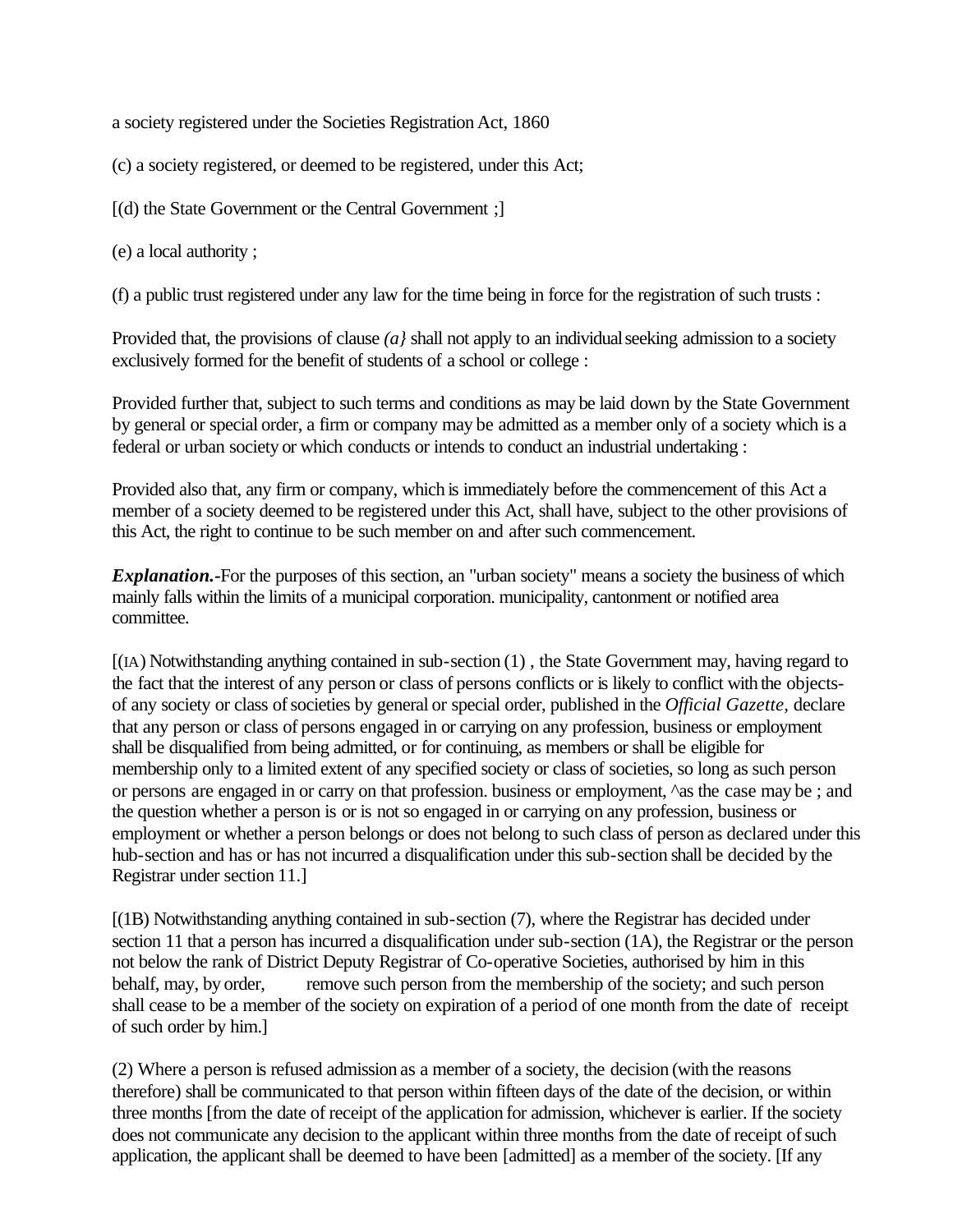question arises whether a person has become a deemed member or otherwise, the same shall be decided by the Registrar after giving a reasonable opportunity of being heard to all the concerned parties]].

### **23. OPEN MEMBERSHIP**

(1) No society shall without sufficient cause, refuse admission to membership to any person duly qualified therefore under the provisions of this Act and its by-laws.

(1A) Where a society refuses. to accept the application from an eligible person for admission as a member, or the payment made by him in respect of membership, such person may tender an application in such form as may be prescribed together with payment in respect of membership, if any, to the Registrar, who shall forward the application and the amount, if any so paid, to the society concerned within thirty days from the date of receipt of such application and the amount; and thereupon if the society fails to communicate any decision to the applicant within sixty days from the date of receipt of such application and the amount by the society, the applicant shall be deemed to have become a member of such society. [If any question arises whether a person has become a deemed member or otherwise, the same shall be decided by the Registrar after giving a reasonable opportunity of being heard to all the concerned parties.]]

(2) Any person aggrieved by the decision of a society, refusing him admission to its membership, may appeal to the Registrar. [Every such appeal, as far as possible, b& disposed of by the Registrar within a period of three months from, the date of its receipt :

Provided that, where such appeal is not so disposed of within the said period of three months, the Registrar shall record the reasons for the delay.]

(3) The decision of the Registrar in appeal, shall be final and the Registrar shall communicate his decision to the parties within fifteen days from the date thereof.

[(4) Without, prejudice to the foregoing provisions of this section, in the case of agro-processing societies or any other society for which a definite zone or an area of operation is allotted by the State Government or the Registrar, it shall be obligatory on the part of such society to admit, on an application made to it, every eligible person from that zone or the area of operation, as the case may be, as a member of such society, unless such person is already registered as a member of any other such society, in the same zone or the area of operation.]

# **24. NOMINAL, ASSOCIATE AND SYMPATHISER MEMBER.**

(1) Notwithstanding anything contained in section 22, a society may admit any person as a nominal, associate or sympathiser member.

(2) A nominal member or sympathiser member shall not be entitled to any share in any form whatsoever in the profits or assets of the society as such member. A nominal or sympathiser member shall ordinarily not have any of the privileges and rights of a member, but such a member, or an associate member, may, subject to the provisions of sub-section (8) of section 27, have such privileges and rights and be subject to such liabilites of a member, as may be specified in the by-laws of the society.

# **25. CESSATION OFMEMBERSHIP**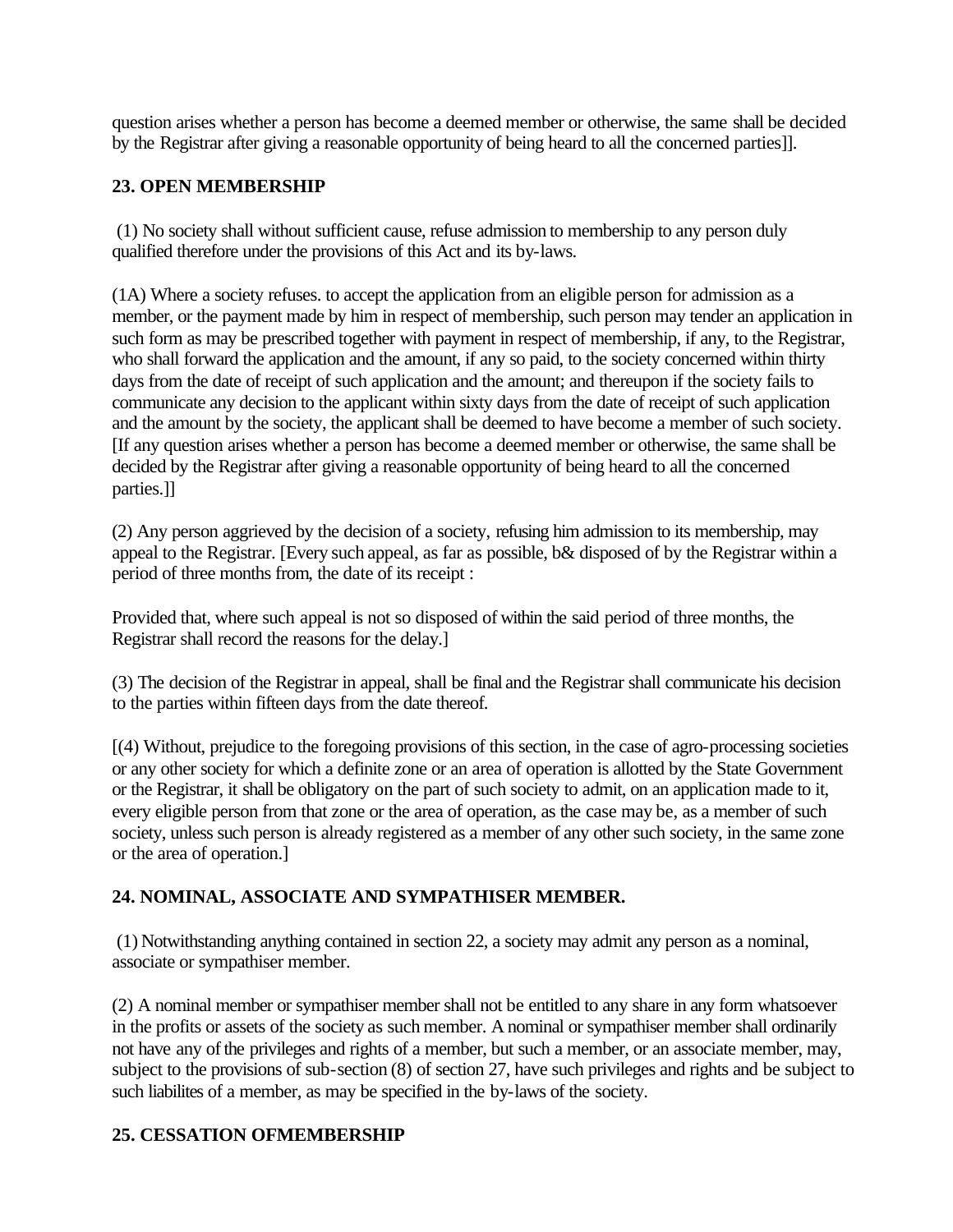A person shall cease to be a member of a society on his resignation from the membership, thereof being accepted, or on the transfer of the whole of his share or interest in the society to another member, or on his death, or removal or expulsion [from the society, or where a firm, company, any other corporate body, society or trust is a member, on its dissolution or ceasing to exist.]

## **25A. REMOVAL OF NAMES OF MEMBERS FROM MEMBERSHIP REGISTER**

 The committee of a society shall remove from the register of its members the name of a person who has ceased to be a member or who stands disqualified by or under the provisions of this Act for being the member or continuing to be the member of a society :

Provided that, if the society does not comply with the requirement of this section, the Registrar shall direct such society to remove the name of such person, and the society shall be bound to comply with such direction.]

## **26. NO RIGHTS OF MEMBERSHIP TO BE EXERCISED TILL DUE PAYMENTS ARE MADE.**

 No person shall exercise the rights of a member of a society, until he has No rights of made such payment to the society in respect of membership, or acquired such interest membership in the society, as may be prescribed by the rules, or the by-laws of such society.

### **27. VOTING OF POWERS OF MEMBERS**

[(1) Save as otherwise provided in sub-sections (2) to (7), both inclusive, no member of any society shall have more than one vote in its affairs; and every powers of right to vote shall be exercised personally, and not by proxy :

Provided that, in the case of an equality of votes the Chairman shall have a casting vote.]

(2) Where a share of a society is held .jointly by more than one person, [the person whose name stands first in the share certificate, if present, shall have the right to vote. But in his absence the person whose name stands second, and in the absence of both, the person whose name stands next and likewise, in the absence of the preceding persons the person whose name nex*t* on the share certificate, who is present and who is not a minor, shall have the right to vote.]

(3) A society, which has invested any part of its funds in the shares of another society, may appoint one of its members to vote on its behalf in the affairs of that other society; and accordingly such member shall have the right to vote on behalf of the first society;

[Provided that,] where the election is to a reserved seat under section 73-B, no person shall have more than one vote.]

(4) A company or any other body corporate constituted under any law for the time being in force which has invested any part of its funds in the shares of a society may appoint any one of its directors or officer to vote on its behalf in the affairs of such society: and accordingly such director or officer shall have the right to vote on behalf of the company or body corporate.

(5) Where a firm has invested any part of its funds in the shares of a society, any one of its partners [appointed by the firm] shall be entitled to vote in the affairs of the society on behalf of the firm.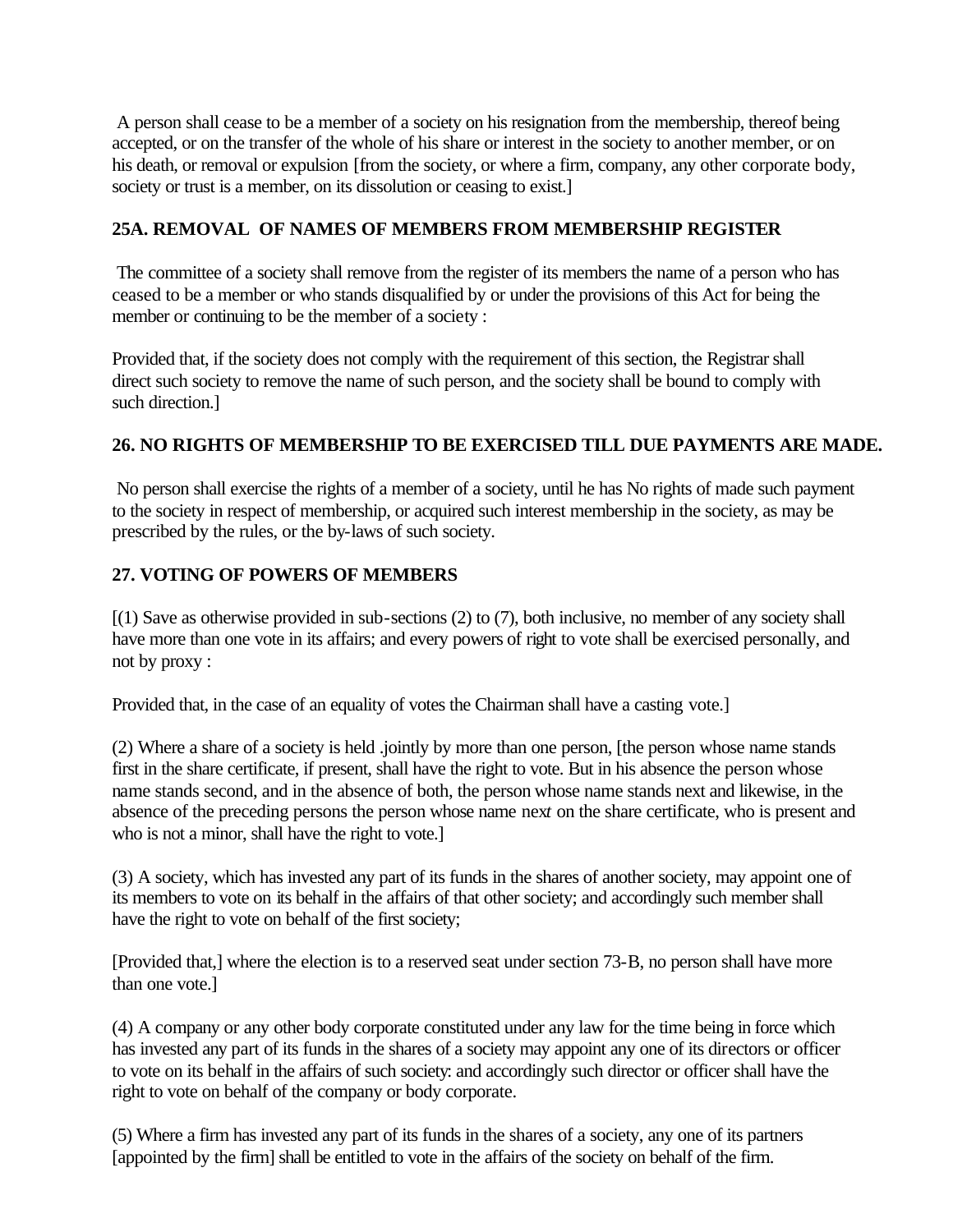(6) A local authority or public trust which has invested any part of its funds in the shares of a society, may appoint any of its members or trustees, to vote on its behalf in the affairs of that society; and accordingly such persons shall have the right to vote on behalf of the local authority or the public trust, as the case may be.

(7) In the case of a federal society, the voting rights of individual members thereof shall be such as may be regulated by the rules made under this Act and by the by-laws of the society.

(8) No nominal, or sympathiser member shall have the right to vote [and no such member shall be eligible to be a member of a committee or for appointment as a representative of the society on any other society].

(9) No nominee of the Government or any financing bank on the committee of any society shall be entitled to vote at any election of officers of such committee such as, the President, Vice-President, Chairman, Vice-Chairman, Secretary, Treasurer or any other officer by whatsoever designation called, who holds the office by virtue of his election to that office.],

[(10) In the case of an agricultural credit society, if a member has taken a loan from the society, such member shall, whenever he is a defaulter in paying two or more consecutive installments towards repayment of the loan on the due dates, have no right to vote in the affairs of the society :

Provided that, a member shall not be deemed to be a defaulter, if he has discharged his obligation to deliver his marketable produce to the marketing or processing society and the value of such produce is not less than the amount of his dues, even if the actual settlement of his due, either in whole or in part, takes place at a later stage.

(11) The agricultural credit society may issue suitable orders for the purpose of carrying out the provisions of sub-section (10)]*.*

# **28. RESTRICTIONS ON TRANSER OR CHARGE OF HSRAE OF INTEREST**

 In any society, [no member, other than the Government, or any other on holding society, or with the previous sanction of the State Government, a Zilla Parishad of shares, constituted under the Maharashtra Zilla, Parlshads and Panchayat Samitis Act, 1961, shall-]

(a) hold more than such portion of the total share capital of the society (in no case exceeding one-fifth thereof) as may be prescribed, or

(b) have or claim any interest in the shares of the society exceeding [Twenty thousand rupees] ;

Provided that the State Government may, by notification in the *Official Gazette,* specify in respect of any class of societies a higher or lower maximum than one-fifth of the share capital or, as the case may be, a higher or lower amount than, [twenty thousand rupees.].

# **29. RESTRICTIONS ON TRANSFER OR CHARGE OF SHARE OR INTEREST.**

 (1) Subject to the provisions of the last preceding section as to the maximum on transfer holding of shares and to any rules made in this behalf, a transfer of or charge on, or charge of the share or interest of a member in the share capital of a society shall be subject to such conditions as may be prescribed.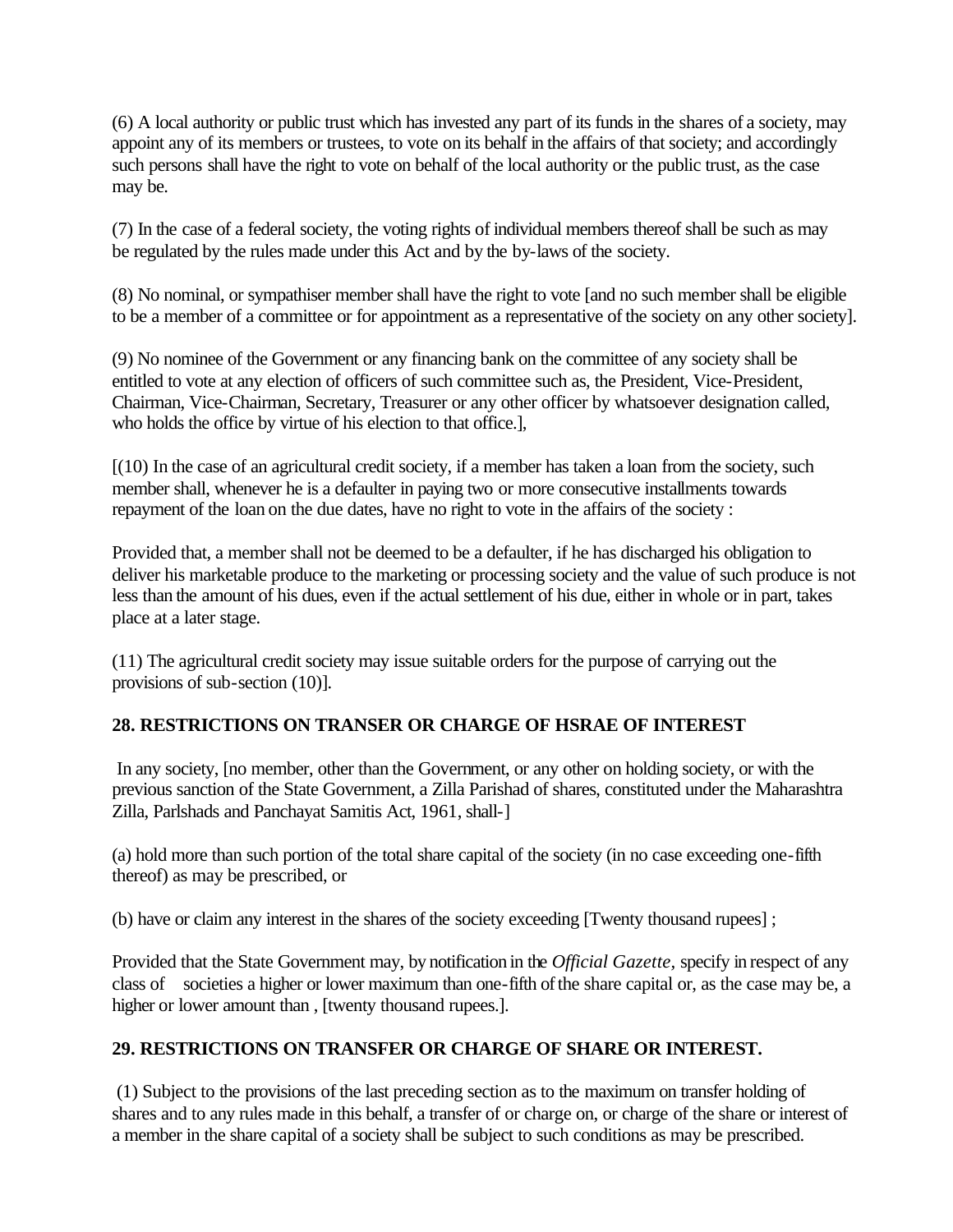(2) A member shall not transfer any share held by him or his interest in the capital or property of any society, or any part thereof, unless—

(a) he has held such share or interest for not less than one year ;

(b) the transfer is made to a member of the society or to a person whose application for membership as been accepted [by the society, or to a person whose appeal under section 23 of the Act has been allowed by the- Registrar ; or to a person who is deemed to be a member under sub-section (1A)of section 23.].

(3) Notwithstanding anything contained in sub-sections (1) and (2), where a member is allowed to resign, or is expelled, or ceases to be a member on account of his being disqualified by this Act or by the rules made thereunder or by the by-laws of the society, the society may acquire the share or interest of such member in the share capital by paying for it at the value determined in the manner prescribed, provided that the total payment of share capital of a society in any financial year for such purposes does not exceed ten per cent. of the paid-up share capital of the society on the last day of the financial year immediately preceding.

*Explanation I.*-The right to forfeit the share or interest of any expelled member fin the share capital by virtue of any by-laws of the society, shall not be affected by the aforesaid provision.

*Explanation II.*-In this section, the expression "financial year' means the year ending on the [31st day of March] or, in the case of any society or class of societies the accounts of which are with the previous sanction of the Registrar balanced on any other day, the year ending on such day.]

(4) Where the State Government is a member of a society, the restrictions contained in this section shall not apply to any transfer made by it of its share or interest in the capital of the society; and that Government may, notwithstanding anything in this Act, withdraw from the society its share capital at any time, after giving to the society notice thereof of not less than three months.

# **30. TRANSFER OF INTEREST ON DEATH OF MEMBER**

(1) On the death of a member of a society, the society shall transfer the share or interest of the deceased member to a person or persons nominated in interest on accordance with the rules or, if no person has been so nominated, to such person as may appear to the committee to be the heir or legal representative of the deceased member :

Provided that, such nominee, hen or legal representative, as the case may be, is duly admitted as a member of the society :

Provided further that, nothing in this sub-section or in section 22 shall prevent a minor or a person of unsound mind from acquiring by inheritance or otherwise, any share or interest or a deceased member in a society.

(2) Notwithstanding anything contained in sub-section (1), any such nominee, heir or legal representative, as the case may be, may require the society to pay to him the value of the share or interest of the deceased member, ascertained in accordance with the rules.

(3) A society may pay all other moneys due to the deceased member from the society to such nominee, heir or legal representative, as the case may be.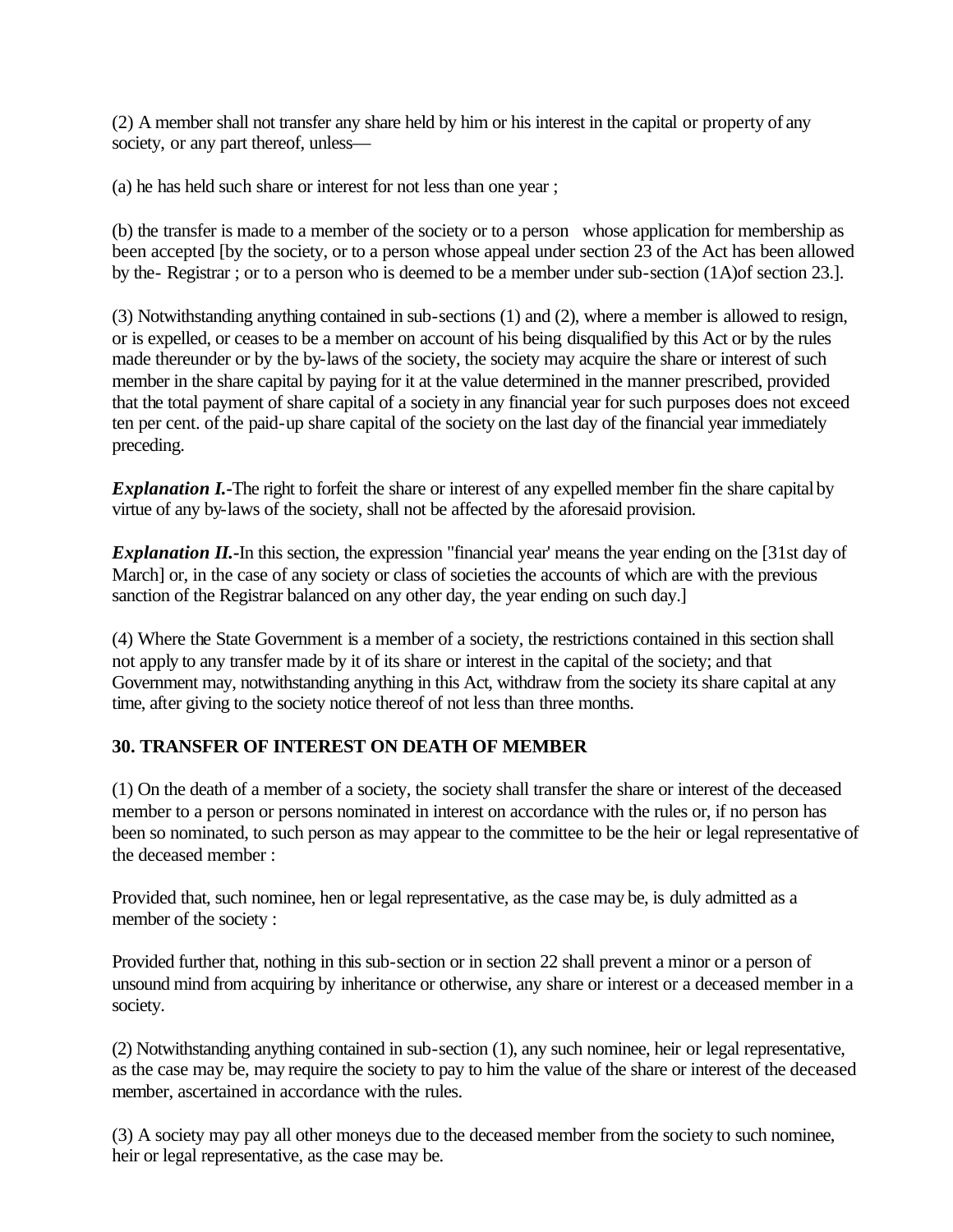(4) All transfers and payments duly made by a society in accordance with the provisions of this section, shall be valid and effectual against any demand made upon the society by any other person.

### **31.SHARE OR INTEREST NOT LIABLE TO ATTACHMENT**

The share or interest of a member in the capital of a society, or in the loan stock issued by a housing society, or in the funds raised by a society from its members by way of savings deposit, shall not be liable to attachment or sale under any decree or order of a Court for or in respect of any debt or liability incurred by the member;and accordingly, neither the Official Assignee under the Presidency-towns Insolvency m of Act, 1909, nor a Receiver under the Provincial Insolvency Act, 1920 , nor any such person or authority under any corresponding law for the time being in force, shall be entitled to or have any claim on, such share or interest.

# **32. RIGHTS OF MEMBERS TO SEE BOOKS ETC.**

(1) Every member of a society shall be entitled to inspect, free of cost, at the society's office during office hours, or any time fixed for the purpose by the society, a copy of the Act, the rules, and the by-laws, the last audited annual balance sheet, the profit and loss account, a list of the members of the committee, a register of members, the minutes of general meetings, minutes of committee meetings and those portions of the books and records in which his transactions with the society have been recorded.

(2) A society shall furnish to a member, on request in writing and on payment of such fees as may be prescribed therefore, a copy of any of the documents mentioned in the foregoing sub-section within one month from the date of payment of such fees.

### **32A. CERTAIN SOCIETIES TO GIVE PASS BOOKS TO MEMBERS AND ENTRIES IN SUCH BOOK EVIDENCE OF AMOUNT DUE.**

(1) A society which gives loans to its members [or a society or class of societies which the State Government may notify in the *Official Gazette,* from time to time,] shall furnish each member with a pass book, which shall contain an account members and of the transactions with the member, such as, the date of the transaction, the amount of loan advanced, the rate of interest, the repayment made by the member, the amount of the principle and interest due, and such other particulars as may be prescribed. The necessary entries shall be made in the pass book, from time to time, which shall be countersigned by such office-bearer of the society as may be authorised in this behalf by the committee. For this purpose, [the member] shall be bound to present the pass book to such office-bearer, and if the pass books is required to be kept for some time for making the necessary entries the member shall be granted a receipt therefor, by such office-bearer.

(2) The entries in the pass book duly made shall, until the contrary be proved, be *prima facie* evidence of the account of transactions of the society with the member.]

### **33. LIABILITY OF PAST MEMBER AND ESTATE OF DECEASED MEMBER.**

(1) Subject to the provisions of sub-section (2), the liability of a past member, past member or of the estate of a deceased member, of a society for the debts of the society as they stood,-

(a) in the case of a past member, on the date on which he ceased to be a member, and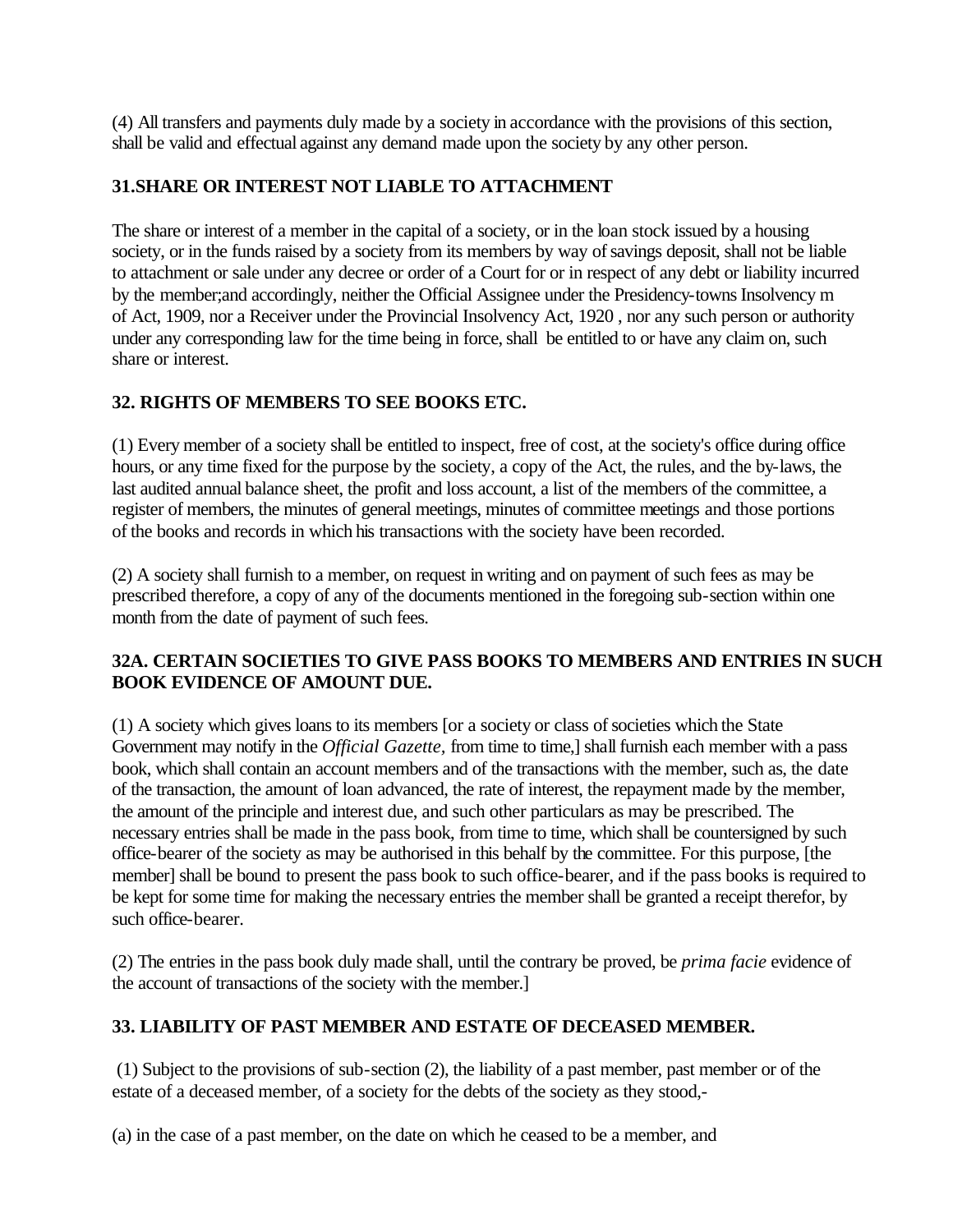(b) in the case of a deceased member, on the date of his death, shall continue for a period of two years from such date.

(2) Where a society is ordered to be wound up under any provision of this Act, the liability of a past member or of the estate of a deceased member, who ceased to be a member or died. within two years immediately preceding the date of the order of winding up shall continue until the entire liquidation proceedings are completed; but such liability shall extend only to the debts of the society as they stood on the date of his ceasing to be a member or death, as the case may be.

## **34. INSOLVENCY OF MEMBERS**

 Notwithstanding anything contained in the Presidency-towns Insolvency Insolvency Act, 1909, the Provincial Insolvency Act, 1920, or any corresponding law for the time being in force, the dues of a society from a member, in insolvency proceedings against him, shall rank in order of priority next to the dues payable by him to Govern-ment or to a local authority.

# **35. EXPULSION OF MEMBERS**

 (1) A society may, by resolution passed -[by a majority not less than three-fourths of the members entitled to vote who arc present at a general meeting held for the purpose, expel a member for acts which are detrimental to the interest or proper working of the society :

Provided that, no resolution shall be valid, unless the member concerned is given an opportunity of representing his case to the general body, and no resolution shall be effective unless it is approved by the Registrar.

(2) No member of a society v/ho has been expelled under the foregoing sub-section shall be eligible for re-admission as a member of that society, or for admission as a member of any other society, for a period of one year from the data of such expulsion:

Provided that, the Registrar may, on an application by the society and in special circumstances, sanction the re-admission or admission, within the said period, of any such member as a member of the said society or of any other society, as the case maybe.*.*

# **CHAPTER IV: INCORPORATION, DUTIES AND PRIVLEGES OF SOCIETIES.**

# **36. SOCIETIES TO BE BODIES COPORATE**

 The registration of a society shall render it a body corporate by the name under which it is registered, with perpetual succession and a common seal, and with power to acquire, hold and dispose of property, to enter into contracts, to institute and defend suits and other legal proceedings, and to do all such things ;is are necessary for the purpose for which it is constituted.

# **37. ADDRESS OF SOCIETIES**

 Every society shall have an address, registered in accordance with the rules, to which all notices and communication may be sent and the society shall send notice in writing to the Registrar of any change in the said address within thirty days thereof.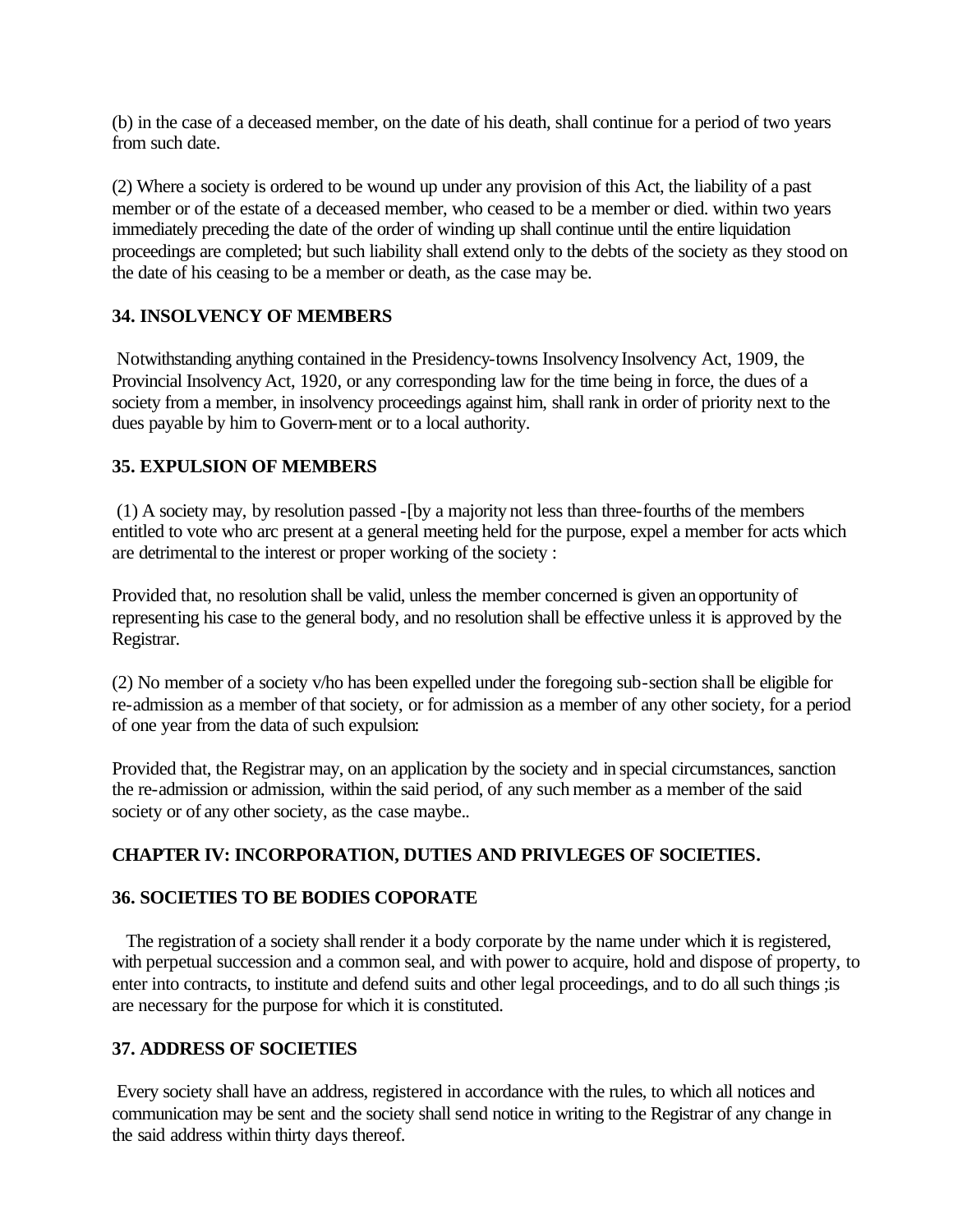#### **38. REGISTER OF MEMBERS**

 (1) Every society shall keep a register of its members, and enter therein following particulars, that is to say,—

(a) the name, address and occupation of each member ;

- (b) in the case of a society having share capital, the share held by each member;
- (c) the date on which each person was admitted a member ;
- (d) the date on which any person ceased to be a member; and

(e) such other particulars as may be prescribed :

Provided that, where a society has by or under this Act, permitted a member to transfer his share or interest on death to any person, the register shall also show against the member concerned the name of the person entitled to the share or interest of the member, and the date on which the nomination was recorded.

(2) The register shall be *prima facie* evidence of the date on which any person, was admitted to membership, and of the date on which he ceased to be a member.

### **39. COPY OF ACT, ETC., TO BE OPEN TO INSPECTION**

Every society shall keep, at the registered address of the society, a copy etc of this Act and the rules and of its by-laws, and a list of members, open to inspection to the public, free of charge, during office hours or any hours fixed by the society therefor.

### **40. ADMISSIBILITY OF COPY OF NTRY AS EVIDENCE**

 (1) A copy of any entry in any book, register or list, regularly kept in the course of business and in the possession of a society, shall, if duly certified in such manner as may be prescribed, be admissible in evidence of the existence of the entry, and shall be admitted as evidence of the matters and transactions therein recorded in every case where, and to the same extent to which, the original entry would, if produced, have been admissible to prove such matters.

(2) In the case of such societies, as the State Government may by general or special order direct, no officer of a society shall in any legal proceedings to which the society is not a party, be compelled to produce any of the society's books, the contents of which can be proved under the foregoing sub-section, or to appear as a witness to prove the matters, transactions and accounts therein recorded, unless by order of the Court or a Judge made for special cause.

### **41. EXEMPTION FROM COMPULSORY REGISTRATION OF INSTRUMENTS RELATING TO SHARES AND DEBENTURES OF SOCIETY**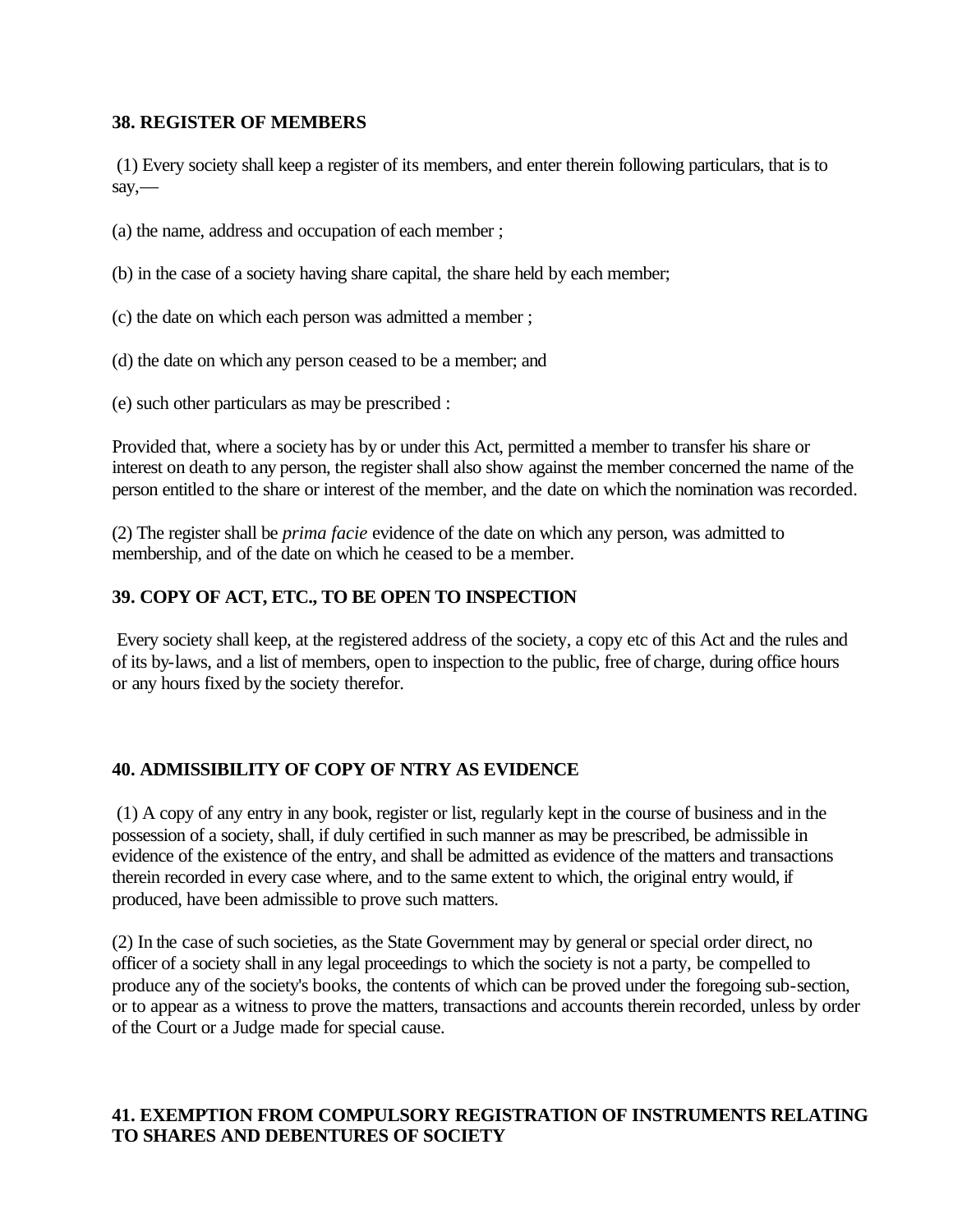Nothing in clauses (b) and (c) of sub-section (1) of section 17 of the India Registration Act, 1908, shall apply—

(a) to any instrument relating to shares in a society, notwithstanding that the assets of the society consist in whole or in part of immovable property; or 190 8.

(b) to any debentures issued by any society and not creating, declaring, assigning, limiting or extinguishing any right, title or interest to or in immovable property. except in so far as it entitles the holder to the security afforded by a registered instrument whereby the society has mortgaged, conveyed or otherwise transferred the whole or part of its immovable property, or any interest therein to trustees upon trust for the benefit of the holders of such debentures; or

(c) to any endorsement upon, or transfer of, any debentures issued by any society.

# **42. POWER TO EXEMPT FROM TAXATION (POWER TO REFUND)**

[(1)]The State Government, by notification in the *Official Gazette,* may, in the case of any society or class of societies, [reduce or remit, whether prospectively or retrospectively, in the whole of the State or any part thereof]—

(a) the stamp duty with which, under any law relating to stamp duty for the time being in force, instruments executed by or on behalf of a society or by an officer or member thereof, and relating to the business of the society, or any class of such instruments, or awards of the Registrar [or Co-operative Court] under this Act, are respectively chargeable.

(b) any fee payable by or on behalf of a society under the law relating to the registration of documents and to court-fees, for the time being in force, and

(c) any other tax or fee or duty (or any portion thereof) payable by or on behalf of a society under any law for the time being in force, which the State Government is competent to levy.

[(2) The State Government may refund the amount of any tax, fee or duty paid in pursuance of any law referred to in sub-section *(1)* in such circumstances, to, such extent and subject to such terms and conditions, if any, as the State Government may by order determine.]

### **43. RESTRICTIONS ON BORROWING**

[(1)] A society shall receive deposits and loans from members and other persons, only to such extent, and under such conditions, as may be prescribed, or on specified by the by-laws of the society.

[(2) If in the opinion of the Registrar it is necessary so to do for ensuring safety of the funds obtained under sub-section (1), for proper utilisation of such funds in furtherance of the objects of the society or societies concerned and for keeping them within the borrowing limits as laid down in the rules and bylaws, the Registrar may, by general or special order, impose additional conditions on any society or class of societies, subject to which and the extent up to which such society or such class of societies may receive deposits, issue debentures or raise loans from any creditor other than a Central Bank.]

# **44. REGULATION OF LOAN MAKING POLICY.**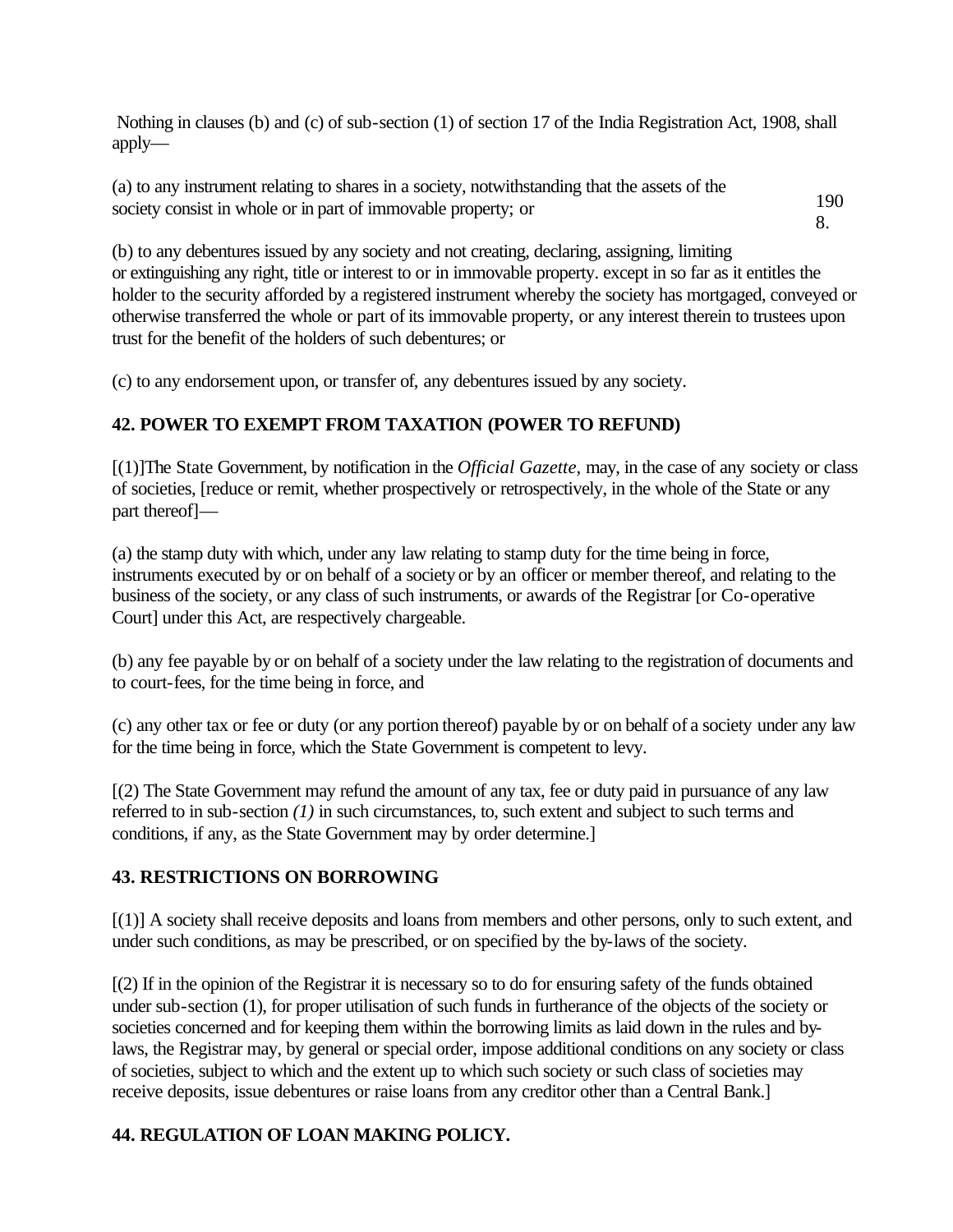(1) No society shall make a loan to any person other than a member, or Regulation on the security of its own shares, or on the security of any person who is not a member: of loan

Provided that, with the special sanction of the Registrar, a society may make loans to another society.

(2) Notwithstanding anything contained in the foregoing sub-section, a society may make a loan to a depositor on the security of his deposit.

(3) If in the opinion of the State Government, it is necessary in the interest of the society or societies concerned to do so, the State Government may, by general or special order, prohibit, restrict or regulate the lending of money by any society or class of societies on the security of any property ;

[Provided that, the Registrar may, for ensuring safety of the funds of the society or societies concerned, for proper utilisation of such funds in furtherance of their objects and for keeping them within the loan making limits laid down in the rules and by-laws, with the approval of the Apex Bank, by general or special order, regulate further the extent, conditions and manner of making loans by any society or class of societies to its members or other societies.].

# **[44A. LIMIT ON INTEREST IN CERTAIN CASES**

 Notwithstanding anything contained in any agreement or any law for the Limit on time being in force, a society (including a co-operative bank but excluding (an interest in Agriculture and Rural Development Bank] shall not for any loan (including rehabilitation loan but excluding long-term loan for irrigation or agricultural development purposes or loan exceeding rupees three thousand for non-agricultural or commercial purposes) given by it to any member (including a member-society) for a period not exceeding 15 years, whether the loan was given before or is given after the commencement of the Maharashtra Cooperative Societies (Second Amendment) Act, 1985, recover, in any manner whatsoever, on account of interest, a sum greater than the amount of the principal of the loan.]

### **45. RESTRICTIONS ON OTHER TRANSACTIONS WITH NON MEMBERS**

Save as is provided in this Act, the transactions of a society with persons other than members, shall be subject to such restrictions, if any, as may be prescribed.

### **46. CHARGE AND SET-OFF N RESPECT OF SHARE OR INTERST OF MEMBER.**

A society shall have a charge upon the share or interest in the capital and on the deposits, of a member or past member or deceased member, and upon any set-off in dividend, bonus or profits payable to any such member, in respect of any debt due respect of from such member or his estate to the society; and the society may set-off any sum credited or payable to such member in or towards payment of any such debt

Provided that, no co-operative bank shall have a charge upon any sum invested with it by a society out of the provident fund established by it under section 71, or its reserve fund; and no co-operative bank shall be entitled to set-off any such sum towards any debts due from the society.

### **47. PRIOR CLAIM OF SOCIETY**

(1) Notwithstanding anything in any other law for the time being in force but subject to any prior claim of Government, in respect of land revenue or any money recoverable as land revenue and to the provisions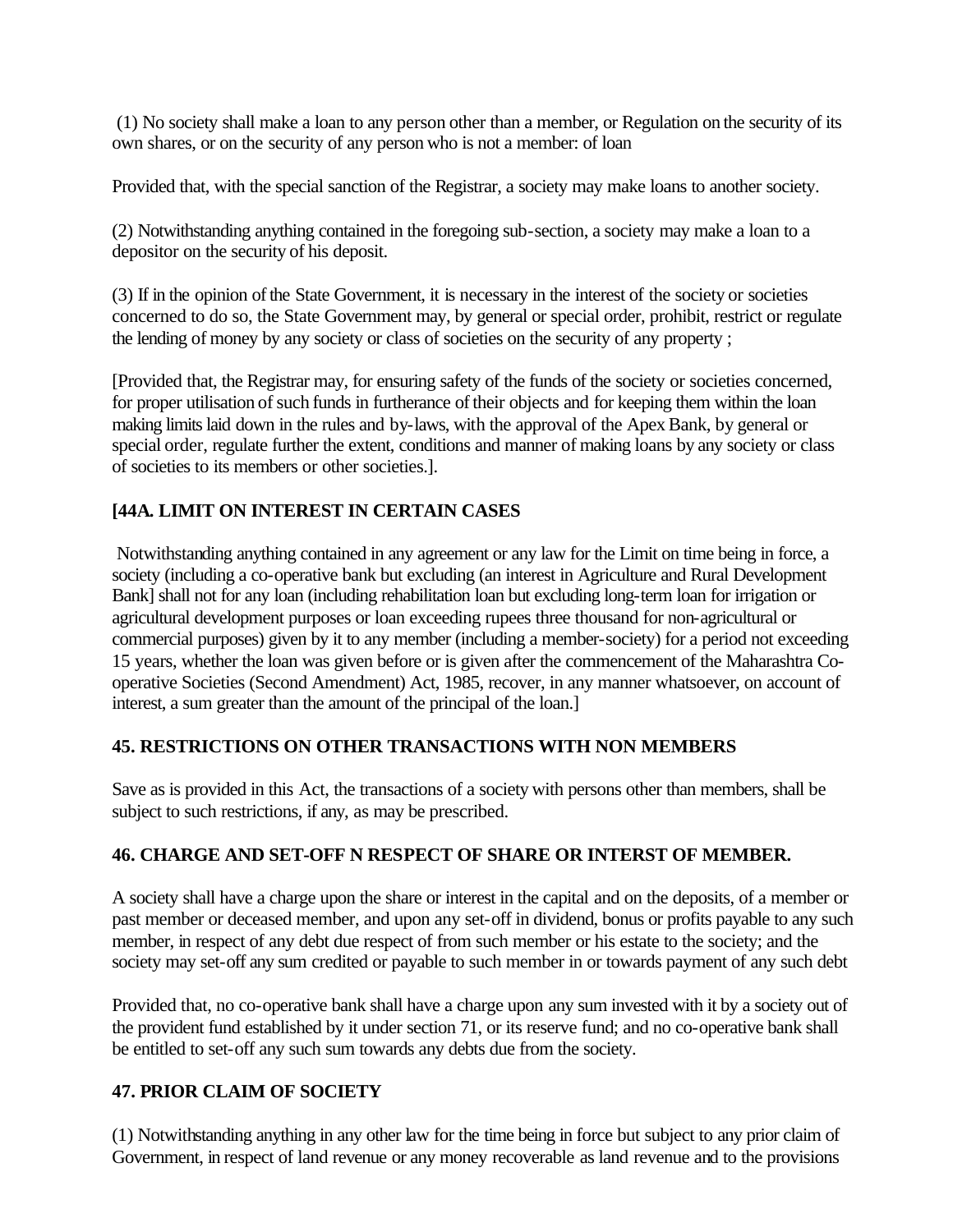of section 60 and 61 of the Code of Civil Procedure, 1908,-

a) any debt or outstanding demand, owing to a society by any member or past member or deceased member, shall be a first charge,

(i) upon the crops or other agricultural produce raised in whole or in part whether with or without a loan taken from the society by such member or past member or deceased member,

(ii) upon any cattle, fodder for cattle, agricultural or industrial implements or machinery, or raw materials for manufacture, or workshop, godown or place of business, supplied to or purchased by such member or past member or deceased member, in whole or in part, from any loan whether in money or goods made to him by the society, and

(iii) upon any movable property which may have been hypothecated, pledged or otherwise mortgaged by a member with the society, and remaining in his custody;

(b) any outstanding demands or dues payable to a society by any member or past member or deceased member, in respect of rent, shares, loans or purchase money or any other right or amounts payable to such society, shall be a first charge upon his interest in the immovable properly of the society.

*Explanation-* The prior claim of Government in respect of dues other than land revenue, shall be restricted for the purpose of sub-section (1) to the assets created by a member out of the funds in respect of which the Government has a claim.

(2) No property or interest in property, which is subject to a charge under the foregoing sub-section, shall be transferred in any manner without the previous permission of the society; and such transfer shall be subject to such conditions if any, as the society may impose.

(3) Any transfer mode in contravention of sub-section (2) shall be void.

(4) Notwithstanding anything contained in sub-sections (2) and (3), a society, which has as one of its objects the disposal of the produce of its member may provide in its by-laws, or may otherwise contract with its members,--

(a) that every such member shall dispose of his produce through the society, and

(b) that any member, who is found guilty of a breach of the by-law or of any such contract, shall reimburse the society for any loss, determined such manner as may be specified in the by-laws.

### **48. CHARGE ON IMMOVABLE PROPERTY OF MEMBERS BORROWING FROM CERTAIN SOCIETIES**

Notwithstanding anything contained in this Act or in any other law for the time being in force-

(a) any person who makes an application to a society of which he is a member, from certain for a loan shall, if he owns any land or has interest in any land as a tenant, make a declaration in the form prescribed. Such declaration shall state that the applicant thereby creates a charge on such land or interest specified in the declaration for the payment of the amount of the loan which the society may make to the member in pursuance of the application, and for all future advances (if any) required by him which the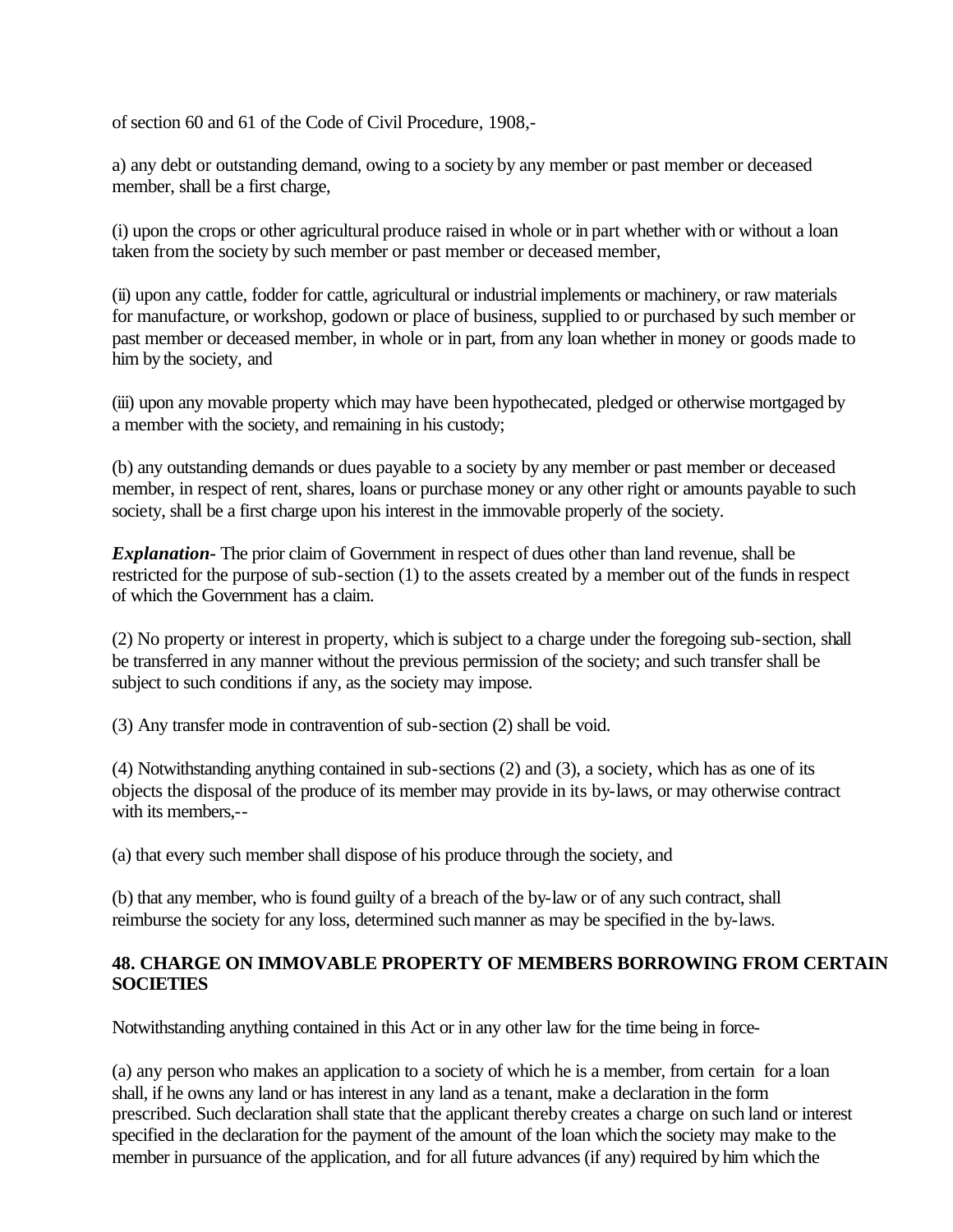society may make to him as such member, subject to such maximum as may be determined by the society, together with interest on such amount of the loan and advances;

(b) any person who has taken a loan from a society of which he is a member. before the date of the coming into force of this Act, and who owns any land or has interest in land as a tenant, and who has not already made such a declaration before the aforesaid date shall, as soon as possible thereafter, make a declaration in the form and to the effect referred to in clause (a) and no such person shall, unless and until he made such declaration, be entitled to exercise any right as a member of the society.

(c) a declaration made under clause (a) or (b) may be varied at any time by a member, with the consent of the society in favour of which such charge is created;

(d) no member shall alienate the whole or any part of the land or interest therein, specified in the declaration made under clause (a) or (b) until the whole amount borrowed by the member together with interest thereon, is repaid in full :

Provided that, it; shall be lawful to a member to execute a mortgage bond [in respect of such land or any part thereof in favour of [an Agriculture and Rural Development Bank] or of the State Government] under the Bombay Canal Rules made under the Bombay Irrigation Act, 1879 or under any corresponding law for the time being in force for the supply of water from a canal to such land, or to my part thereof :

Provided further that, if a part of the amount borrowed by a member is paid, [the society with the approval of the Central Bank to which it may be indebted] may, on an application from the member, release from the charge created under the declaration made under clause (a) or (b), such part of the movable or immovable property specified in the said declaration, as it may deem proper, with due regard to the security of the balance of the amount remaining outstanding from the member;

(e) any alienation made in contravention of the provisions of clause (d) shall be void;

(f) subject to all claims of the Government in respect of land revenue or any money recoverable as land revenue, and all claims of the [Agriculture arid Rural Development Bank] in respect of its dues, in either case whether prior in time or subsequent.,] and to the charge (if any) created under an award made under the Bombay Agricultural Debtors Relief Act, 1947 or any corresponding law for the time being in force in any part of the State, there shall be a first charge in favour of the society on the land or interest specified in the declaration made under clause (a) or (b), for and to the extent of the dues owning [by the member] on account of the loan;

(G) In particular, notwithstanding anything contained. in [Chapter X of the Maharashtra Land Revenue Code, 1966,] the Record of Rights maintained thereunder shall also include the particulars of every charge on land or interest created under a declaration under clause (a) or (b). [and also the particulars of extinction of such charge.]

*Explanation***-** For the purposes of this section the expression " society " means*—*

(i) any resource society the majority of the members of which are agriculturists and the primary object of which is to obtain credit for its members, or

(ii) any society or any society specified in this behalf by the State Government by a general or special order.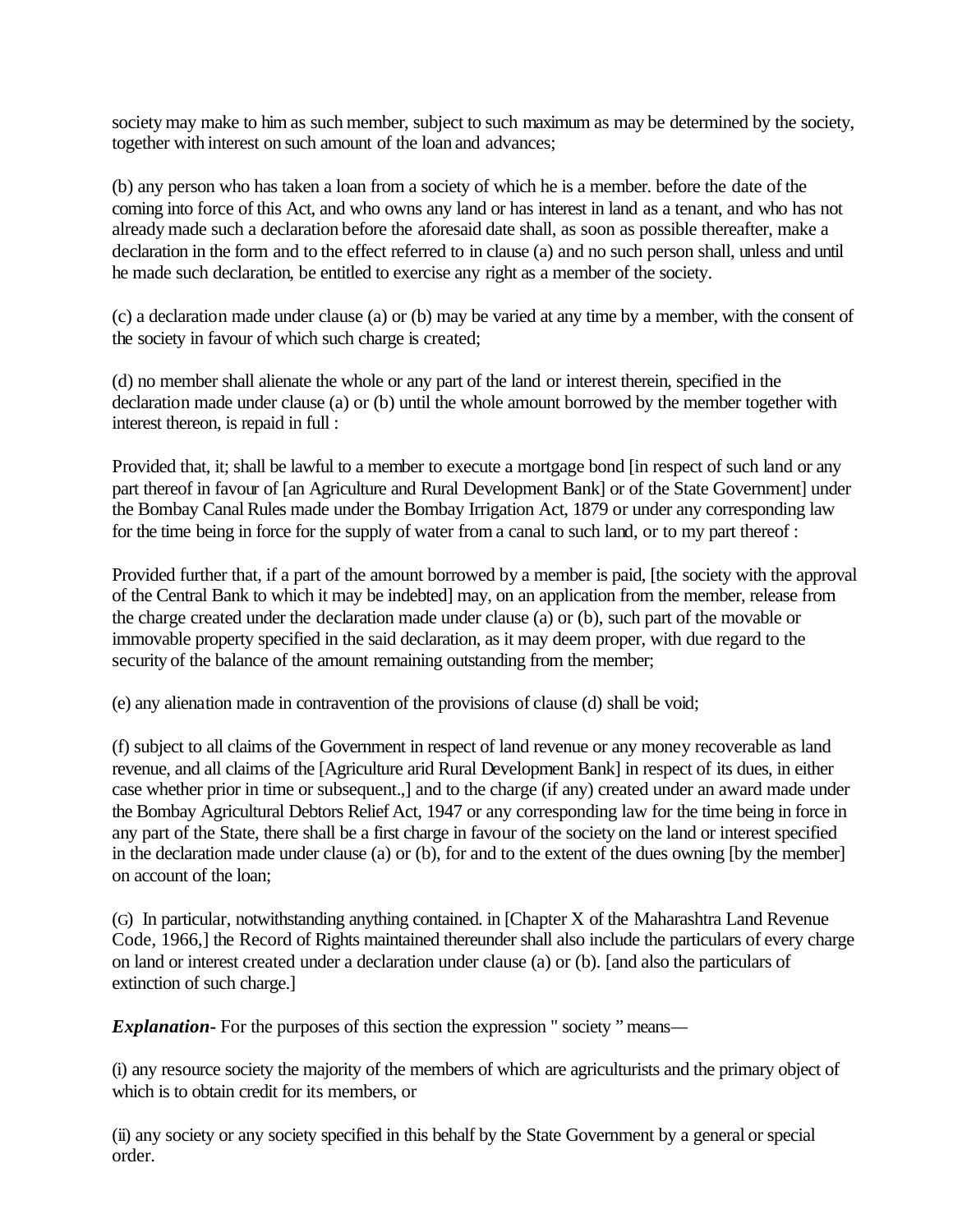### **[48A.DEDUCTIONS FROM SALE PRICE OF CERTAIN AGRICULTURAL PRODUCE TO MEET SOCIETY'S DUES**

 (1) Where a loan has been advanced by any society in accordance with the last preceding section for the growing of any agricultural produce, or has been advanced by any other society which is [an Agriculture and Rural Development agricultural Bank] for any of the purposes enumerated in clause (a) of section 111, and if in either case any agricultural produce is tendered by the person who has taken any such loan] for sale at a collection centre under section 30A of the Maharashtra Agricultural Produce Marketing (Regulation) Act, 1963, on any day then the price agreed to be paid therefor shall be paid by the purchaser to the tenderer after deducting the dues of [the societies mentioned] aforesaid and the amount so deducted shall be paid to the Market Committee constituted under that Act as provided in that section. On making payment to the tenderer and the Market Committee in the manner provided in the aforementioned section 30A the purchaser shall be discharged of his liability to pay the price to the tenderer.

The amount of the deduction on account of loans advanced by societies shall [be made at such rate as may be notified by the State Government in this behalf by general or special order, so, however, that such rate shall] not in the aggregate exceed the following percentage of the total amount to be paid by the purchaser as the price, namely  $:=$ 

| (i) if the produce tendered for sale, is sugarcane $\ldots$ 100% |     |
|------------------------------------------------------------------|-----|
| (ii) if the produce tendered for sale is (cotton).               | 60% |

(iii) in any other case ... 40%

(2) The Market Committee on receiving the amount from the purchaser shall arrange to pay [to the societies concerned] the amount of dues due from the tenderer within a reasonable time to be prescribed for the purpose. If the Market Committee does not pay such dues within 8 days, after the realisation of the cheque the Market Committee shall be liable to pay interest on such dues [to the societies concerned] at a rate prescribed in this behalf, such rate not being in excess of the maximum rate of interest fixed for unsecured loans under the Bombay Money-lenders Act, 1946.]

(3) Where any such purchaser is the State Government or an agent or officer appointed by that Government, or is a processing factory notified by the State Government in this behalf by general or special order or an agent or officer appointed by such factory, the purchaser shall pay the price to the tenderer after deducting the dues of the societies mentioned aforesaid and pay the amount so deducted on behalf of the tenderer to the concerned societies direct :

Provided that, where loans have been taken by the tenderer from more than one society, the purchaser may, keeping in view the extent, of the dues, on account of financing of crop or seasonal finance or finance for other agricultural purposes, repayable during a period of not less than eighteen months and not more than five years, and the extent of the dues of any [Agriculture and Rural Land Development Bank] and subject to such directions (if any) as may be issued by the State Government, from time to time, determine the proportion in which the amount of deduction made shall be apportioned between the different lending societies.]

*[Explanation-*For the purposes of this section. " purchaser " shall include any person who pays the purchase price of any agricultural produce tendered for sale, or by whom payment of such price is made, whether on his own account or as an agent or on behalf of another person.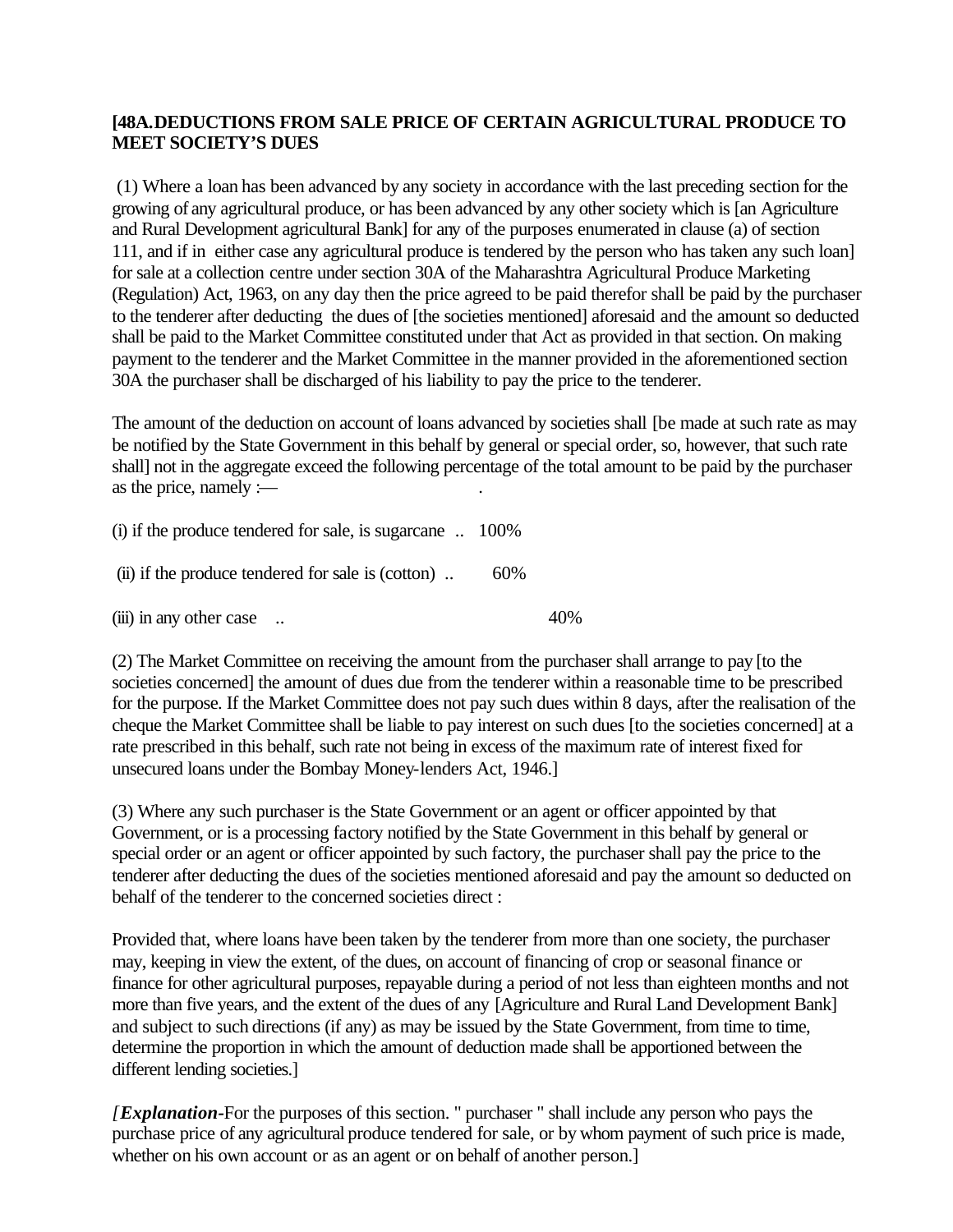### **49.DEDUCTION FROM SALARY TO MEET SOCIETY'S CLAIM IN CERTAIN CASES.**

[(1) A member of a society may execute an agreement in favour of the society, providing that his employer shall be competent to deduct from the salary from salary or wages payable to him by the employer, such total amount payable to the society and in such installments as may be specified in the agreement, and to pay to the claim in society the amounts so deducted in satisfaction of any debt or other demand of the certain cases. society against the member. A copy of such agreement duly attested by an officer of the society shall be forwarded by the society to the employer.]

(2) [On receipt of a copy of such agreement], the employer shall, if so required by the society by a requisition in writing, and so long as the (total amount shown in the copy of the agreement as payable to the society has been deducted and paid to the society.] make the deduction in accordance with the agreement, and pay the amount so deducted to the society, as if it were a part of the wages payable by him as required under the Payment of Wages Act, 1936 on the day on which be makes payment.

(3) If after receipt of a requisition made under the foregoing sub-section, the employer at any time fails to deduct the amount specified in the requisition from the salary or wages payable to the member concerned, or makes default in remitting the amount deducted to the society, the employer shall be personally liable for the <sup> $\lambda$ </sup>payment of such amount or where the employer has made deductions but the amount so deducted is not remitted to the society, then such amount together with interest thereon at one and half times the rate of interest charged by the society to the member for the period commencing on the date on which the amount was due to be paid to the society and ending on the date of actually remitting it to the society; and such amount together with the interest thereon, if any, shall, on a certificate issued by the Registrar, be recoverable from him as an arrear of land revenue, and the amount and interest so due shall rank in priority in respect of such liability of the employer as wages m arrears.]

(4) Nothing contained in this section shall apply to persons employed in any railways (within the meaning of the Constitution), and in mines and oilfields.

# **CHAPTFR V: STATE AID TO SOCIEITIES.**

### **50. DIRECT PARTNERSHIP OF STATE GOVERNMENT IN SOCIETIES.**

The State Government may subscribe directly to the share capital of a society with limited liability, upon such terms and conditions as may be agreed upon.

### **51. INDIRECT PARTNERSHIP OF STATE GOVERNMENT IN SOCIETIES.**

 The State Government may, under appropriation made by law, provide Indirect moneys to a society for the purchase directly or indirectly, pf shares in other societies with limited liability. (A society to which money are so provided for the aforesaid Government purpose is hereinafter in this Chapter referred to as an "Apex Society''.)

### **52. PRINCIPAL STATE PARTNERSHIP FUND.**

An Apex Society which is provided with money as aforesaid shall with such moneys, establish a Fund to be called the " Principal State Partnership Fund ",

(2) An Apex Society shall utilise the Principal State Partnership Fund for the purpose of—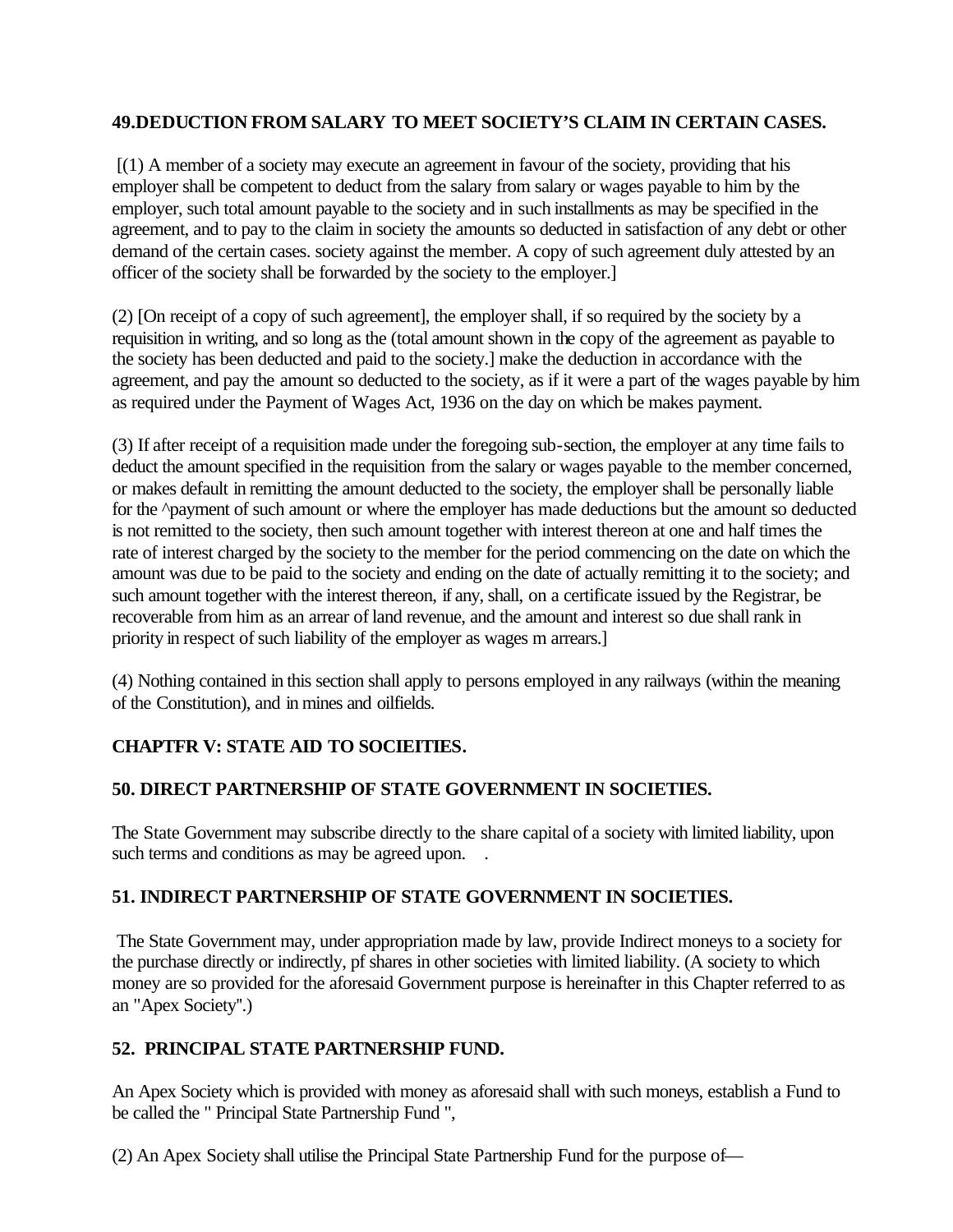(a) directly purchasing shares in other societies with limited liability;

(b) providing moneys to a society to enable that society (hereinafter in this Chapter referred to as a " Central Society ") to purchase shares in other societies with limited liability (the latter societies being hereinafter in this Chapter referred to as " Primary Societies ");

(c) making payments to the- Stale Government in accordance with the provision of this Chapter; and for no other purpose.

## **53. SUBSIDIARY STATE PARTNERSHIP FIRM**

(1) A Central Society which is provided with moneys by an Apex Society from the Principal State Partnership Fund shall, with such money-i, establish a Fund to b3 called the " Subsidiary State Partnership Fund ".

(2) A Central Society shall utlise the Subsidiary State Partnership Fund for the purpose of—

(a) purchasing share'', in Primary societies;

(b) making payments 10 the Apex Society in accordance with the provisions of this Chapter; and for no other purpose.

### **54. APPROVAL OF STATE GOVERNMENT FOR PURCHASE OF SHARES**

 Shares shall not be purchased in a society from the moneys in the Principal State Partnership Fund or the Subsidiary State Partnership Fund- except with the previous approval of the State Government.

### **55. LIABILITY TO BE LIMITED IN RESPECT OF CERTAIN SHARES.**

Where any share:, are purchased in a society by—

(a) the State Government; or

(b) an Apex Society from the Principal State Partnership Fond, or a Central Society from the Subsidiary State Partnership Fund. as the case may be the liability in respect of such share shall, in the event of the society of which the shares are purchased [being wound up], be limited to the amount paid in respect of such shares.

### **56. RESTRICTION ON AMOUNT OF DIVIDEND**

 An Apex Society which has purchased shares in other societies from the moneys in the Principal State Partnership Fund, and a Central society which has, purchased shares in Primary societies from the moneys in the Subsidiary State Partnership Fund, shall be entitled only to such dividend on the said shares as is declared by the society concerned and is payable !o other shareholders of that society.

### **57. INDEMNITY OF APEX AND CENTRAL SOCIETIES.**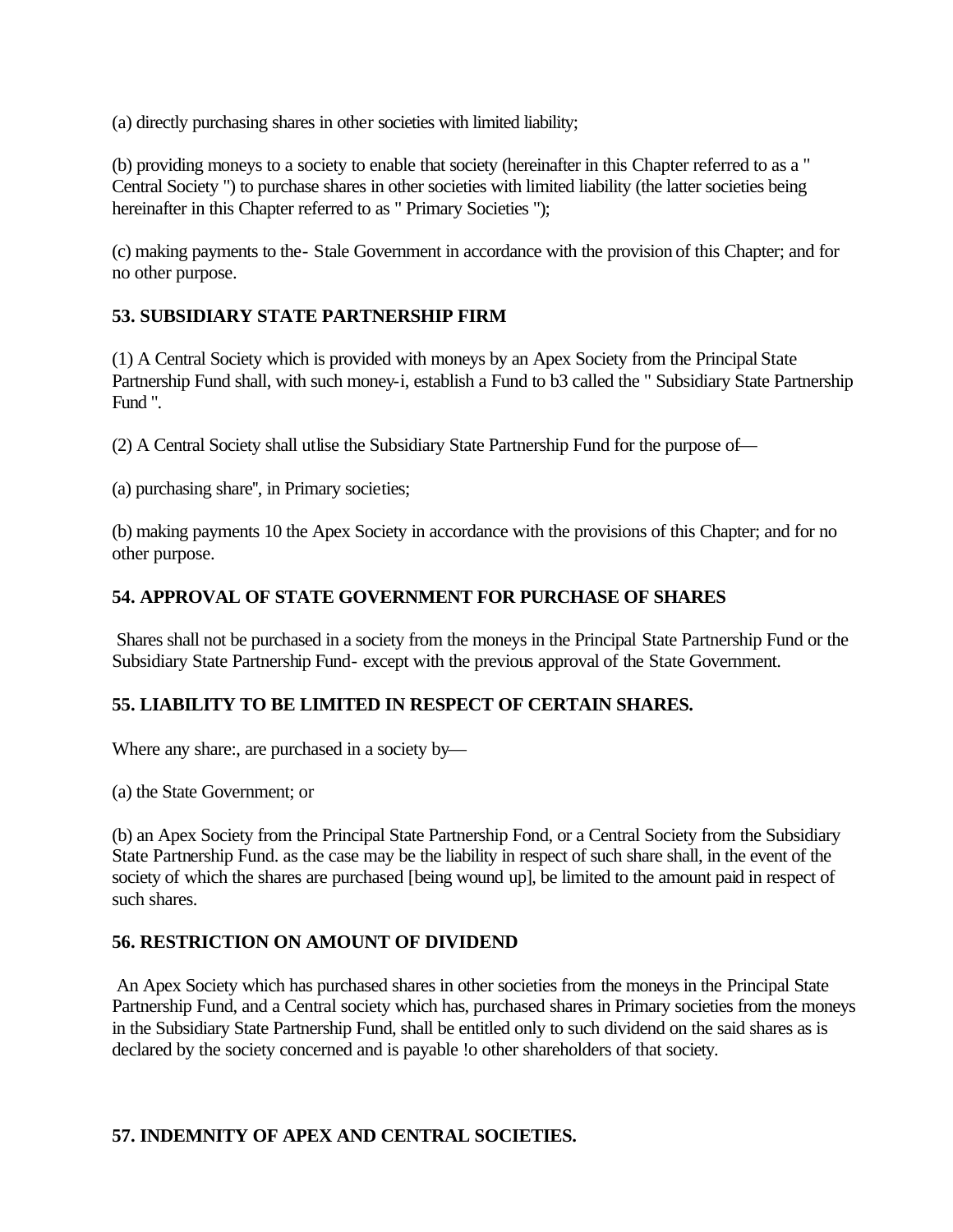(1) If a society in which shares are purchased from the Principal State Partnership Fund is wound up, or is dissolved, the State Government shall not have any claim against the Apex Society which purchased the shares in respect of ' any loss arising from such purchase; but the State Government shall be entitled to any moneys received by the Apex Society in liquidation proceedings or on dissolution, as the case may be.

(2) If a society in which shares are purchased from the Subsidiary State Partnership Fund is wound up or dissolved, neither the\* State Government nor the Apex Society shall have any claim against the Central Society which purchased the shares, in respect of any loss arising from such purchase; but the Apex Society shall be entitled to any moneys received by the Central Society in liquidation proceedings or on dissolution, as the case "may be, and such moneys shall be credited to the Principal State Partnership Fund.

## **58. DISPOSAL OF SHARE CAPITAL AND DIVIDEND ETC.**

(1) All moneys received by an Apex Society in respect of shares of other societies purchased from the moneys in the Principal State Partnership Fund on redemption of such shares, or by way of dividends or otherwise, shall be credited to that Fund.

(2) A11 moneys received by a Central Society in respect- of shares of Primary Societies purchased from the moneys in the subsidiary State Partnership Fund on redemption of such shares or by way of dividends or otherwise, shall in the first instance be credited to that Fund, and then transferred to the Apex Society which shall credit them to the Principal State Partnership Fund.

(3) All moneys and dividends referred to in sub-sections (1) and (2) shall notwithstanding that the share stand in the name of the Apex society or the Central society, as the case may be, be paid to the State Government.

(4) Save as provided in sub-section (3), the State Government shall not, be entitled to any other return on the moneys provided by it to an Apex Society under section 51.

## **59. DISPOSAL OF PRINCIPAL OR SUBSIDIARY STATE PARTNERSHIP FUND ON WINDING UP OF APEX OR CENTRAL SOCIETY.**

 (1) If an Apex Society which has established a Principal Stale Partnership Disposal of Fund is wound up or dissolved, all moneys to the credit of, or payable to that Fund, shall be paid to the State Government.

(2) If a Central society which has established a Subsidiary State Partnership Fund is wound up or is dissolved, all moneys to the credit of, or payable, to that Fund shall be paid and credited to the Principal State Partnership Fund from which it received moneys under clause (b) of sub-section (2) of section 52.

### **60. PRINCIPAL OR SUBSIDIARY STATE PARTNERSHIP FUND NOT TO FORM PART OF ASSETS.**

 Any amount to the credit of a Principal State Partnership Fund or a Subsidiary State Partnership Fund shall not form part of the assets of the Apex Society or the Central Society, as the case may be.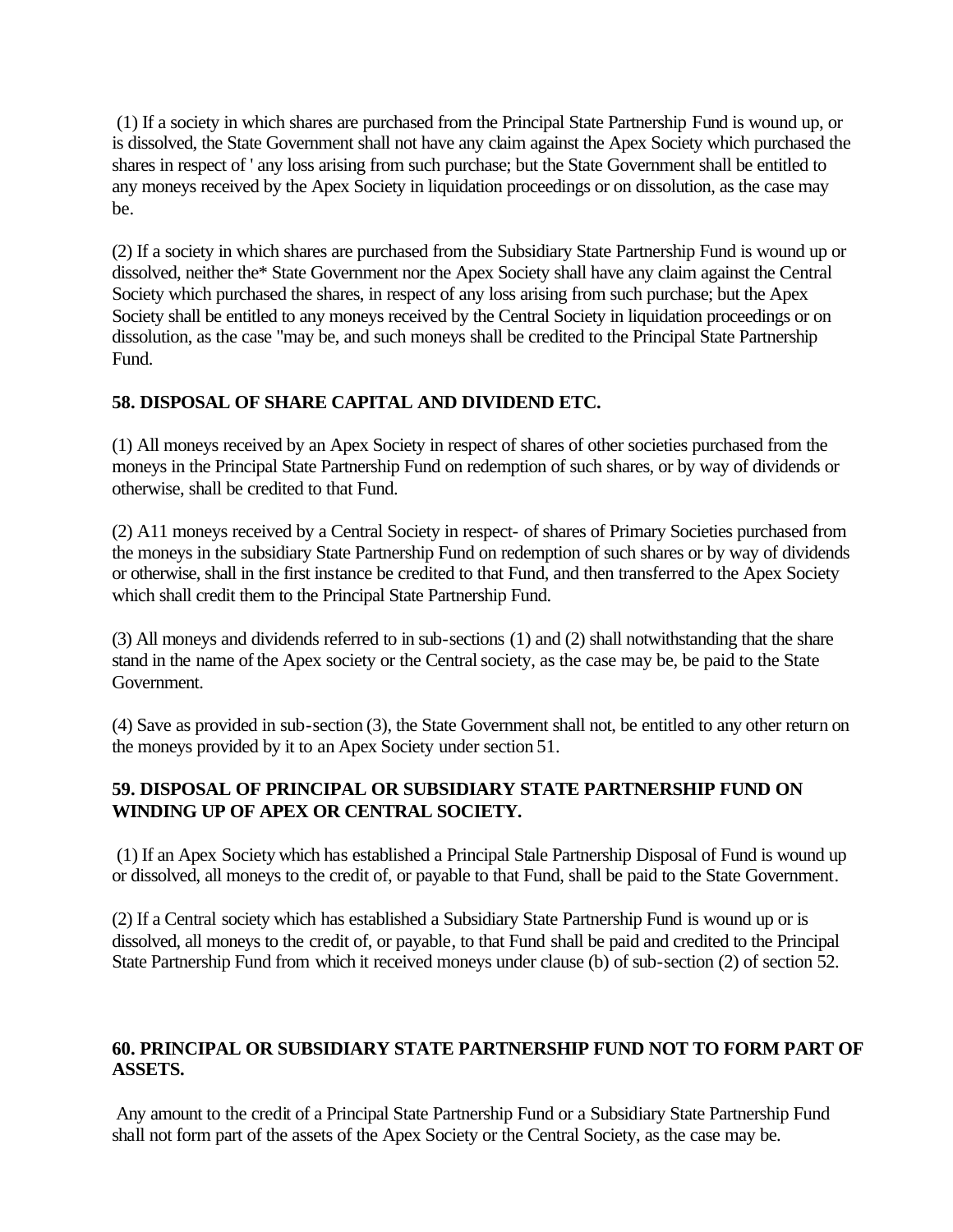### **61. AGREEMENT BY STATE GOVERNMENT AND APEX SOCIETIES.**

Subject lo the foregoing provisions of this Chapter -

(a) the State Government may enter into an agreement with an Apex Society Government setting out the terms and conditions on which it shall provide moneys to the Apex Society for the purpose specified in section 51:

(b) an Apex Society may, with the previous approval of the State Government, enter into an agreement with a Central Society, setting out the terms and conditions on which it shall provide moneys to that society from the Principal State Partnership Fund for the purpose specified in clause (A) of sub-section (2) of section 52.

## **62. OTHER FORMS OF STATE AID TO SOCIETIES.**

 Notwithstanding anything contained in any law for the time being in force, but subject to such conditions as the State Government by general or special order may specify in this behalf, the State Government may,—

(a) give loans to a society ;

(b) guarantee the payment of the principal of debentures issued by a society, or of interest thereon, or both, or the repayment of the share capital of a society to its members, or the payment of dividends thereon at such rates as may be specified by the State Government;

(c) guarantee the repayment of loans given by a Co-operative Bank to a society;

(d) guarantee the repayment of the principal, of, and payment of interest on. loans and advances given by the Reserve Bank of India, or the Industrial Finance Corporation of India, or any other authority constituted under any law' for the time being in force ; or

(e) provide financial assistance, in any other form (including subsidies), to a society.

### **63. PROVISIONS OF THIS CHAPTER TO OVERRIDE OTHER LAWS**

 The provisions of sections 51 to 61 (both inclusive) in this Chapter shall have effect notwithstanding anything inconsistent therewith contained in any other law for the time being in force.

### **CHAPTER VI: PROPERTY AND FUNDS OF SOCIETIES.**

### **64. FUNDS NOT TO BE DIVIDED**

 No part of the funds, other than [the dividend equalisation or bonus equalisation funds as may be prescribed or] the net profits of a society, shall be paid by way of bonus or dividend, or otherwise distributed among its members:

Provided that, a member may be paid remuneration on such scale as may be laid down by the by-laws, for any services rendered by him to the society.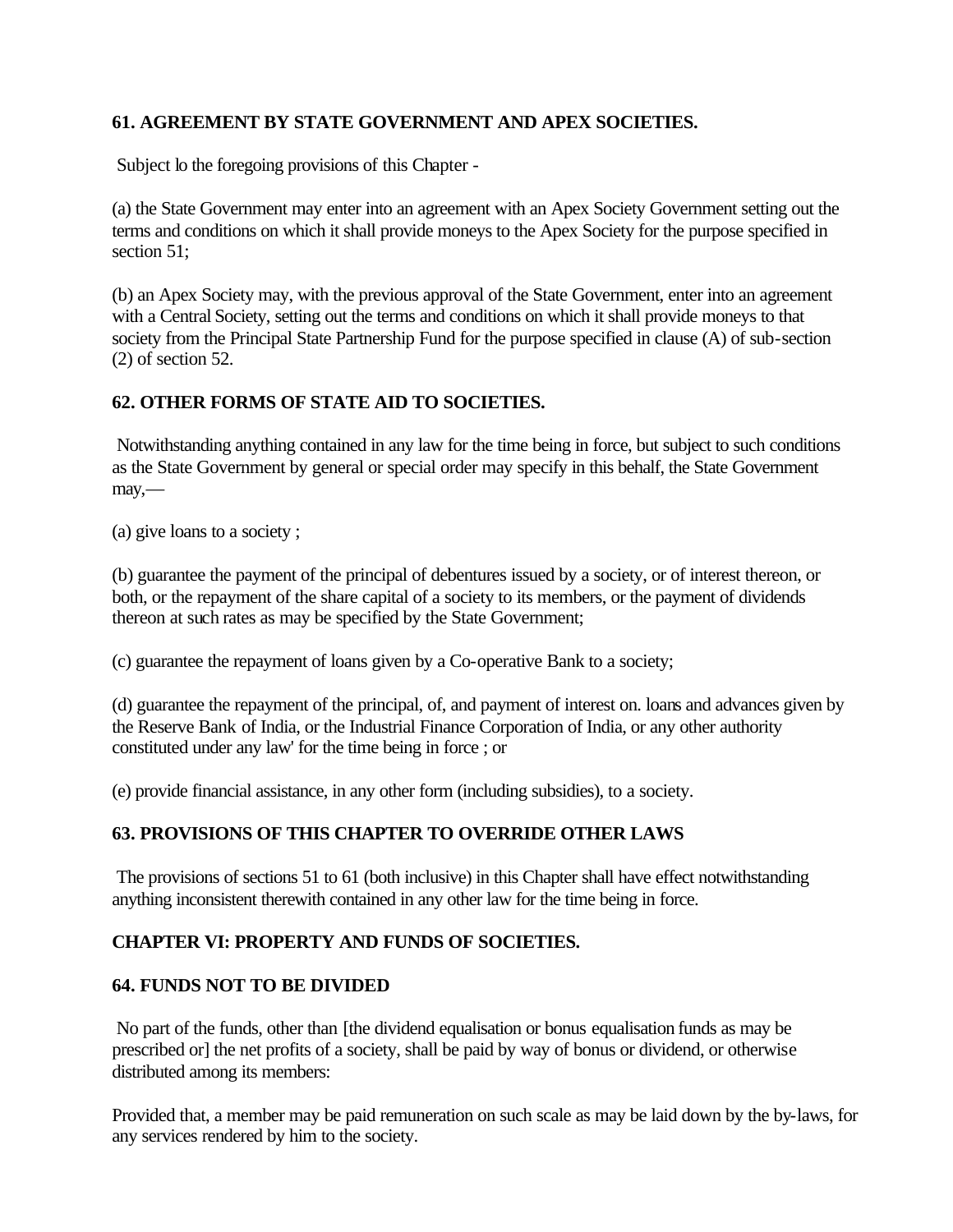### **65. ASCERTAINMENT AND APPROPRIATION OF PROFITS**

(1) A society shall construct its relevant annual financial statements and merit and arrive at its consequent net profit or loss in the manner prescribed.]

(2) A society may appropriate [its net profits] to the reserve fund or any other fund,, to payment of dividends to members on their shares, to the payment of bonus on the basis of support received from members and persons who are not members to its business, to payment of honoraria, and towards any other purpose which may be specified in the rules or by-laws :

Provided that, no part of the profits shall be appropriated except with the approval of the annual general meeting and in conformity with the Act. rules and by-laws.

### **66. RESERVE FUND.**

(1) Every society which does, or can, derive a profit from its transactions, shall maintain a reserve fund.

(2) [Every society shall carry at least one-fourth of the net profits each year to the reserve fund;] and [such reserve fund may, subject to the rules made in this behalf, if any, be used] in the business of the society or may, subject to the provisions of section 70, be invested, as the State Government may by general or special order direct, or may, with the previous sanction of the State Government, be used in part' for some public purpose likely to promote the objects of this Act, or some such purpose of the State, or of local interest :

[Provided that, the Registrar may, having regard to the .financial position of any society or class of societies, fix the contribution to be made to the reserve fund under this sub-section at a lower rate, but not lower than one-tenth of the net profits of the society or societies concerned.]

### **67. RESTRICTIONS ON DIVIDEND**

No society shall pay dividend to its members at a rate exceeding [I5 per cent except with the prior sanction of the Registrar.]

### **68. CONTRIBUTION TO EDUCATION FUND OF THE STATE FEDERAL SOCIETY.**

(1) Every society shall contribute annually towards the education fund Contribution of the State federal society which may be notified in this behalf by the State Government at such rate as may be prescribed, and different rates may be prescribed for different societies or classes of societies depending on their financial condition.

(2) Every society shall pay its contribution to the said fund, [within three months after the close of the cooperative year.] Any officer wilfully failing to comply with the requirement of this section, shall be personally liable for making good the amount to the federal society notified as aforesaid.]

[(3) Where any society fails to pay the contribution within the period specified in sub-section (2), the amount of contribution due shall be recoverable as an arrear of land revenue and on the State Federal Society making a report of such failure to the Registrar, the Registrar shall, after making such inquiry as he deems fit, grant a certificate for recovery of the amount due as an arrear of land revenue.]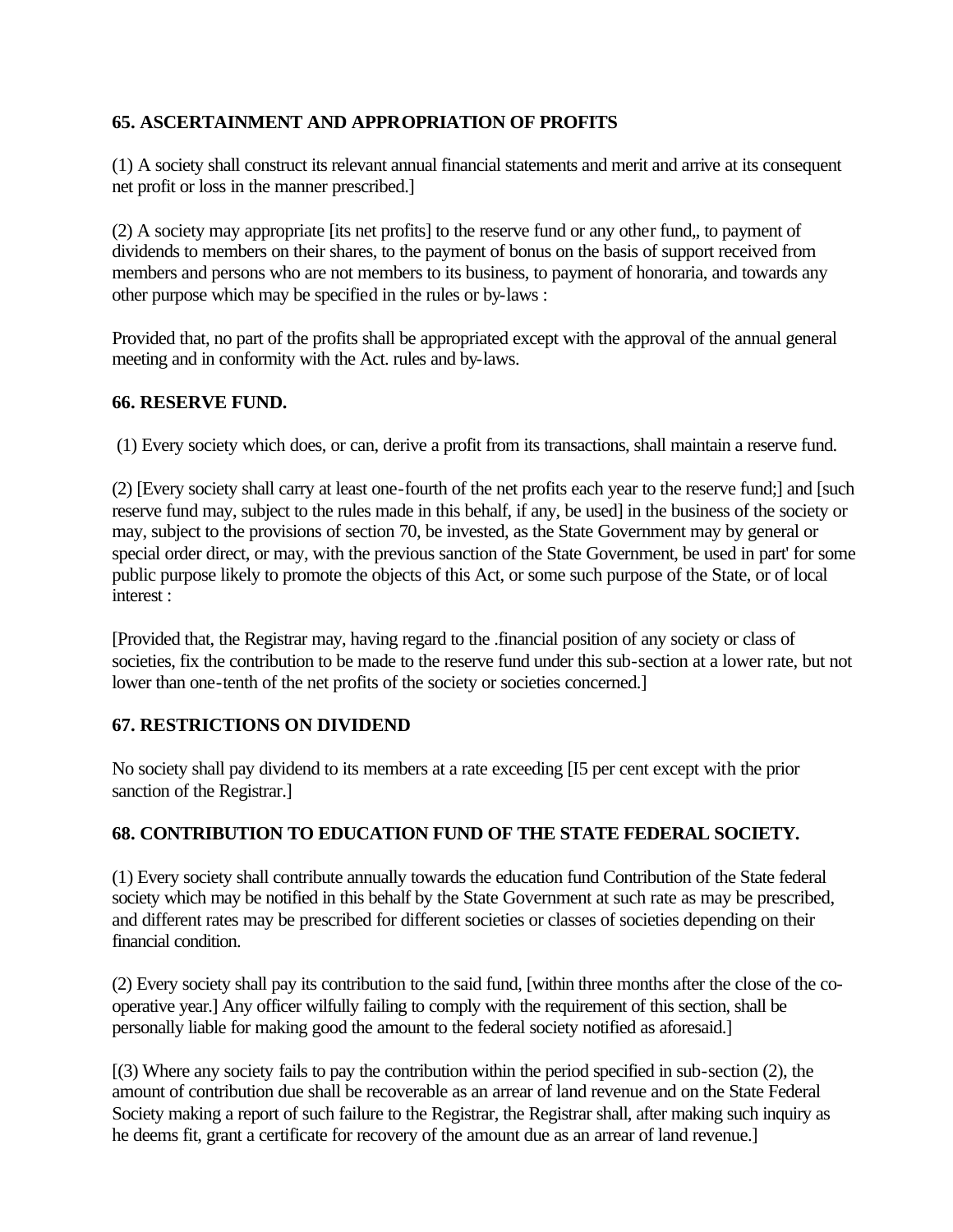### **69. CONTRIBUTION TO PUBLIC PURPOSES.**

 After providing for the reserve fund as provided in section 66, and for the Contribution educational fund as provided in section 68, a society may set aside a sum not exceeding twenty per cent. of its net profits, and utilise, with the approval of such federal society as may be notified by the State Government in this behalf from time to time, the whole or part of such sum in contributing to any co-operative purpose, or to any charitable purpose within the meaning of section 2 of the Charitable Endowments Act, 1890 or to any other public purpose.

### **69A. CONSTITUTION OF CO-OPRATIVE STATE CADRE OF SECRATARIES OF CERTAIN SOCIETIES AND ESTABLISHMENT OF EMPLOYMENT FUND FOR SUCH CADRE.**

 There Shall be constituted a Co-operative State Cadre of Secretaries, of primary credit societies, multipurpose co-operative societies and service co-operatives and such other classes of societies as may be prescribed in this behalf (hereinafter in this section referred to as "the Co-operative State Cadre ") consisting of persons recruited for this purpose by the Central Societies notified of certain in this behalf by the State Government. The number or persons to be recruited and societies and their conditions of service shall be determined by the Central Societies in accordance with [such general or special guidelines, if; any,] as may be issued by the State Government, from time to time.

(2) A Central Society may, from time to time, depute any person appointed by it to that Cadre to work under any society referred to in sub-section (1) as it may consider necessary. Where any such person is posted to work under any society, his services shall be taken over by the society on such post, for such period and on such oilier term and conditions, as the Central Society may determine, but the person so posted shall draw his salary and allowances from the Fund established under sub- section (3)].

[(2A)] The immediate initial supervisory control on the person appointed to the cadre and deputed or posted to work as secretary under each of the societies referred to in sub-section (1) shall be with the Taluka Supervision Society consisting of the societies, in each respective Taluka to which such persons are deputed, as members thereof and registered for the purpose. The Taluka, Supervision Society, shall exercise such powers and discharge such functions or reform such duties as may be conferred or imposed on it; by the bye-laws of such society.].

(3) An Apex society notified in this behalf by the State Government shall establish a Fund to be called " the Co-operative State Cadre Employment Fund ", which, when established, shall be deemed to have been established with effect from the 1st, day of July 1972. It shall be utilized for meeting the expenses on the salaries, allowances ;and other emoluments to be paid to the persons appointed to the Co-operative State Cadre and the other expenditure relating to the Cadre.

[(4) (a) Every society or class or classes of societies, which in the opinion of the State Government, derive any benefit, directly or indirectly, from the services of any Secretary belonging to the Co-operative State Cadre of Secretaries, and

(b) Every other body corporate carrying on any trade, business or industry or class or classes of such corporate bodies, which in the opinion of the State Government, derive such benefit as aforesaid, and which are notified by the State Government in this behalf, from time to time, by general or special order, shall, with offset from the 1st day of July 1977, contribute annually to the said Fund, at such rate and in such manner as may be prescribed, and different rates may be prescribed for different societies o'/ other corporate bodies or class or classes of societies or class or classes of other corporate bodies. In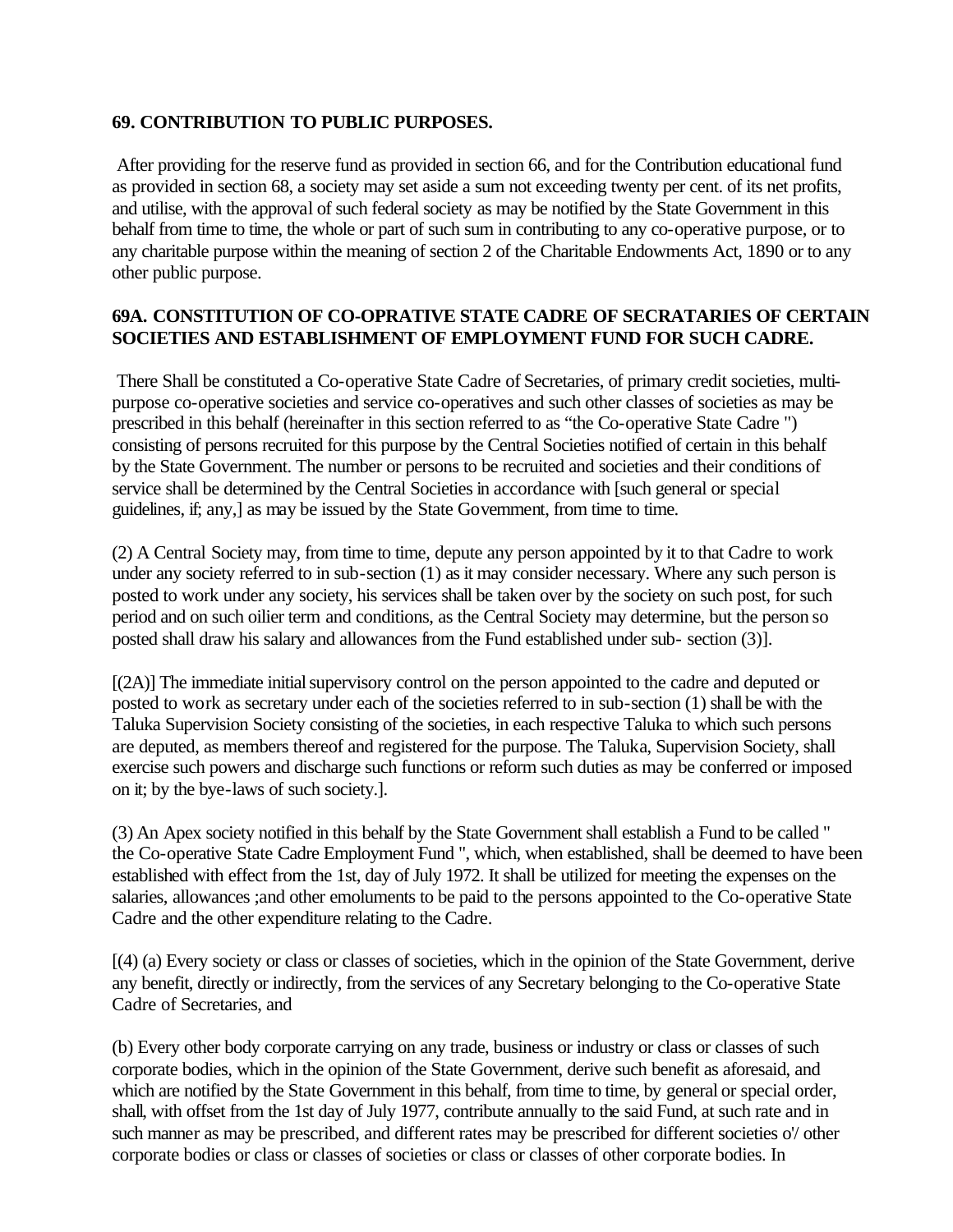determining the rate or rates of contribution, the State Government shall take into consideration the expenditure referred to in sub-section (3), the services likely to be rendered and the financial condition of the societies or other bodies concerned.

*Explanation.-*Notwithstanding anything contained in any law for the time being in force, for the purposes of levy and collection of the contribution to the said Fund by any other corporate body to widen this section applies, such corporate body shall be deemed to be a society governed by this Act.]

(5) Where there is a failure to comply with the requirements of the last preceding sub-section, the Registrar may serve a demand notice on the society concerned to pay the contribution within two months from the date of demand. Such demand shall be a charge on the income of the society. If the contribution is not paid within the aforesaid period, the Registrar may direct any Bank; or persons having custody of the funds of the society to pay the amount of the contribution immediately, and such Bank or person shall comply with the orders of the Registrar. Every payment made pursuant to such direction shall be a sufficient discharge to such Bank or person from all liability to the society in respect of any sum so paid by it or him out of the moneys of the society in his custody.

(6) The State Government may make rules regulating; all matters connected with or ancillary to the custody and maintenance, of, the payment of moneys into, and the expenditure and withdrawal of moneys from the said Fund.]

## **70. INVESTMENTS OF FUNDS.**

A society shall invest or deposit its funds in one or more of the following :—

- (a) in a Central Bank, or the State Co-operative Bank;
- (b) in any of the securities specified in section 20 of the Indian Trusts Act, 1882;
- [(c) in the shares, or security bonds, or debentures, issued by any other society

with limited liability and having the same classification to which it belongs :

Provided that, no society shall invest more than such proportion of its paid up share capital as may be prescribed:

Provided further that, the provisions of this clause shall not apply to any investment made by any agricultural credit society in any processing society based on agricultural produce.].

(d) [in any co-operative bank (other than those referred to in clause (a) of this section) or banking company,] approved for this purpose by the Registrar and on such conditions as the Registrar may from time to time impose;

(e) in any other mode permitted by the rules, or by general or special order-of the State Government.

### **71. EMPLOYEES PROVIDENT FUND.**

(1) Any society may establish for its employees a provident Fund, into which shall be paid the contribution made by its employees and by the society. Such provident fund shall not be used in the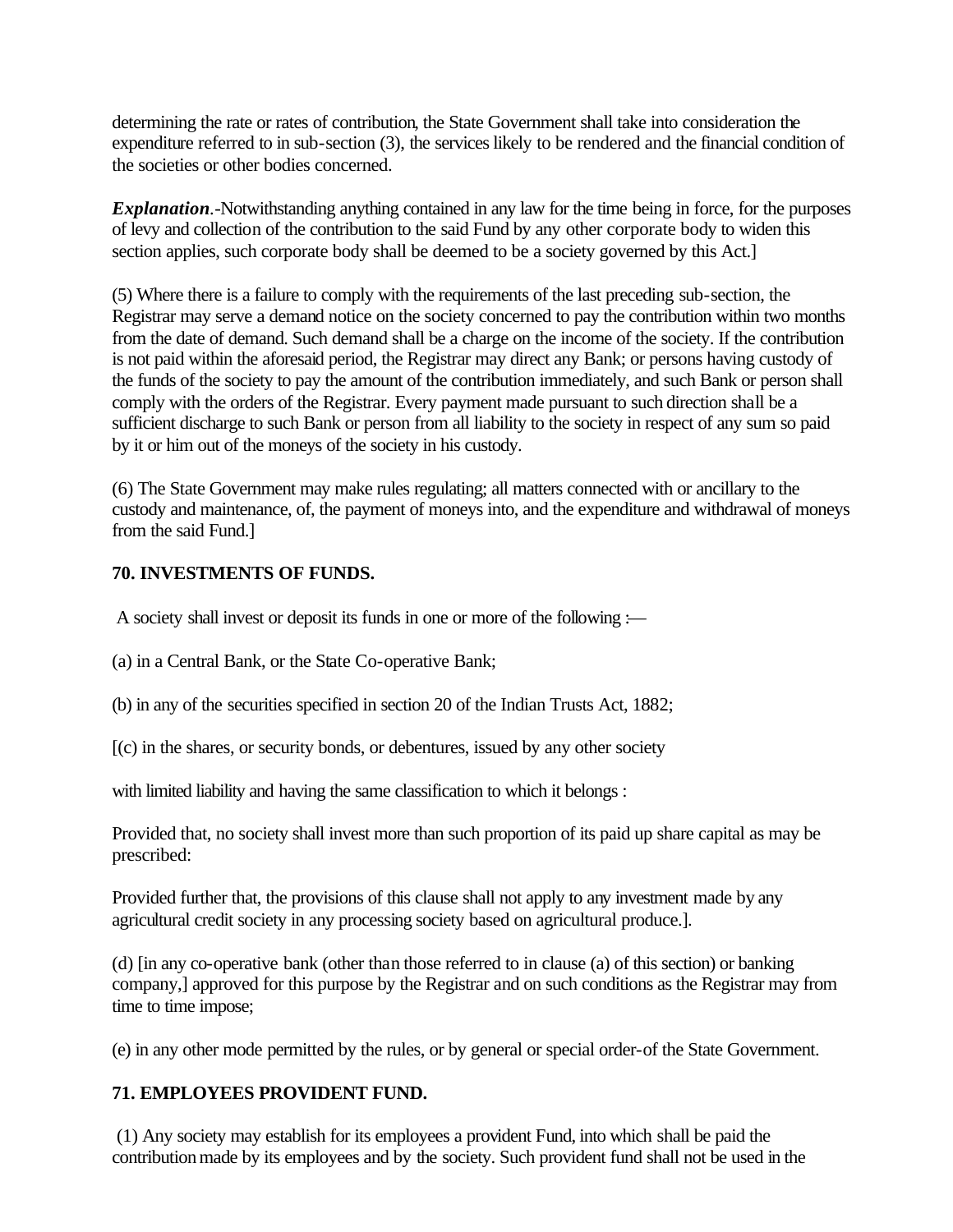business of the society, nor shall it form part of the assets of the society; but shall be invested under the provisions of the last preceding section, and shall be administered in the manner prescribed.

(2) Notwithstanding anything contained in the foregoing section a provident fund established by a society to which the Employees, Provident Funds Act, 1952 is applicable & shall be governed by that Act.

### **71A. FUNDS NOT TO BE UTILSIED FOR CERTAIN PROCEEDINGS FILED OR TAKEN BY OR AGIANST OFFICERS IN PERSONAL CAPACITIES.**

 [(1)].No expenditure from the funds of a society shall be incurred for the purpose of defraying the costs of any proceedings filed or taken by or against any officer of the society in his personal capacity under section 78, 96 or 144-T., If any question arises whether any expenditure can be so incurred or not such question shall be referred to and decided by the Registrar and his decision shall be Final

[(2) If any person incurs expenditure in vocation of sub-section (1), the Registrar shall direct the person to repay the amount to the society within one month and where such person fails to repay the amount as directed such amount shall on a certificate issued by the Registrar, be recoverable as arrears of land revenue.

(3) The person against whom action is taken by the Registrar under sub-section (2) shall be disqualified to continue to be the officer of an;; society or to be officer of any society at any next election including any next bye-election held immediately after the expiration of a period of one month during which such person has failed to pay the amount referred to in sub-section (2).]

# **CHAPTER VII. MANAGEMENT OF SOCIETIES.**

### **72. FINAL AUTHORITY OF SOCIETY.**

 Subject to the provisions in this Act and the rules, the final authority of authority every society shall vest in the general body of members in general meeting, summoned in such a manner as may be specified in the bye-laws.

[Where the bye-laws of a society so provide, the general meeting shall be attended by delegates appointed by the members, and such meeting shall be deemed to be the meeting of the general body, for the purpose of exercising all the powers of the general body.]

# **73. COMMITTEES. ITS POWERS AND FUNCTIONS.**

 [(1)] The management of every society shall vest in a committee, constituted in accordance with this Act, the rules and bye-laws, which shall exercise such powers and perform such duties as may be conferred or imposed respectively by this Act, the rules and the bye-laws.

(1A) Notwithstanding anything contained in this Act, the rules made thereunder or in the bye-laws of any society or class of societies,—

(a) the first general meeting of a society shall be convened within three months from the date of its registration to appoint a provisional committee and to transact other business as may be prescribed. The term of the members of such provisional committee shall be for a period of one year from the date on which it has been first appointed or till the date on which a regular committee is duly constituted in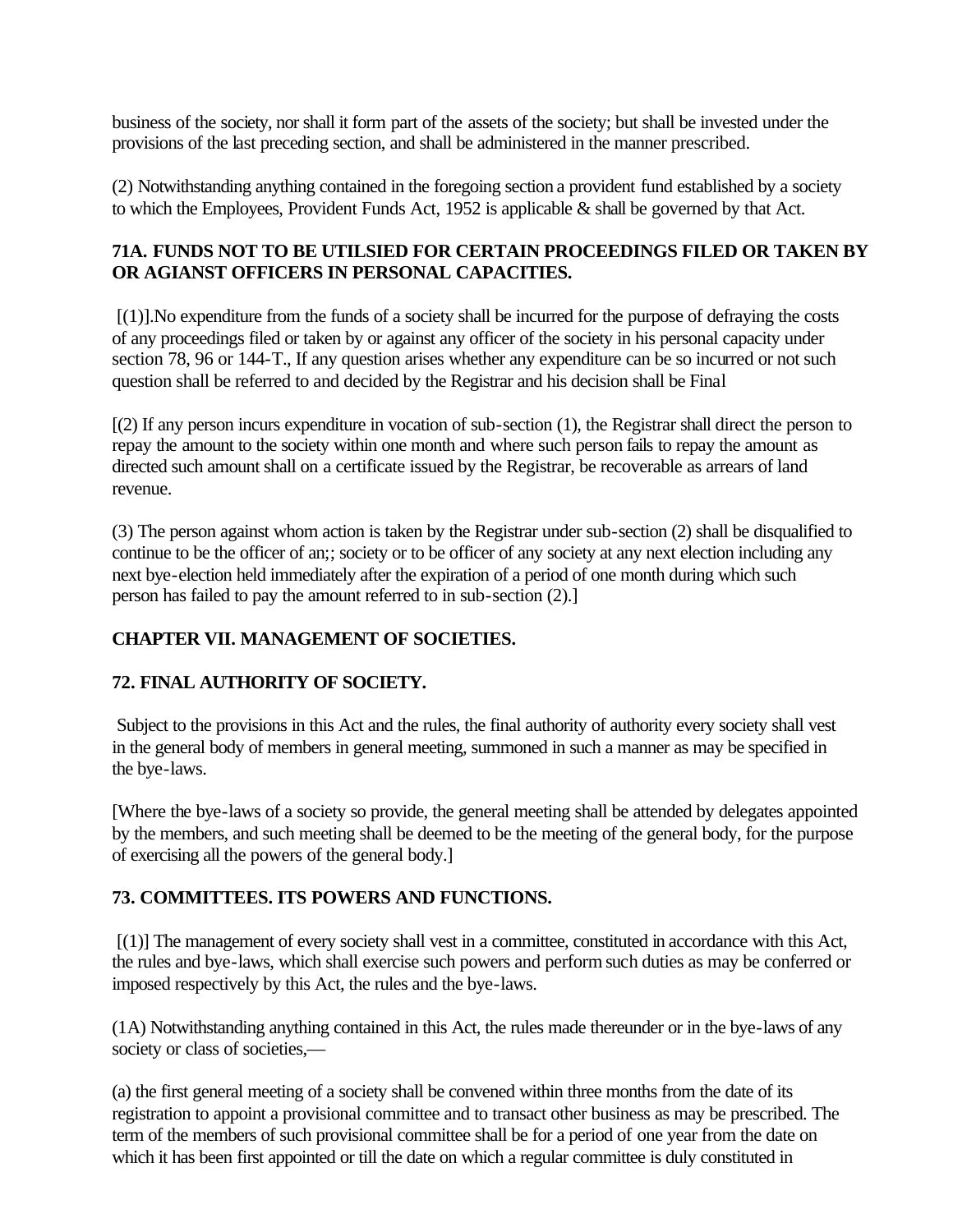accordance with the provisions of the rules or bye-laws made under this Act; whichever is earlier; and all the members of such provisional committee shall vacate office on the date of expiry of such period or such constitution of the committee ;

(b) notwithstanding anything contained in clause (a), the provisional committees for the Co-operative Sugar Factories and Co-operative Spinning Mills and such other class of societies, as the State Government may. by special or general order, in the Official Gazette, specify in this behalf, shall be appointed by the State Government; and the members thereof shall hold office for a period of three years, which period may be extended by one year, at a time, so however that, the total period shall not exceed five years, in the aggregate :

Provided that, the State Government shall have the power to change or reconstitute such committee or, any or all members thereof at its discretion even before the expiry of the period for which a member or members were nominated thereon :

Provided further that, the member or members assuming office on such change

or re-constitution of the committee shall hold office for the period for which, the provisional committee has been appointed under this clause ;

(c) pending the first constitution of. the committee of a society, the provisional ; committee of the society shall exercise the powers and perform the duties of the committee of such society as provided in this Act, the rules and bye-laws and make necessary arrangements for holding election of the committee, before the expiry of its term]

(2) Notwithstanding anything contained in any bye-laws of a society or class of societies, the Registrar may, having regard to the area of operation, subscribed share capital or turnover of a society or class of societies, by general or special order, published in the, Official Gazette, prescribe the maximum number of members on the committee of such society or class of societies, as may be specified in such order.]

[(3) (a) Notwithstanding anything contained in this Act or the rules made thereunder or in the bye-laws of any society or any other law for the- time being in force, in a general election of members of the committee of a society, on the election of two-thirds or more number of members, the returning officer or any other officer or authority conducting such election shall within seven days after the declaration of results of the election of such members, or where such election is held before the date of commencement of the Maharashtra Co-operative Societies (Second Amendment)Act, 1986, and such number of members have been elected but the committee has, Vii for whatever reason, not been so far constituted, forward their names together with of their permanent addresses to the Registrar, who shall, within fifteen days from the 1986. date of receipt thereof by him publish or cause to be published such names and addresses by affixing a notice on the Notice Board or at any prominent place in his office; and upon such publication, the committee of the society shall be deemed to be duly constituted. In determining twothirds of the number of members, a fraction shall be ignored:

Provided that, such publication shall, not be deemed—

(i) to preclude the completion of election of the remaining members and the publication of their names and permanent addresses of the elected members likewise as and when they are available; or

(ii) to affect the term of the office of members of the committee under the Act,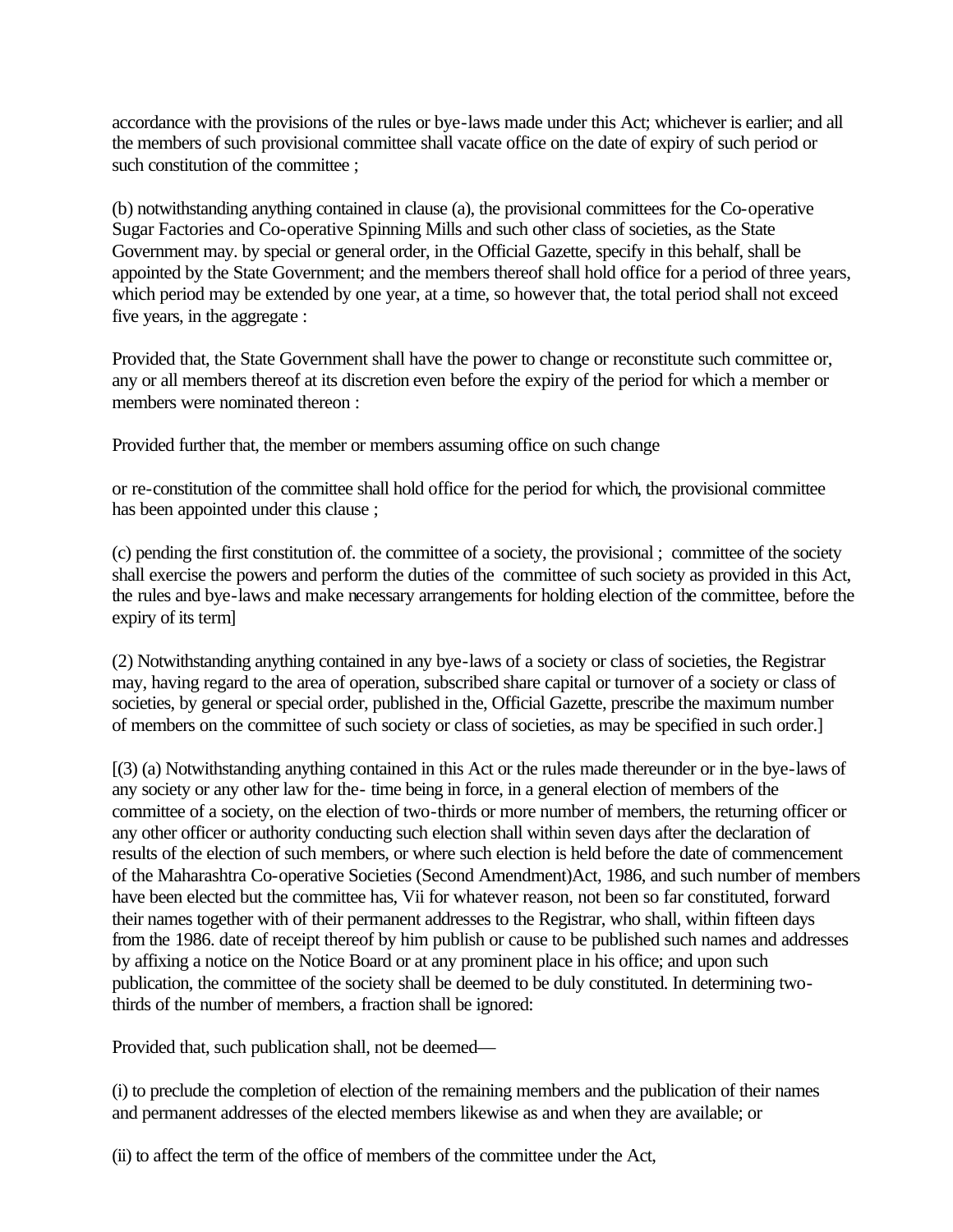(b) The names of the remaining, members, after they are elected (together with their permanent addresses), may also thereafter be likewise published by the-Registrar.]

### **73-IA ELECTION TOMORE THAN ONE SEAT ON COMMITTEE OF SOCIETY INCLUDING SPECIFIED SOCIETY.**

 If a person is elected to more than one seat on the committee of a society including a society belonging to any of the categories specified in section 73-G. then, unless within a period of fifteen days from the date of declaration of the result of the election he resigns all but one of the seats by writing under this hand addressed to the Election Officer, or as the case may be, the Collector, all the seats shall become vacant. On receipt of such resignation or on the seats becoming vacant as aforesaid, the Election Officer, or as the case may be. the Collector shall declare the candidate or constituencies concerned securing the next higher number of votes as duly elected.]

### **73-IB. POWER OF STATE GOVERNMENT TO POSTPONE ELECTION.**

Where due to scarcity, drought, flood, fire or any other natural calamity Power of or rainy season or any ejection programme, of the State legislative Assembly or Council or the House of the People or a local authority, coinciding with the election programme of any society or class of societies or such other reasons as, in the opinion election. of the State Government, are exceptional, it is not in the public interest to hold elections to any society or class of societies, the State Government may, notwithstanding anything contained in this Act or in any rules, or bye-laws made thereunder, or any other law for the time being in force, for reasons to be recorded in writing, by general or special order, postpone the election of any society or class of societies. for a period not exceeding six months at a time which period may further be extended so however, that the total period shall not exceed one year in the aggregate.

### **73-IC. ELECTION TO NOTIFIED SOCIETIES.**

 (1) Where the State Government is satisfied that, having regard to the notified objects of the society or class of societies (other than the societies specified by or under section 73G), or composition of membership thereof, or proper management and the interest of the members, it is necessary in the public interest to hold elections to any society or class of societies, the Slate Government may, notwithstanding anything contained in this Act or in any rules, or bye-laws made thereunder, or in any other law for the time being in force, by general or special order, notify in the Official Gazette, such society or class of societies and the election to such society or class of Societies shall be held by the Registrar in the prescribed manner.

(2) The Registrar shall recover the expenses of holding election to any such society or class of societies as is referred lo in sub-section (1) in the prescribed manner.

### **73-ID. MOTION OF NO-CONFIDENCE AGAINST OFFICERS OF SOCIETIES**

 (I) A President, Vice-President, Chairman. Vice-Chairman. Secretary, Treasurer or any other officer by whatever designation called who holds office by virtue of his election to that office shall cease to be such President, Vice-President, Chairman, Vice-Chairman, Secretary, Treasurer or any other officer, as the case societies, may be, if a motion of no-confidence is passed at a meeting of the committee by [simple majority] of the total number of committee members who are [entitled to vote at the election of such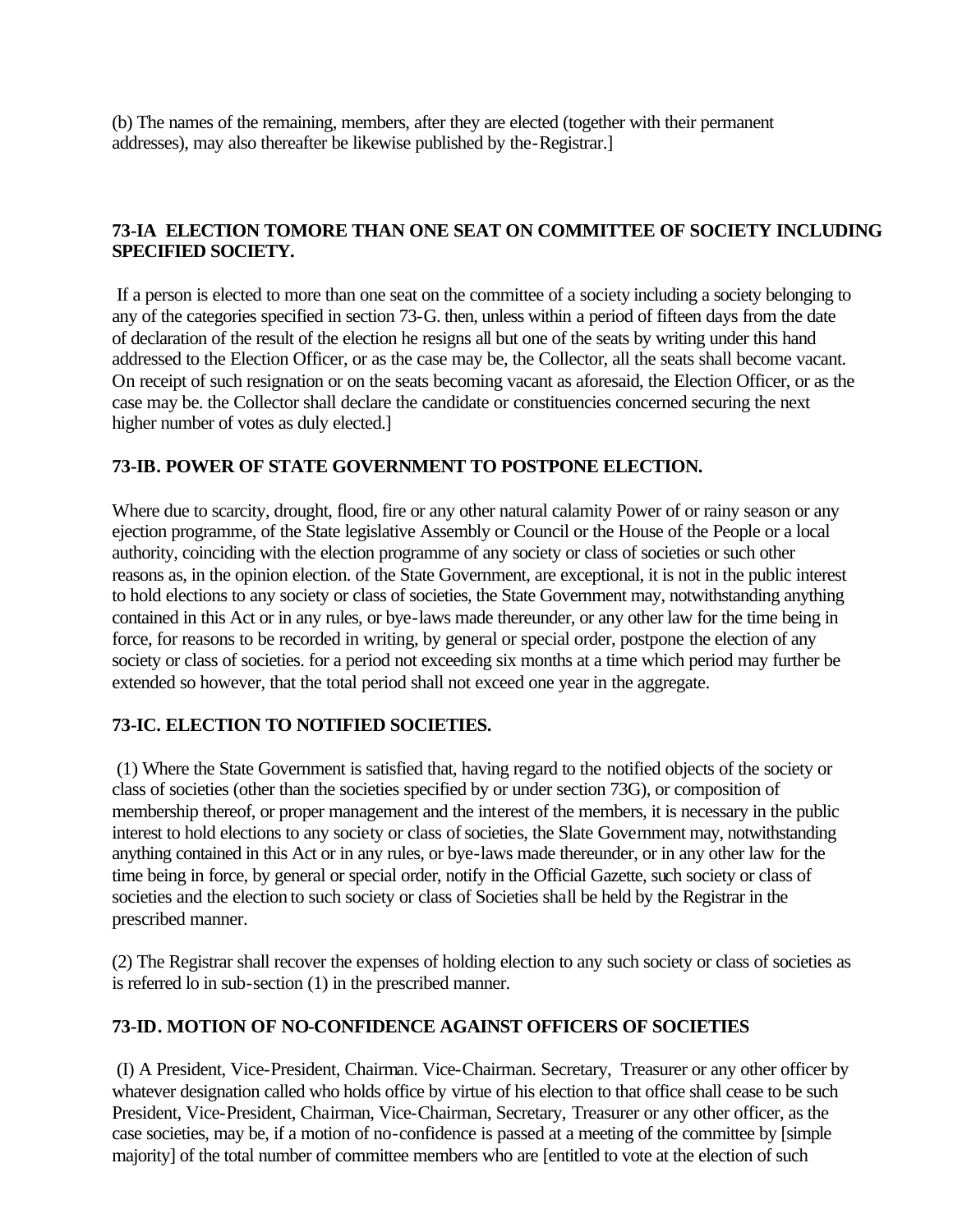President, Vice-President, Chairman, Vice-Chairman. Secretary, Treasurer or any other officer] and the office of such President, Vice-president, Chairman, Vice-Chairman, Secretary. Treasurer or any other officer as the case may be, shall thereupon ha deemed to be vacant.

(2) The requisition for such special meeting shall b- signed by not less than one-third of the total number of members of the committee who are [entitled to elect the President, Vice-President. Chairman, Vice-Chairman, Secretary, Treasurer or any other officer, as the case may be, of the committee] and shall be delivered to the Registrar. The requisition shall be made in such form and in such manner as be prescribed :

Provided that, no such requisition for a special meeting shall be made within a period of six months from the date on winch any of the officers referred to in subsection (1) has entered upon his office.

(3) The Registrar shall, within seven days from the date of receipt of the requisition under sub-section (2), convene a special meeting of this committee. The meeting shall be held on a date not later than fifteen days from thy date of issue of the notice of the meeting.

(4) The meeting shall be presided over by the Registrar or such officer not below the rank of an Assistant "Registrar of Co-operative Societies authorised by him in this behalf. The Registrar or such officer shall, when presiding over such meeting, have the same powers as the President or Chairman when presiding over a committee meeting has, but shall not have the right to vote

(5) The meeting called under this section shall not, for any reason, be adjourned.

(6) The names of the committee members voting for and against thy motion shall be read in the meeting and recorded in the minute book of committee meetings.

(7) If the motion of no-confidence is rejected, no fresh motion of no-confidence shall be brought before the committee within a period of one year from the date of such rejection of the motion.]

[73A.. (1) In this section and in sections 73C, 73D and 73E, a designated officer' means the Chairman and the President, and includes any other officer of the society as may be declared by the State Government, by notification in the Official Gazette to be a designated officer, but does not include any officer appointed or nominated by the- State Government or by the Registrar.

(2) No person shall, at the same time, be or continue to be, a designated officer of more than one society falling in Category I or Category II or Category III of the categories mentioned below; and shall not be or continue to be a designated officer in more than two societies in the aggregate in the three categories :—

Category I.—Societies, the area of operation of which extends to the whole of the State.

[Category II.—Societies, the area of operation of which does not extend to the whole of the State,—

(a) but extends to at least one whole district irrespective of their authorised share capital ; or

(b) but extends to areas comprised in part or parts in one or more districts and the authorised share capital of which is more than Rs. 10 lakhs.

Category III.—Societies, the area of operation of which does not extend to one whole district but extends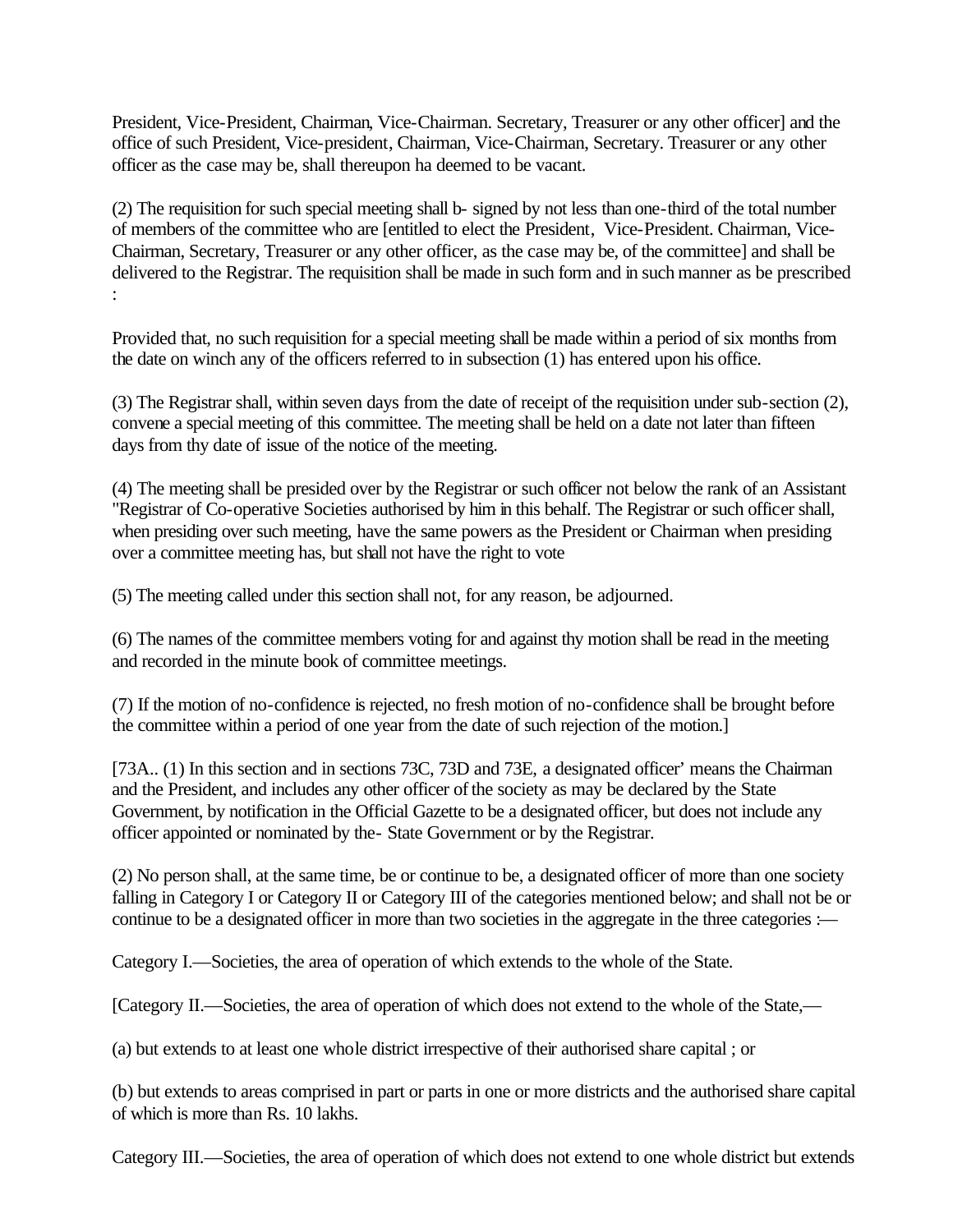at least to one whole taluka, or the authorised share capital of which is not more than Rs. 10 lakhs but is not less than Rs. 5 lakhs.]

*[Explanation*.—-For the purposes of this sub-section, the expression "society" shall no include a society with no share capital and a society not engaged in commercial activities.

[(2A) If any question arises whether or not a society falls under any of the categories referred to in subsection (2), such question shall be referred to and decided by the Registrar, and his decision shall be final.]

 $[(3) * * * \text{ DELETED} * * ]$ 

(4) If any person becomes, at the same time a designated officer of societies in excess of the number prescribed under sub section (2), unless he resigns his office in the society or societies in excess of the said number within a period of [ten days] from the date on which he is elected or appointed a designated officer of more than the permissible number of society or societies, or if the elections or appointments arc held or made simultaneously, from the date on which the result of last of such elections or appointments is declared, he shall, at the expiration of the said period of [ten days], cease to be a designated officer of all such societies, and thereupon, notwithstanding anything contained in any other provisions of this Act, a person so resigning or ceasing to be a designated officer of any or all such societies shall not be eligible for being re-elected or reappointed as a designated officer of such society or societies during the remainder of the term of office for which he was so elected or appointed; and at no point of time such person shall be a designated officer of societies in excess of the number prescribed under sub-section (2).]

[(5) No person shall be, or shall continue to be, a designated officer of any society of any of the categories referred to in sub-section (2), [for a period of more than ten years in the aggregate] and at the expiration of that period any such person shall cease to be a designated officer of that society, and shall not be eligible for being re-elected or re-appointed as a designated officer, until [a period of one term of the committee has elapsed after the completion] of the aforesaid period of [ten years ].

*Explanation***—**For this purposes of this sub-section.—

(1)in calculating the [aggregate], period of "[ten years] in office, any period for which the person concerned may have been such officer, before the commencement of the Maharashtra Co-operative Societies (Second Amendment) Act, 1969, shall be ignored.

(a) if any person resigns his office as a designated officer at any time within • twelve months of the date on which the [aggregate], period of [ten years] would, but for resignation, have been completed, he shall be deemed to have completed the period of [ten years] on his resignation.]

(6) No member of the Council of Ministers shall be, or continue to be a designated officer of any society of any of the categories referred to in subsection (2)

Provided that, nothing in this sub-section shall affect any member of the Council of Ministers who is a designated officer of any such society on the date of commencement of the Maharashtra Co-operative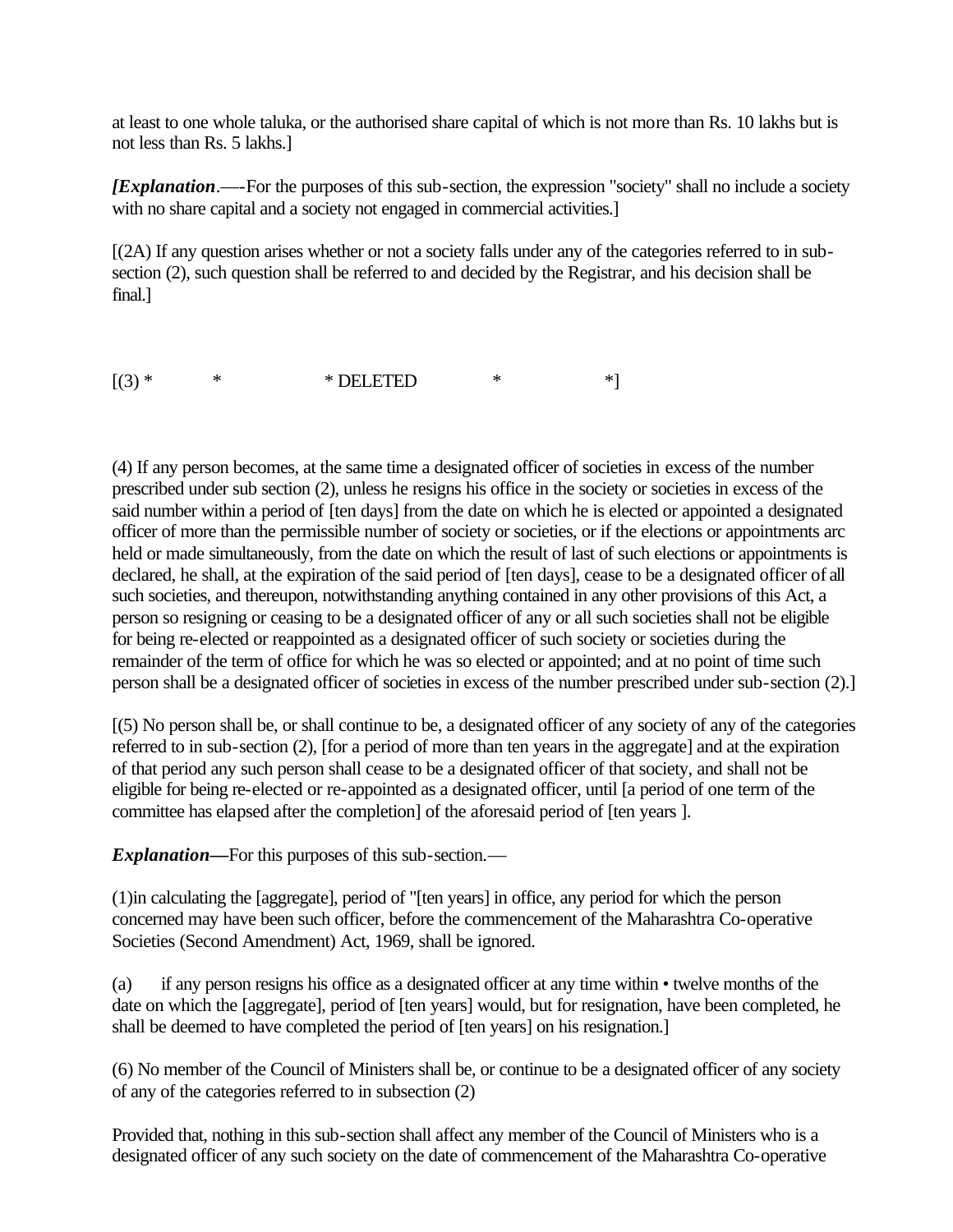Societies (Second Amendment) Act, 1985; and he shall continue to hold office till completion of his term, unless he resigns or vacates the office of such designated officer for any reason whatsoever before the expiry of his term as such designated officer.

#### **73 AA.DESIGNATED OFFICER WHO IS ASSOCIATE COUNCILLOR TO CEASE TO BE DESIGNATED OFFICER ON CEASING TO BE SUCH COUNCILLOR**

 Where, after the commencement of the Maharashtra Zilla Parishads and Panchayat Samitis (fourth Amendment) Act, 1974. a designated officer of any society of any of the categories referred to in subsection *(2)* of section 73A councillor to who is also an associate Councillor of any *Zilla Parishad,* ceases to be the associate Councillor of such *Zilla Parishads* by operation of the provisions of section 82 of the Maharashtra Zilla Parishads and Panchayat Samitis Act. 1961.- he shall also cease to be a designated officer of the said society from the date on which he so ceases to be an associate Councillor of the *Zilla Parishad.* 

#### **73-AB CESSATION OF MEMBERSHIP OF COMMITTEE HELD BY VIRTUE OF OFFICE UNDER GOVERNMENT ETC.**

Where a person is elected, co-opted, appointed or nominated as a member of a committee of any society by virtue of his holding office under the Central Government or the State Government or in any local authority or in any body corporate or in any organisation, he shall cease to be such member on the date on which he ceases to hold such office.

#### **73-BRESERVATION OF SEATS ON COMMITTEES OF CERTAIN SOCIETIES FOR SCHEDULED CASTES, SCHEDULED TRIBES AND FOR MEMBERS OF WEAKER SECTION AND ELECTION THERETO**

(1) Notwithstanding anything contained in this Act or in the rules made thereunder or in any bye-laws of any society, on the committee of such society or class of societies as the State Government may, by general or special order, direct, two seats shall be reserved,—

a) one for the members belonging to the Scheduled Castes or Scheduled Tribes;and

(b) one for the members belonging to the weaker section.

(2) The two reserved seats referred to in sub-section (1), shall [unless where the bye-laws of the society already provide for the reserved seats], b3 in addition to the strength of the members of the committee of such a society or class of societies.

(3) Any individual member of the society, or any elected, member of the committee of a member-society, or any member of the committee of a member-society, whether elected, co-opted or appointed under this section, belonging to the Scheduled Castes or Scheduled Tribes, or as the case may be, weaker section, shall be eligible to contest the election to a reserved seat and every person who is entitled to vote at the election to the committee shall be entitled to vote at the election to any such reserved seats.

[(4) Where no person is elected to any of the two reserved seats, then,—-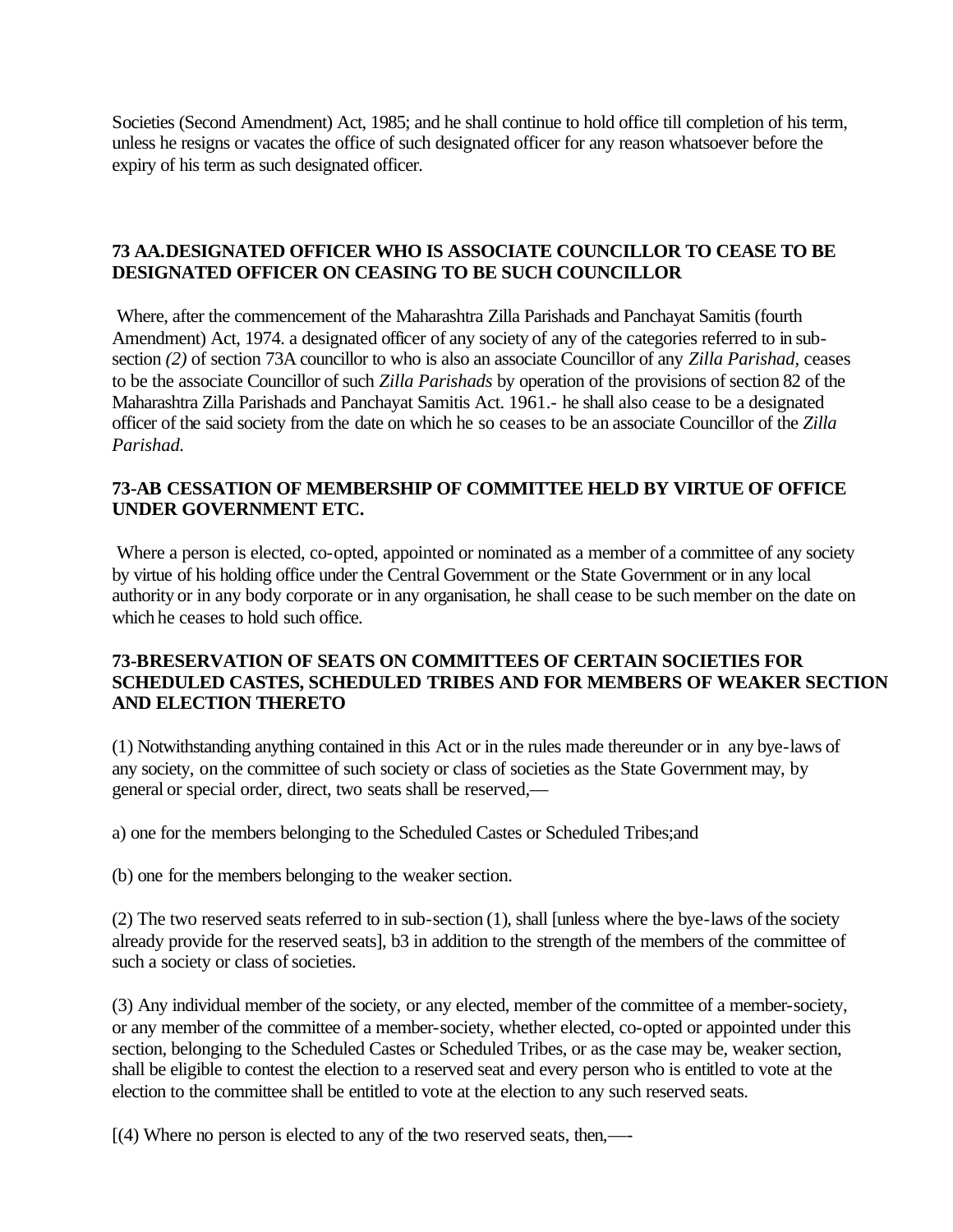(a) in the case of a society other than a society mentioned in clauses (b) and (c) the Chief Executive Officer such a-, the Chairman, Secretary or Manager or any other officer by whatever designation called ;

(b) in the case of a society notified under section 73-IC, the Registrar; and

(c) in the case of a society specified under section 73-G, the Collector ;

shall call a meeting of the elected members of the committee to co-opt a member or as the case may be, members on the committee from amongst the persons entitled to contest the election under sub-section (3). and such meeting shall be presided over by the Chairman, if it is a society referred to in clause (a), or by the Collector or any other officer authorised by him, if it is a specified society, or by the Registrar or any other officer authorised by him, if it is a notified society. If no member is co-opted at such meeting, the Chairman or the Collector or, where the meeting is presided over by an officer authorised by the Registrar, such officer as the case may be, shall, within a period of seven days from the date of such meeting, report the fact to the Registrar, and thereupon the Registrar shall, within a period of seven days from the date of receipt of such report by him or where the Registrar himself has presided over such meeting, within a period of seven days from the date of such meeting, appoint on the committee a person or persons, as the case may be, from amongst the persons entitled to contest the election to the reserved seats under sub-section (3).]

*Explanation***.**—For the purposes of this section—

(a) a general or special order, if any, issued by the State Government under

section 73-B as it existed before the date of commencement of the Maharashtra Co-operative Societies (Amendment) Act, 1983 shall be deemed to have been issued under sub-section (1) of this section and shall continue to be in force until duly repealed or amended; 19—

(b) the expression "Scheduled Castes" includes "Nav-Boudhas", and the expression "Scheduled Tribes" includes "Denotified Tribes and Nomadic Tribes" ;

(c) the expression "member belonging to weaker section" means a member or such class of members as the State Government -may, by general or special order from time to time, declare.]

### **73-BB. RESERVATION OF SEATS FOR EMPLOYEES ON COMMITTEES OF CERTAIN SOCIETIES.**

 (1) On the committee of such society or class of societies as the State of seats for Government may, by general or special order, direct where the number of permanent salaried employees of .the society is 25 or more,—

(a) if the number of members of the committee thereof is 11 or less—one seat;and  $\bullet$ 

(b) if the number of such members is 12 or more—one additional seat for every 10 members over and above the first 11 members,

shall be reserved for such employees. The seats so reserved shall be filled by selection made by the [union or unions recognised under the Bombay Industrial Relations Act, 1946, or the Maharashtra Recognition of Trade Unions and Prevention of Unfair labour Practices Act, 1971, from amongst such employees. Where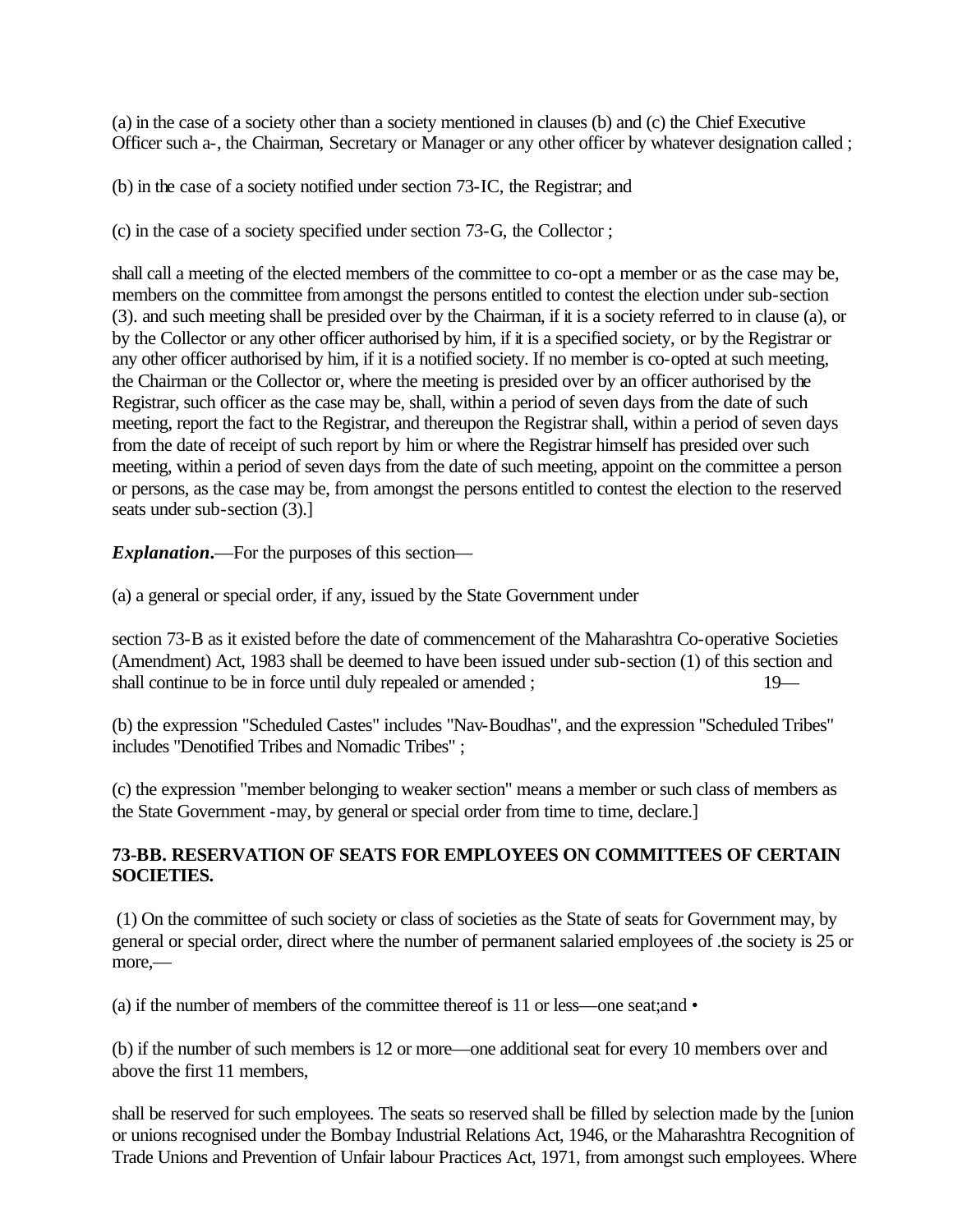there is no such [recognised union or unions and where there is no union at all or where there is a dispute in relation to such issues including whether a union is recognised or not. then the seats so reserved shall be filled by an election by such employees from amongst themselves in the prescribed manner]. Any person selected or elected as] a member of the committee to any reserved seat shall not be entitled to be elected as an officer of such society, or to vote at any election of officers.

[**Explanation.**—For the purposes of this section the members of the committee shall mean and include elected, appointed, nominated, co-opted as well as ex-officio members of the committee but it shall not include the representatives of the employees.]

[(2) No employee who is under suspension shall be eligible for being selected or elected or for being continued as a member under sub-section (1).

(3) Subject to the provisions of sub-section (2), the term of a member representing the employees shall be co-terminus with the term of the committee as provided under the bye-laws of the society and after every fresh election of the members of the committee a fresh selection or election, as the case may be, of a member under sub-section (1), shall be necessary.

# **[73-BBB. RESERVATION IF SEATS ON COMMITTEES OF SOCIETIES FOR WOMAN MEMBERS AND ELECTIONS THERETO.**

(1) Notwithstanding anything contained in this Act, or in the rules Reservation made thereunder, or in the bye-laws of any society, there shall be reserved seats for women on the committee of each society to represent the women members in the following manner, namely :—

(a) one seat on the committee consisting of not more than 9 committee members ;

(b) two seats on the committee consisting of 10 or more, but not exceeding 19 committee members; and

(c) three seats on the committee consisting of 20 or more committee members.

*Explanation***.**— For the purpose of determining the number of committee members under this sub-section, committee members who are elected, co-opted, nominated, appointed or otherwise occupying the position on the committee under section 73B, 73BB and under this sub-section shall not be included.]

(2) The reserved seats referred to in sub-section (1) shall be in addition to the strength of the members of the committee of a society :

[Provided that, where the bye-laws of a society already provide for reservation of seats for women on the committee thereof, the total number of seats to be so reserved for women shall be equal to the number of seats specified in sub-section (1).

(3} Any individual woman member of the society, or any woman member of the committee of a member society, whether elected, co-opted or appointed, shall be eligible to contest the election to a reserved seat on a committee of a society; [and every person who is entitled to vote at the election of the committees shall be entitled to vote at the election to any such reserved seat.]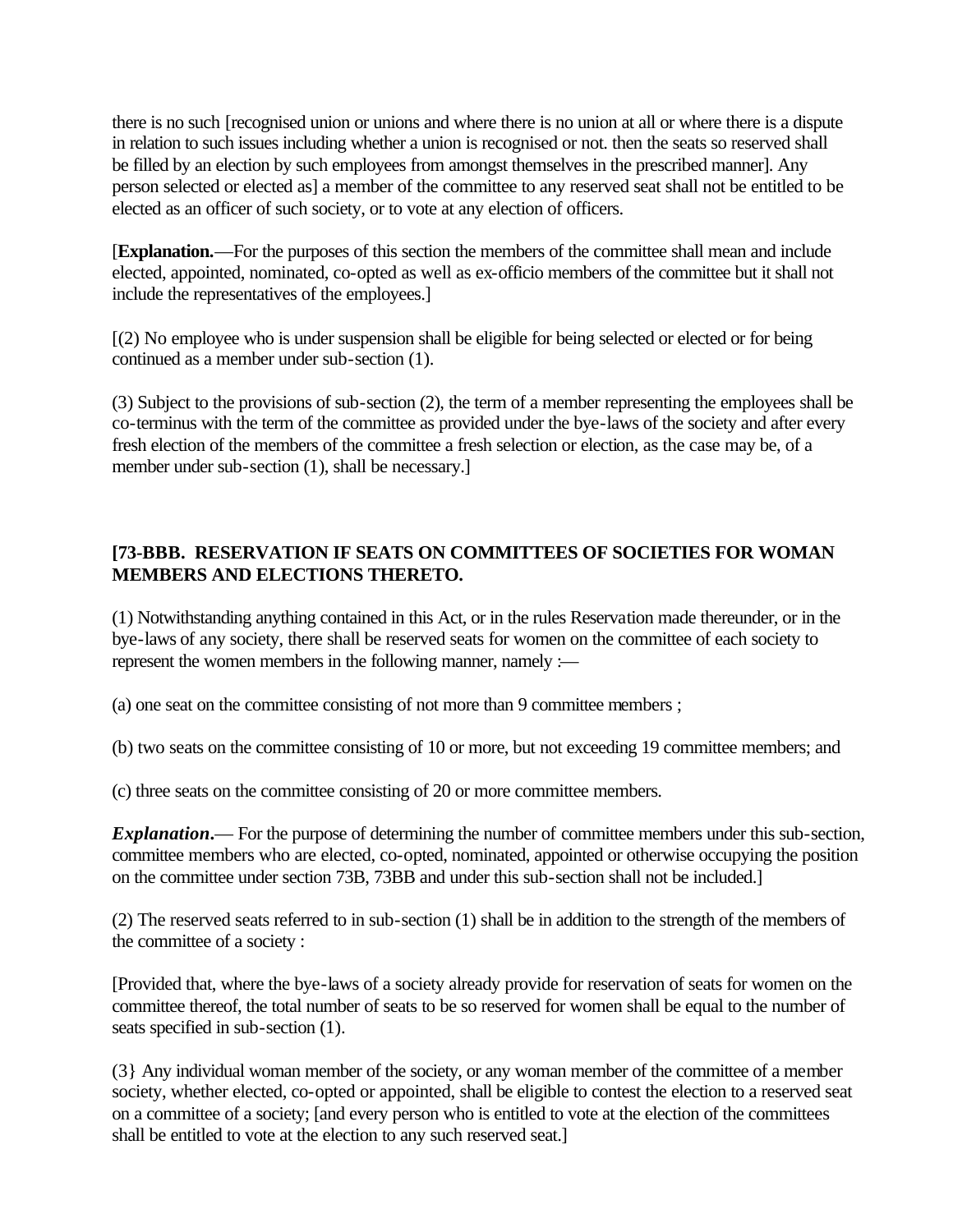(4) Where no woman member or, as the case may be, women members are elected to the reserved seats, then.—

(a) in the case of a society other than a society mentioned in clauses (b) and (c), the Chief Executive Officer such as the Chairman, Secretary or Manager or any other Officer, by whatever designation called (hereinafter in this section collectively referred to as " the Chairmen ") ;

(b) in the case of a society notified under section 73-IC, the Registrar; and

(c) in the case of a society specified under section 73G, the Collector; shall call a meeting of the elected members of the committee to co-opt a woman member or as the case may be, women members on the committee from amongst the persons entitled to contest the election under sub-section (.3), and such meeting shall be presided over by the Chairman, if it is a society referred to in clause (a) or by the Registrar or any other officer authorised by him, if it is a notified society or by the Collector or any other officer authorised by him, if it is a specified society. If no woman member is co-opted at such meeting, the Chairman or the Collector or, where the meeting is presided over by an officer authorised by the Registrar or the Collector, such officer, as the case may be, shall, within a period of seven days from the date of such meeting, report the fact to the Registrar, and thereupon the Registrar shall, within a period of seven days from the date of receipt of such report by him. or where the Registrar himself has presided over such meeting, within a period of seven days from the date of such meeting, appoint on the committee a woman member or women members, at the case may be, From amongst the women members entitled to contest the election to the reserved scats under sub-section (3).

(5) Nothing in this section shall apply to a committee or any society which exclusively of men members, or as the case may be of women members.

(6) Where election to the committee of any society has been held without-holding election to such additional reserved seats or where election to such additional reserved seat could not be held on or before the 30th September 1992 on account of any directions issued under section 157, then unless the process for election to the committee including such additional reserved seats for women members has already commenced, or election to the committee is or will be due and will be held after the commencement of the Maharashtra Co-operative Societies (Amendment) Act, 1992, such additional reserved seats of the committee shall be filled in by co-option of women members by the committee of the society.]

(7) Notwithstanding anything contained in sub-section (6), no election to such additional reserved seats shall be held where the term of the committee of a society is to expire within six months from the date of the commencement of the Maharashtra Co-operative Societies (Amendment) Act, 1991.

(8) The term of office of such women members elected, co-opted or as the case may be, appointed on a committee, shall be co-terminus with the term of the committee as provided under the bye-laws of the society and at the time of every fresh election thereafter election shall be held to the additional reserved seats for women members in accordance with the provisions of this section.]

# **73-C. RESTRICTIONS ON REPRESENTATION OF CERTAIN CLASS OF MEMBERS ON COMMITTEES OF CERTAIN SOCIETIES AND FOR BEING DESIGNATED OFFICERS**.

(1) In the case of a District Central Co-operative Bank or an Apex Co-operative Bank of the District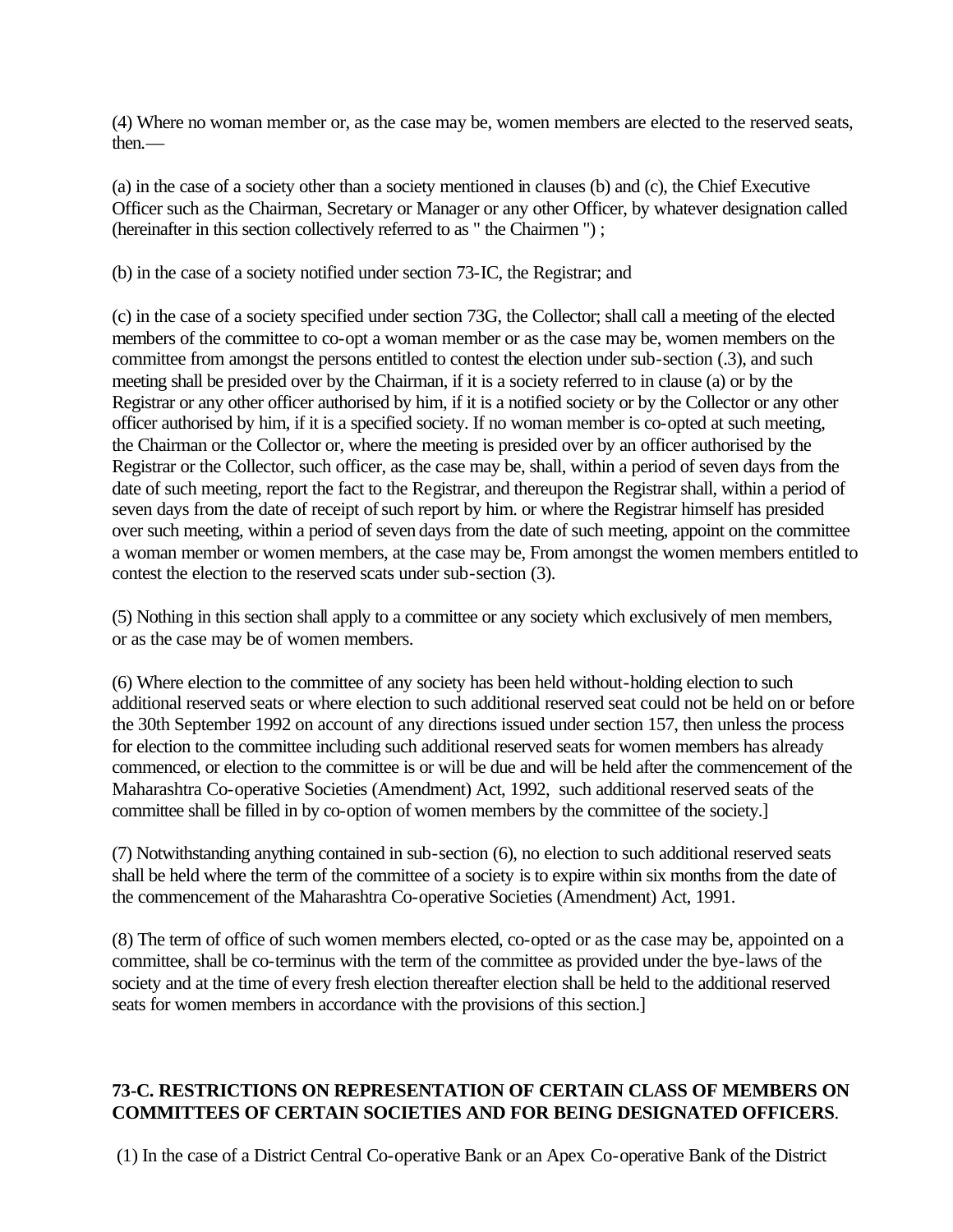Central Co-operative Bank, there shall not be more than [representative of such be elected by individual members from amongst themselves], on committee of such Bank, and such representative shall not be eligible for being elected or appointed as a designated officer.

(2) In the case of an Agricultural Rural Development Bank or an Apex Agriculture and Rural Development Bank], there shall not be more than one representative on the committee of such Bank, of members, who have not taken any officers, loans from the Bank, and such representative shall not be eligible for being elected or appointed as a designated officer.

(3) In the case of an Agricultural Credit Society which gives loans to individuals for the raising of crops there shall not be more than one representative on the committee of such society, of members who have not taken any loans from the society; and that representative shall be elected only from amongst members, who have not taken loans. Such representative shall not be eligible for being elected as a designated officer.

### **73-DSOCIETY'S NOMINEE ON OTHER SOCIETY NOT ELIGIBLE TO BE DESIGNATED OFFICER EXCEPT IN A FEDERAL SOCIETY.**

 No member of a society who is nominated to represent it on any other society, shall be eligible for being elected or appointed as a designated officer of the other society, unless the other society is its federal society.

### **73-E. IN SPECIFIED SOCIETIES MEMBERS NOT HAVING MINIMUM NUMBER OF TRANSACTIONS OF CERTAIN MONETORY LIMITS NOT ENTITLED TO BE DESIGNATED OFFICERS.**

 In the case of such class or classes of societies as may be specified by the State Government, by notification in the Official Gazette, no member shall be eligible for being elected or appointed as a designated officer, if he docs not fulfill the minimum qualification relating to his transactions with the society of such monetary limits as may be laid down, from time to time, in such notification,

### **73-F.MEMBER WHO OR WHOSE NEAR RELATION IS DEALING IN GOODS FOR PURCHASE OF WHICH LOANS ARE GIVEN BY A SOCIETY NOT ELIGIBLE TO BE ON ITS COMMITTEE**.

 In the case of a society, which gives loans to members for purchasing machinery, implements, equipment, commodities or other goods, [or which deals in such goods], no member, who or whose near relation is a dealer in such goods or is a director of a company or a partner in a firm carrying on business in such dealing in goods, shall be eligible for being elected or appointed as a member of the committee of such society.

*Explanation***—**For the purposes of this section, the expression "near relation, means a wife, husband, father, mother, son. daughter, son-in-law, or daughter-in-law.

# **73-FF.DISQUALIFICATION FOR MEMBERSHIP OF COMMITTEE**.

(1) Without prejudice to the other provisions of this Act or the rules made thereunder in relation to the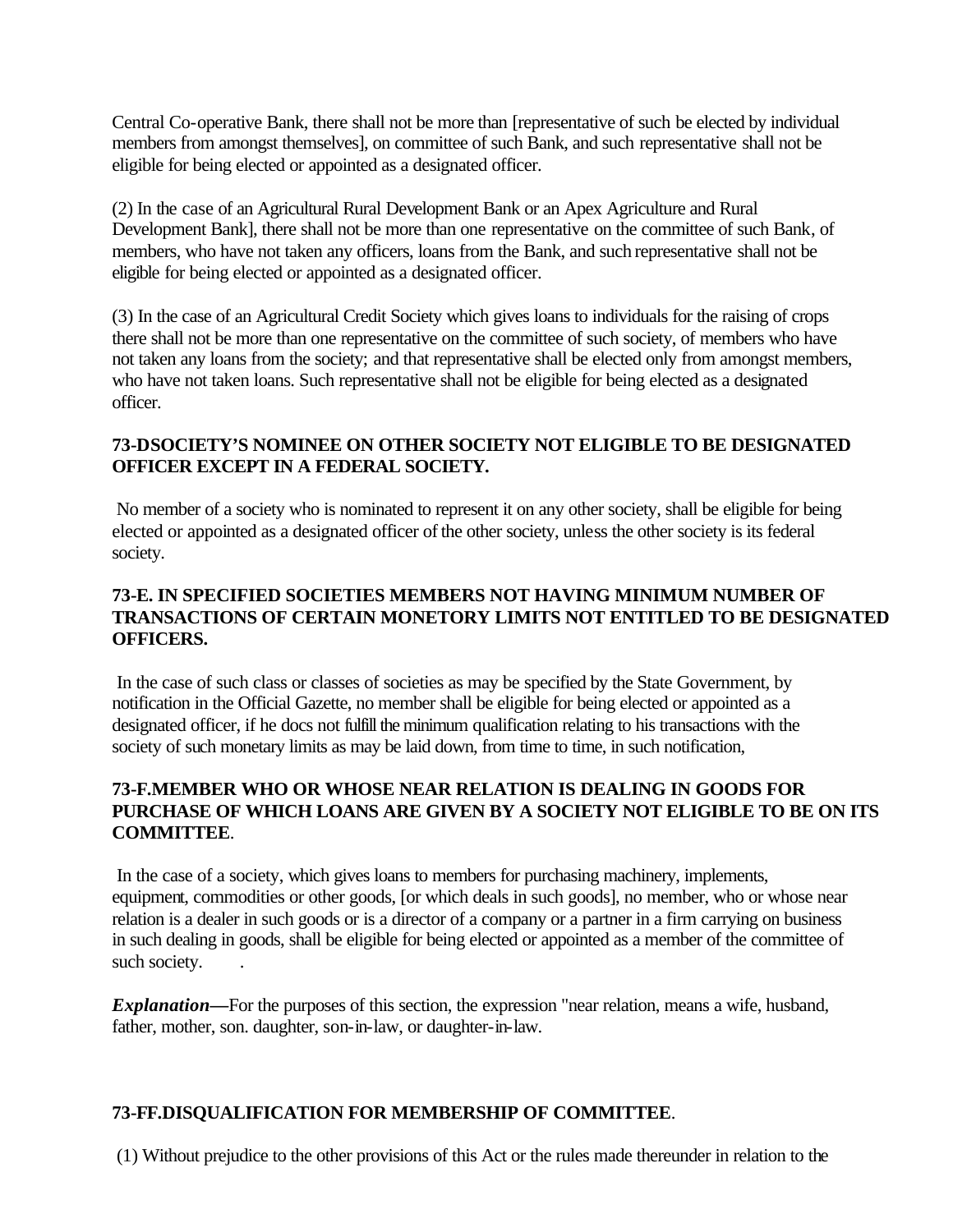disqualification of being a member of a committee, no person shall be eligible for being appointed, nominated, elected, co-opted or, for being a member of a committee, if he—

(i) is a defaulter of any society ;

*Explanation***.**—For the purposes, of this clause, the term "defaulter" includes—

(a) in the case of a primary agricultural credit society, a member who defaults the repayment of the crop loan on the due date ;

(b) in the case of term lending society, a member who defaults the payment of any instalment of the loan granted to him ;

(c) in the case of any society,—

(i} a member who has taken anamat or advance; or

(ii) a member who has purchased any goods or commodities on credit or availed himself of any services from the society for which charges are payable; and fails to repay the full amount of such anamat or advance or pay the price of such goods or commodities or charges for such service, after receipt of notice of demand by him from the concerned society or within thirty days from the date of withdrawal of anamat or advance by him or from the date of delivery of goods to him or availing of services by him, whichever is earlier ;

(d) in the case of non-agricultural credit societies, a member who defaults the payment of any instalment of the loan granted ;

(e) Jin the case of housing societies, -a member, who defaults .the payment of dues to the society within three months from the date of service of notice, in writing • served by post under certificate of posting demanding the payment of dues;

(ii) has, in the opinion of the Registrar, deliberately committed breach of co-operative discipline with reference to linking up of credit with co-operative marketing or co-operative processing ; or

(iii) has been held responsible under section 79 or 88 or has been held responsible for payment of costs of inquiry under section 85; or

(iv) has incurred any disqualification under this Act or the rules made there under ; or

(v) carries on business of the kind carried on by the society either in his name or in the name of any member of his family or he or any member of his family is a partner in a firm or a director in a company which carries on business of the kind carried on by the society ;

*Explanation***—**For the purposes of this clause, the expression "family" means a wife, husband, father, mother, brother, sister, son, daughter, son-in-law or daughter-in-law; or

(vi) is a salaried employee of any society (other than a society of employees themselves) or holds any office of profit under any society, except when he holds or is appointed to the office of a Managing Director or any other office declared by the State Government by general or special order not to disqualify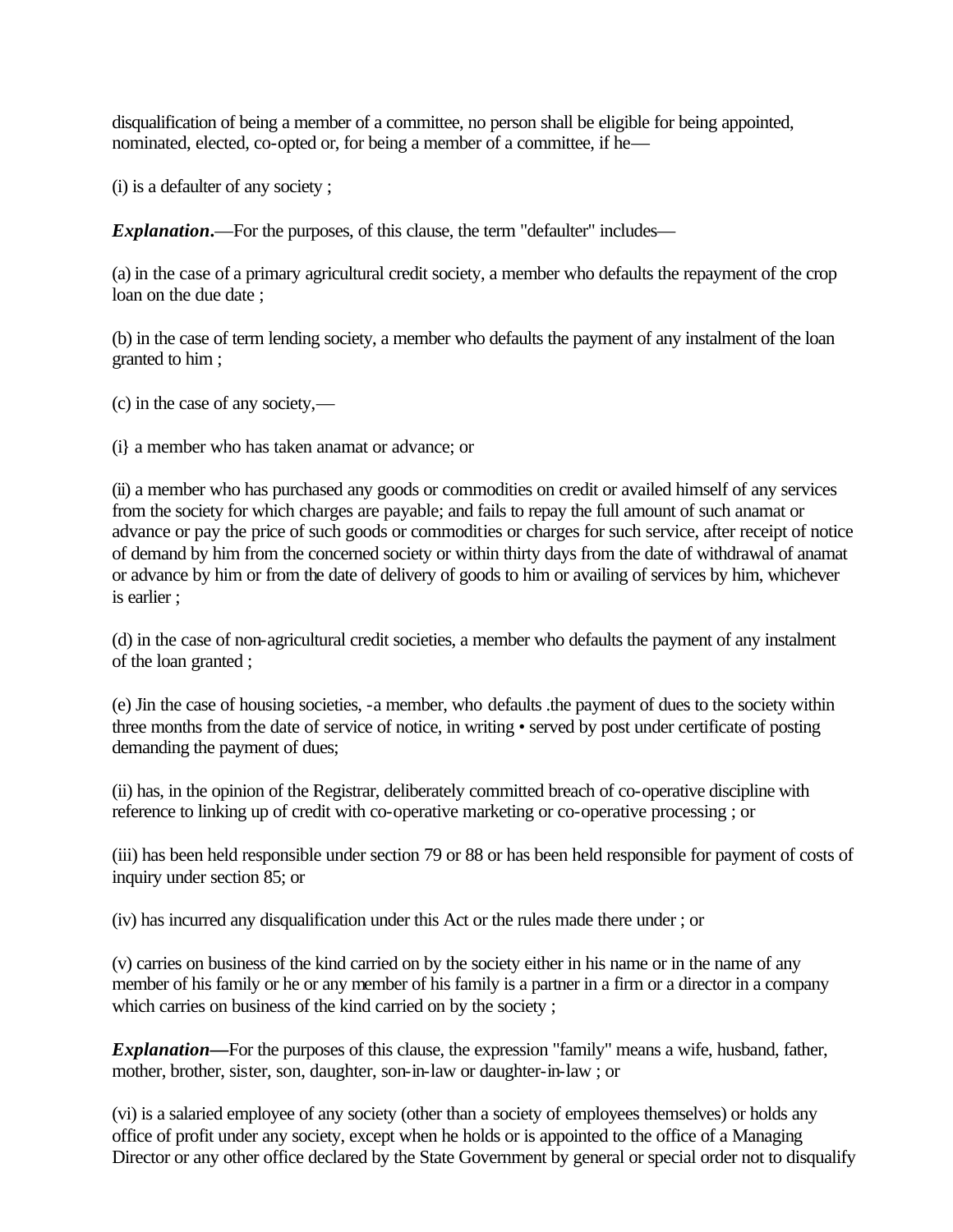its holder or is entitled to be or is selected, or elected to any reserved seat on the committee of a society under section 73BB.

(2) A member who has incurred any disqualification under sub-section (1) shall cease to be a member of the committee and his seat shall thereupon be deemed to be vacant.

### **73.FFF. ELIGIBILITY FOR RE-APPOINTMENT OR RE-ELECTION AS MEMBER OF COMMITTEE.**

 (1) A member of a committee who has ceased to be a member thereof on account of having incurred disqualification under clause (ii) of sub-section (1) of section 73FF shall be eligible to be re-appointed, renominated, re-co-opted or as member re-elected as a member of the committee after the expiry of the period of two years of committee from the date on which he has so ceased to be a member of the committee.

(2) A member of a committee who has ceased to be a member thereof on account of having incurred disqualification under clause (iii) of sub-section (1) of section 73-FF, shall be eligible to be re-appointed, re-nominated, re-co-opted, or re-elected as a member of the committee after the expiry of the period of five years from the date on which he has so ceased to be a member of the committee.

(3) A member of a committee who has ceased to be a member thereof on account of having incurred any disqualification other than disqualifications referred to in sub-sections (1) and (2), shall, unless otherwise specifically provided in this Act, be eligible to be re-nominated, re-co-opted, re-appointed or re-elected as a member of the committee, as soon as such disqualification ceases to exist.]

### **73G.PROVISION FOR CONDUCT OF ELECTIONS TO COMMITTEES [AND OF OFFICERS] OF CERTAIN SOCIETIES AND TERM OF OFFICE OF MEMBER OF SUCH COMMITTEES.**

(1) The election of the members of the committees [and the officers for conduct by the committees,] of the societies, of the categories mentioned below shall be subject to the provisions of Chapter XI-A and shall be conducted in the manner to laid down by or under that Chapter :-

(i) such Apex [societies , which the State Government may, by general or societies special order published in *Official Gazette* from time to time, specify in this behalf, regard being had to the financial position and share capital of such [societies];

(ii) all District Central Co-operative Banks;

- [(iii) all primary Agriculture and Rural Development Banks;]
- (iv) (a) all District Co-operative Sale and Purchase Organisations;
- (b) all Taluka Co-operative Sale and Purchase Organisations;
- (v) all Co-operative Sugar Factories;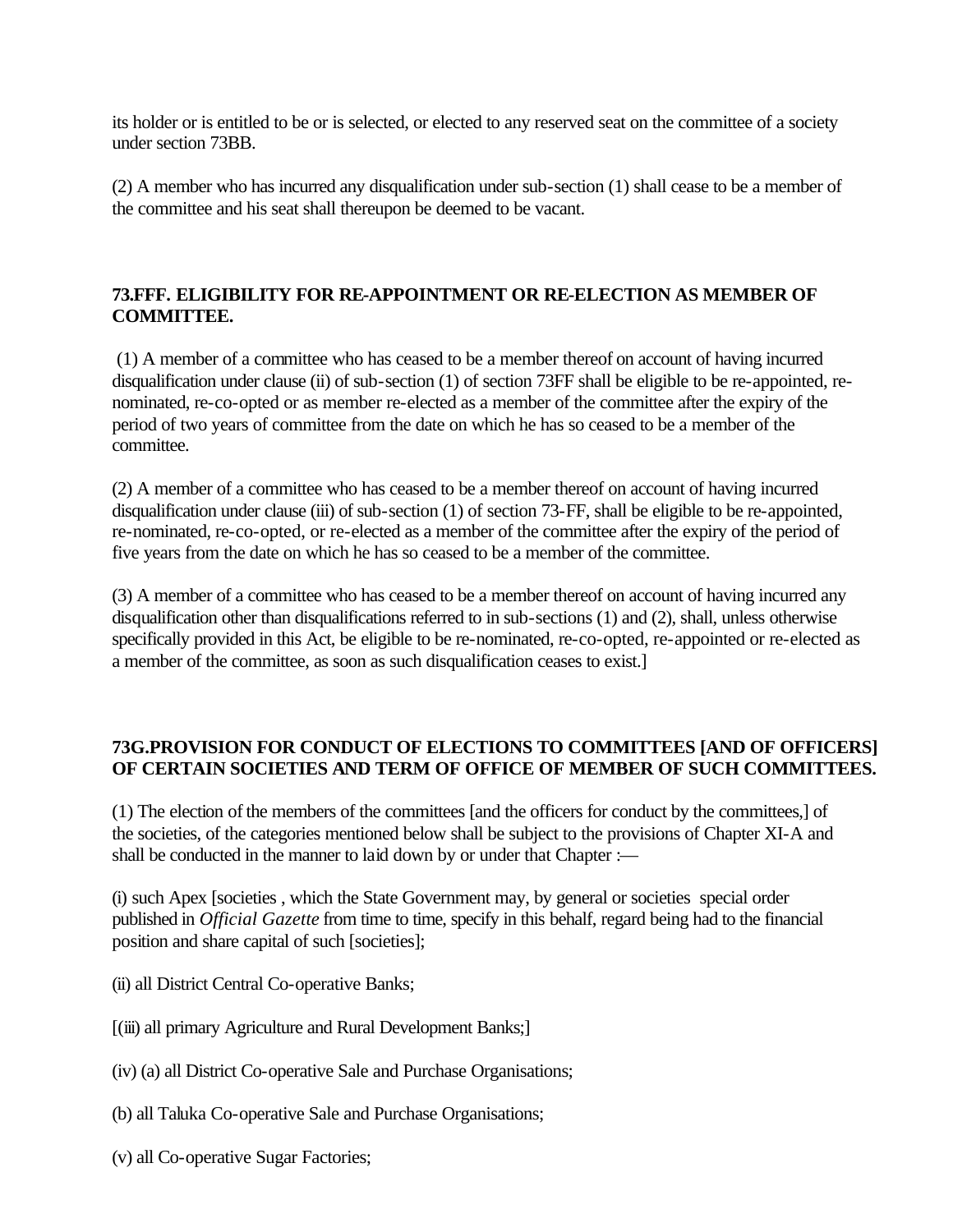(vi) all Co-operative Spinning Mills;

(vii) any other societies or class of societies, which the State Government may, by general or special order published in the Official Gazette, from time to time, specify in this behalf regard being had to the financial position and share capital of such [societies or class of societies.].

(2) When the election of all the members of the committee of any such society is held at the same time, the members elected on the committee at such general election shall hold office for a period of five years from the date on which the first meeting is held, unless the period is extended by the State Government, for reasons to be recorded in writing, for a period not exceeding one year so however that total period does not exceed six years in the aggregate.

(2A) The term of office of the members who are appointed or nominated or co-opted or selected or elected on the committee including to fill the vacancy shall be co-terminus with the term of office of the elected members under sub-section (1), notwithstanding the date of their such appointment, nomination, co-option, selection or election including to fill the vacancy.

(2B} Where, for any reason whatsoever, the election of, the members of the committee was not held or could not be held before the expiry of the term or the extended term, as the case may be, of the existing committee, the members, including the officers of the committee shall cease to hold office on the expiry of its term or extended term, as the case may be, and they shall be deemed to have vacated their offices.

(3) Notwithstanding anything in the bye-laws of any such society, only the committee of management shall be elected by a general body of members of the society; and all other committees authorised by or under the bye-laws may' be constituted only by electing or appointing persons from among the persons who are members of the committee of management, and all such committees shall be sub-committees of the committee of management, and shall be subordinate to it]

### **73H. RESPONSIBILITY OF COMMITTEE TO HOLD ELECTION BEFORE EXPIRY OF TERM.**

(1) It shall be the duty of the committee of every society to arrange for holding the election of its members before the expiry of its term.

(2) [The Commissioner] shall cease to function on the expiration of its term hold election and the members thereof shall cease to hold office and the Registrar may himself take over the management of the society or appoint an Administrator (who shall term not be from amongst the members of the committee the term of which has so expired) and the Registrar or Administrator shall hold election within a period of six months and the committee shall be constituted before the expiration of that period.]

### **74. QUALIFICATION AND APPOINTMENT OF MANAGER, SECRETARY AND OTHER OFFICERS OF SOCIETIES AND OF CHIEF EXECUTIVE OFFICER AND FINANCIAL OFFICER FOR CERTAIN SOCIETIES.**

 (1) The qualifications for appointment of the Chief Executive Officer and Finance Officer, Manager, Secretary, Accountant or any other officer of a society of Manager or a class of societies and his emoluments and perquisites shall be such as may be determined by the Registrar, from time to time.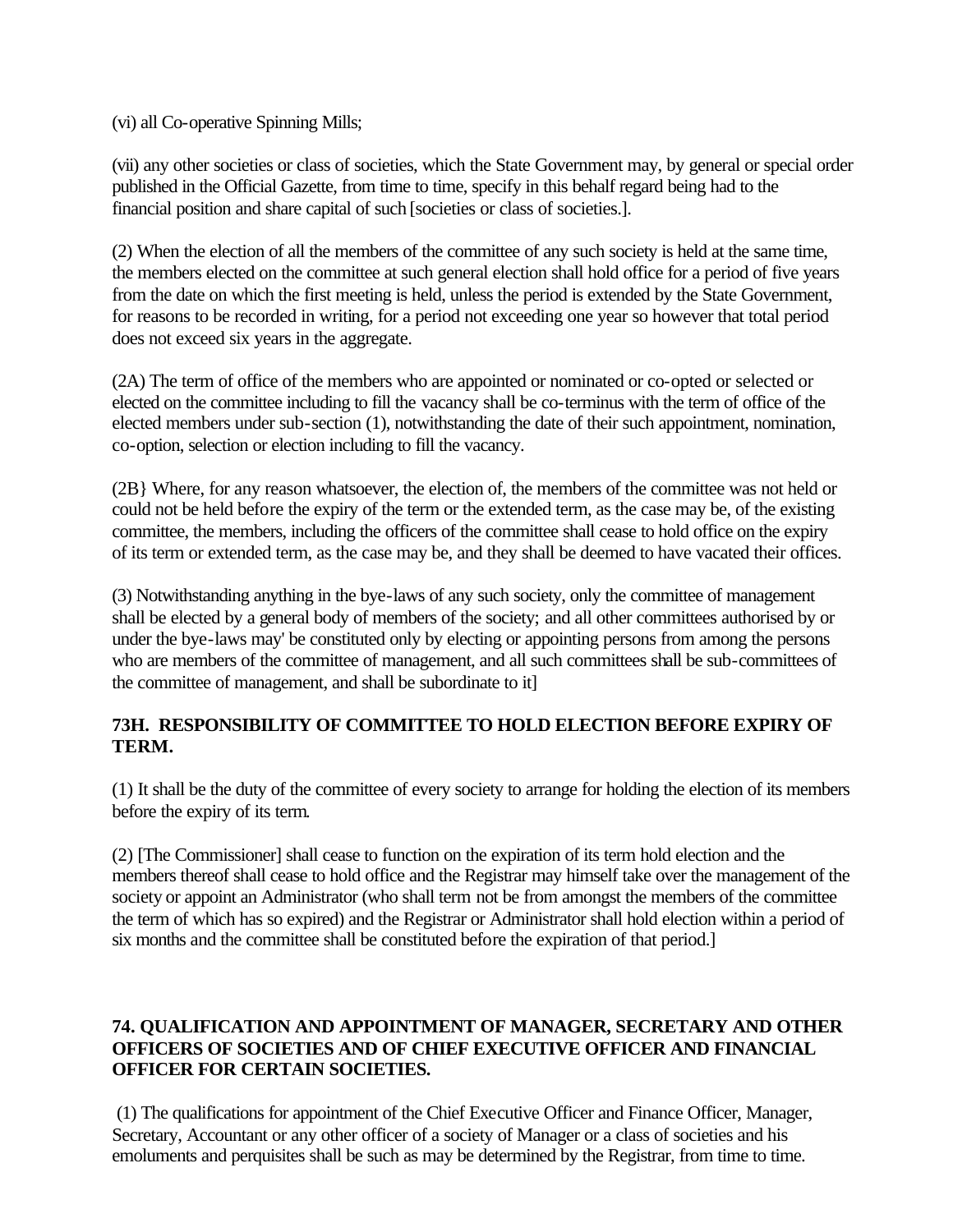(2) In the society or class of societies, as the State Government may from time to time, notify in the Official Gazette, there shall be a Chief Executive Officer and a Finance Officer, who shall be appointed by the society from a panel of persons selected by a body of such persons not exceeding five as may be prescribed.

(3) The Chief Executive Officer so appointed shall be ex-officio member of the societies, committee but he shall have no right to vote at the meeting of the committee].

# **75. ANNUAL GENERAL MEETING**

(1) Every society shall, within a period of three months next after the dale general fixed for making up its accounts for the year under the rules for the time being in meeting force, call a general meeting of its members :

Provided that, the Registrar may, by general or special order, extend the period for holding such meeting for a further period not exceeding three months :

Provided further that if in the opinion of the Registrar, no such extension is necessary, or such meeting is not called by the society within the extended period (if any) granted by him, the Registrar or any person authorised, by him may call such meeting in the manner prescribed, and that meeting shall be deemed to b® a general meeting duly "[called by the society, and the Registrar may order that the expenditure incurred in calling such a meeting shall be paid out of the funds of the society or by such person or persons who in the opinion of the Registrar, were responsible for the refusal or failure to convene the general meeting].

(2) At every annual general meeting of a society, the committee shall lay before the society [a statement showing the details of the loans (if any) given to any of the members of the committee or any member of the family as defined in the Explanation [to clause (v) of sub-section (1) of section 73 FF of any committee member (including a society or firm or company of which such member or member of his family is a member, partner or director, as the case may be). and the details of repayment of loan made, during the last preceding year and the amount outstanding at the end of that year,] and] a balance sheet and profit and loss account for the year in the manner, prescribed by the Registrar by general or special older for any class or classes of societies.

*Explanation***.**—In the case of a society not carrying on business for profit, an income and expenditure account shall be placed before the society at the annual general meeting instead of profit and loss account; and all references to profit and joss account, and to "profit" or "loss " in this Act shall be construed in relation to such society as references, respectively, to the [excess of] income over expenditure", and " excess of expenditure over income."

(3) There shall be attached to every balance sheet laid before the society, in general meeting, a report by its committee, With respect to (a) the state of the society's affairs; (b) the amounts, if any, which it proposes to carry to any reserve either in such balance sheet or any specific balance sheet; and (c) the amounts if any, which it recommends, should be paid by way of dividend, bonus, or honoraria to honorary workers. The committee's report shall also deal with any changes which have occurred dining the year for which the accounts are made up, in the nature of the society's business. The committee's report shall be signed by its Chairman or any other member authorised to sign on behalf of the committee.

(4) At every annual general meeting the balance sheet, the profit and loss account [the audit memorandum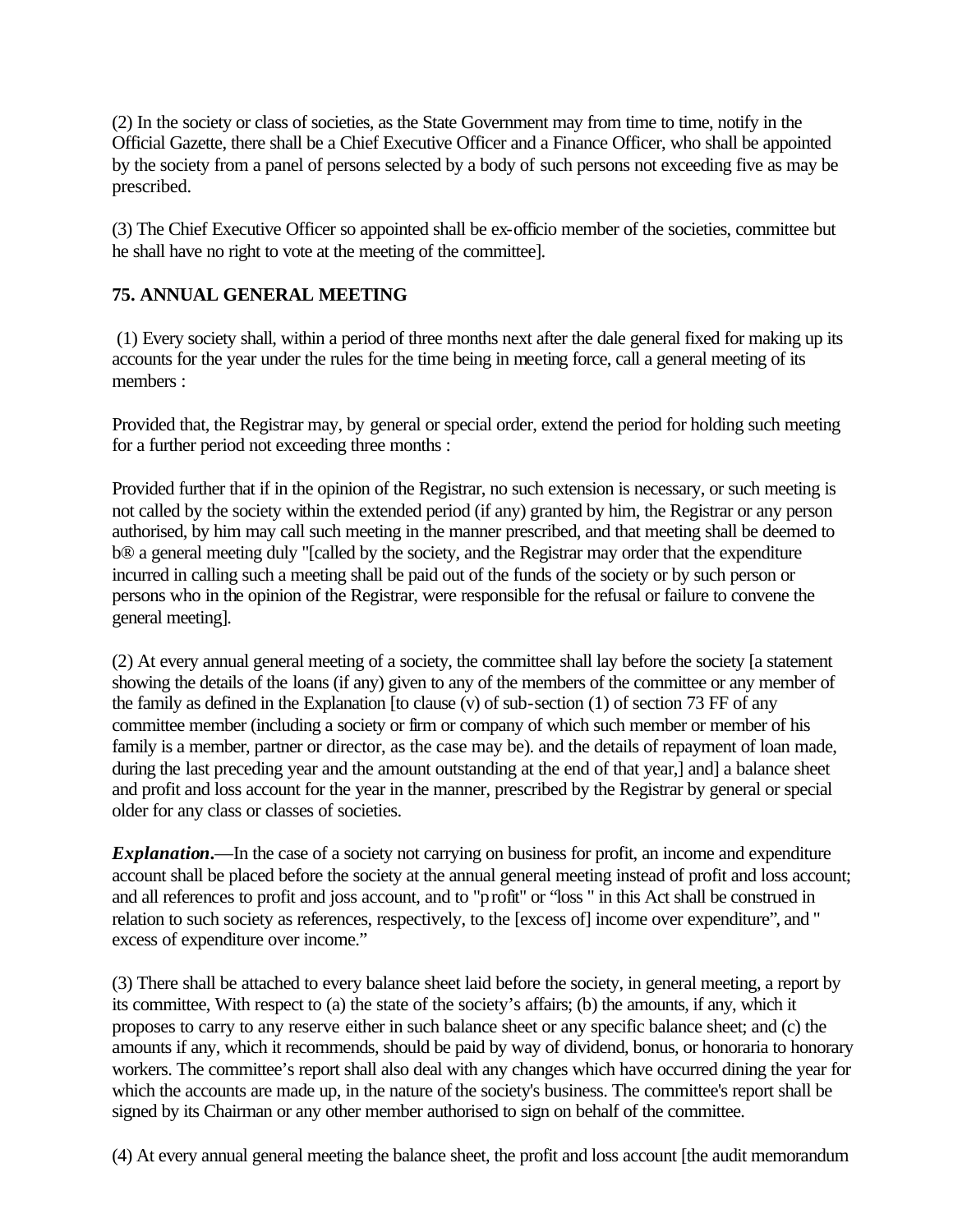submitted by the auditor appointed under section 81] and the committee's report, shall be placed for adoption, and such other business will be transacted as may be laid down in the by-laws and of which due notice has been given.

(5) If default is made, in calling a general meeting within the period or, as the case may be, the extended period, prescribed under sub-section (1), or in complying with sub-section (2), (3) or (4}, the Registrar may by order declare any office or member of the committee whose duty it was to call such a meeting or comply with sub-section (2), (3) or {4) and who without reasonable excuse failed to comply with any of the aforesaid sub-sections disqualified for being elected and for being any officer or member of the committee for such period not exceeding three years, as he may specify in such an order and if the officer is a servant of the society, impose a penalty on him to [pay] an amount not exceeding one hundred rupees. Before making an order under this sub-section, the Registrar shall give, or cause to be given, a reasonable opportunity to the person concerned of showing cause against the action proposed to be taken in regard to him.

(6) Any penalty imposed under sub-section (5) or under [section 76], may be recovered in the manner provided by the [Code of Criminal Procedure, 1973], for the recovery of fines imposed by a Magistrate, as if such fine was imposed by the Magistrate himself.

# **76. SPECIAL GENERAL MEETING.**

 (1) A special general meeting may be called at any time by the Chairman special or by a majority of the committee and shall be called within one month—

(i) on a requisition in writing of one-fifth of the members of the society of members the number of which is specified in the by-laws for the purpose, whichever is lower, or

(ii) at the instance of the Registrar, or

(iii) in the case of a society, which is a member of a federal society, at the instance of the committee of such federal society.

(2) Where any officer or a member of the committee, whose duty it was to call such meeting, without reasonable excuse, fails to call such meeting, the Registrar may by order declare such officer or member disqualified, for being a member of the committee for such period not exceeding three years, as he may specify in such order; and if the officer is a servant of the society, he may impose on him a penalty not exceeding one hundred rupees. Before making an order under this sub-section, the Registrar shall give, or cause to be given, a reasonable opportunity to the person concerned of showing cause against the action proposed to be taken in regard to him.

(3) If a special general meeting of a society is not called in accordance with the requisition referred to in sub-section (*/*), the Registrar or any person authorised by him in this behalf, shall have power to call such meeting, and that meeting shall be deemed to be a meeting duly called by the committee.

(4) The Registrar shall have power to order that the expenditure incurred in calling a meeting under subsection (3) shall be paid out of the funds of the society or by such person or persons who, in the opinion of the Registrar, were responsible for the refusal or failure to convene the meeting.

# **77. ACTS OF SOCIETIES ETC. NOT TO BE INVALIDATED BE CERTAIN DEFECTS.**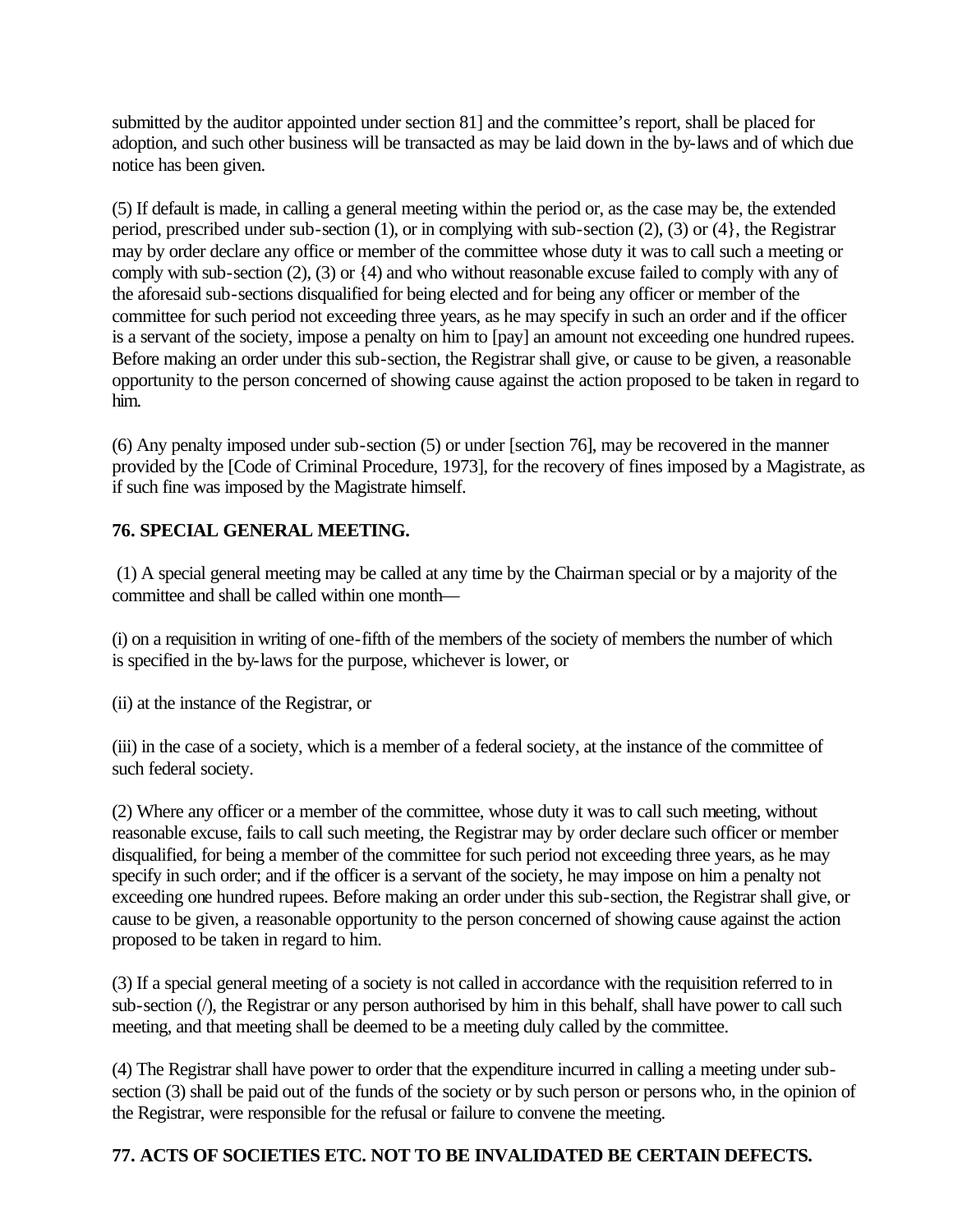(1) No act of a society or a committee or any officer, done in good faith in pursuance of the business of the society shall be deemed to be invalid by reason only of some defect subsequently discovered in the organisation of the society, or in the constitution of the committee, or in the appointment or election of an officer or on the ground that such officer was disqualified for his office.

(2) No act done in good faith by any person appointed under this Act, the rules and the by-laws shall be invalid merely by reason of the fact that his appointment has been cancelled by or in consequence of any order subsequently passed under this Act, Rules and the by-laws.

(3) The Registrar shall decide whether any act was done in good faith in pursuance of the business of the society; and his decision thereon shall be final.

#### **[77A. APPOINTMENT OF MEMBER OF COMMITTEE, NEW COMMITTEE OR ADMINISTRATOR, WHERE THERE IS FAILURE TO ELECT MEMBER TO CONSTITUTE COMMITTEE OR WHERE COMMITTEE DOES NOT ENTER UPON OFFICE.**

(7) Where the Registrar is satisfied that,—

[(l a) a provisional committee has failed to make necessary arrangements for holding election for the constitution of the first committee, before the expiry of its term as specified in sub-section (1A) of section 73;]

(a) at the first constitution of the committee of any society there is a failure to elect all or any of the members of the committee;

(b) the term [or extended term as the case may be,] of the committee of any society or of any of its members has expired or for any other reason election is held and there is a failure to elect all or any of the members required to fill the vacancies;

(c) any committee is prevented from entering upon office;

(d) a new committee has failed to enter upon office on the date on which the term of office of the existing committee expired; or

(e) a new committee cannot for any reason be constituted before the expiry of the term of office of the existing committee;

[(f) where more than one group of persons in a society is claiming be to elected as the committee members and proceedings in respect thereof have been filed in the Co-operatives Court ;]

the Registrar may, either suo-motu or on the application of any officer of the society, by order appoint—

(i) any member or members of the society to be the member or members of

the committee to fill the vacancies;

(ii) a committee, consisting of not more than three members of the society, or one or more administrators, who need not the members of the society, to manage the affairs of the society till a new committee enters upon office: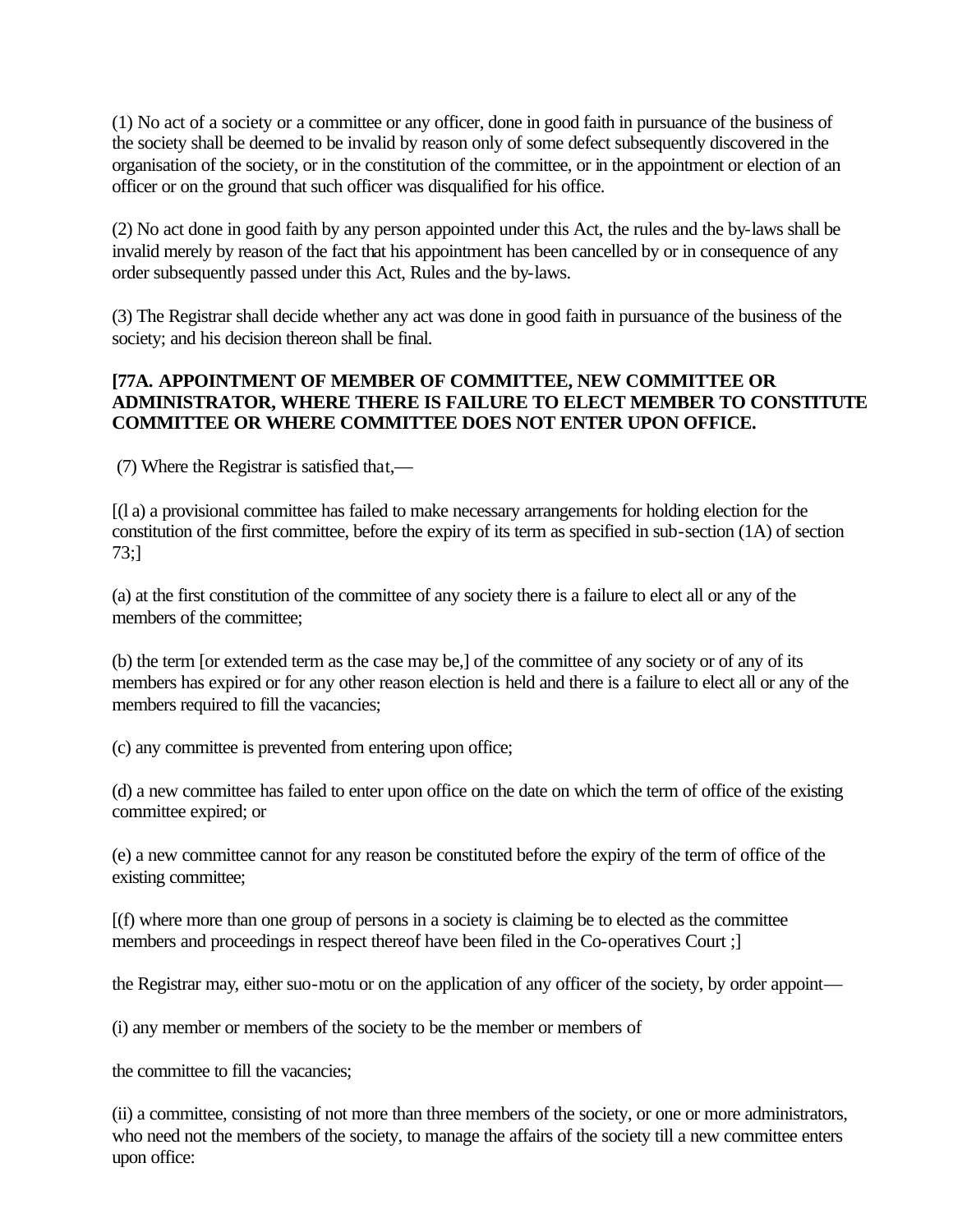Provided that, before making such order, the Registrar shall publish a notice on the notice board at the head office of the society, inviting objections and suggestions with respect to the proposed order within a period specified in the notice and consider all objections and suggestions received by him within that period :

Provided further that, it shall not be necessary to publish such notice in any case where registrar is satisfied that immediate action is required to be taken or that it is not reasonably practical to publish such notice.

(2) The committee or administrator so appointed shall, subject to the control of the Registrar and to such instructions as he may, from time to time give, have power to discharge all or any of the functions of the committee or of any officer of the society, and take all such action as may be required to be taken in the interests of the society.

(3) The Committee or Administrator so appointed shall hold office for a period of six months from the date of assuming the management of the society and shall -make necessary arrangements for constituting a new committee within the said period and for enabling the new committee including any new committee referred to in clause (ff ) of sub-section (1), which is determined by the Court to have been legally elected, to enter upon office;].

[Provided that, if a new committee is not, or cannot be constituted at the expiry or termination of the term of office of the committee or Administrator, for any reason beyond the control of the committee or Administrator, the term of office of-the committee or Administrator, as the case may be, shall be deemed to be extended, until the new committee is duly constituted.]

[(4) The Registrar shall have the power to change the committee or any or all members thereof or any or all the administrators appointed under sub-section (1) at his discretion even before the expiry of the period specified in the order made under sub-section (1).

(5) The provisions of sub-section (2A) of section 78 shall apply mutatis mutandis for fixation of remuneration to be paid to the members or administrators appointed under sub-section (1).]

# **78. POWER OF REMOVAL OF COMMITTEE OR MEMBER THEREOF**.

 (1) If, in the opinion of the Registrar, the committee of any society or any member of such committee makes default, or is negligent in the performance of the duties imposed on it or him by this Act or the rules or the bye-laws, or commits any act which is prejudicial to the interests of the society or its members, or wilfully disobeys directions issued by the State Government, or by the Registrar for the purposes of securing proper implementation of co-operative policy and development programme approved or undertaken by the State Government or is otherwise not discharging its or his functions properly and diligently [or where a situation has arisen in which the committee or any member of such committee refuses or has ceased to discharge its or his functions] and diligently and the business of the society has or is likely to come to a stand-still, or where any member of such committee stands disqualified by or under this Act for being a member, the Registrar may, after giving the committee or the member, as the case may be, an opportunity of stating its or his objections, if any, within 15 days from the date of receipt of notice and after consultation with the federal society to which the society is affiliated, by order—

(a) (i) remove the committee, and—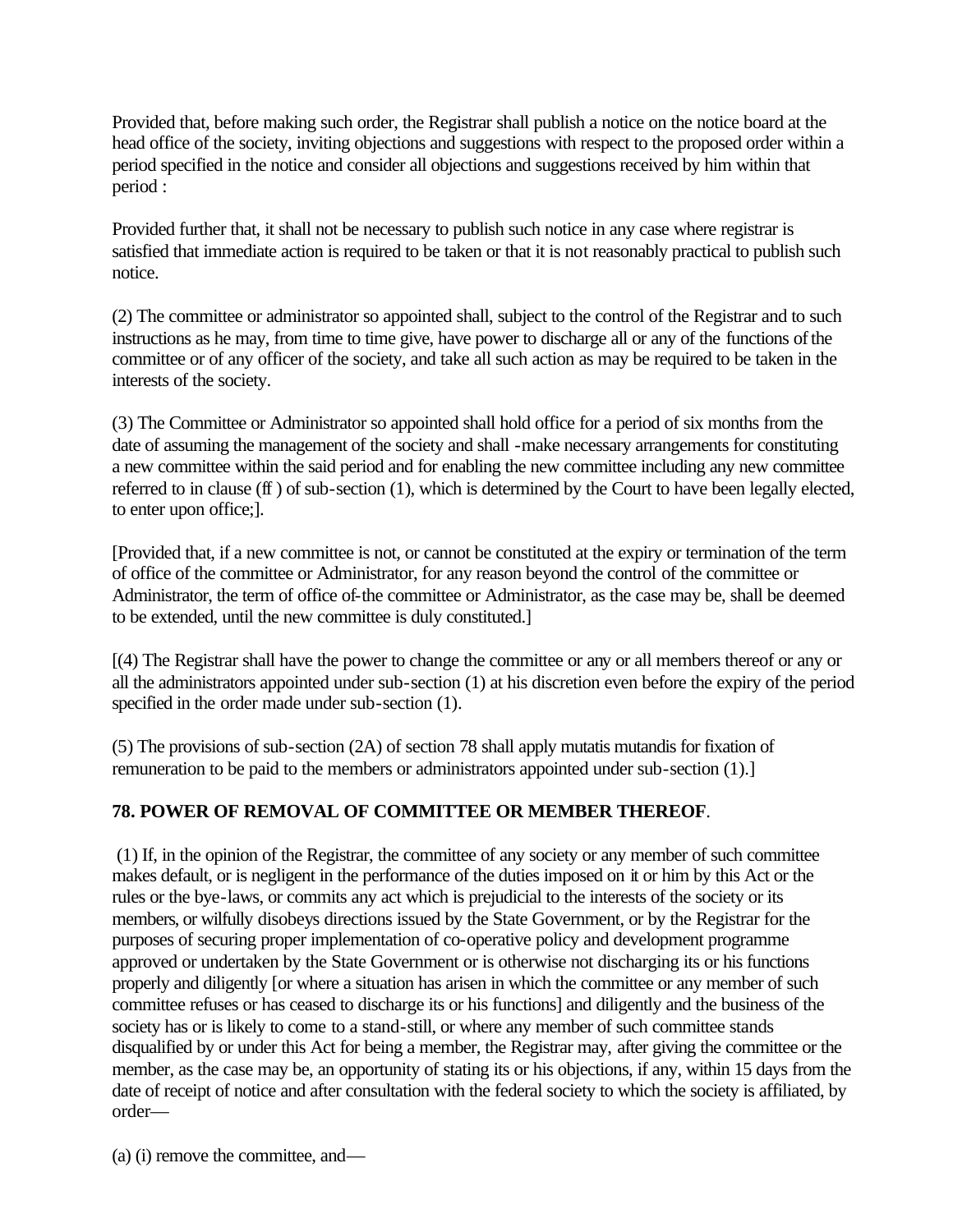(ii) appoint a committee consisting of three or more members (who shall not be the members of the committees so removed) of the society in its place, or appoint one or more Administrators who need not be members of the society, but who shall not be the members of the committee so removed to manage the affairs of the society for a period not exceeding six months, which period, at the discretion of the Registrar, be extended by a further period not exceeding three months so, however, that the total period does not exceed nine months in the aggregate :

Provided that, the Registrar shall have the power to change the committee or any member thereof or the administrator or administrators appointed under paragraph (ii) at his discretion even before the expiry of the period specified in the order made under this sub-section ;

(b) remove the member and appoint any person as member of such committee in his place, or direct the society to elect or appoint a member in his place, for the remainder of the term of office of the member so removed :]

[Provided that, the member who has been so removed, shall not be eligible to be re-elected, re-appointed, re-nominated, or re-co-opted, as a member of the Committee till the expiry of the period of next one full term of the Committee from the date on which he has been so removed.]

(1A) When a notice is issued against any committee or member under sub-section (1), if resignation from any office is tendered by the committee or member, it shall not be valid or effective until two months have elapsed from the date of issue of the notice or until it is permitted to be accepted by the Registrar, whichever is earlier.)

(2) The committee or administrator so appointed shall, subject to the control of the Registrar and to such instructions as he may from time to time give, have power to exercise all or any of the functions of the committee or of any officer of the society, and take all such-action as may be required in the interests of the society.

[The committee or administrator appointed as aforesaid shall, notwithstanding anything contained in the bye-laws, have power to call a special general meeting of the society to review or to reconsider the decision or the resolution taken or passed at the general meetings called by the previous committee or to endorse action taken by it.]

[(2A) The Registrar may fix the remuneration payable to the administrators and any expenses of management which shall be payable out of the funds of the society within such time and at such intervals as the Registrar may fix, and if such remuneration or expenses are not paid within such time or at intervals the Registrar may direct the person having custody of the funds of the society to pay to the administrators such remuneration and expenses in priority to any other payments (except land revenue, any arrears of land revenue, or any sum recoverable from the society as arrears of land revenue) and he shall, so far as the funds to the credit of the society allow, comply with orders of the Registrar.

(3) If at any lime during any period, or extended period referred to in subsection (1), it appears to the Registrar that it is no longer necessary to continue to carry on the affairs of the society as aforesaid,, the Registrar, may, by an order direct that the management shall terminate; and on such order being made, the management of the society shall be handed over to a new committee duly constituted.

(4) The committee or administrator Shall, at the expiry or termination of its or his term of office, arrange for the constitution of a new committee in accordance with the bye-laws of the society :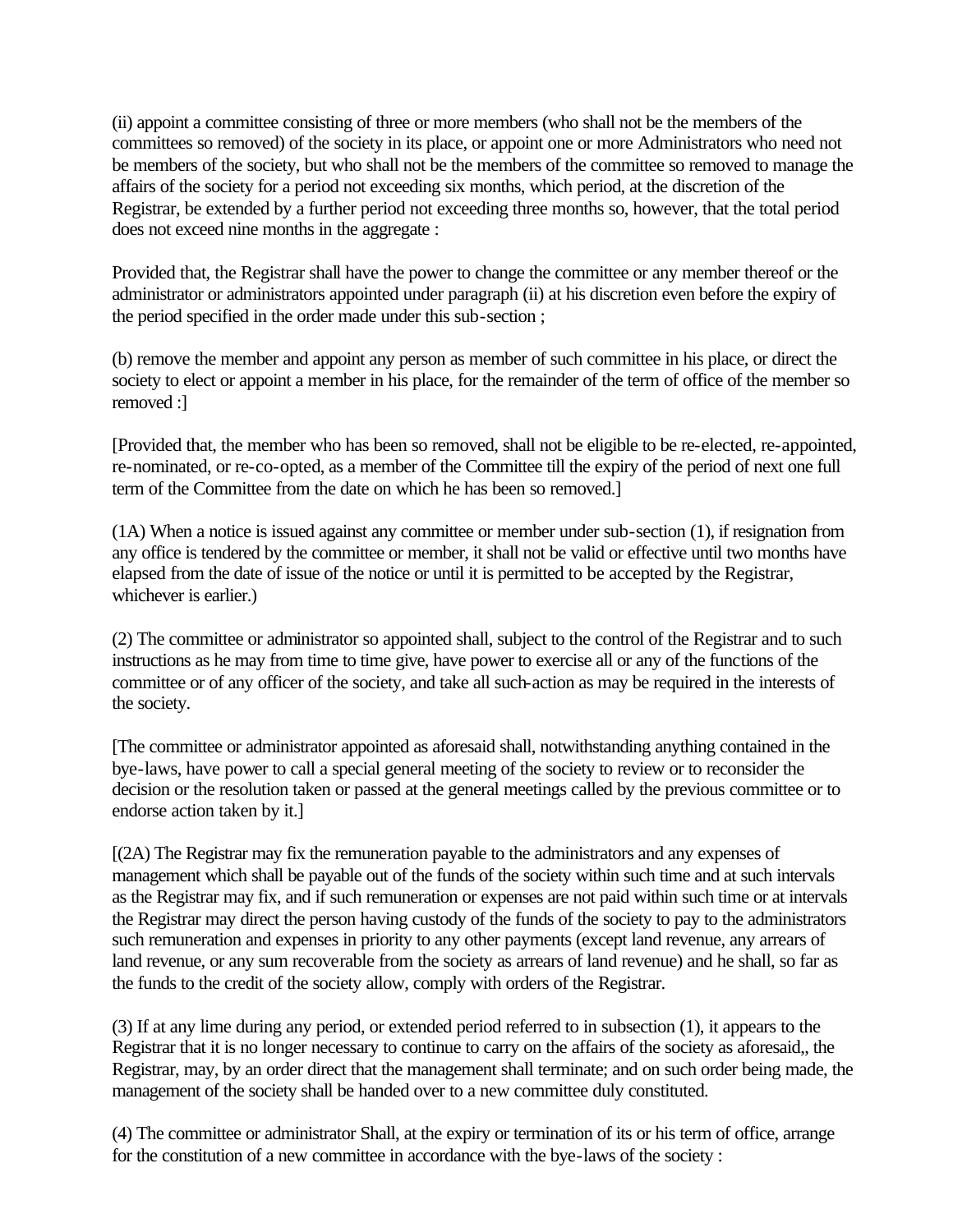[Provided that, if a new committee is not, or cannot be, constituted at the expiry or termination of the term of office of the committee or administrator, for any reason beyond he control of the committee or administrator, the term of office of the committee or the administrator, as the case may be, shall be deemed to be extended, until the new committee is duly constituted.]

(5) All acts done or purported to be done by the committee or administrator during the period the affairs of the society are carried on by the committee or administrator appointed under sub-section (1), shall be binding on the new committee.

### **79. REGISTRAR'S POWER TO ENFORCE PERFORMANCE OF OBLIGATIONS**

 (1) The Registrar may direct any society or class of societies, to keep proper books of accounts with respect to all sums of money received and expended by the society, and the matters in respect of which the receipt and expenditure take place, all sales and purchases of goods by the society, and the assets and liabilities of the society, and to furnish such statements and returns and to produce such records as he may require from time to time; and the officer or officers of the society shall be bound to comply with his order within the period specified therein.

(2) Where any society is required to take any action under this Act, the rules or the bye-laws, or to comply with an order made under the foregoing sub-section and such action is not taken—

(a) within the time provided in this Act, the rules or the bye-laws, or the order, as the case may, or

(b) where no time is so. provided, within such time, having regard to the nature and extent of the action to be taken, as the Registrar may specify by notice in writing,

the Registrar may himself, or through a person authorised by him, take such action at the expense of the society; and such expense shall be recoverable from the society as if it were an arrear of land revenue.

.

(3) Where the Registrar takes action under sub-section (2), the Registrar may call upon the officer or officers of the society whom he considers to be responsible for not complying with the provisions of this Act, the rules or the bye-laws, or the order made under sub-section (1), and, after giving such officer or officers an opportunity of being heard, may require him or them to pay to the society the expenses paid or payable by it to the State Government as a result of their failure to take action, and to pay to the assets of the society such sum not exceeding twenty-five rupees as the Registrar may think fit for each day until the Registrar's directions are carried out.

# **79A. [GOVERNMENT'S POWER] TO GIVE DIRECTIONS IN THE PUBLIC INTEREST, ETC.**

 (1) If the State Government, on receipt of a report from the Registrar or otherwise, is satisfied] that in the public interest or for the purposes of securing proper implementation of co-operative production and other development programmes approved or undertaken by Government, or to secure the proper management of the business of the society generally, or for preventing the affairs of the interest, etc. society being conducted in a manner detrimental to the interest of the members of the depositors or the creditors thereof, it is necessary to issue directions to any class of societies generally or to any society or societies in particular, [the State Government may issue] directions to them from time to time, and all societies or the societies concerned, as the case may be, shall be bound to comply with such directions.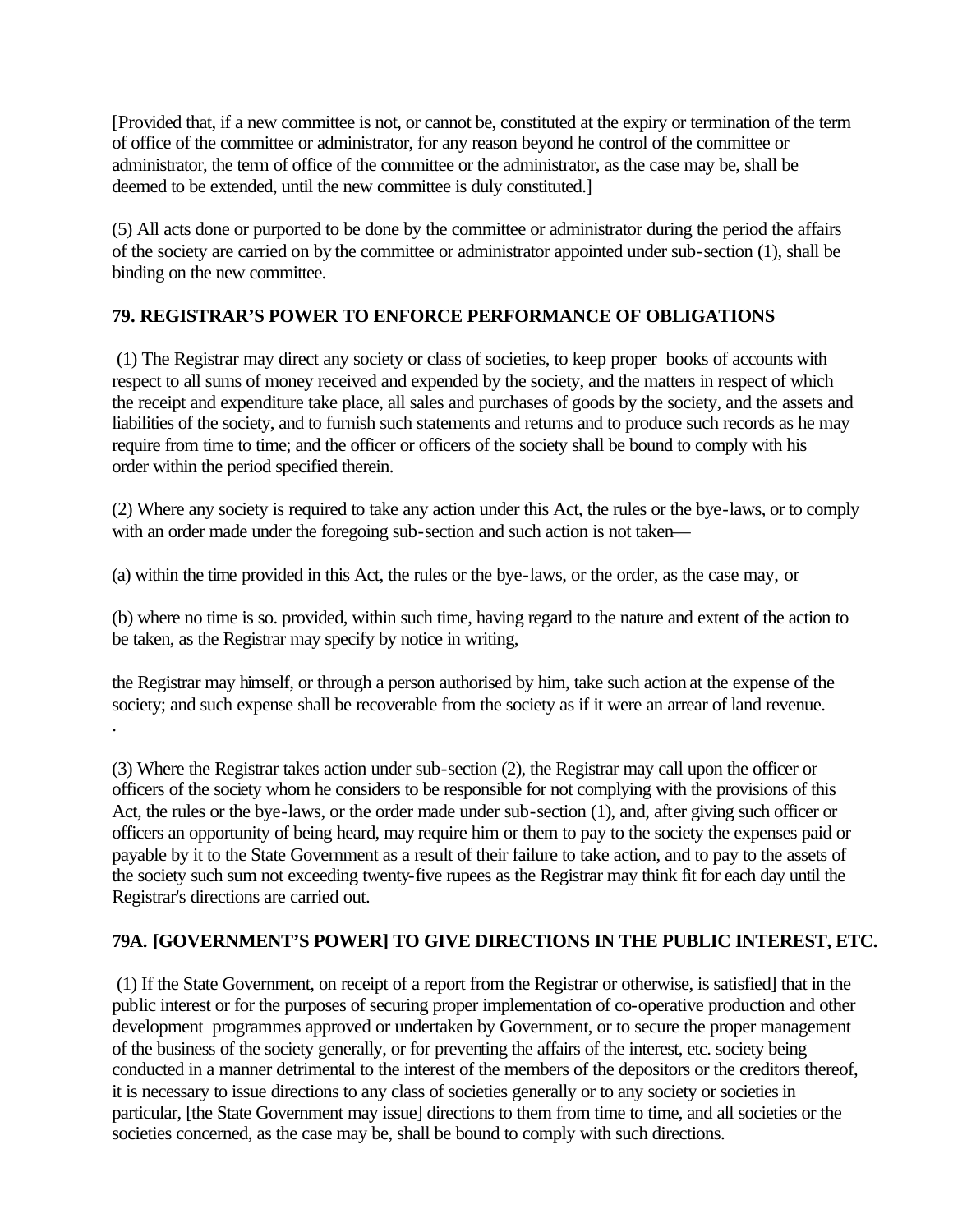(2) [The State Government may3 modify or cancel any directions issued under sub-section (7), and in modifying or canceling such directions may impose such conditions as [it may deem fit.].

[(3)] Where the Registrar is satisfied that any person was responsible for complying with any directions or modified directions issued to a society under subsections (1) and (2) and he has failed, without any good reason or justification, to comply with the" directions, the Registrar may by order—

(a) if the person is a member of the committee of the society, remove the member from the committee and appoint any other person as a member of the committee for the remainder of the term of his office and declare him to be disqualified to be such member for a period of six years from the date of the order ;

(b) if the person is an employee of the society, direct the committee to remove such person from employment of the society forthwith, and if any member or members of the committee, without any good reason or justification, fail to comply with this order, remove the members, appoint other persons as members and declare them disqualified as provided in clause (a) above :

Provided that, before making any order under this sub-section, the Registrar shall give a reasonable opportunity of being heard to the person or persons concerned and consult the federal society to which the society is affiliated.

Any order made by the Registrar under this section shall be final.]

# **[79AA. REGISTRAR'S POWERS GIVE DIRECTIONS TO FRAME REGULATIONS**

 (1) If the Registrar or an officer not below the rank of District Deputy Registrar is of the opinion that, having regard to the financial condition of the society and financial interest of Government therein, it is necessary to regulate the manner frame of carrying on its trade or business, he may, subject to any rules made in this behalf, direct such society to make regulations in that behalf and forward them to thim for approval.

(2) On receipt of the regulations made by the society, the Registrar or such officer may approve them with or without modifications. On approval of such regulations, the society shall carry on its business in accordance with such regulations.

(3) If any society fails to forward such regulations to the Registrar or such officer when directed by him under sub-section (1) within a period of three months from the date on which the direction is given, the Registrar or such officer shall himself make or cause to be made such regulations and require the society to carry on its business in accordance with such regulations and thereupon the society shall be bound to comply with such requirement.]

### **[79B. REGISTRAR'S POWER TO REMOVE MEMBER FOR FAILURE TO SUPPLY HIS AGRICULTURAL PRODUCE TO PROCESSING SOCIETY.**

 (1) Where any producer-member of a processing society fails to supply his agricultural produce to the society in accordance with the provisions of the by-laws of the society, the Registrar may, on complaint made by the society or suo motu, issue a notice to the member to show cause, within a period specified in the notice, why for such failure he should not be removed from the membership of the society.

(2) After holding such inquiry as he thinks fit and giving a reasonable opportunity of being heard to the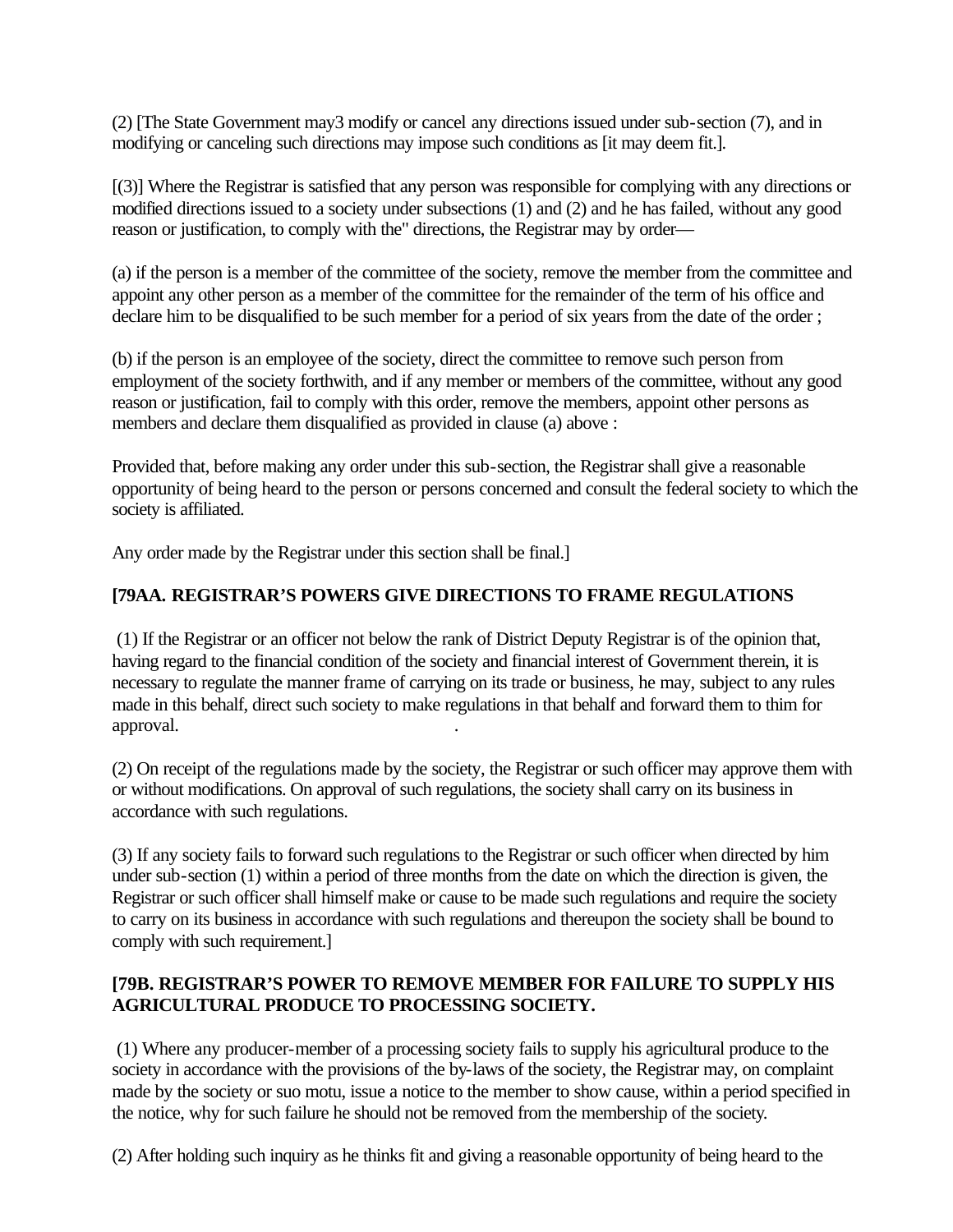member, if the Registrar is satisfied that the member, has failed, without any good reason or justification to supply his agricultural produce to the society in accordance with the provisions of the by laws, the Registrar may be order remove the person concerned as a member of the society with effect from such date as may be specified in the order, and thereupon the person shall cease to be a member of the society on and from that date. Any order made by the Registrar under this section shall be final.].

#### **80. REGISTRAR'S POWER TO SEIZE RECORDS, ETC.**

 (1) Where the Registrar is satisfied that the books and records of a society are likely to be suppressed, tampered with or destroyed, or the funds and property of a society are likely to be misappropriated or misapplied, the Registrar or the person authorised by him may apply to the Executive Magistrate within whose jurisdiction the society is functioning for seizing and taking possession of the records and property of the society.

(2) On receipt of an application under sub-section (1), [the Magistrate shall forthwith consider such application and, if satisfied that immediate action is required, shall authorise] any police officer, not below the rank of a sub-inspector, to either and search any place where the records and property are kept or likely to be kept, and to seize them and hand over possession thereof to the Registrar or the person authorised by him, as the case may be.

[(3) Where the Registrar or an officer not below the rank of District Deputy Registrar (hereinafter referred to in this section as "the said officer") is satisfied that immediate action is required to be taken or that the Executive Magistrate having jurisdiction is not likely to be available at the headquarters for a consecutive period of three days or the books and records of a co-operative society are in the immediate danger of being tampered with or funds and property of a society are in the immediate danger of being misappropriated or misapplied, the Registrar or the said officer may, notwithstanding anything contained in sub-sections (1) and (2) make an order to seize such books, records or funds of the society either himself or through an officer authorised by him in this behalf, and for that purpose the Registrar or the said officer or the officer so authorised may after reasonable notice at any reasonable time enter and search without warrant any premises where he believes such books, records or funds to be and inspect and seized such books, records or funds, and the officer or officers of the society responsible for the custody of such books records and funds shall deliver such books, records or funds forthwith to the Registrar, the said officer or the officer so authorised, who shall acknowledge receipt of the books records or funds of the society so seized. The Registrar, the said officer or the officer so authorised, may, for the purpose of execution of the said order, request the officer-in-charge of the nearest police station to give him necessary assistance and, such police officer shall thereupon give him such assistance.]

# **CHAPTER VIII AUDIT, INQUIRY, INSPECTION AND SUPERVISION.**

### **81. AUDIT:**

 [(1) (a) The Registrar shall audit, or cause to be audited, at least once in each co-operative year, by a person authorised by him by general or special order in writing in this behalf, the accounts of every society which has been given (financial assistance including guarantee by the State Government [or Government undertakings, from time to time, and the accounts of the apex societies. State and District Level Federal Societies, District Central Co-operative Banks, Co-operative Sugar Factories, Urban Cooperative Banks, Co-operative Spinning Mills, District and Tuluka Co-operative Sale and Purchase Organisations, and any such Society of class of Societies which the State Government may, from time to time, by notification in the Official Gazette specify].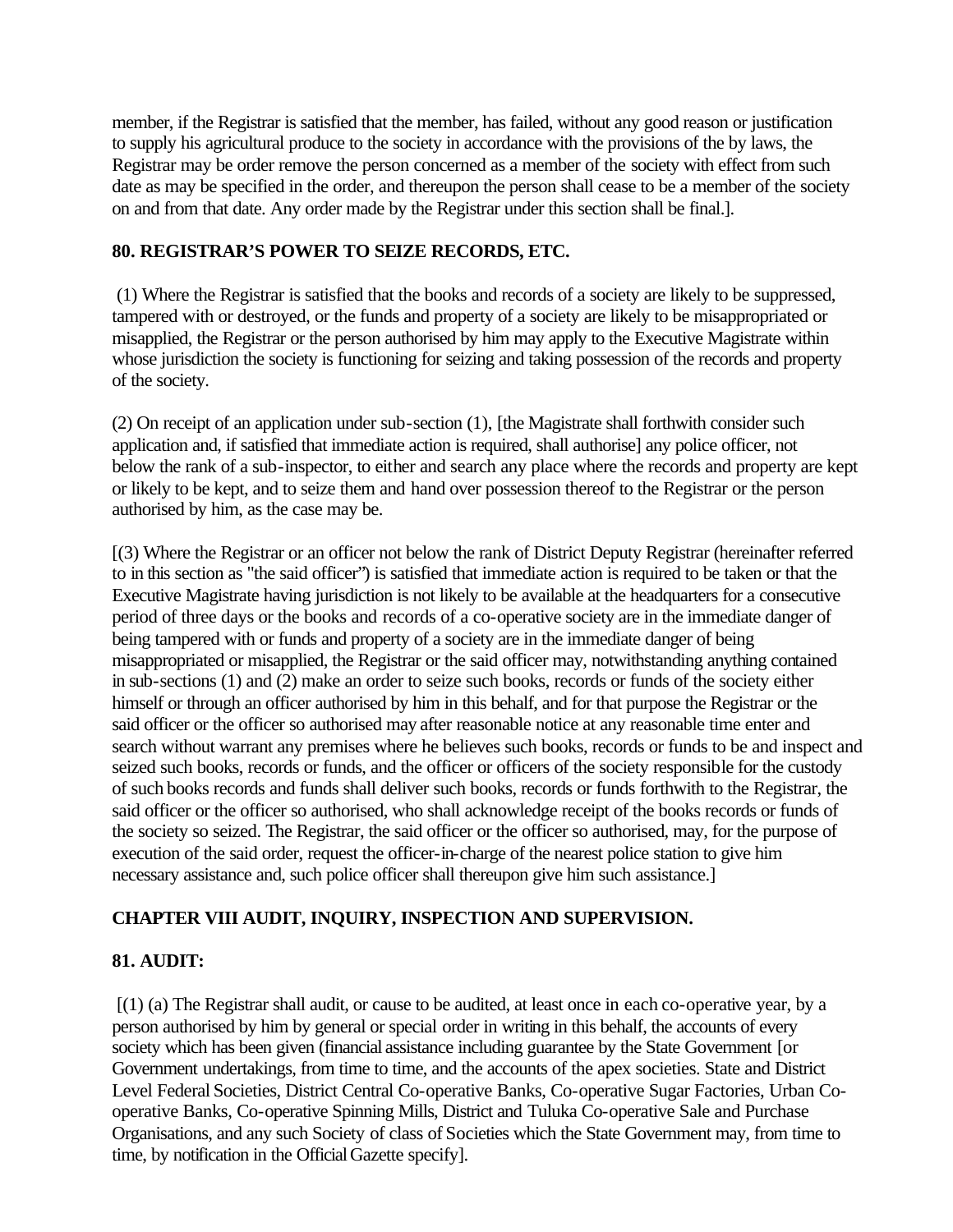(b) The societies other than the societies referred to in clause (a) shall arrange to get their accounts audited, at least once in each co-operative year, by an auditor from the panel of auditors maintained by the Registrar, or by a chartered accountant holding a certificate in co-operative audit issued by the Institute of Chartered Accountants of India.

Provided that, the Registrar may, for reasons to be recorded in writing, audit or cause to be audited accounts of any such societies of any year and at any time.]

(2) The audit under sub-section (1) shall include examination or verification of the following items, namely :—

(i) overdues of debts, if any ;

(ii) cash balance and securities and a valuation of the assets and liabilities of the society ;

(iii) whether loan and advances and debts made by the society on the basis of security have been properly secured and the terms on which such loans and advances are made or debts are incurred are not prejudicial to the interest of the society;

(iv) whether transactions of the society which are represented merely by book entries are not prejudicial to the interest of the society ;

(v) whether loans and advances made by the society have been shown as deposits.

(vi) whether personal expenses have been charged to revenue account ;

(vii) whether the society has incurred any expenditure in furtherance of its objects. (viii) whether the society has properly utilised the financial assistance granted by Government or Government undertakings or financial institutions, for the purpose for which such assistance was granted;

(ix) whether the society is property carrying-out its objects and obligations towards member.]

[(2A) Where, in the opinion of the State Government, it is necessary in the public interest to do so in relation to any society or class of societies for ensuring management thereof in accordance with sound business principles or prudent commercial practices, the State Government may, by order, direct [that such society or class of societies shall prepare and maintain its accounts in the form determined by the State Government, from time to time and] that cost audit or performance audit or both, of such society or class of societies, as may be specified in the order, shall be conducted.

(2B) Where any order is issued under sub-section (2A), the Registrar shall cause such audit of such society or class of societies to be conducted by a cost accountant who is a member of the Institute of Cost and Works Accountants of India constituted under section 3 of the Cost and Works Accountants Act, 1959.]

(3)[a] The Registrar or the person authorised shall, for the purpose of audit, at all 'time have access to all the books, accounts, documents, papers, securities, cash and other properties belonging to or in the custody of the society, and may summon any person in possession or responsible for the custody of any such books accounts, documents, papers, securities, cash or other properties to produce the same at any place at the head-quarters of the society or any branch thereof.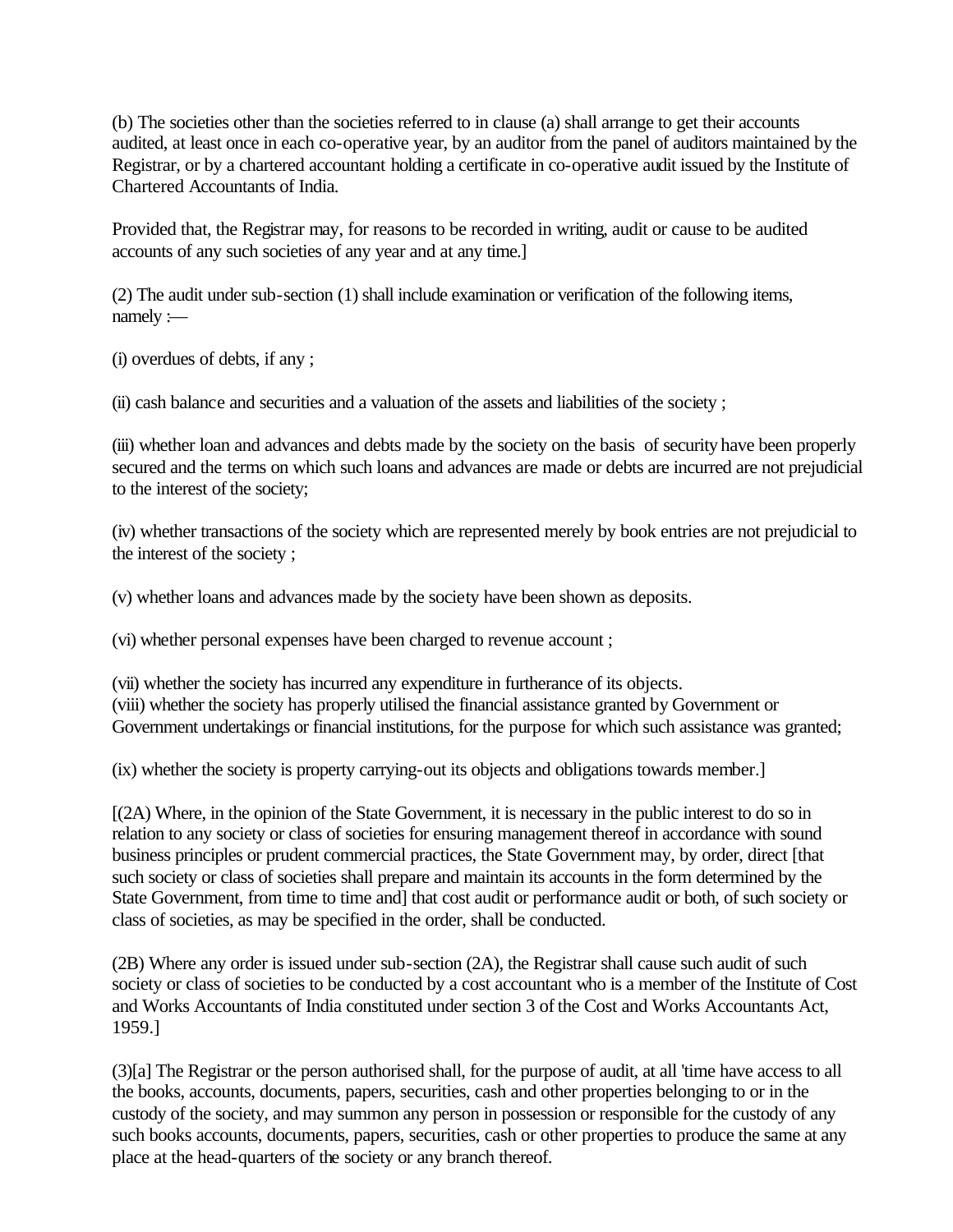[(b) The Registrar shall be competent to depute Flying Squad to a society or societies for examination of books, records, accounts, and such other papers and for verification of cash balance. The report of the Flying Squad shall be deemed to be an audit report for the purpose of taking further action, if necessary.

(c) The registrar or the person authorised by him in this behalf may carry out or cause to be carried out the test audit of the accounts of any society. The test audit shall include the examination of such items as maybe prescribed.]

(4) Every person who is, or has at any time been, an officer or employee of the society, and every member and past member of the society, shall furnish such information in regard to the transactions and working of the society as the Registrar, or the person authorised by him, may require.

(5) The auditor appointed under sub-section (1) shall have the right to receive all notices, and every communication relating to the annual general meeting of the society and to attend such meeting and to be heard there at, in respect of any part of the business with which he is concerned as auditor.

[(5A) If, during the course of audit of any society, the auditor is satisfied that some books of accounts or other documents contain any incriminatory evidence against past or present officer or employee of the society the auditor shall immediately report the matter to the Registrar and, with previous permission of the Registrar, may impound the books or documents and give a receipt thereof to the society.

(5B) The auditor shall submit an audit memorandum duly signed by him to the society and to the Registrar in such form as may be specified by the Registrar, on the accounts examined by him and on the balance sheet and profit and loss account as on the date and for the period up to which the accounts have been audited, and shall state whether in his opinion and to the best of his information and according to the explanation given to him by the society the said accounts give all information required by or under this Act and present the true and fair view of the financial transaction of the society.]

(6) If it appears to the Registrar, on an application by. a society or otherwise, that it is necessary or expedient to re-audit any accounts of the Society, the Registrar may by order provide for such re-audit and the provisions of this Act applicable to audit of accounts of the society shall apply to such re-audit.

# **82. RECTIFICATION OF DEFECTS IN ACCOUNTS**

 If the result of the audit held under the last preceding section discloses any of defects in the working of a society, the society shall within three months from the date of audit report, explain to the Registrar the defects or the irregularities pointed out by the auditor, and take steps to rectify the defects and remedy irregularities, and report to the Registrar the action taken by it thereon. The Registrar may also make an order directing the society or its officers to take such action, as may be specified in the order to remedy the defects within the time specified therein. Where the society concerned is u member of a federal society, such order shall be made after consulting the federal society.

# **83. INQUIRY BY REGISTRAR**

(1) The Registrar may of his own motion, and shall on the application of one-third of the members of a society, himself or by a person duly authorized by him in writing in this behalf, hold an inquiry into the constitution, working and financial condition of a society.

(2) Before holding any such inquiry on an application, the Registrar may [having regard to the nature of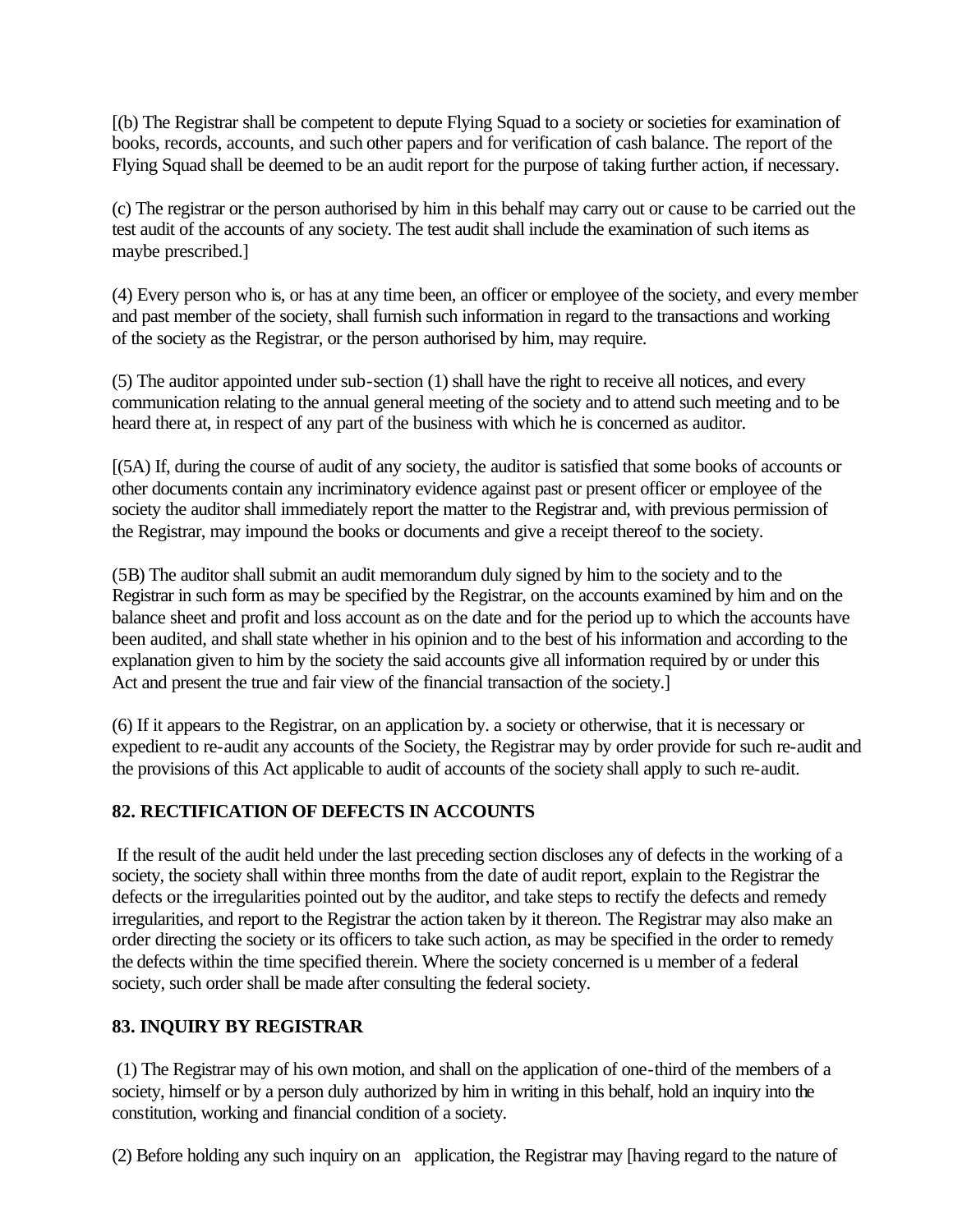allegations and the inquiry involved, require the applicant to deposit with him such sum of money as he may determine,] towards the cost of the inquiry. If the allegations made in the application are substantially proved at the inquiry, the deposit shall be refunded to the applicant, and the Registrar may under section 85, after following the procedure laid down in that section, direct from whom and to what extent the cost of the inquiry should be recovered. If it proved that the allegations were false, vexatious or malicious, the Registrar may likewise direct that such cost shall, be recovered » from the applicant. Where the result of the inquiry shows that the allegations were not false, vexatious or malicious, but could not be proved, such cost may be borne by the State Government,]

(3) (a) All officers, members and past members of the society in respect of which an inquiry is held, and any other person who, in the opinion of the officer holding the inquiry is in possession of information, books and papers relating to the society, shall furnish such information as in their possession, and produce all books and papers relating to the society which are in their custody or power, and otherwise give to the officer holding an inquiry all assistance in connection with the inquiry which they can reasonably give.

(b) If any such person refuses to produce to the Registrar or any person authorised by him under subsection (1), any book or papers which it is his duty under clause (a) to produce or to answer any question which is put to him by the Registrar or the person authorised by the Registrar in pursuance of sub-clause (a), the Registrar or the person authorised by the Registrar may certify the refusal and the Registrar, after hearing any statement which may be offered in defence, punish the defaulter with a penalty not exceeding five hundred rupees. Any sum imposed as penalty under this section shall, on the application by the Registrar or the person authorised by him, to a Magistrate having jurisdiction, be recoverable by the Magistrate as if it were a fine imposed by himself.

(4) The result of any inquiry under this section shall be communicated to the society whose. affairs have been investigated.

(5) If shall be competent for the Registrar to withdraw any inquiry from the officer to whom it is entrusted, and to hold the inquiry himself or entrust it to any other person as he deems fit.

# **84. INSPECTION OF BOOKS OF INDEBTED SOCIETY.**

(1) On the application of a creditor of a society who—

(a) satisfies the Registrar that the debt is a sum then due, and that he has, demanded payment thereof and has not received satisfaction within reasonable time, and

(b) deposits with the Registrar such sum as the Registrar may require as .security for the costs of any inspection of the books of the society, the Registrar may, if he thinks it necessary, inspect or direct some person authorised by him by order in writing in this behalf to inspect, the books of the society.

(2) The Registrar shall communicate the result of any such inspection to the applicant, and to the society whoso books have boon inspected.

(3) It shall be competent for the Registrar to withdraw any order of inspection from the officer to whom it is entrusted, and to inspect himself or entrust it to any other person as he deems fit.

[(4) The powers of inspection conferred on the Registrar by this section may be exercised by him of his own motion in respect of any society, which is indebted to Government or for which share capital (wholly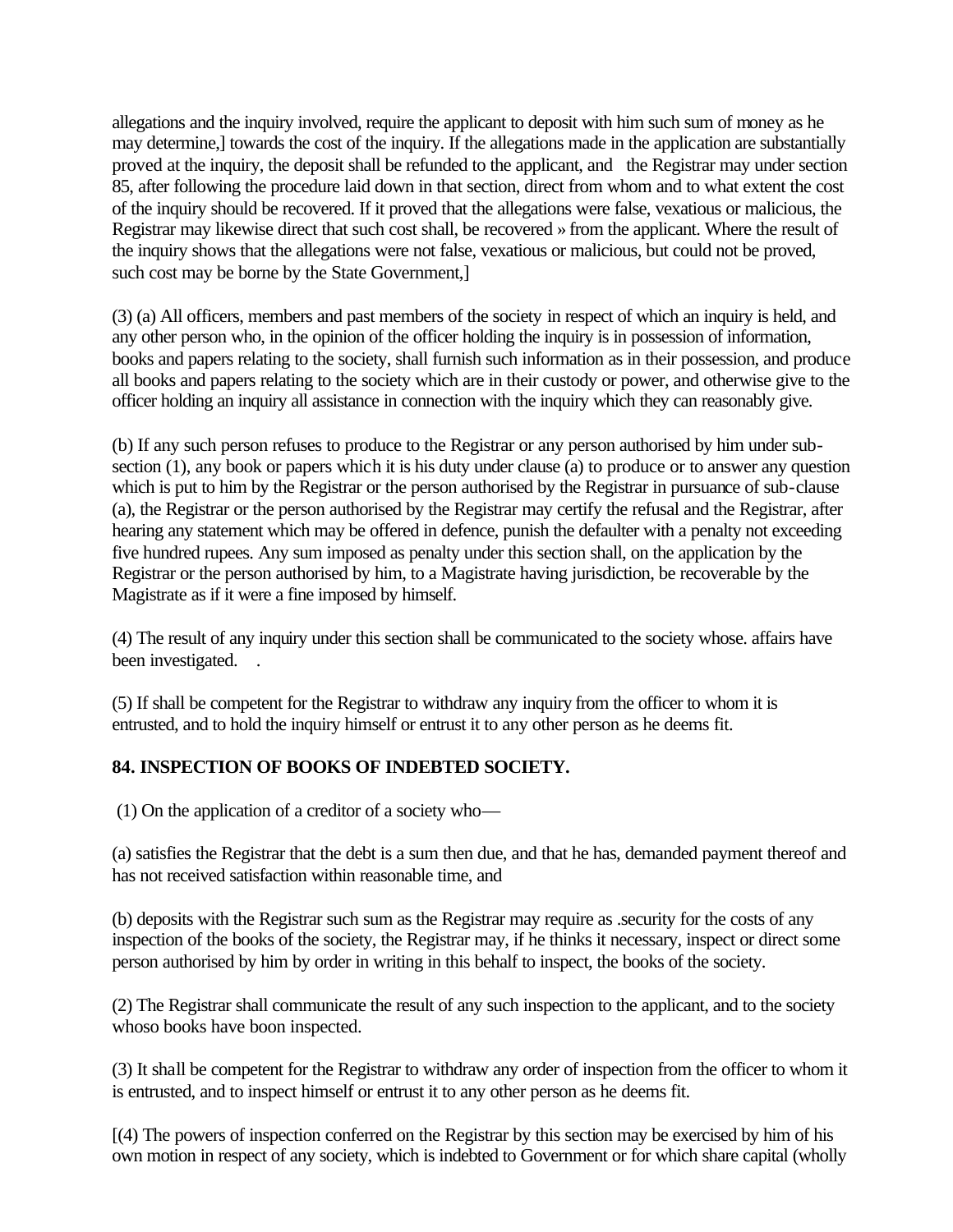or partly) is provided by Government or where any financial interest of Government is otherwise involved.]

# **85. COSTS OF INQUIRY AND INSPECTION**

 (1) Where an inquiry is held under section 83 or an inspection is made, costs of under the last preceding section, the Registrar may apportion the costs, or such Inquiry and part of the costs, as he may think just between the society, the members or inspection creditors demanding the inquiry or inspection, the officers or former officers and the members or past members or the estates of the deceased members of the society :

Provided that—

(a) no order of apportionment of the costs shall be made under this section unless the society or persons, or the legal representative of the deceased person liable to pay the costs thereunder has or have been heard, or has or have had a reasonable opportunity of being heard ;

(b) the Registrar shall state in writing the grounds on which the costs are apportioned.

(2) No expenditure from the funds of a society shall be incurred, for the purpose of defraying any costs in support of any appeal preferred by any person other than the society against an order made under the foregoing sub-section.

86. Any sum awarded by way of costs under the last preceding section, may Recovery of be recovered, on an application by the Registrar to a Magistrate having jurisdiction costs in the place where the person from whom the money is claimable resides or carries on business, and such Magistrate shall proceed to recover the same in the same manner as if it were a fine imposed by himself.

### **87. REGISTRAR TO BRING DEFECTS DISCLOSE IN INQUIRY ON INSPECTION TO NOTICE OF SOCIETY.**

(1)If the result of any inquiry held under section 83 or an inspection made under section 84 discloses any defects in the constitution, working or financial condition or the books of society, the Registrar may bring such defects inquiry on to the notice of the society. The Registrar may also make an order directing the inspection society or its officers to, take such action as may be specified in the order to remedy the defects, within the time specified therein.

(2) The society concerned may within sixty days from the date of any order made by the Registrar under the foregoing sub-section, appeal against it to the State Government.

{3} The State Government may, in deciding the appeal, annual, reverse, modify or confirm, the order of The Registrar.

(4) If a society fails to rectify the defects disclosed in the course of or as a result of an audit under section 81 or fails to rectify the defects as directed by the Registrar, and where no appeal has been made to the State Government within this time specified in the order, or where on the appeal so made the State Government has not annulled, reversed or modified the order, the Registrar may himself take steps to have the defects rectified, and may recover the costs from the officer or officers of the society who, in his opinion, has or have failed to rectify the defects,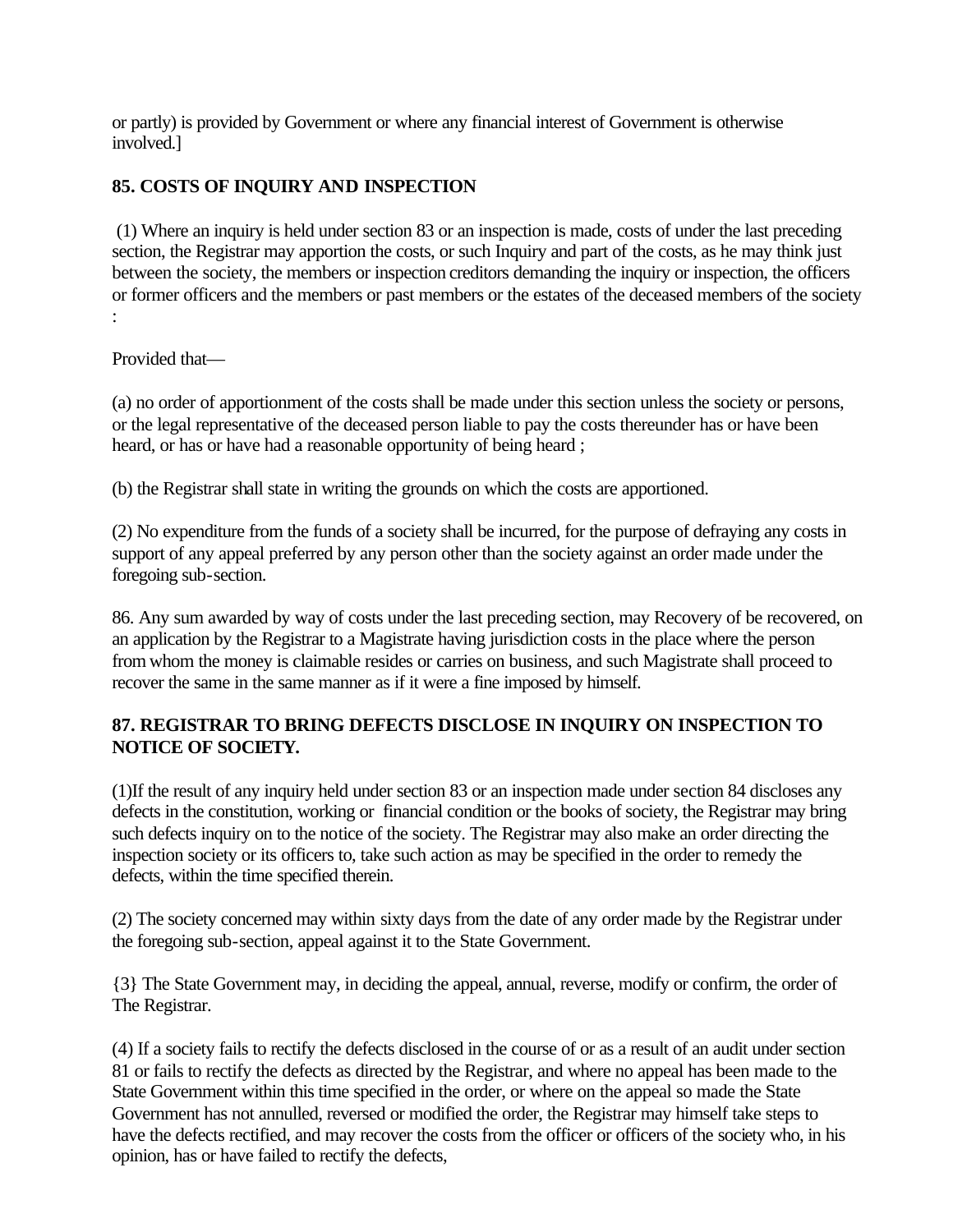#### **88. POWER OF REGISTRAR TO ASSESS DAMAGES AGAINST DELINGQUENT PROMOTERS, ETC.**

 (1) Where, in the course of or as a result of an audit under section 81 or Registrar on an inquiry under section 83 or an inspection under section 84 or the winding up of a society, the Registrar is satisfied on the basis of the report made by the auditor or the person authorised to make inquiry under section 83 or the person authorised to inspect the books under section 84 or the Liquidator under section promoters, 105 or otherwise that any person who has taken any part in the organisation or management of the society or any deceased, or past or present officer of the society has, within a period of five years prior to [ the date of commencement of such audit or date of order for inquiry inspection or] winding up, misapplied or retained, or become liable or accountable for, any money or property of the society, or has been guilty of misfeasance or broach of trust in relation to the society, the Registrar or a person authorised by him in that behalf may frame charges against such person or persons, and after giving a reasonable opportunity to the person concerned and in the case of a deceased person to his representative who inherits his estate, to answer the charges, make an order requiring him to repay or restore the money or property or any part thereof, with interest at such rate as the Registrar or the person authorised under this section may determine, or to contribute such sum to the assets of the society by way of compensation in regard to the misapplication, retention, misfeasance or breach of trust, as he may determine.

(2) The Registrar or the person authorised under sub-section (1) on making any order under this section., may provide therein, for the payment of the cost or any part thereof, as he thinks just, and he may direct that such costs or any part thereof shall be recovered from the person against whom the order has been issued.

(3) This section shall apply, notwithstanding that the act is one for which the person concerned may .be criminally responsible.

# **88A. DEPOSIT TOWARDS FEES OF INQUIRY**.

 Where the Registrar on his own motion decides and orders an towards fees inquiry under section 83, or proceeds or authorises to make inquiry under of inquiry, section 88, he may, having regard to the nature of allegations, and the inquiry involved, require the society concerned to deposit with him such sum of money as he may determine, towards the cost of inquiry. If the sum so determined, is not deposited with the Registrar within 15 days from the date of receipt of the order requiring the society to deposit the sum, it shall on a certificate issued by the Registrar, be recoverable as an arrears of land revenue.]

### **89. POWER TO ENFORCE ATTENDANCE, ETC.**

The Registrar or the person authorised by him, when acting under section 83, 84 or 88 shall have the power to summon and enforce the attendance of any person [and examining him on oath or affirmation or by affidavit] or to compel the production or any document or other material object by the same means ,and e 1908t in the same manner as is provided in the case of a Civil Court under the Code of Civil Procedure, 1908.

# **89A. POWER TO INSPECT WORKING OF SOCIETY.**

(1) It shall be competent for the Registrar to inspect or cause to be inspected the working of any society to ensure that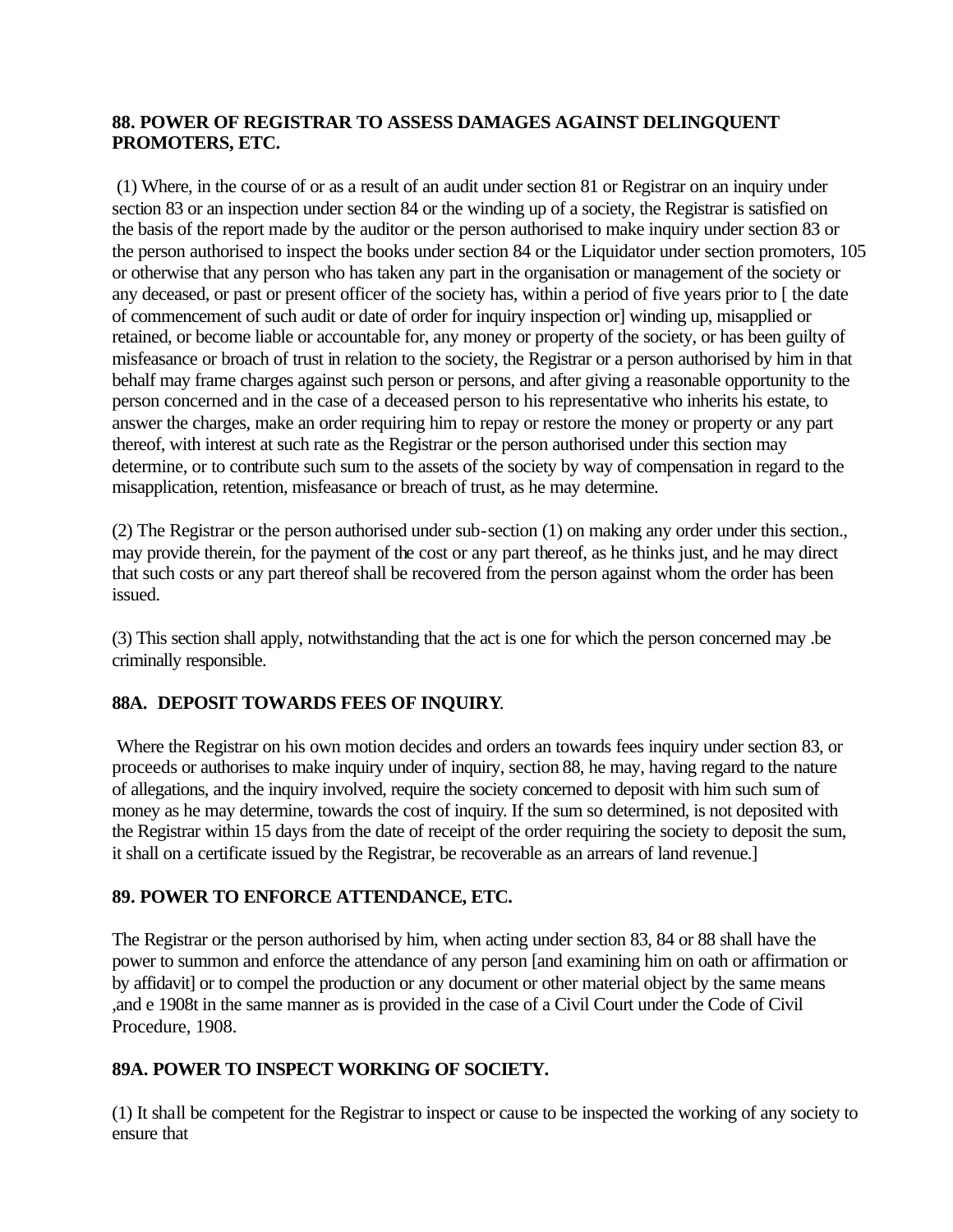(a) the provisions of the Act, rules and bye-laws of the society are being properly followed by the society;

(b) the records and books of accounts are kept in proper forms;

(c) the business of the society is being run on sound business principles;

(d) the society is following the co-operative principles and the directives or direction given by the State Government in accordance which the provisions of this Act and the rules made thereunder:

Provided that, inspection of the societies specified under section 73G shall be undertaken by the registrar or by the officer or not below the rank of [Deputy Registrar] of Co-operative Societies authored by him in this behalf.

(2) For the purpose of supervision over the societies, the Registrar shall have the power—

(a) to inspect the records and books of the accounts of any society and for that purpose he shall have, at all times, access to all the records and books of accounts of the society; and

(b) to summon any officer or employee who has the custody of the records or book^ of accounts of the society to produce them before him.

(3) The State Government may levy supervision fees on any society or class of societies at such rates, as the State Government may, having regard to the area of operation, the nature of business and the objects of the society, by notification in the Official Gazette, fix from time to time.

(4) Every society liable to pay the fees levied under sub-section (3) shall pay such fees by such date and in such manner as the State Government may specify in the notification issued under sub-section (3).

(5) The State Government may, having regard to the financial position of any society or class of societies, by general or special order published in the Official Gazette, exempt such society or class of societies from payment of such fees for such period as may be specified in such order, or reduce or remit in whole or in part such fees.

### **90. CONSTITUTION OR RECOGNITION OF FEDERAL AUTHORITY TO SUPERVISE WORKING OF SOCIETIES**

 (1) The State Government may constitute or recognise one or more co-operative federal authorities, in such manner as may be prescribed and subject to such conditions as the State Government may impose, for the supervision of authority a society or a class of societies and may frame rules for making grants to such an to supervise authority.

(2) The State Government may, by general or special order, require of a society or a class of societies to make contribution of such sum every year as may be fixed by the Registrar towards the recoupment of expenditure which the State Government or any person authorised in that behalf has incurred or is likely to incur, in respect of supervision of societies.

(3) A society to which sub-section (2) is applicable shall pay to such authority such fee as may be prescribed within a reasonable time and, if it fails to pay such fee within a reasonable time. authority may recover it as if it were an arrear of land revenue.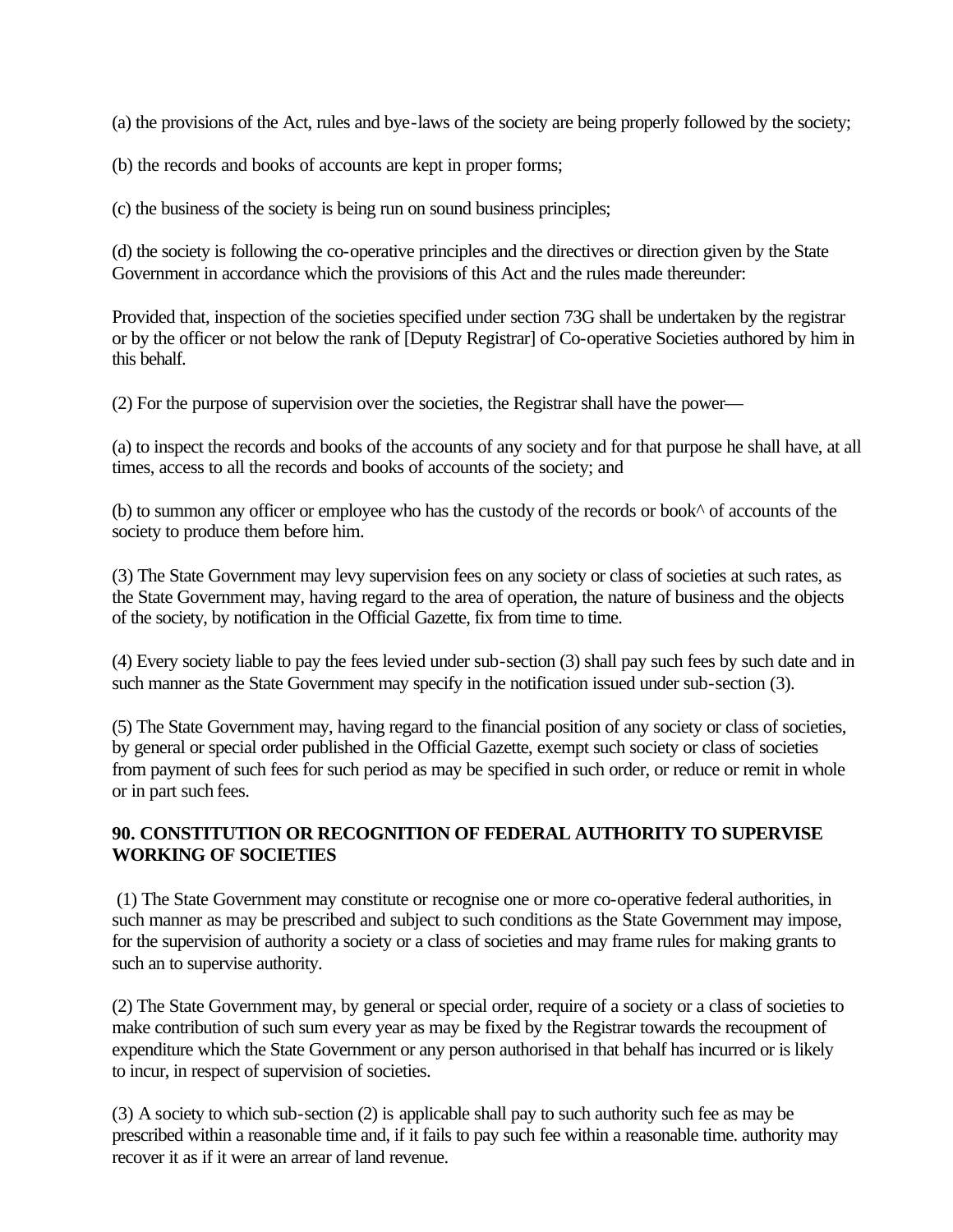### **CHAPTER IX. SETTLEMENT OF DISPUTES.**

### **91. DISPUTES**

 (1) Notwithstanding [anything contained] in any other law for the time being in force, any dispute touching the constitution, [elections of the committee or its officers other than elections of committees of the specified societies including its officers], conduct of general meetings, management or business of a society shall be referred by any of the parties to the dispute, or by a federal society to which the society is affiliated, or by a creditor of the society, [to a co-operative Court], if both the parties thereto are not or either of the following :—

(a) a society, its committee, any past committee, any past or present officer, any past or present agent, any past or present servant or -nominee, heir or legal representative of any deceased officer, deceased agent or deceased servant of the society, or the Liquidator of the society  $\gamma$  or the official Assignee of a deregistered society] ;

(b) a member, past member or a person claiming through a member, past member or a deceased member of society, or a society which is a member of the society [for a person who claims to be a member of the society ] ;

(c) a person other than a member of the society, with whom the society, has any transactions in respect of which any restrictions or regulations have been imposed, made or prescribed under section 43, 44 or 45 and any person claiming through such person ;

(d) a surety of a member, past member or deceased member, or surety of a person other than a member with whom the society has any transactions in respect of which restrictions have been prescribed under section 45, whether such surety or person is or is not a member of the society ];

(e) any other society, or the Liquidator of such a society [or de-registered society or the official Assignee of such a de-registered society] :

[Provided that, an industrial dispute as defined in clause (k) of section 2 of the Industrial Disputes Act, 1947, or rejection of nomination paper at the election to a committee of any society other a notified society under section 73-IC or a society specified by or under section 73-G, or refusal of admission to membership by a society to any person qualified therefor, [or any proceeding for the recovery of the amount as arrear of land revenue on a certificate granted by the Registrar under sub-section (1) or (2) of section 191 or sub-section (1) of section 137 or, the recovery proceeding of the Registrar or any officer subordinate to him or an officer of society notified by the State Government, who is empowered by the Registrar under sub-section (1) of section 156 shall not be deemed to be a dispute for the purposes of this section.]

(3) Save as otherwise provided under [sub-section (2) of section 93], no Court shall have jurisdiction to entertain any suit or other proceeding in respect of any dispute referred to in sub-section (1).

*Explanation 1***.**—A dispute between the Liquidator of a society [or an official Assignee of a de-registered society] and [the members (including past members, or nominees, heir or legal representative or deceased members)] of the same society shall not be referred [to the Co-operative Court] under the provisions of  $sub-section (1)$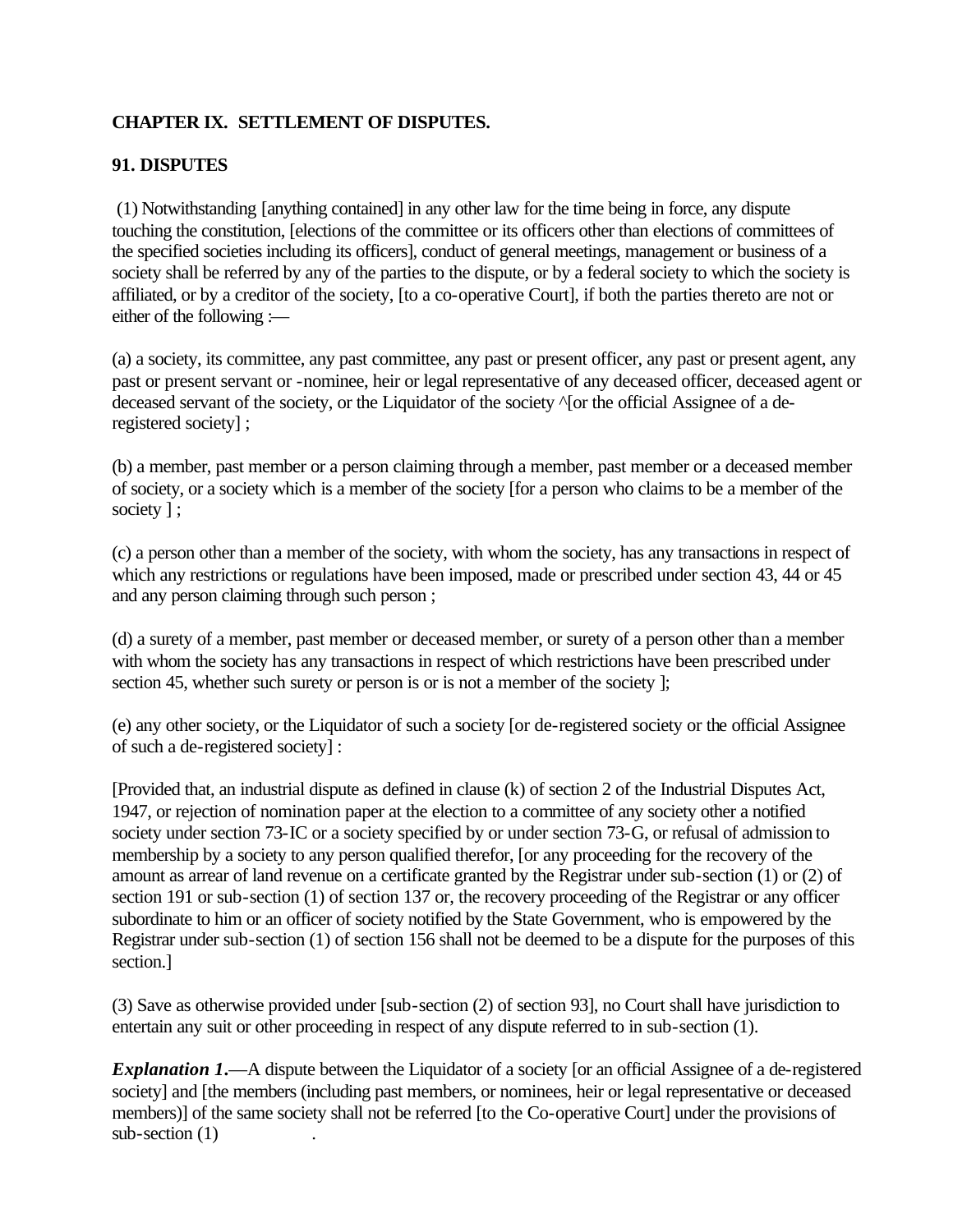*Explanation 2—* For the purposes of this sub-section, a dispute shall include— (1) a claim by or against a society for any debt or demand due to it from a member or due from to a, member past member, or the nominee, heir or legal representative of a deceased member, or servant for employee whether such a debt or demand be admitted or not;

(ii) a claim by a surety for any sum or demand duo to him from the principal borrower in respect of a loan by a society and recovered from the surety owing to the default of the principal borrower, whether such a sum or demand be admitted or not ;

(iii) a claim by a, society for any loss caused to it by a member past member or deceased member, by any officer, past officer or deceased officer by any agent, past officer or deceased agent, or by any servant, past servant or deceased servant, or by its committee, past or present, whether such loss be admitted or not ;

(iv) a refusal or failure by a member, past member or a nominee, heir or legal representative of a deceased member, to deliver possession to a society of land or any other asset resumed by it for breach of condition as the assignment.

# **91A.CONSTITUTION OF CO-OPERATIVE COURTS**

 (1) The State Government may, by notification in the Official Gazette, constitute one or more Cooperative Courts for the adjudication of disputes [referred to them] under section 91 or section 105 or other provisions of this Act.

(2) A Co-operative Court shall consist of one member appointed by the State Government possessing such qualifications as may be prescribed.

(3) A Co-operative Court shall have jurisdiction over the whole State or any part there of as may be specified in the notification under sub-section (1).

(4) All disputes and other proceedings pending immediately before the commencement of the Maharashtra Co-operative Societies (Third Amendment) Act, of 1973, [before the Registrar or any. person to whom the powers of the Registrar under this Act or the rules made thereunder have been delegated or before any nominee or board of nominees appointed by the Registrar, shall be transferred by him, by general or special order, to any Co-operative Court specified by him in that behalf and shall be heard and disposed of by that Court as if they had been originally filed before it. That Court may proceed to here and dispose of such proceedings from the stage reached before such transfer or may commence the hearing de novo.)

[(5) All disputes and other proceedings pending, immediately before the commencement of the Maharashtra Co-operative Societies (Amendment and Validation) Act, 1982, before the Registrar or any person to whom the powers of the Registrar under this Act or the rules made thereunder have been delegated, shall be transferred by him, by general or special order, to any Co-operative Court specified by him and shall be heard and disposed of by that Court as if they had been originally filed before it, That Court may proceed to hear and dispose of such proceedings from the stage reached before such transfer or may commence the hearing de novo].

# **92. LIMITATION**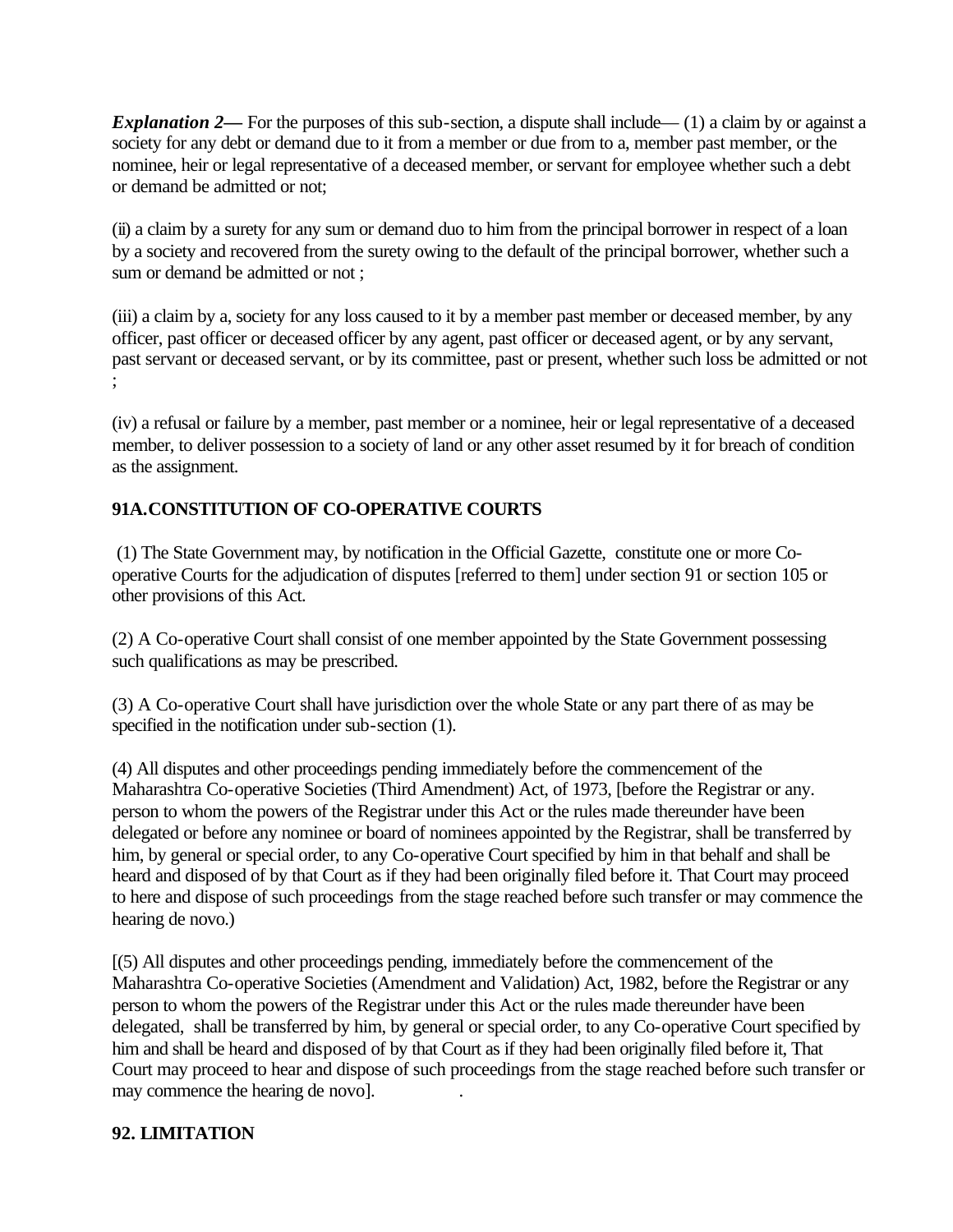(1) Notwithstanding anything contained in, [the Limitation Act, 1963] but subject to the specific provisions made in this Act, the period of limitation in the case of a dispute referred to [the Co-operative Court] under the last preceding section shall—

(a) when the dispute relates to the recovery of any sum, including interest thereon, due to as society by a member thereof be, computed from the date on which such member dies or ceases to be a member of the society;

(b) when the dispute is between a society or its committee and any past committee, any past or present officer, or past or present agent or past or present servant or the nominee heir or legal representative or a deceased officer. deceased agent or deceased servant of the society, or a member, or past member, or the nominee, heir or legal representative of a deceased member, and when the dispute relates to any act or omission on the part of either party to the dispute, be six years from the date on which the act or omission with reference to which the dispute arose, took place;

(c) when the dispute is in respect of any matter touching the constitution, management or business of a society which has been ordered to be wound up under section 102, or in respect of which a nominated committee or an administrator has bean appointed under [section 77A or 78], be six years from the date of the order issued under section 102, or [section 77A or 78] as the case may be:

(d) when the dispute is in respect of an election of [a committee or officers] of the society, be ^two months] from the date of the declaration of the result of the election.

(2) The period of limitation in the case of any other dispute except those mentioned in the foregoing subsection which are required to be referred to [the Co-operative Court] under the last preceding section shall be regulated by the provisions of [the Limitation Act, 1963], as if the dispute were a suit, and [the 1963. Co-operative Court] a Civil Court.

(3) Notwithstanding anything contained in sub-sections (7) and (2), [the Co-operative Court] may admit a dispute after the expiry of the limitation period, if the applicant satisfies [the Co-operative Court.] that he had sufficient cause for not referring the dispute within such period, and the dispute so admitted shall be a dispute which shall not be barred on the ground that the period of limitation had expired.

### **(93.TRANSFER OF DISPUTES FROM ONE CO-OPERATIVE COURT TO ANOTHER SUSPENSION OF PROCEEDINGS IN CERTAIN CASES**

(1) Where any dispute is referred to any Co-operative Court, the President of the Co-operative Appellate Court may, at any time, for reasons to be recorded in writing, withdraw such dispute from that Court and may refer it for decision to any other Co-operative Court as he deems fit.

(2) Notwithstanding anything contained in this Act, the Co-operative Court, on an application made to it by any of the parties to the dispute, may. if it thinks fit, suspend any proceedings in respect of any dispute, if the question at issue between a society and a claimant or between different claimants, is one involving complicated questions of law and fact, until the question has been tried by a regular suit instituted by one of the parties or by the society. If any such suit is not instituted in a Civil Court Within two months from the date of the order of the Co-operative Court, that Court shall continue the proceedings and decide the dispute.]

# **94. PROCEDURE FOR SETTLEMENT OF DISPUTES AND POWER OF CO-OPERATIVE**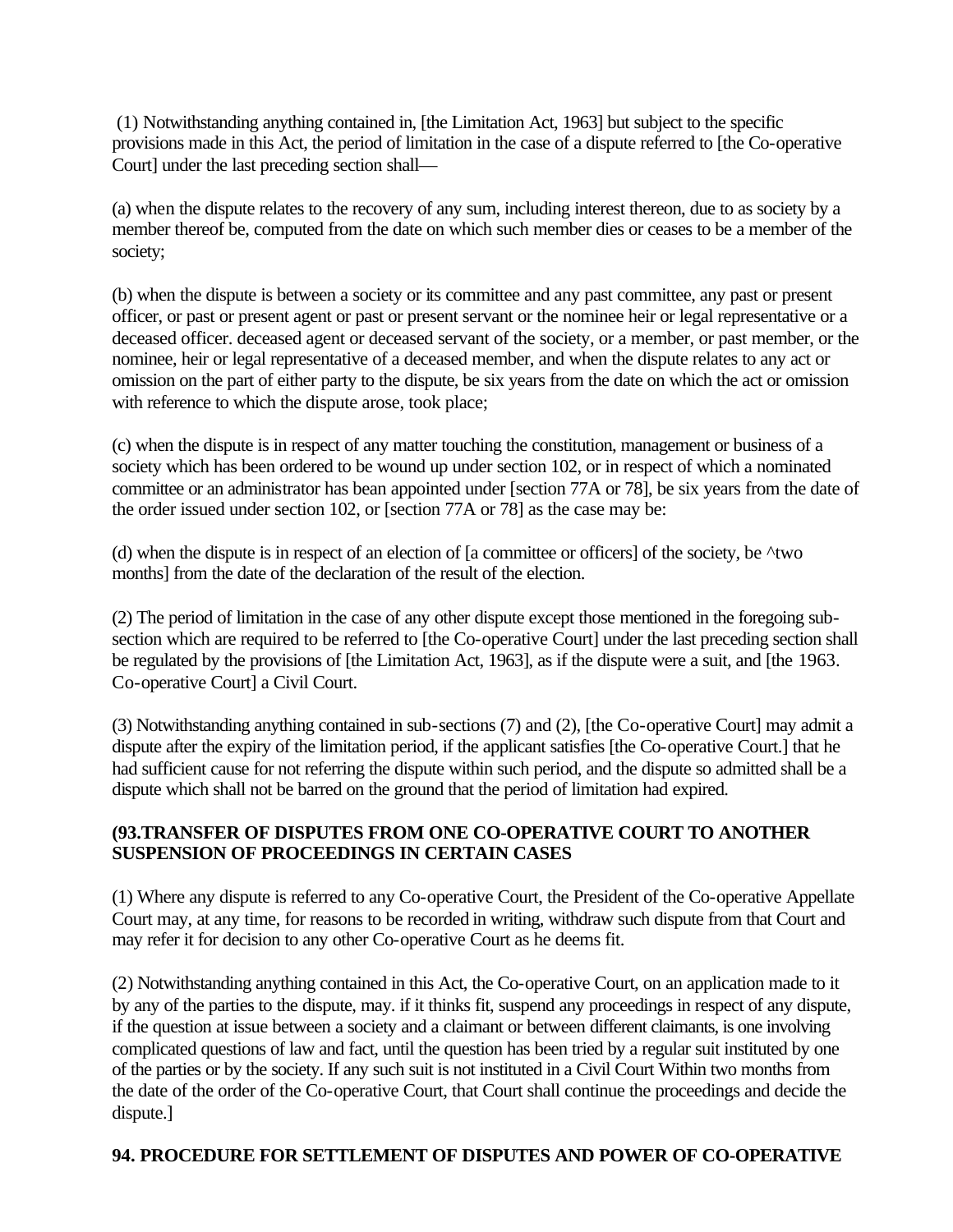### **COURT.**

 (1) [The Co-operative Court], hearing a dispute under the last preceding section, shall hear the dispute in the manner prescribed, and shall have power to summon and enforce attendance of witnesses including the parties interested or any of them and to compel them to give evidence on oath, affirmation or affidavit, and to compel the production of document by the same means and as far as possible in the same manner, as is provided in the case of a Civil Court by the Code of Civil Procedure, 1908.

[(1A) Save as otherwise provided in this Act, every dispute in relation to any election shall be heard and decided by the Co-operative Court as expeditiously as possible and endeavour shall be made to conclude the hearing and decision within six months torn, the date on which the dispute is filed before it.]

(2) Except with the permission of [the Co-operative Court] no party shall be represented at the bearing of a dispute by a legal practitioner.

(3) (a) If [the Co-operative Court] is satisfied that a person, whether he be a member of the society or not, has acquired any interest in the property of a person who is a party to a dispute, [it may order], that the person who has acquired the interest in the property may ,join as a party to the dispute; and any decision that may be passed on the reference by [the Co-operative Court] shall be binding on the party so joined, in the same manner as if he were an original party to the dispute.

(b) Where a dispute has been instituted in the name of the wrong person, or where all the defendants have not been included, [the Co-operative Court] may, at any stage of the hearing of the dispute, if satisfied that the mistake was *bona fide* older any other person to be substituted or added as a plaintiff or a defendant, upon such terms as [it thinks just.]

(c) [The Co-operative Court may,] at any stage of the proceedings, either upon or without the application of either party, and on such terms as may appear to the Co-operative Court], to be just, order that the name of any party improperly joined whether as plaintiff or defendant, be struck out, and the name of any person who ought to have been joined whether as plaintiff or defendant or whose presence before [the Cooperative Court], may be necessary in order [to enable the Co-operative Court] effectually and completely to adjudicate upon and settle all the questions involved in the dispute, be added.

(d) Any person who is a party to the dispute and entitled to more than one relief in respect of the same cause of action may claim all or any of such reliefs; but if he omits to-claim for all such reliefs, he shall not forward a. claim for any relief so omitted, except with the leave of [the Co-operative Court].

[(3A) In any case in which a dispute is decided by the Co-operative Court *ex-parte* against any person, he may apply to the Court, within thirty days from the date of the decision, to set it aside. If he satisfied the Court that there was sufficient cause for his failure to appear when the dispute was called and heard, the Court shall make an order setting aside the decision as against him, upon such terms as to costs, payment into Court or otherwise, as it thinks fit, and appoint a day for hearing and deciding the dispute so far as it relates to him.]

[(4) Save as otherwise directed by the State Government in any case or class of cases, every dispute shall be decided in such summary manner as may be prescribed and as expeditiously as possible.]

# **95. ATTACHMENT BEFORE AWARD OR ORDER AND INTER-LOCUTORY ORDERS.**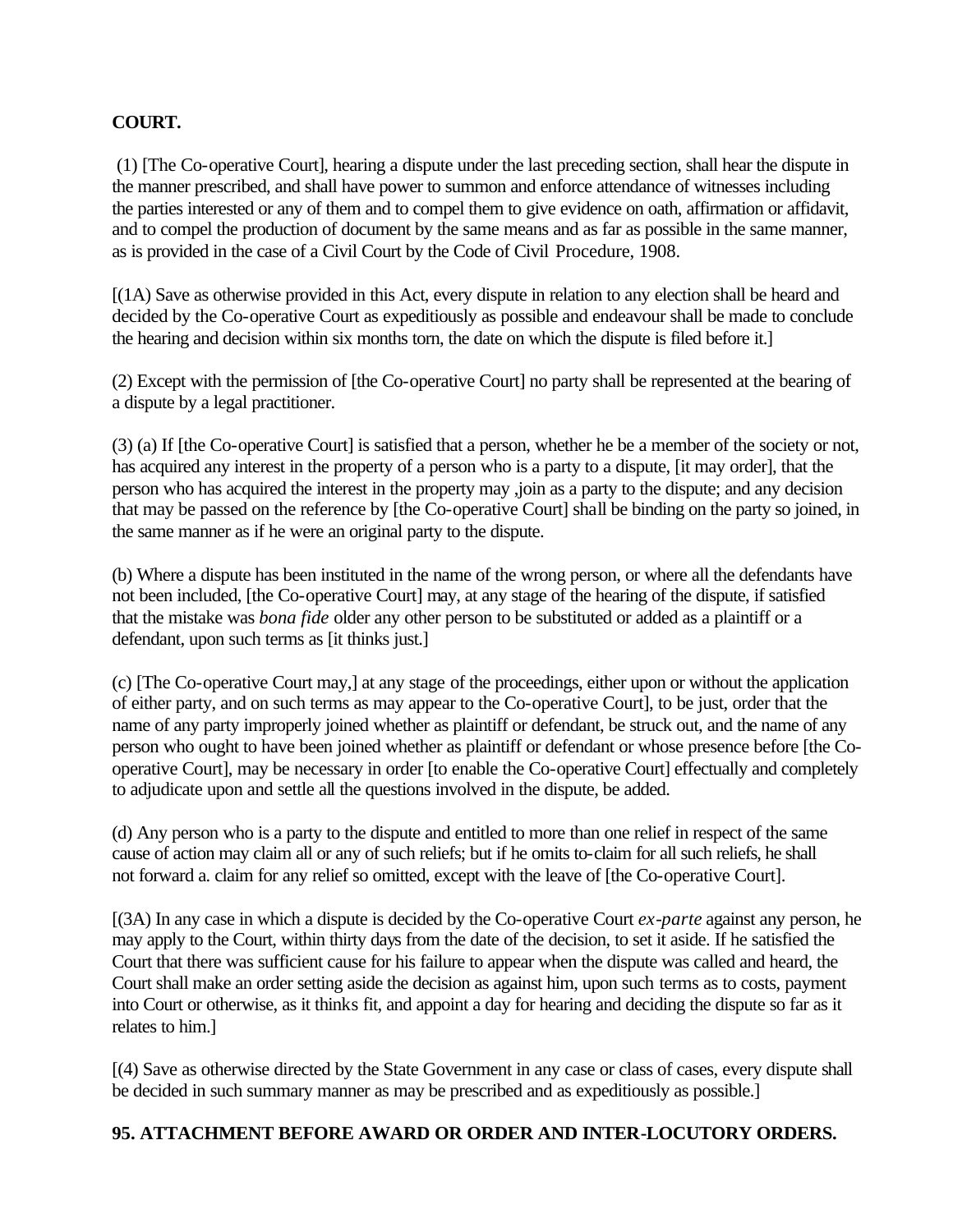(1) Where, a dispute has been referred to the Co-operative Court under Attachment section 93 or 105 or whether the Registrar or the person authorised under section 88 (hereinafter in this section referred to as " the authorised person ") hears a person against whom charges are framed under that section and the Cooperative Court or the Registrar or the authorised person, as the case may be, is satisfied on inquiry or otherwise that a party to such dispute or the person against whom proceedings are pending under section 88, with intent to defeat, delay or obstruct the execution of any award or the carrying out of any order that may be made,—

(a) is about to dispose of the whole or any part of his property, or

(b) is about to remove the whole or any part of his property from its or his jurisdiction,

the Court or the Registrar or the authorised person, as the case may be, may unless adequate security is furmshed, direct conditional attachment of the said property, and such attachment shall have the same effect as if made by a competent Civil Court.

(2) Where attachment of property is directed under sub-section (1), the Co-operative Court or the Registrar or the authorised person, as the case may be, shall issue a notice calling upon the person whose property is so attached to furnisli security as it or he thinks adequate within a specified period. If the person fails to provide the security so demanded, the authority issuing the notice may confirm the order and, after the decision in the dispute or the completion of the proceedings under section 88. may direct the disposal of the property so attached towards the claim if awarded.

(3) Attachement under this section shall not affect the right subsisting prior to the attachment of the property, of persons not parties to the proceedings in connection with which the attachment is made; or bar any person holding a decreo against the person whose property is attached from applying for the sale of the property under attachment in execution of such decree.

(4) The Co-operative Court, the Registrar or the authorised person, as the case may be, may in order to prevent the ends of justice being defeated make such interlocutory ordars pending the decision in a dispute referred to in sub-section (1) as may appear to be just and convenient.

### **96. DECISION OF CO-OPERATIVE COURT**.

[96. When a dispute is rc'erred co arbitration, the Co-operative Court may, after giving a reasonable opportunity to the parties to the dispute to be heard, make an award on the dispute, on the expenes incurred by the parties to the dispute in connection with the proceedings, and fees and expenses payable to the Co-operative Court. In case of money claim preferred by society against a member; the amount of award representing the interest shall 'not be less than the amount of interest accrued thereon in accordance with the contractual rate of interest, but where such money claim relates to any loan referred to in section 44A, the provisions of that section shall apply to such mowy claim as they apply to loan under section 44A.]

### **97. APPEAL AGAINST DECISION UNDER SECTION 96 AND ORDER UNDER SECTION 95**.

Any party aggrieved by any decision or [the Co-operative Court] under the last preceding section or order passed [by the Co-operative Court or ths Registrar or the authorised person) under section 95 may within two months from the date of the decision or order, appeal to [the Co-operative Appellate Court.]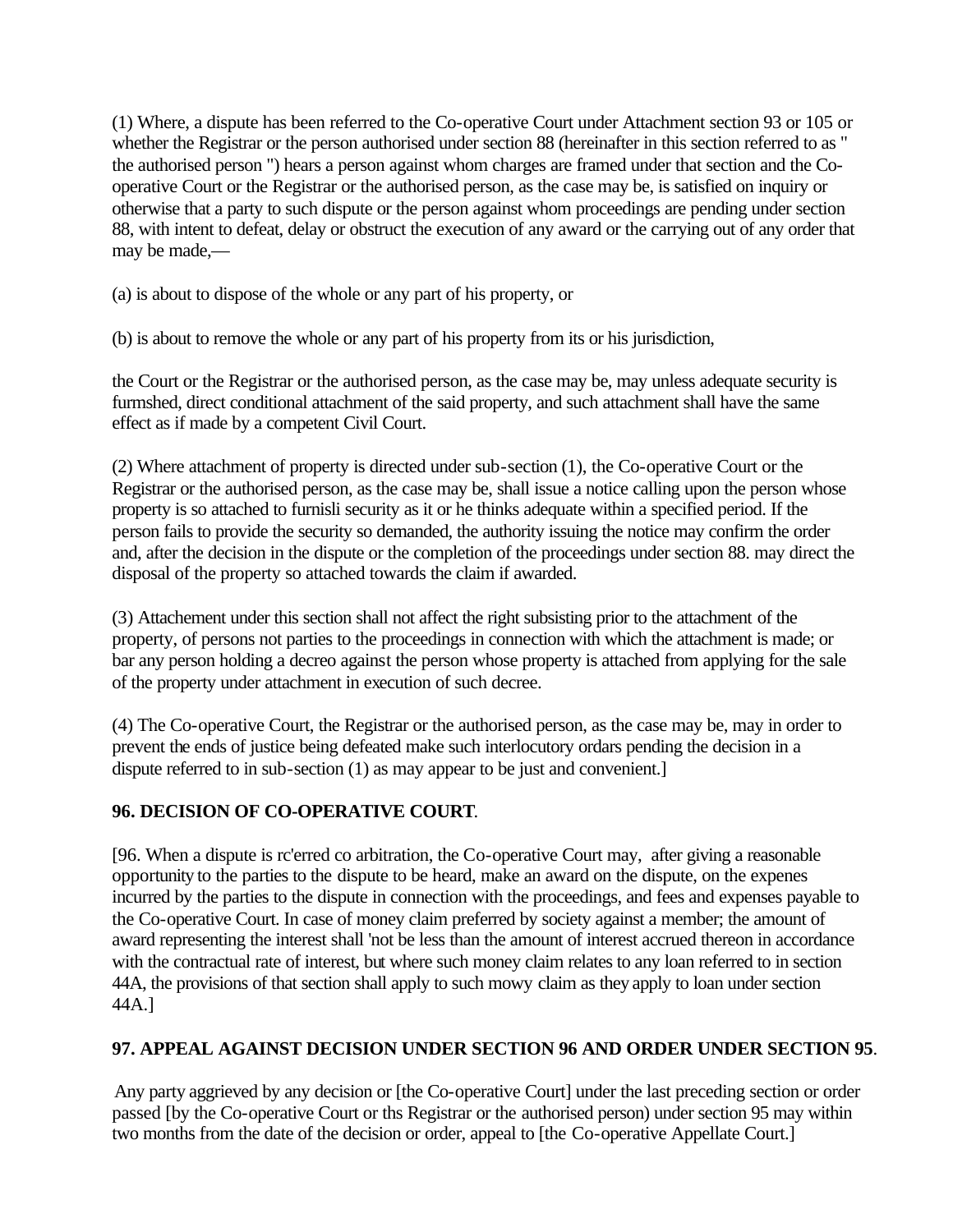#### **98.MONEY HOW RECOVERED**.

Every order passed [by the Official Assignee .of a de-registered society under sub-section (3) of section 21A or every order passed] by the Registrar or a person authorised by him under section 88 or by the Registrar [for the Co-operative Court under section 95 [or by the Co-operative Court under section 96], every order passed] in appeal under the last preceding section, every order passed by a Liquidator under section 105, every order passed by the State Government in appeal against orders passed under section 105 and every order passed in revision under section 154 shall, if not carried out,—

(a) "on a certificate signed by [the Official Assignee or] the Registrar [for the Co-operative Court] or a Liquidator, be deemed to be a decree of a Civil Court, and shall be executed in the same manner as a decree of such Court, or

(b) be executed according to the law and under the rules for the time being in force for the recovery of arrears of land revenue:

Provided that, any application for the recovery in such manner of any such sum shall be made by the Collector, and shall be accompanied by a certificate signed by the Registrar. Such application shall be made within twelve years from the date fixed in the orde<sup>1</sup> and if no such date is fixed, from the date of the order.

### **99. PRIVATE TRANSFER OF PROPERTY MADE AFTER ISSUE OF CERTIFICATE VOID AGAINST SOCIETY.**

 Any private transfer or delivery of, or encumbrance or charge on, property made or created after the issue of the certificate of the Registrar, [Co-operative Court], Liquidator or Assistant Registrar, as the case may be, under section 98 shall be null and void as against the society on whose application the said certificate was issued.

### **100. TRANSFER OF PROPERTY WHICH CANNOT BE SOLD.**

(1) When in any execution of an; order sought to be executed under section transfer of 98,[or in the recovery of any amount under section 101 or section 137], any property which cannot be sold for want of buyers, if such property is in occupancy of the defaulter or of some person in his behalf, or of some person claiming under a title created by the defaulter subsequently to the issue of the certificate of the Registrar, [ Court], Liquidator or the Assistant Registrar, under clause (a) or (b) of section 98, [or under section 101 or 137], the Court or the Collector or the Registrar, as the case may be, may not withstanding anything contained in any law for the time being in force direct that the said property or any portion thereof shall be transferred to the society which has applied for the execution of the said order, in the manner prescribed.

(2) Where property is transferred to the society under the foregoing sub-section or where property is sold under section 98 [101 or 137], the Court, the Collector, or the Registrar as the case may be, may in accordance with the rules, place the society or the purchaser, as the case may be, in possession of the property transferred or sold.

(3) Subject to such rules as may be made in this behalf, and to any rights encumbrances, charges or equities lawfully subsisting in favour of any person, such property or portion thereof shall be held under sub-section (1) by the said society on such terms and conditions as may be agreed upon between the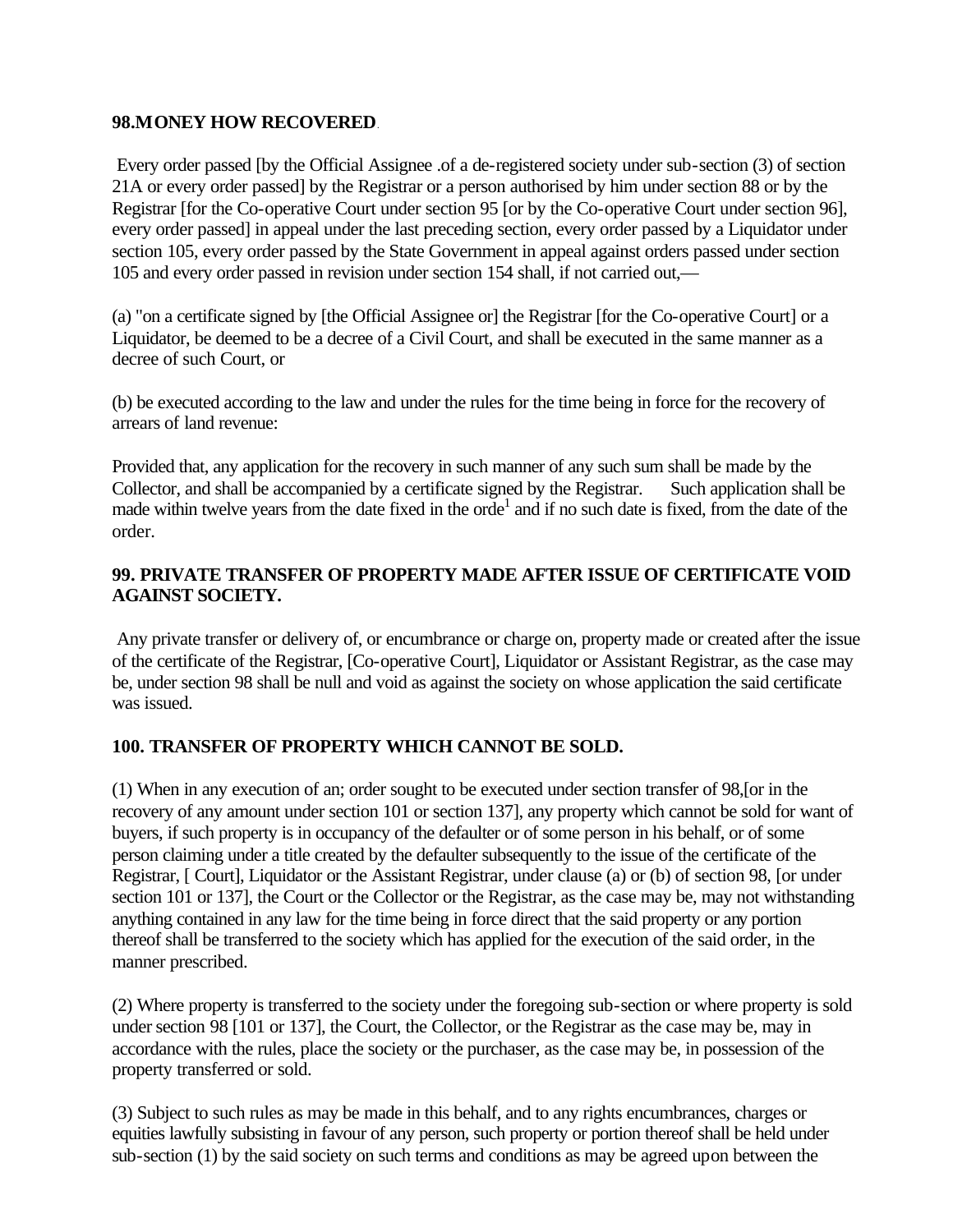Court, the Collector or the Registrar, as the case may be, and the said society subject to the general or special orders of the State Government, the Collector or the Registrar may delegate to an officer, not below the rank of an Assistant or the Deputy Collector or the Assistant Registrar, powers exercisable by the Collector or the Registrar under this section.

### **101. RECOVERY OF ARREARS DUE TO CERTAIN SOCIETIES AS ARREARS OF LAND REVENUE**.

 [(1) Notwithstanding anything contained in sections 91, 93 and 98 on an application made by a resource society undertaking the financing of crop and seasonal finance as defined under the Bombay Agricultural Debtors Relief Act, 1947 [or advancing loans for other agricultural purposes repayable during a period of not less than eighteen months and not mere than five years] for the recovery of arrears of any sum advanced by it to any of its members on account of the financing of crop or seasonal finance [or for other agricultural purposes as aforesaid] or by a crop-protection society For the recovery of the arrears of the initial cost or of any contribution for obtaining services required for crop-protection which may be due from its members or other owners of lands included in the proposal (who may have refused to become members) or by a lift irrigation society for the recovery of arrears of any subscription due from its members for obtaining services required for providing water supply to them [or by a Taluka or Block level village artisans multi-purpose society advancing loans and arranging or cash credit facilities or artisans or the recovery of arrears of its dues.] [or by a co-operative housing society for the recovery of arrears of its dues, or by a co-operative dairy society advancing loans for the recovery of arrears of any sum advanced by it to any of its members or by an urban co-operative bank for the recovery of arrears of its dues, or by salary-earners co-operative society for the recovery of arrears of its dues or by a fisheries co-operative society for the recovery of arrears of its dues, [or by any such society, class of societies, as the State Government may, from time to time, notify in the *Official Gazette,* for the recovery of any sum advanced to, or any subscription or any other amount due from, the members of the society or class of societies so notified] and on the society concerned furnishing a statement of accounts in respect of the arrears Registrar may, after making such inquires as he deems fit, grant a certificate for the recovery of the amount stated therein to be due as arrears,]

*Explanation.—*For the purpose of this sub-section, the expression "other agricultural purposes ". includes dairy, pisciculture and poultry.]

(2) Where the Registrar is satisfied that [the concerned society has failed to take action under the foregoing sub-section in respect of any amount due as arrears.] the Registrar may, of his motion, after making such inquiries, as he deems fit, grant a certificate for the recovery of the amount stated therein to be due as arrears, and such a certificate shall be deemed to have been issued as if on an application made by the society concerned.

(3) A certificate granted by the Registrar under, sub-section (1) or (2) shall be final and a conclusive proof of the arrears stated to be due therein, and the same shall be recoverable according to the law for the time being in force for the recovery of land revenue.

(4) It hall be lawful for the Collector and the Registrar to take precautionary Born. measures authorised by sections 140 to 144 of the \*Bombay Land Revenue Code, 1879 or any law or provision corresponding thereto for the time being in force, until the arrears due to [the concerned society], together with interest and any incidental charges incurred in the recovery of such arrears, are paid, or security for payment of such arrears is furnished to the satisfaction of the Registrar.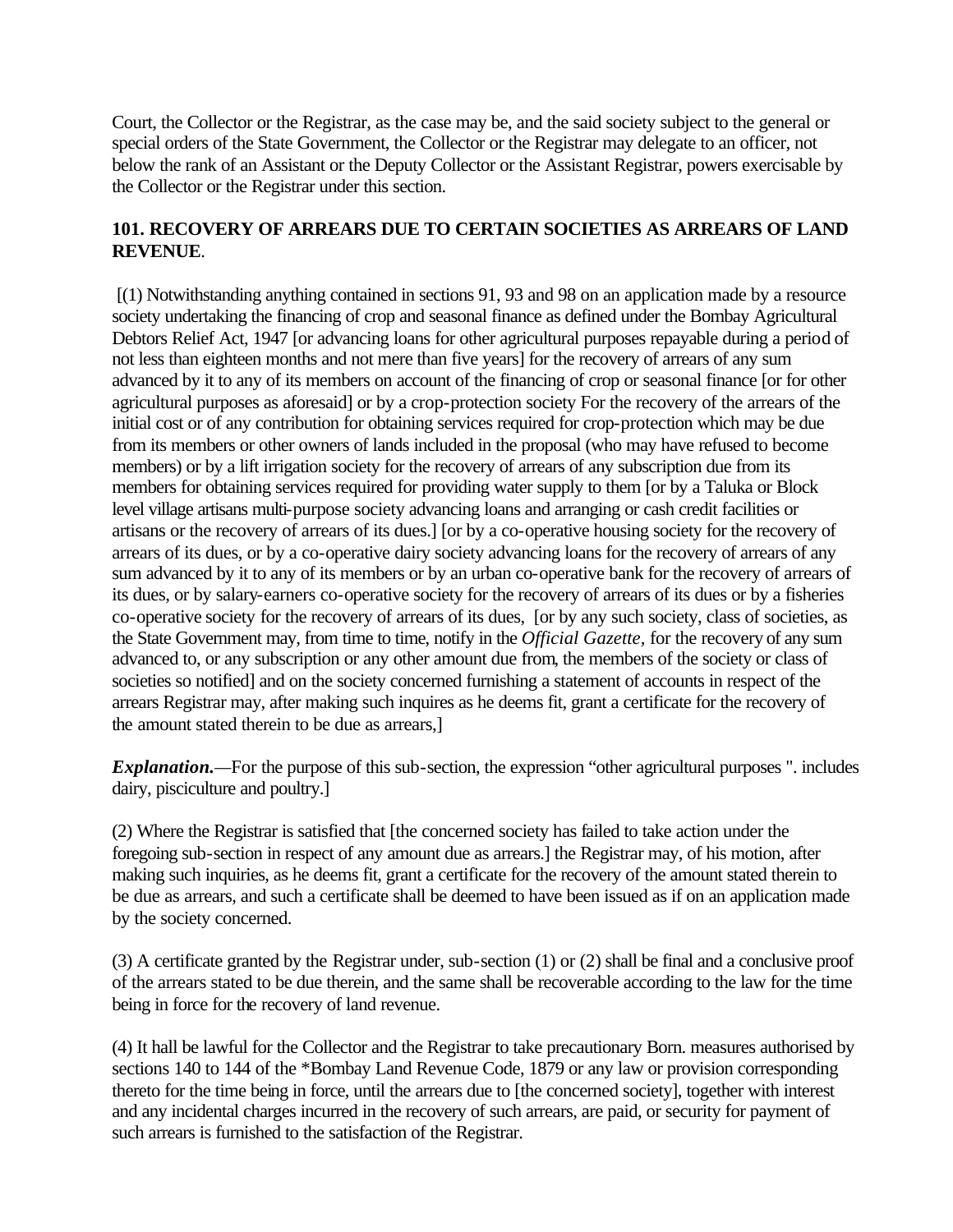### **CHAPTER. LIQUIDATION**.

#### **102. WINDING UP.**

#### (1) If the Registrar-

(a) after an inquiry has bean held under section 83 or an inspection has been made under section 84 or on the report of the auditor auditing the accounts of the society, or

(b) on receipt of an application made upon a resolution carried by three-fourth of the members of a society present at a special general meeting called for the purpose, or

(c) of his own motion, in the case of a society which—

(i) has not commenced working, or

(ii) has ceased working, or

(iii) possesses shares or members' deposits not exceeding five hundred rupees, or

(iv) as ceased to comply with any conditions as to registration and management in this Act or the rules or the by-laws.

is of the opinion that a society ought to be wound up, he may issue an interim order directing it to be wound up.

(2) A copy of such order made under sub-section (1) shall be communicated, in the prescribed manner, to the society calling upon it to submit its explanation to the Registrar within a month from the date of the issue of such order, and the Registrar, on giving an opportunity to the society of being heard, may issue a final order, vacating or confirming the interim order.

### **103. APPOINTMENT OF LIQUIDATOR.**

 (1) When an interim order is passed under the last preceding section or a final order is passed under that section, for the winding up of a society, the Registrar may, in accordance with the rules, appoint a person to be Liquidator of the society, and fix his remuneration.

(2) On issue of the interim order, the officers of the society shall hand over to the Liquidator the custody and control of all the property, effects and actionable claims to which the society's or appears to be entitled, of all books, records and other documents pertaining to the business of the society and, shall have no access to any of 'hem.

(3) When a final order passed confirming the interim order, the officers of the society shall vacate their offices, and while the winding up order remains in force, the general body of the society shall not exercise any powers.

(4) The person appointed under this section as Liquidator shall, subject to the general control of the Registrar, exercise all or any of the powers mentioned in section 105. The Registrar may remove such person and appoint another in his place, without assigning any reason.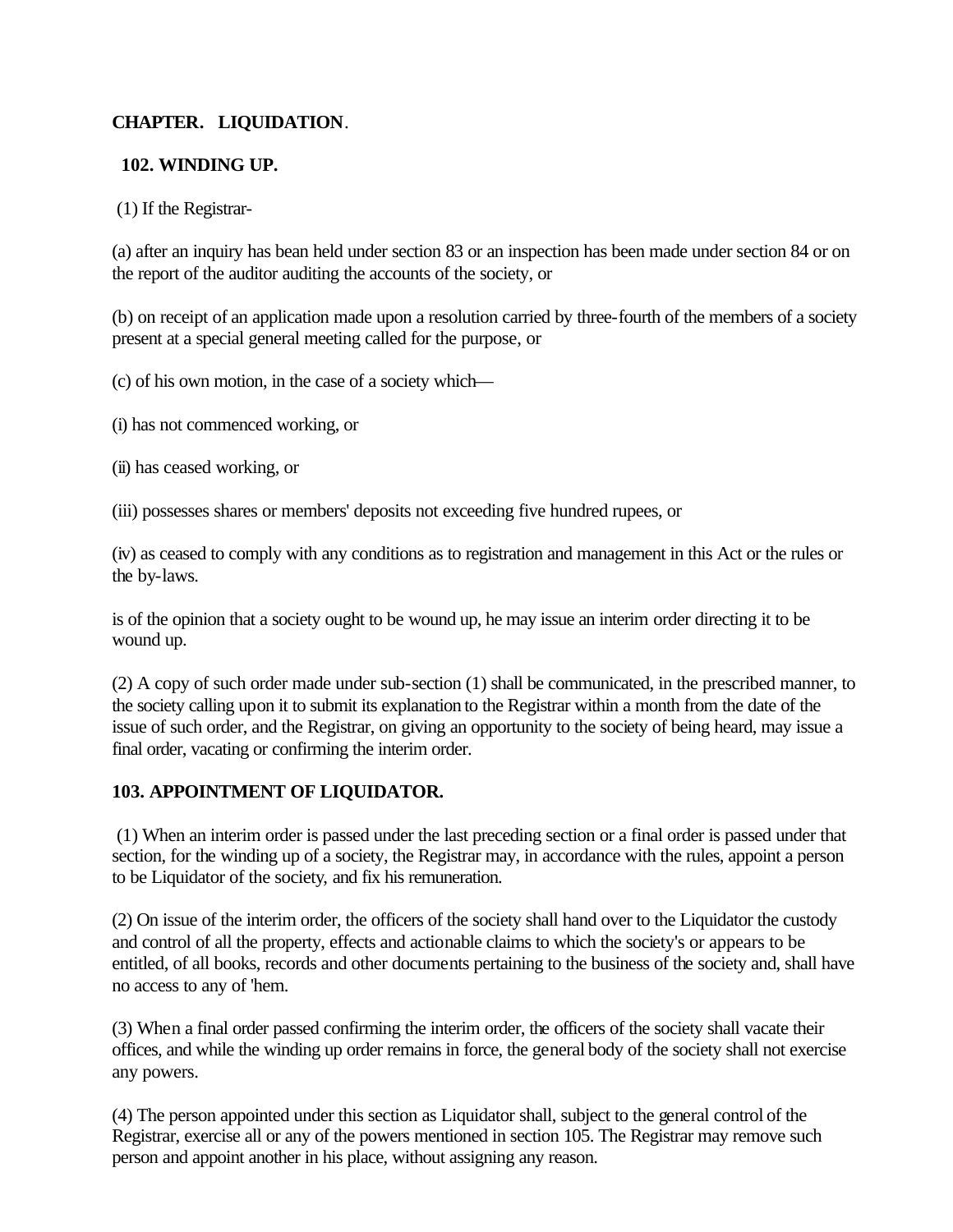#### **\* See now the Maharashtra Land Revenue Code, 1966 (Mah XLI of 1966).**

(5) The whole of the assets of the society shall on the appointment of Liquidator under this section vest in such Liquidator, and notwithstanding anything contained in any law for the time being in force, if any immovable property is held by a Liquidator on behalf of the society, the title over the land shall be complete as soon as the mutation of the name of his office is effected, and no Court shall question the title on the ground of dispossession, want of possession or physical delivery of possession.

(6) In the event of the interim order being vacated, the person appointed as Liquidator shall hand over the property, effects and actionable claims and books, records and other documents of the society to the officers who had delivered the same lo him. The acts done, and the proceedings taken by Liquidator, shall be binding on the society, and such proceedings shall, after the interim order has been f cancelled under the preceding section, be continued by the officers of the society.

### **104. APPEAL AGAINST ORDER OF WINDING UP**.

 (1) The committee or any member of the society ordered to be wound against up may prefer an appeal against the final order of winding-up within two months from the date of the issue of the order made under section 102.—

(a) if made by the Registrar, or the Special or Additional or Joint Registrar on whom the powers of the Registrar are conferred, to the State Government;

(b) if made by any person other than the Registrar, or the Special or Additional or Joint Registrar on whom the powers of the Registrar are conferred, to the Registrar :

Provided that, no appeal shall lie against an order, issued under sub-clause (i), (ii) or (iii) of clause (c) of sub-section (1) of section 102].

(2) No appeal from a member under this section shall be entertained unless it is accompanied by such sum as security for the costs of hearing the appeal, as may be prescribed.

### **105. POWERS OF LIQUIDATOR.**

 $1(1)$ ] The Liquidator appointed under section 103 shall have power, subject to the rules and the general supervision, control and direction of the Registrar,—

(a) to institute and defend any suit and other legal proceedings, civil or criminal on behalf of the society, in the name of his office;

(b) to carry on the business of the society, so far as may be necessary for the beneficial winding up of the same;

(c) to sell the immovable and movable property and actionable claims of the society by public auction or private contract, with power to transfer the whole or part thereof to any person or body corporate, or sell the same in parcels;

[(c-i) to transfer by-sale assets valued at market price to a society registered with similar objects or to Government undertaking which carries on the same business as of the society under liquidation;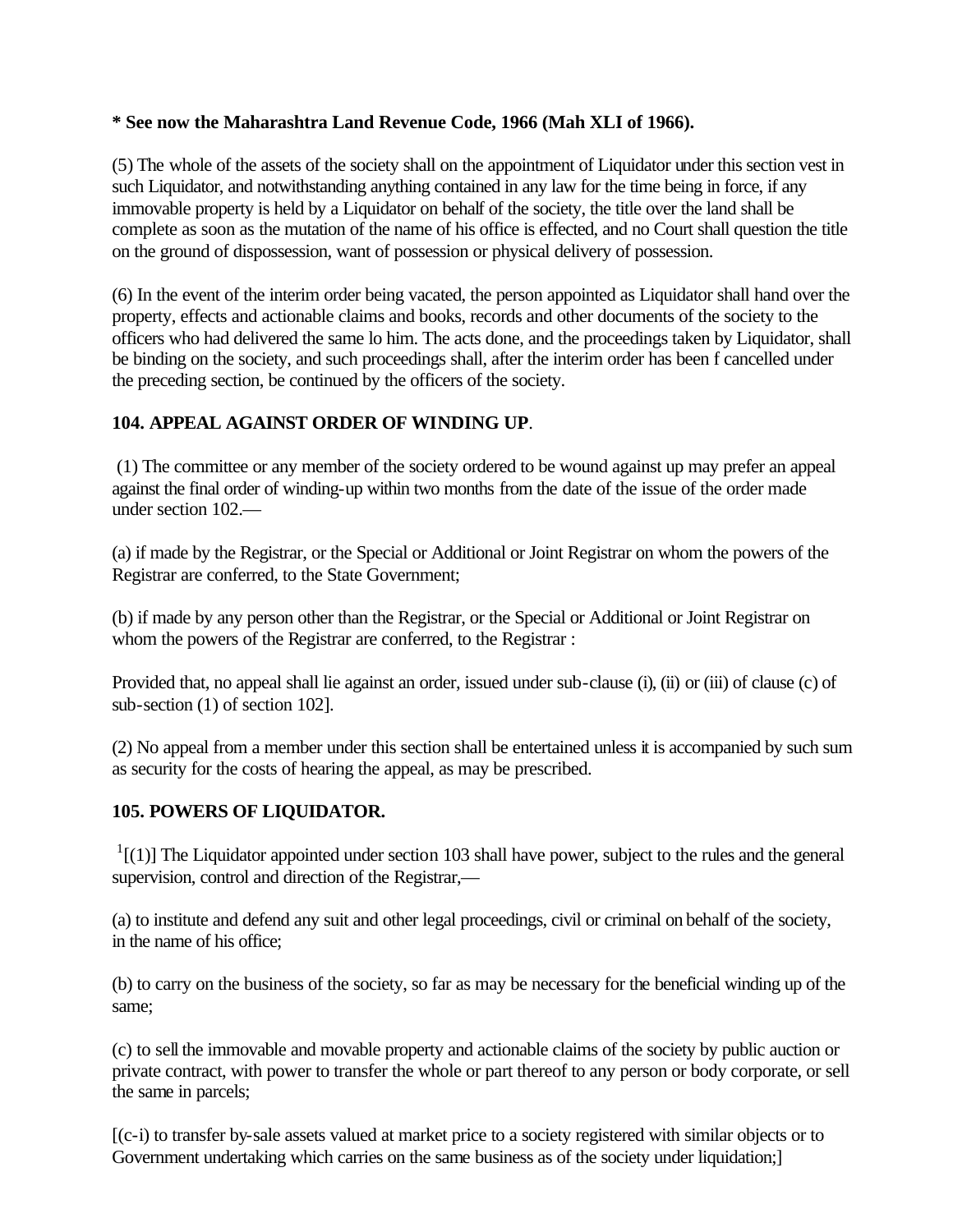(c-ii) to lease to other societies or to Government undertakings, with prior approval of the Registrar,-the property of the society to run the same business as that of the society under liquidation;)

(d) to raise, on the security of the assets of the society, any money required;

(e) to investigate all claims against the society and, subject to the provisions of the Act, to decide questions of priority arising out of such claims, and to pay any class or classes of creditor in full or rateable according to the amount of such debts, the surplus being applied in payment of interest from the date of liquidation at a rate to be approved by the Registrar, but not exceeding the contract rates;

(f) to make any compromise or arrangement with creditors or persons claiming to be creditors, or having or alleging themselves to have any claim present or future, whereby the society may be rendered liable;

1. Section 105 was re-numbered as sub-section (1) of that section by Mah. 3 of 1974, s. 30(1**).**

(g) to compromise all calls or liabilities to calls and debts and liabilities capable of resulting in debts, and all claims present or future, certain or contingent, subsisting or supposed to subject between the society and a contributory or alleged contributory or other debtor or person apprehencing liability to the society, and all questions in any way relating to or affecting the assets or the winding up of the society on such terms as may be agreed, and take any security for the discharge of any such call, liability, debt, or claim and give a complete discharge in respect thereof ;

(h) to determine, from time to time, after giving an opportunity to answer the claim, the contribution to be made or remaining to be made by the members on past members or by the estate, nominees, heirs or legal representatives of deceased members, or by any officer, past officer or the estate or nominees, heirs or legal representatives of a deceased officer to the assets of the society, such contribution being inclusive of debts due from such members or officers.:

(i) to issue requisitions under section 98 ;

(j) to refer or to get referred any dispute to the Co-operative Court for decision ;]

(k) to determine by what-persons and in what proportion the costs of the liquidation shall be borne ;

(l) to fix the time or times within which the creditors shall prove their debts and claims or be included for the benefit of any distribution made before those debts or claims are proved ;

(m) to summon and enforce the attendance of witnesses and to compel the production of any banks, accounts, documents, securities, cash or other properties belonging to or in the custody of the society by the same means and in the same manner as is provided in the case of a Civil Court under Code of Civil Procedure.

(n) to do all acts and to execute in the name and on behalf of the society, all deeds, receipts and other documents as may be necessary to such winding up ;

(o) to take such action as may be necessary under section 19, with the prior approval of the Registrar, if there is reason to believe that the society can be reconstructed.

[(2) Notwithstanding anything contained in sub-section (1), the liquidator, shall not have the right to vote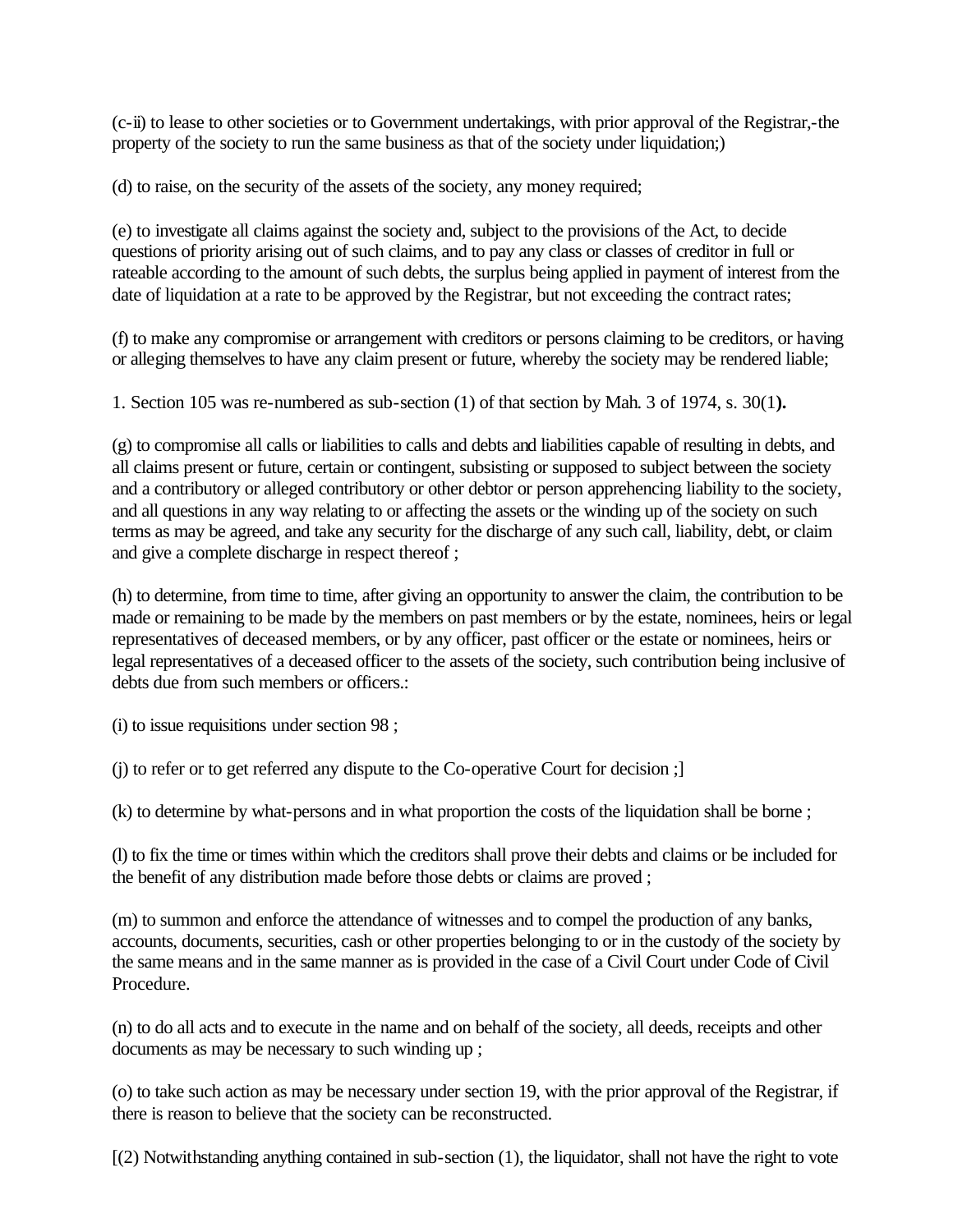on behalf of the society in liquidation, at, the election of the members of the committee or of officers of any other society.]

## **106. EFFECT OF ORDER OF WINDING UP.**

After expiry of the period for appeal against the order made under sub- section (1) of section 102 or where the appeal has been dismissed, the order for winding up shall be effective and shall operate in favour of all the creditors and of all the contributories of the society, as if it had been made on the joint petition of creditors and contributories. When a winding up order becomes effective, the Liquidator shall proceed to realise the assets of the society by sale or otherwise, and no dispute shall be commenced or, if pending at the date of the winding up order, shall be proceeded with, against the society, except by leave of the Registrar and subject to such terms as the Registrar may impose. The Registrar, may of his own motion, however, entertain or dispose of any dispute by or against the society-

## **107. BAR OF SUIT IN WINDING UP AND DISSOLUTION MATTERS.**

Save as expressly provided-in this Act, no Civil Court shall take congnizance of any matter connected with the winding up or dissolution of a society, under this Act; and when a winding up order has been made no suit or other legal proceedings shall lie or be proceeded with against the society or the liquidator except by leave of the Registrar and subject to such terms as he may impose ;

Provided that, where the winding up order is cancelled the provisions of this section shall cease to operate so far as the liability of the society and of the members thereof to be used is concerned but they shall continue to apply to the person who acted as Liquidator.

## **108. AUDIT OF LIQUIDATOR'S ACCOUNTS.**

 (1) The Liquidator shall, during his tenure of office, at such times as may be prescribed, but not less than twice each year, present to the Registrar an account in the prescribed form of his receipts and payments as Liquidator. The Registrar shall cause the accounts to be audited in such manner as he thinks fit and For the purpose of audit, the Liquidator shall furnish the Registrar with such vouchers and information as he, or the person appointed by him, may require.

(2) The Liquidator shall cause a summary of audited accounts to be prepared, and shall send a copy of such summary to every contributory.

(3) The Liquidator shall pay such fees as the Registrar may direct, for the audit of the accounts and books kept by him in the manner prescribed.

(4) The Liquidator shall be held liable for any irregularities which might be discovered in the course or as a result, of audit in respect of transactions subsequent to his taking over the affairs of the society, and may be proceeded against as if it were an act against which action could be taken under section 88 :

Provided that, no such action shall be taken unless the irregularities have caused or are likely to cause loss to the society, and have occurred due to gross negligence or want or omission, in carrying out the duties and functions.

## **109. TERMINATION OF LIQUIDATION PROCEEDINGS**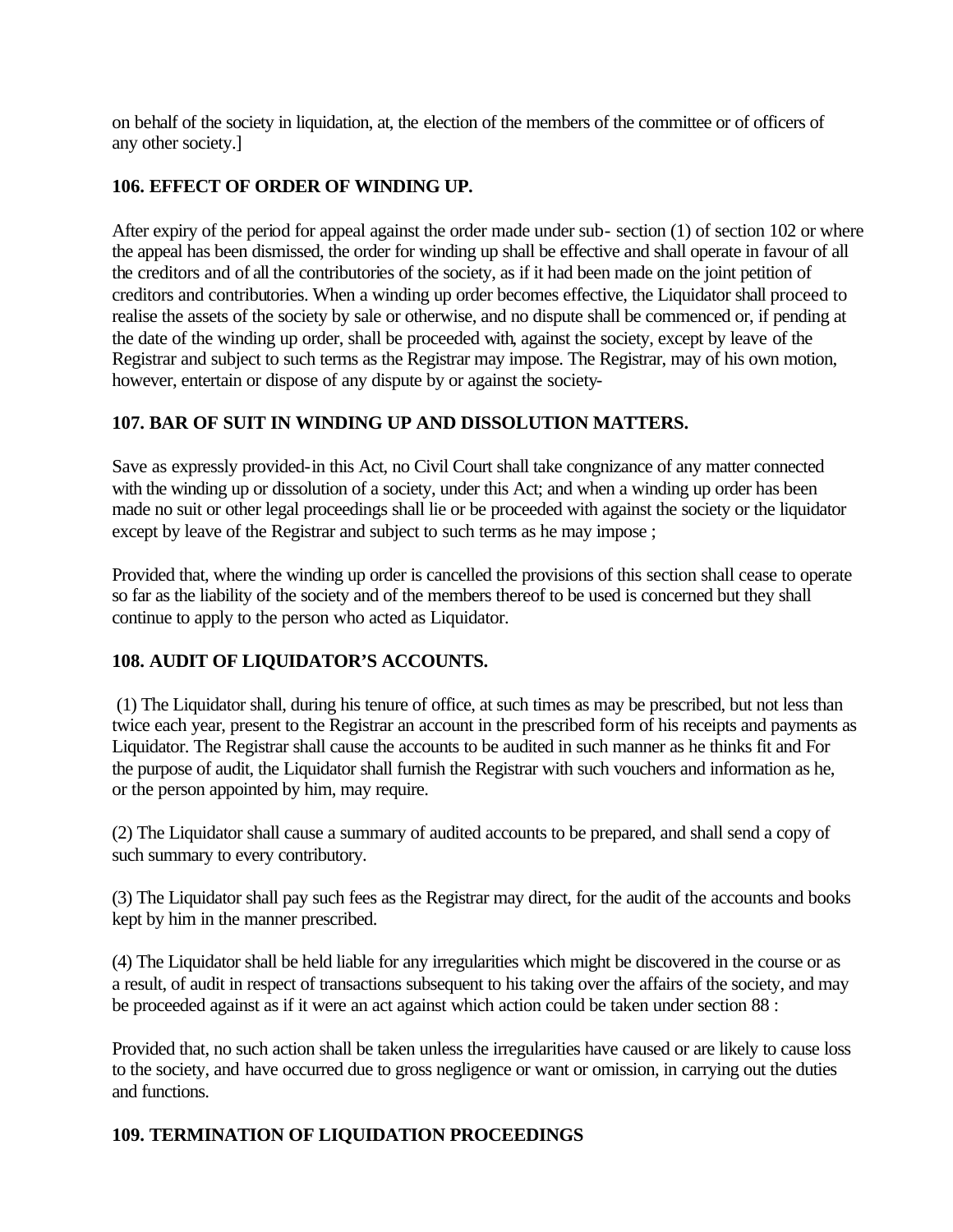(1) The winding up proceedings of a society shall be closed [as soon as practicable within six years] from the date [the Liquidator takes over the custody or control of all the property, effects and actionable claims to which the society is or appears to be entitled, and of all books, records and other documents pertaining to the business of the society, under sub-section (2) of section 103.] unless the period is extended by the Registrar:

Provided that, the Registrar shall not grant any extension for a period exceeding one year at a time and four years in the aggregate, and shall, immediately after the expiry of ^ten years] from the date [aforesaid], deem that the liquidation proceedings have been terminated , and pass an order terminating the liquidation proceedings.

*Explanation*.—In the case of a society which is under liquidation at the commencement of the Maharashtra Co-operative Societies (Second Amendment) Act, 1985 the period of six years shall be deemed to have commenced from the date on which the Liquidator took over the custody or control as aforesaid].

(2) Notwithstanding anything contained in the foregoing sub-section, the Registrar shall terminate the liquidation proceedings on receipt of the final report from the Liquidator. The final report of' the Liquidator shall state that the liquidation proceedings of the society have been closed, and how the winding up has been conducted and the property of and the claims of the society have been disposed of, and shall include a statement showing a summary of the account of the winding up including the cost of 1iquidation, the amount (if any) standing to the credit of the society in liquidation, after paying off its liabilities including the share or interest of members and suggest how the surplus should be utilised.

(3) The Registrar on receipt of the final report from the Liquidator, shall direct the Liquidator to convene a general meeting of the members of the society for recording his final report.

# **110. DISPOSAL OF SURPLUS ASSETS.**

110. The surplus assets, as shown in the final report of the Liquidator of a society which has been wound up, may either be divided by the Registrar, with the previous sanction of the State Government, amongst its members in such manner as may be prescribed or be devoted to any object or objects provided in the by-laws of the society, if they specify that such a surplus shall be utilised for the particular purpose or may be utilised for both the purposes. Where the surplus is not sc divided amongst the members and the society has no such by-laws, the surplus shall vest in the Registrar, who shall hold it in trust and shall transfer it to the reserve fund of a new society registered with a similar object, and serving more or less an area which the society to which the surplus belonged was serving:

Provided that, where no such society exists or is registered within three years of the cancellation of the society whose surplus is vested in the Registrar, then Registrar may distribute the surplus, in the manner ,he thinks best, amongst any or all of the following :—

(a) an object of public utility and of local interest as may be recommended by the members in general meeting held under the preceding section ;

(b) a federal society with similar objects to which .the cancelled society was eligible for affiliation or, where no federal society exists, the State federal society which may be notified in this behalf of the State Government; and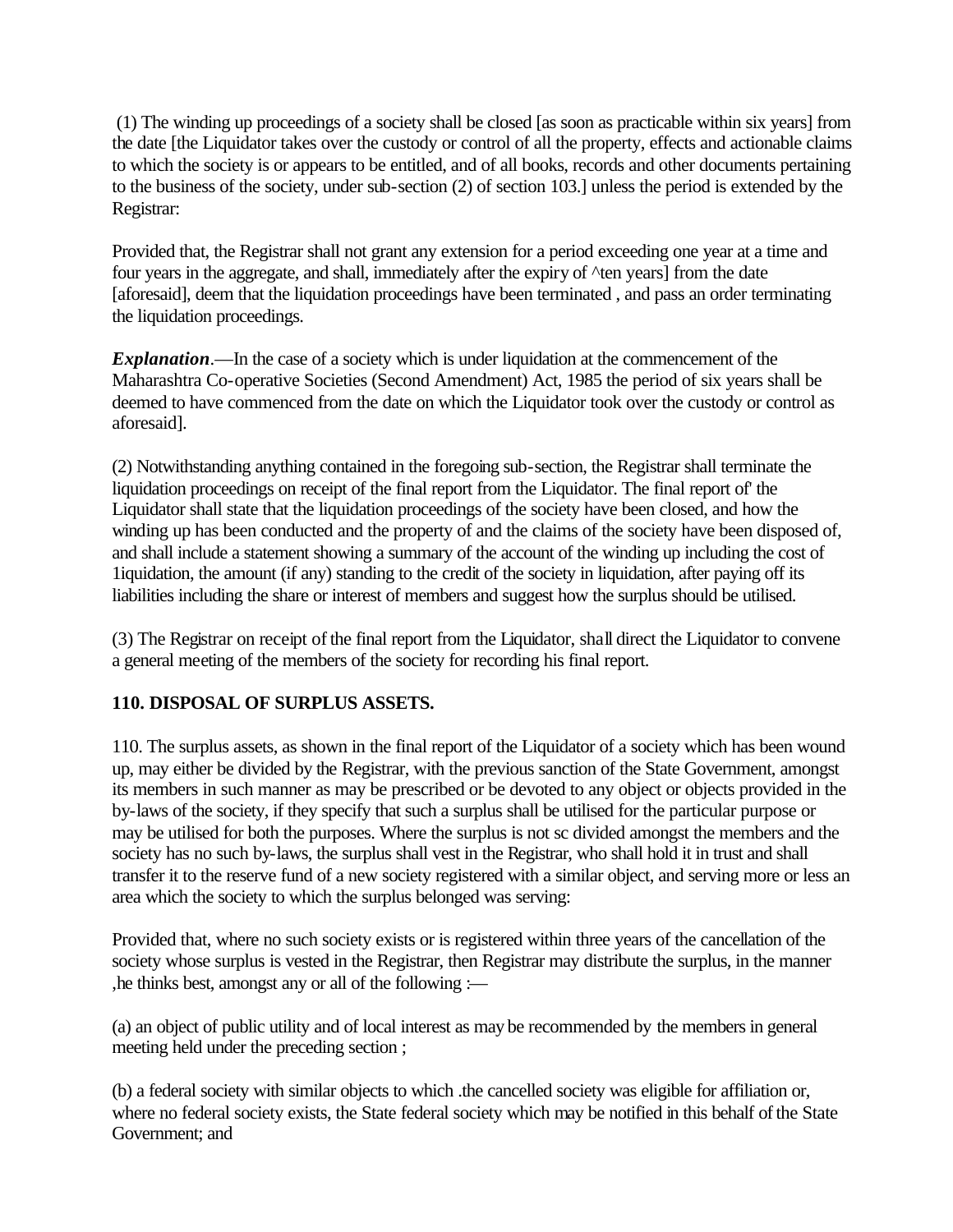(c) any charitable purpose as defined in section 2 of the Charitable Endowment 1890- Act. 1890.

## **CHAPTER X-A. INSURED CO-OPERATIVE BANK**

## **110A. ORDER FOR WINDING UP, RECONSTRUCTION, SUPERSESSION OF COMMITTEE, ETC., OF INSURED CO-OPERATIVE BANK, NOT TO BE MADE WITHOUT SANCTION OR REQUISITION OF RESERVE BANK OF INDIA**.

Notwithstanding anything contained in this Act, in the case of an insured Co-operative Bank—

(i) an order for the winding up, or an order sanctioning a scheme of compromise or arrangement, or of amalgamation, or reconstruction (including division or re-organisation), of the bank may be made only with the previous sanction in committee, writing of the Reserve Bank of India;

(ii) an order for the winding up of the bank shall be made [by the Register] if so required by the Reserve - Bank of India in the circumstances referred to in section 13-D of the Deposit Insurance Corporation Act, 1961 ;

(iii) if so required by the Reserve Bank of India in the public interest or for requisition preventing the affairs of the bank being conducted in a manner detrimental to the interests of the depositors or for securing the proper management of the bank an order shall be made [by the Registrar] for the surpersession (removal) of the committee and the appointment of an Administrator therefore for such period or periods, not exceeding five years in the aggregate, as may from time to time be specified by the Reserve Bank of India, and the Administrator so appointed shall after the expiry of this term of office, continue in office until the day immediately preceding the date of the first meeting of the new committee ;

(iv) an order for the winding up of the bank or an order sanctioning a scheme of compromise or arrangement or of amalgamation or reconstruction (including division or re-organisation) of an order for the supersession (removal) of the committee and the appointment of an Administrator therefore made with the previous sanction in writing or on the requisition of the Reserve Bank of India shall not be liable to be called in question in any manner; and

(v) the liquidator or the insured co-operative bank or the transferee bank, as the case may be, shall be under an obligation to repay the Deposit Insurance Corporation established under the Deposit Insurance Corporation 1961, in the circumstances, to the extent and in the manner referred to in section 21of that Act.

*Explanation*- In this section.—

(a) the expression "an insured co-operative bank" means a society which is an insured bank under the provision of the Deposit Insurance Corporation Act, 1961 ;

(b) the expression "the transferee bank" has the same meaning as assigned to it in that Act,]

# **CHAPTER XI. AGRICULTURE AND RURAL DEVELOPMENT BANKS.**

## **111. APPLICATION OF CHAPTER XI TO AGRICULTURE AND RURAL DEVELOPMENT BANKS.**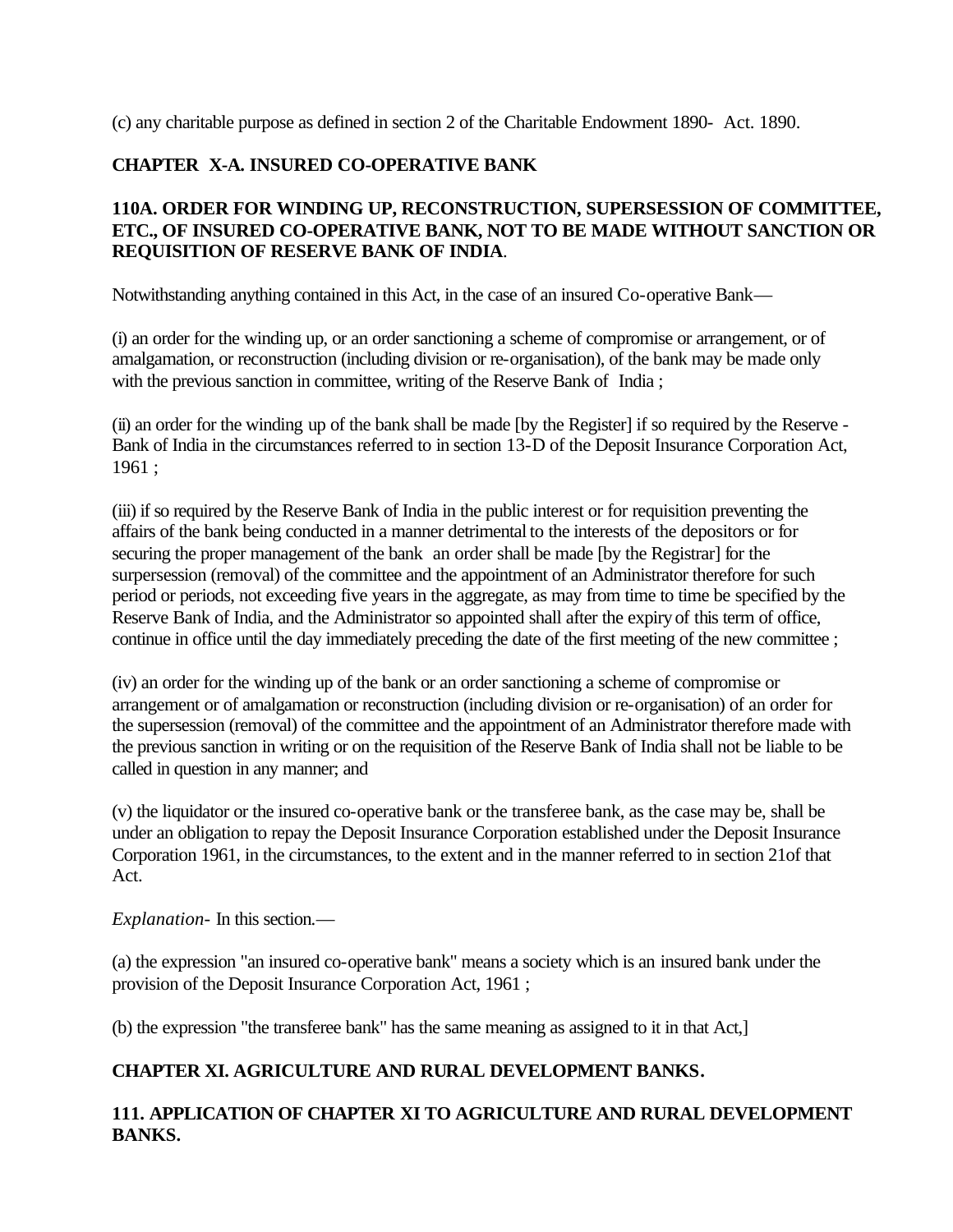This Chapter shall apply to—

(a) any co-operative bank or banks advancing loans other than short term loans, to or through the [Agriculture and Rural Development Bank], for the purposes herein enumerated (hereinafter referred to as "the [Agriculture and Rural Development Bank")], namely :—

(i) agricultural or rural development ;

(ii) purchase of, or acquisition of title to, agricultural lands by tenant, occupants and assignees under any law for the time being in force ;

(iii) liquidation of Governmental, Institutional, and other secured debts to agriculturists ;

(iv) acquisition, construction, rebuilding or repairing of dwelling houses in rural area;].

(b) any other society permitted by the Registrar under section 142 to function as a [Agriculture and Rural Development Bank.]

*Explanation.*—For the purposes of this section,—

(I) the expression "short term loan" means a loan for a duration of less than 18 months; and

(II) the expression "agricultural or rural development" means any work, construction, or activity pertaining to agricultural and rural development which includes the following , that is to say:—

(i) construction and repairs of wells (including tube wells, tanks and oilier works for storage, supply or distribution of water for the purpose of agriculture. or for the consumption of human beings and cattle employed in agriculture,

(ii) making agricultural lands fit for cultivation, improvements of lands including development of sources of irrigation,

(iii) renewal or reconstruction of any of the foregoing works, or alterations therein or additions thereto,

(iv) preparation of lauds for irrigation including command area development,

(v) drainage to, and reclamation from rivers or other waters, or protection from floods or erosion or other damage by water, of land,

(vi) bunding and similar improvements,

(vii) reclamation, clearance and enclosure or permanent improvement of land for agricultural purposes,

(viii) horticulture-

(ix) purchase of tools, implements, machinery including oil engines, pumping sets, electric motors for any of the purposes mentioned herein,

(x) purchase of tractors or power tillers or any other agricultural machinery,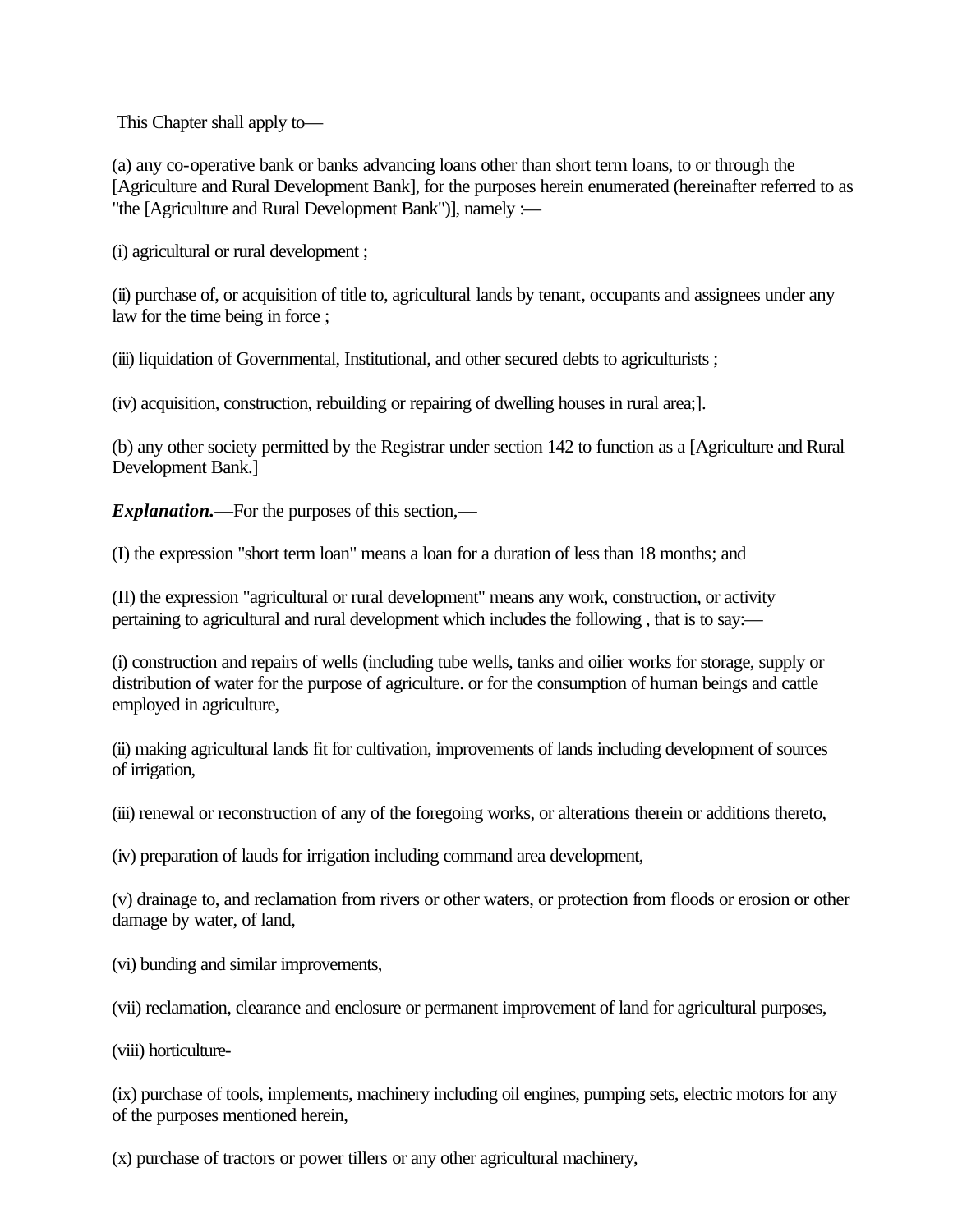(xi) increase in productive capacity of agricultural lands,

(xii) construction, rebuilding or repairing of farm houses, cattle-sheds and sheds for processing or repairing agricultural or cottage or village industrial products,

(xiii) purchase of machinery for processing of agricultural produce,

(xiv) purchase of lands for consolidation of holdings under the relevant law for the time being in force,

(xv) animal husbandry and dairy farming such as purchase of milk cattle rearing of cross-breed female calves, cattle breeding, sheep and goat rearing) piggery, poultry farming and purchase of bullocks,

(xvi) plantation including tree crops,

(xvii) forestry,

(xviii) pisciculture including development of inland and marine fisheries catching of fish and all activities connected therewith or incidental thereto,

(xix) sericulture or apiculture,

(xx) marketing, storage including rural warehouses, godowns and cold storage and transport of agriculture, cottage and industrial products, acquisition of implements and machineries in connection with such activities including animal-driven carts.

(xxi) market yards for agricultural produce,

(xxii) bio-gas plants,

(xxiii) working capital or production credit to borrowers or investment credit,

(xxiv) setting up of cottage and village industries,

(xxv) purchase of shares in co-operative sugar factories or in any processing industry of agriculture produce,

(xxvi) social forestry,

(xxvii) such other purposes as the State Government may, from time to time, by notification in the Official Gazette, declare to be agricultural or rural development purposes, or

(xxviii) all activities incidental to, or ancillary to, the abovementioned purposes.

#### **112. STATE AND OTHER AGRICULTURE AND RURAL DEVELOPMENT BANKS.**

(l) There shall be a State Agriculture and Rural Development Bank, for the State of Maharashtra. If considered necessary by the State Government, other in the public interest or in the interest of the cooperative movement there may be Agriculture one or more Primary Agriculture and Rural Development Banks; but nothing in this sub-section shall be taken to require the establishment or continuance of any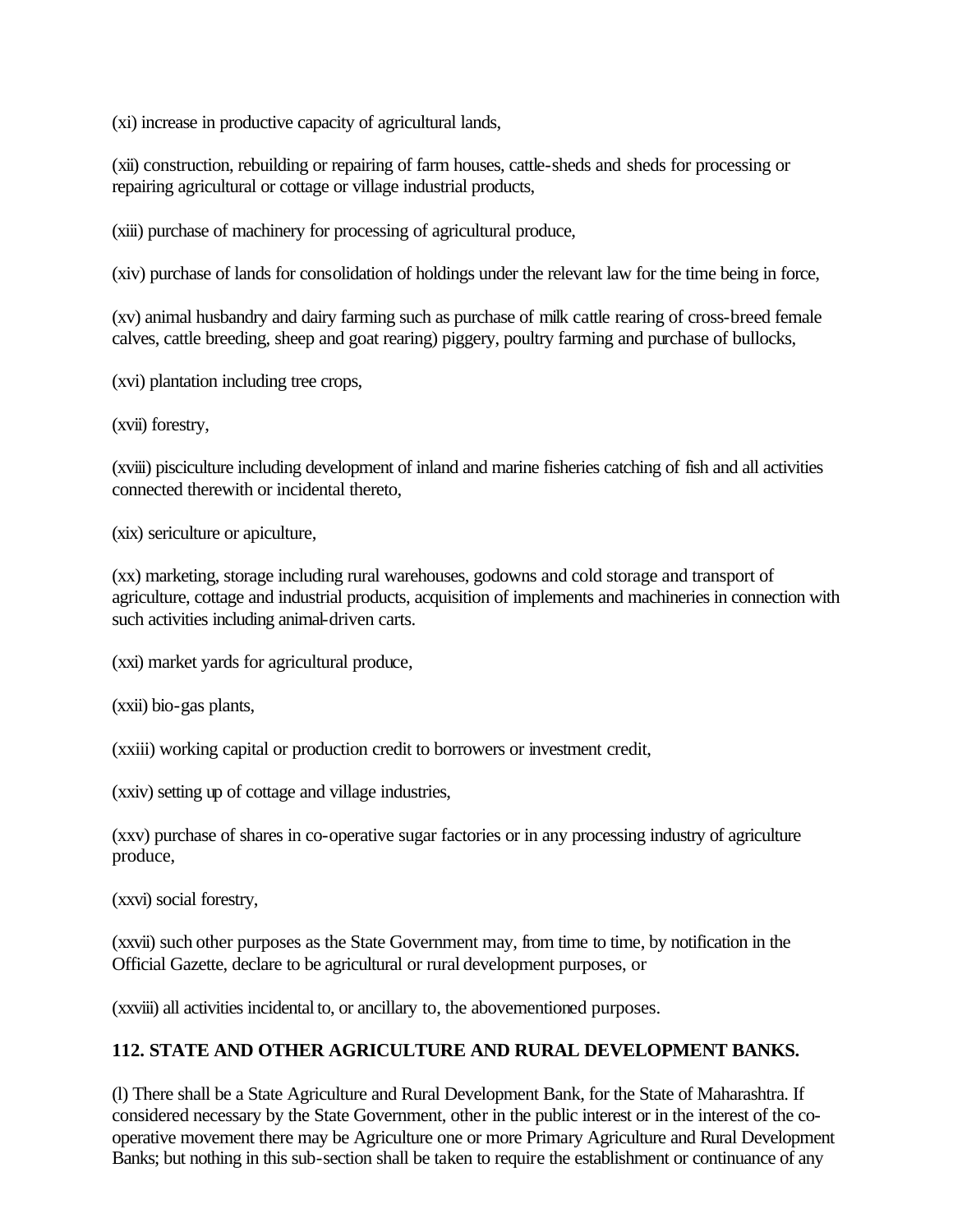Primary Agriculture and Rural Development Banks.

(2) A reference to Land Mortgage Bank or to a Land Development Bank in any law, or instrument for the time being in force in the State, shall with effect from the commencement of this Act, be constructed as a reference to a Agriculture and Rural Development Bank within the meaning of this Chapter.

(3) With effect from the commencement of this Act, and until such time as the names of the. Land Mortgage-Bank or of the Land Development Banks and societies functioning in the State at the commencement of this Act are changed into Agriculture and Rural Development Banks, all acts done by them or mortgages and other documents executed by them, or in their favour, and all suits and other proceedings filed by or against them shall be deemed to have been done, executed or filed, as the case may be, by or against them as Agriculture and Rural Development Banks.

## **112A.DISTRICT LOAN COMMITTEE, ITS CONSTITUTION TERM OF OFFICE OF DELEGATES, CASUAL VACANCIES, POWERS OF SUCH COMMITTEE, ETC.**

[ (1) Notwithstanding anything contained in this Act, or in the rules made thereunder, or in the bye-laws, of the State Agriculture and Rural Development Bank.]

(a) There shall be a District Loan Committee for each District excluding the City of Bombay District and Bombay Suburban District,

(b) Every District Loan Committee shall consist of the following members] that is to say,—

(i) delegates, to be elected one each from every taluka in a district.]

[(ia) two members, one from the persons belonging to the Scheduled Castes or Scheduled Tribes and one from the persons belonging to the weaker section, who shall be elected from the District]:

(ii) the District Deputy Registrar of Co-operative Societies of the concerned district, ex-officio;

(iii) the Divisional Officer of the State Agriculture and Rural Development Bank] of the concerned division, ex-officio;

(iv) the District Branch Manager of the ^ State Agriculture and Rural Development Bank] of the concerned district, ex-officio, who shall also act as the Secretary of the District Loan Committee.

[Provided that, in a district, where there are more than seven talukas And before the date of commencement of the Maharashtra Co-operative Societies (Amendment) Act, 1993, the elections to elect seven delegates on the District Loan Committee as provided by sub-clause (i), as it existed then. have already been held, the State Government shall nominate on such Committee, such additional of number of delegates as may be necessary from the talukas from which no delegates are elected, so as to bring the total number of the delegates equal to the number of talukas in such district:

Provided further that. after having held the election as aforesaid, the two member to be nominated by the Registrar under sub-clause (i-a) as it existed then, have not yet been nominated by the Registrar, then the Registrar shall nominate such two members :

Provided also that, the term of office of all such nominated members shall be co-terminus with the term of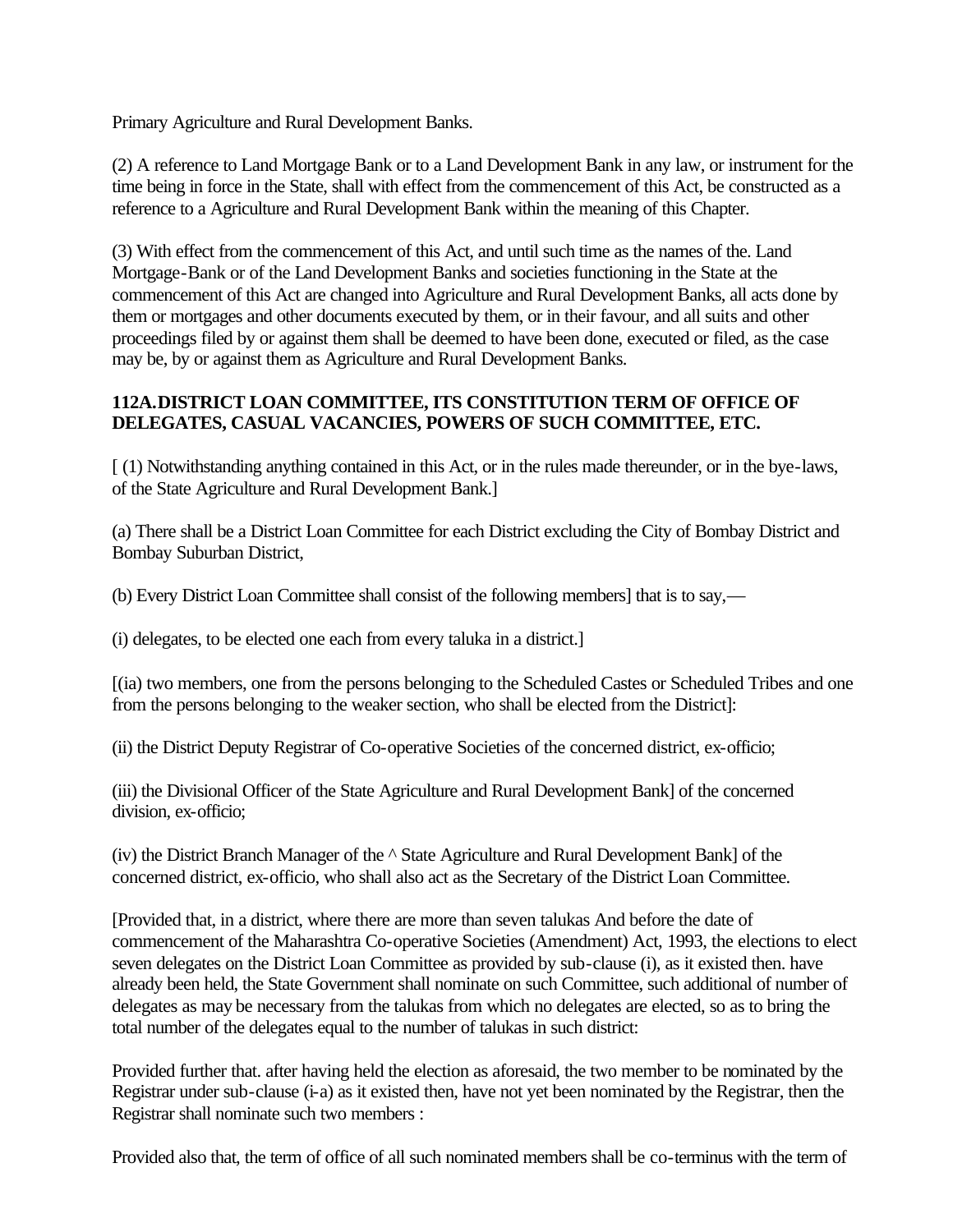office of the seven such delegates so elected :

Provided also that, at any election held after the commencement of the Maharashtra Co-operative Societies (Amendment) Act, 1993, any member of the State Agriculture and Rural Development Bank in the District belonging of to the Scheduled Castes or Scheduled Tribes, or, as the case may be, weaker section, shall be eligible to contest such election ;

**Explanation.**—For the purpose of sub-clause (i-a) the provisions of clause (b) and of any order issued under clause (c) of the Explanation to section 73B shall apply-in relation to the members to be elected there under;]

(c) The delegates or members to be elected under sub-clauses (i) and {i-a) of clause (6) shall be elected by direct election, by the members of the State Agriculture and Rural Development Bank.]

(d) Save as otherwise provided in this section every election to elect delegates [and member] be subject to the provisions of Chapter XI-A and shall be conducted in the manner laid down by or under that Chapter :

Provided that, a reference to an election of a member or members of the Committee of a specified society in that Chapter or the rules made thereunder shall be deemed to be a reference to an election of delegates or member referred to in clause (b)].

(2) Every District Loan Committee shall have a Chairman, who shall be elected by the [elected delegates or members thereof] from amongst themselves.

(3} Within fifteen days from the date of election of the delegates ^and the members under sub-section (1) an officer authorised by the Collector in that behalf shall convene the first meeting of the delegates and members] for election of a Chairman. The officer so authorised shall preside over such meeting, but shall not have the right to vote.

(4) The term to office of members other than *ex-officio* members of a District Loan Committee shall be for a period of five years and shall be deemed to commence on the date of the first meeting referred to in sub-section  $\{3\}$  and the term of office of the Chairman shall be coterminus with the term of such members and on expiry of their term they shall be deemed to have vacated their offices.

(J) A casual vacancy of an elected delegate, members or Chairman occurring in the District Loan Committee due to any reason whatsoever shall be filled by election as soon as may be practicable after the occurrence of the vacancy

Provided that, if the vacancy occurs within four months preceding the date on which the term of such delegate, or as the case may be members expires, the vacancy shall not, unless the Registrar otherwise directs, be filled.

Provided further that, the delegate, members or Chairman elected to fill a vacancy shall hold office so long only as the delegate, members or Chairman in whose place he is elected would have held office, if the vacancy had not occured.

(6) The District Loan Committee shall have the power to sanction by itself or to recommsnd for sanction by the committee of the State Agriculture and Rural Development Bank, as the case may be, loans to such extent and for such purposes as the committee of the State Agriculture and Rural Development Bank;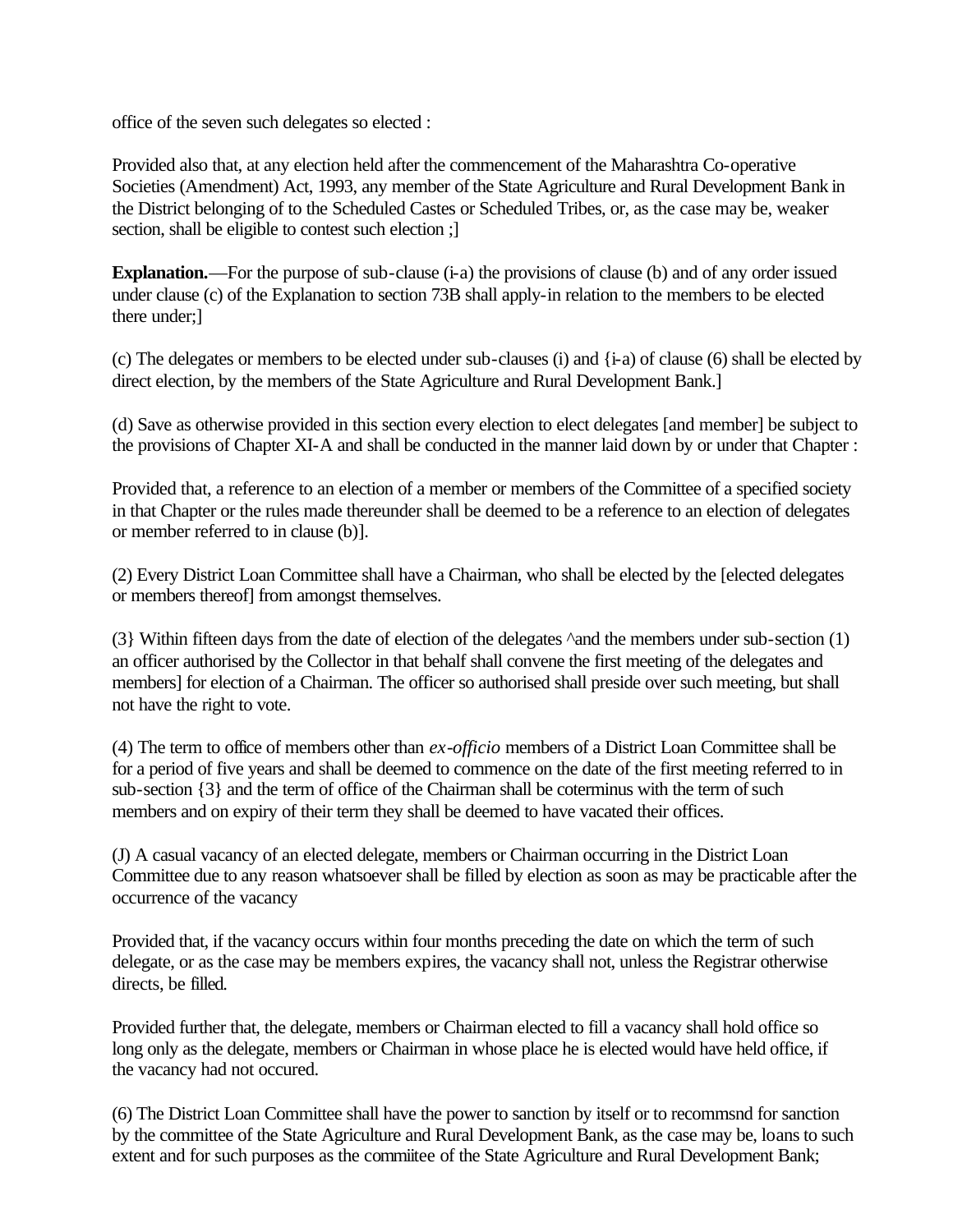may, from time to time, specify, and shall also perform such other functions as that committee may, from time to time, entrust to it.

(7) The provisions of sections 73-ID. 73A, 73-FF, 77A, 78, clauses (j) and (k) of section 146, clauses (j) and (k) of section 147,sections 160A and 160B shall apply mutatis mutandis to the District Loan Committee as they apply in relation to a committee of a society.]

## **112AA.ELECTION OF DELEGATE AS MEMBER OF AGRICULTURE AND RURAL DEVELOPMENT BANK FROM CITY OF BOMBAY DISTRICT AND BOMBAY SUBURBAN DISTRICT.**

112AA. (1) Notwithstanding anything contained in this Act or the rules made thereunder, ths members of the Agriculture and Rural Development Bank from , the City of Bombay District and Bombay Suburban District shall elect one delegate from amongst themselves for every general body meeting of the members of the Bank.

(2) Subject to the provisions of section 14, the Agriculture and Rural Development Bank shall make byelaws for the purpose of the election of a delegate under subsection (1).

(3) The power to make bye-laws conferred by sub section (2) is subject to the condition of the bye-laws being made after previous approval of the Registrar.

## **112B.GENERAL BODY AND COMMITTEE OF STATE AGRICULTURE AND RURAL DEVELOPMENT BANK.**

 (1) Notwithstanding anything contained in this Act, or in the rules made thereunder, or in the bye-laws of the State Agriculture and Rural Development Bank,—]

(a) The delegates and member elected in accordance with the provisions of Clauses (c) and (d) of subsection (1) of section 112A and sub-section (1) of section 112AA shall, for the purposes of section 72, constitute the general bxly of members of the State Agriculture and Rural Development Bank.

(b) The committee of the State Agriculture and Rural Development Bank shall consist of the following members, namely :—

(i) the Chairman of all the District Loan Committees ;

(A) two members, one each belonging to the Scheduled Caste or Scheduled Tribes and the weaker section, and

(B) three women members.

from amongst the members of the State Agriculture aud Rural Development Bank who shall be co-opted by the committee in its first meeting to be convened by the Collector or an officer authorised by him in that behalf but the Collector or such officer shall not, while presiding over such meeting, have a right of vote; and where there is failure of the committee to so co-opt such member or members, the Collector or the Officer authored by him shall report such failure to the Registrar within a period of seven days from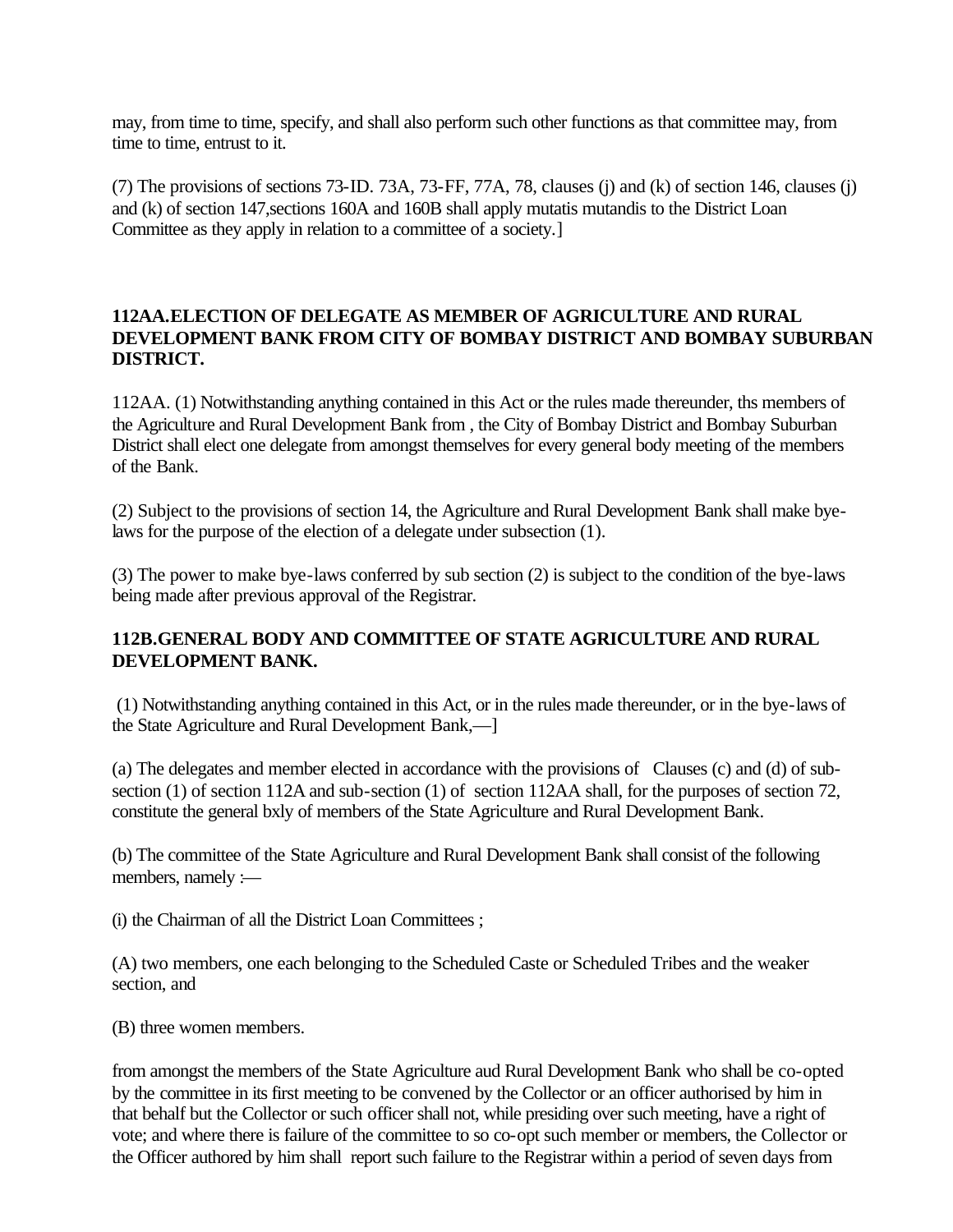the date of such meeting and thereupon the Registrar shall, within a period of seven days from receipt of such report, appoint on the committee such member or members, as the case may be, from amongst persons entitled to be so co-opted;

*Explanation*—For the purposes of this sub-clause, the provisions of clauses (b) and (c) of, and any order issued under clause (c) of the *Explanation* to section 73B shall apply in relation to the members to be coopted or appointed under this clause ;

(iii) the Chairman of the Maharashtra State Co-operative Bank (or his representative), ex-officio:

(iv) two representatives of the employees of the State Agriculture and Rural Development Bank] to be selected by the recognised union or unions of employees, from amongst such employes. Where there is no recognised union or unions or where there is no union at all, the employees shall elect representatives from amongst, themselves. The election shall be held by the Collector in the manner laid down in Chapter XI A of this Act.

(v) The Commissioner for Co-operation and Registrar of Co-operative Societies, Maharasbtra State (or his representative), ex-officio ;

(vi) an Officer from the Agriculture and Co-operation Department, who is holding the post of Officer on Special Duty or any other post not lower than that of a Deputy Secretary to Government to be nominated by State Government, ex-officio ;

(vii) the Managing Director of the State Agriculture and Rural Development Bank ex-ofocio, who shall also act as the Secretary of the committee.

(2) The members referred to in sub-clause (1) of clause (b) of sub-section (1) shall cease to be members of the committee on the date of expiry of their term as Chairmen of the District Loan Committees and they shall be deemed to have vacated their offices and the term of office of the members referred to in subclauses (ii) and (iv) of clause (b) of sub-section (1) shall be co-terminus with the term of office of the members referred to in sub-clause (i) of clause (b) of sub-section (1) and they shall likewise on expiry of their term of office ceased to be members of the committee and shall be deemed to have vacated their office.

(3)(a) The Committee shall have a Chairman and a Vice-Chairman. Within 15 days after the two members referred to in sub-clause (ii) of clause (b) of subsection (1) are co-opted or appointed as the case may be, the Collector or an officer authorised by him in, that behalf shall convene a meeting of the members of the Committee for election of a Chairman and a Vice-Chairman who shall be from the members referred to in sub-clause (i) of clause (b) of sub-section (1) and such meeting shall he presided ovsr by the Collector or by such authorised officer, but such presiding officer wd the members referred to in sub-clauses (iii), (iv), (v),(vi) and (vii) of clause (b) of sub-section (1) shall not have a right to vote at such meeting.

(b) Notwithstanding anything contained in clause (a), within 15 days from the date of commencement of the Maharashtra Co-operative Societies (Amendment) Act 1988, the Collector or an officer authorised by him in that behalf shall convene a meeting of the members of the Committee for the election of a Vice-Chairman who shall be from the members referred to in sub-clause(i) of clause (b) of subsection (1) and such meeting shall be presided over by the Collector or by such authorised officer, but such presiding officer and the members referred to in sub-clauses (iii) to (vii) of clause (1) of sub-section (1) shall not have a right to vote at such meeting. The Vics-Chairman so elected shall hold office as such Vice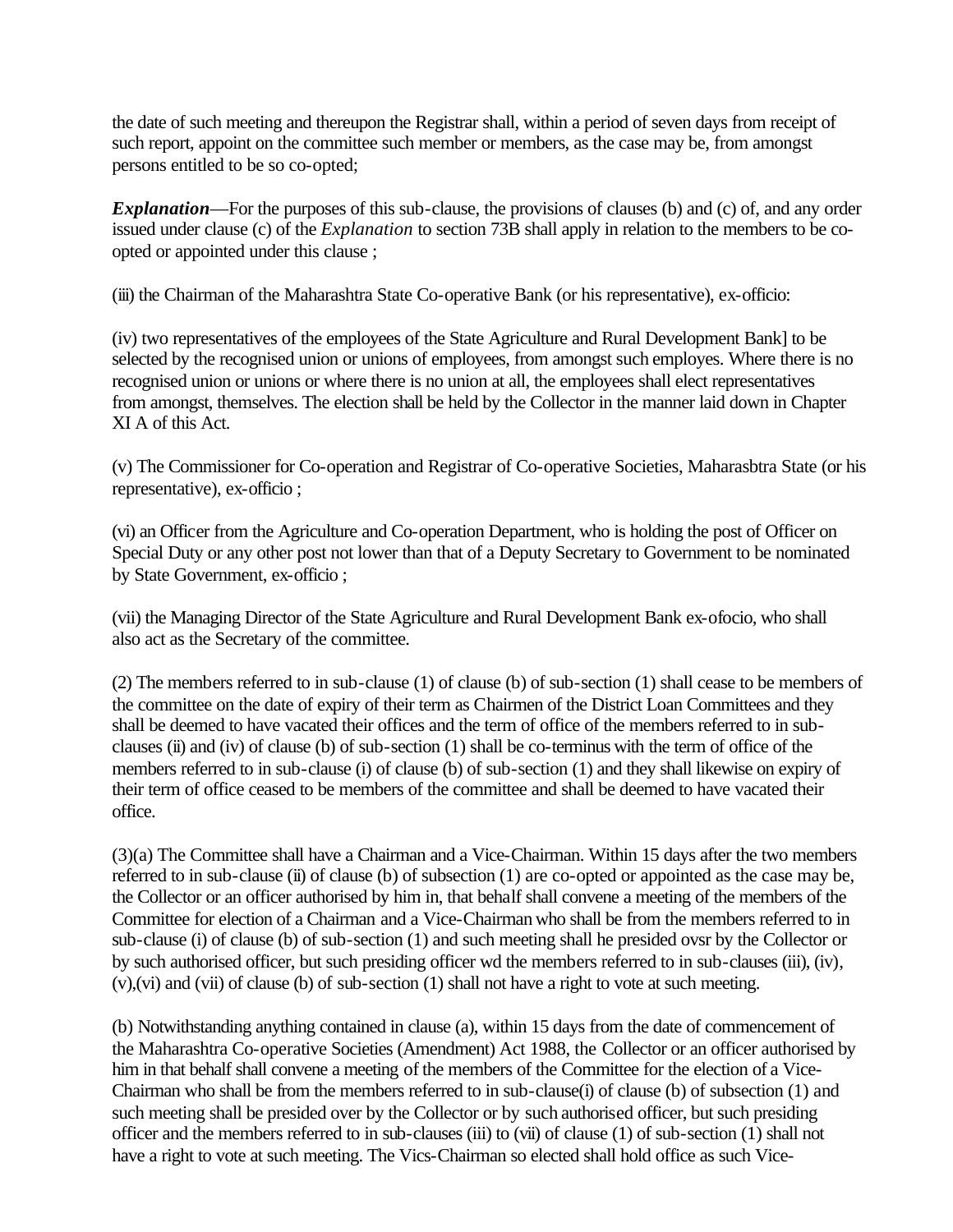Chairman subject to the provisions of sub-section (4)],

*Explanation.*—For the purposes of this sub-section, the expression "Collector" shall have the same meaning .as in clause (a) of sub-section (2) of section 144A.

(4) Without prejudice to the provisions of sub-section (3), the Chairman and Vice-Chairman] shall be elected every year in the first meeting of the Committee convened within one month after the close of the co-operative year by the Collector or an officer authorised by him in that behalf and where the Chairman or Vice-Chairman is to be elected to fill the vacancy occurred due to any reason whatsoever the Collector or an officer authorised by him in that behalf shall convene the meeting of the Committee within one month from the date of occurrence of the vacancy and the provisions of sub-section (3) shall mutatis mutandis apply to such meetings.

The Chairman and Vice-Chairman elected under sub-section (3) or sub-section (4) shall cease to be the Chairman and Vice-Chairman on the date preceding the date of meeting held for election of the Chairman and Vice-Chairman after the close of the co-operative year and shall vacate his office.

(5) A casual vacancy of a member referred to in sub-clauses (ii) and (iv) of clause (b) of sub-section (1) due to any reason whatsoever shall be filled in by co-option by the committee or by selection by the recognised union or unions oF the employees, as the case may be, within two months from the occurancc of such vacancy; and where there is failure on the part of the committee or such union or unions, as the case may be, to do so, then appointment by the Registrar :

Provided that, if the vacancy occurs within four months preceding the date on which the term of such member expires, the vacancy shall not, unless the Registrar otherwise directs, be filled :

Provided further that, the member so co-opted, selected or appointed to fill a vacancy shall hold office so long only as the member in whose pic-ce he is co-opted, selected or appointed would have held office, if the vacancy had not occurred.

(6) Where a person becomes a member by virtue of holding any office or being an employee, he shall cease to be a member of the committee, as soon as he ceases to be holder of that office or ceases to be such employee, as the case may be.

(7) The committee shall exercise such powers and perform such functions as may be conferred or entrusted to it by this Act or by the rules made therernder or by the bye-laws of the State Agriculture and Rural Development Bank.

(8) Without prejudice to the other provisions relating to the procedure at the meeting of the committee as may be laid down by rules or bye-laws made in that behalf, one third .of the total number of members of the committee shall form the quorum at any meeting of the committee.

# **113.APPOINTMENT POWERS AND FUNCTION OF TRUSTEE.**

 (1) The Registrar, or any other person appointed by the State Government in this behalf, shall be Trustee for the purpose of securing the fulfilment of the obligation, of the State Development Bank to the holders of debentures issued by it.

(2) The Trustee shall be a corporation sole by the name of the Trustee for the debentures in respect of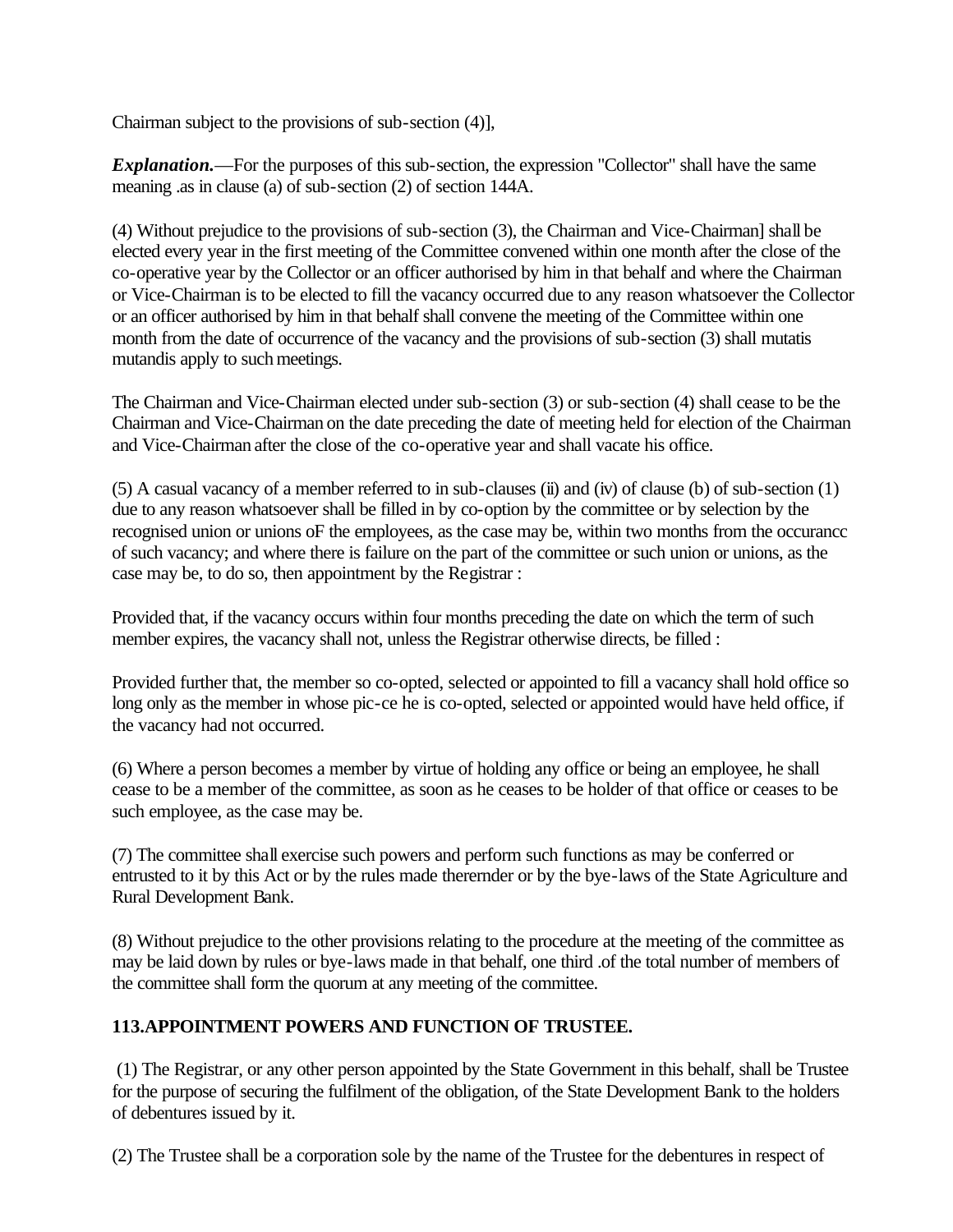which he is appointed, and shall have perpetual succession and a common seal and in his corporate name may sue and be sued.

(3) The powers and functions of the Trustee shall be governed by the provisions of this Act, and the instrument of trust executed between the State Agriculture Development and Rural.Bank and the Trustee, as modified from time to time by mutual agreement between the State Agriculture and Rural Development Bank and the Trustee.

## **114. ISSUE OF DEBENTURES**

 (I) With the previous sanction of the State Government and the Trustee, Issue of and subject to such terms and conditions as the State Government may impose, the State Agricrlture and Rural Development Bank in the discharge of its function as an Agriculture and Rural Development Bank may issue debentures of such denominations, for such period, and at such rates of interest, as it may deem expedient on the security of mortgages instruments of hypothecation, guarantee, pledge or charge created in favour of the Bank, or mortgages, instruments of hypothecation, guarantee, pledge or chargs to be acquired or partly on mortgages or on any of the aforesaid instruments held and partly to be acquired, and properties, and other assets of the State Agriculture and Rural Development Bank.

(2) Every debenture may contain a term fixing a period not exceeding thirty year; from the date of issue during which it shall be redeemable, or reserving tc the committee the right to redeem at any time in advance of the date fixed for debenture not less than three months' notice in writing.

(3) The total amount due on debentures issued by the State Agriculture and Rural Development Bank, and outstanding at any time, shall not exceed—

(a) where debentures are issued against mortgages instruments of hypothecation, guarantees, pledge or charge held, the aggregate of—

(i) the amounts due on the mortgages and any or all of the aforesaid instruments.

ii) the value of the properties and other assets transferred or deemed to have been transferred under section 121 by the Primary Agriculture and Rural Development Banks to the State Agriculture and Rural Development Bank and subsisting at such time; and

.(iii) the amounts paid under the mortgages and the other instruments aforesaid and the unsecured amounts remaining in the hands of the State Agriculture and Rural Development Bank or the Trustee at the time;

(b) where debentures are issued otherwise than on mortgages on the instruments aforesaid held, the total amount a.s calculated under clause (a) increased, by such portion of the amount obtained on the debentures as is not covered by a mortgage, instruments of hypothecation, guarantee, pledge or charge.

## **115.GUARANTEE BY STATE GOVERNMENT**

 The principal of, and interest on the debentures isaued under the preceding, sectionor any specified portion thereof, any carry the guarantee of the State Government, subject to such maximum amount as may be fixed by the State Government and to such conditions as the State Government may think fit to impose.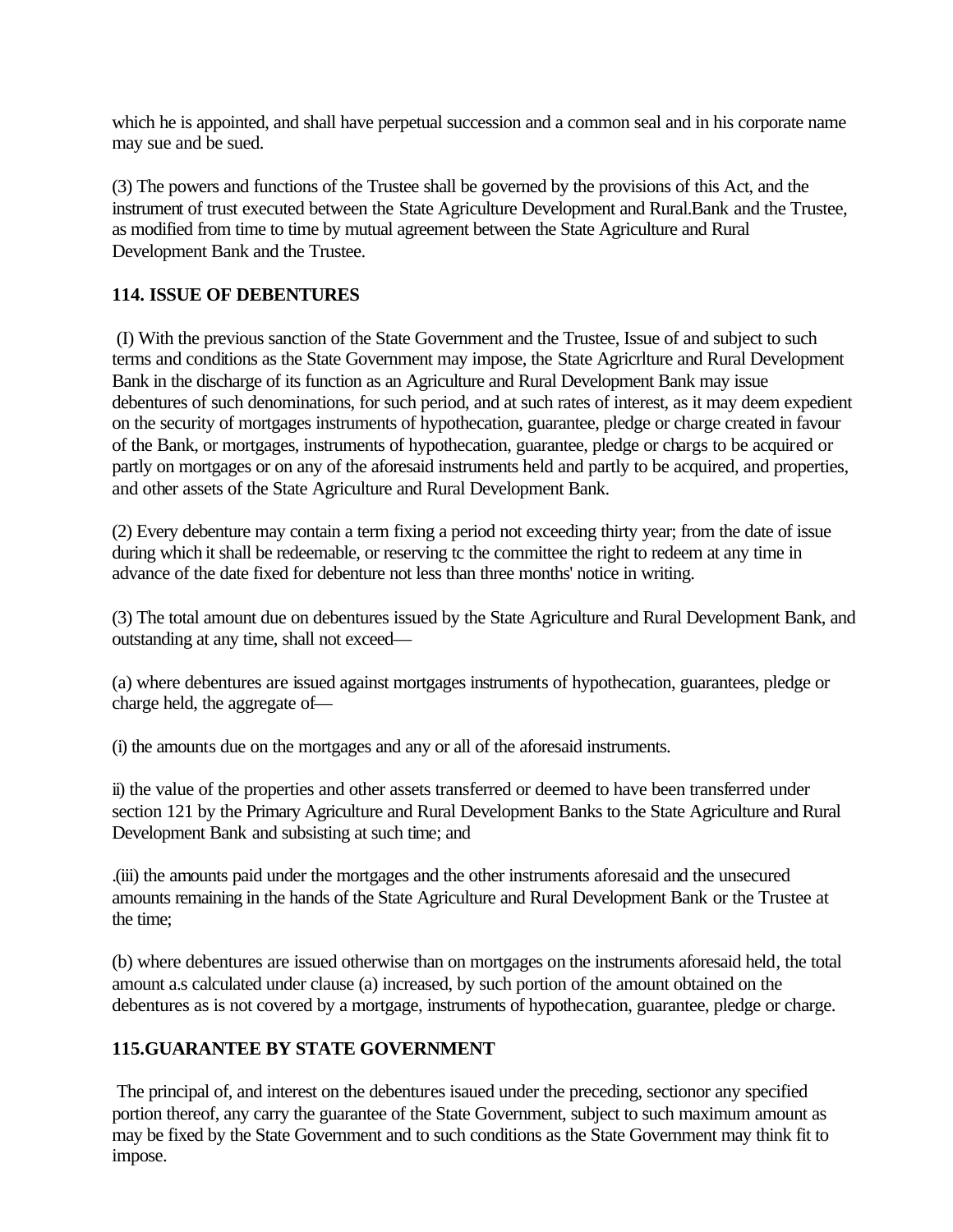#### **116.VESTING OF PROPERTY IN TRUSTEE AND DEBENTURE HOLDERS, CHARGE ON ASSETS.**

Upon the issue of debentures under the provisions of section 114, the mortgage properties and other assets including the properties covered by the instruments, referred to in sub-section (3) of that section held by the State Agriculture and Rural Development Bank, shall vest in the Trustee, and the holders of debentures charge shall have a floating charge on all such mortgages, instruments and assets, and on the amount paid under such mortgages, and such instruments and remaining in the hands of the State Agriculture and Rural Development Bank or of the Trustee.

## **117.POWERS OF AGRICULTURE AND RURAL DEVELOPMENT BANKS TO ADVANCE LOANS AND TO HOLD LANDS.**

 Subject to ihe provisions of this Act and the rules made there-under, it shall be competent for the Agriculture and Rural Development Banks to advance loans for purposes referred to in section 111, and to hold lands or dwelling houses in rural area the possession is which of transferred to them under the provisions of this Chapter.

**118.** [ \* \* DELETED \* \* ]

## **119.ORDER GRANTING LOAN CONCLUSIVE OF CERTAIN MATTERS.**

 A written Order by the Agriculture and Rural Development Bank, or persons or committee, authorised under the by-laws of the Bank to make loans for or certain all or any cf the purposes specified in section 111, granting, either before or after matters, the commencement of this Act, a loan to or with the consent of a person mentioned therein, for the purpose of carrying out the work specified therein for the benefit of the lands or for the productive purpose or for the porpuse of dwellings house in rural area] specified therein, shall for the purposes of thi^ Act be conclusive of the following matters, that is to say,—

(a) that the work described or the purpose for which the loan is granted is an. improvement or productive purpose or for the purpose of dwellings house in rural area, as the case may be, withm the meaning of section 111:

(b) that the person had at the date of the order a ritgh to make such an improvement or incur expenditure for productive purpose or for the purpose of dwelling house in rural area, as the case may be and

(c) that the improvement is one benefiting the land or such dwelling house specified and productive purpose or for the purpose of dwelling house in rural area concerns the land or such dwelling house offered in security, or any part thereof as may be relevant.

#### **120.PRIORITY OF MORTGAGE.**

 (1) A mortgage executed ia favour of an Agriculture and Rural Development Bank, shall have priority over any claim of the Government arising from of a loan granted after the execution of the mortgage. under the Land Improvement Loans Act, 1883, or the Agriculturists Loans Act, 1884, or under any other law for the time being force.

(2) Notwithstanding anything contained in the Bombay Tenancy and Agricul tural Lands Act, 1945, or any other corresponding law for the time being in force, where a mortgage in favour of an Agriculture and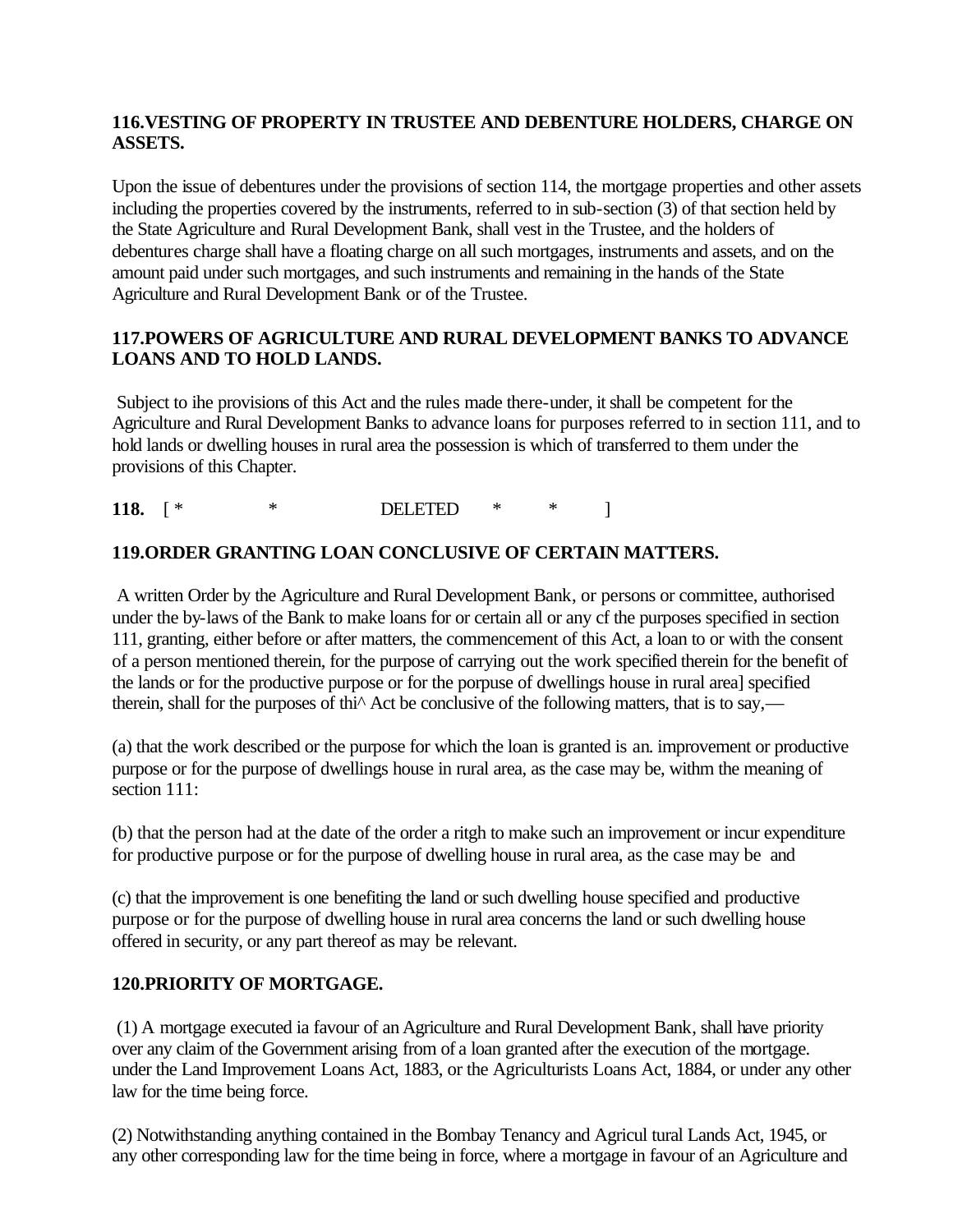Rural Development Bank in respect of land in which a tenant purchaser or tenant has an interest, the mortgage may be against the security of such interest, and the rights of the mortgage shall not be affected by the failure of the tenant purchaser or tenant to comply with the requirements of such law, and the sale of the land and his interest therein under such law shall be subject to the prior charge of the an Agriculture and Rural Development Bank.

#### **121.MORTGAGES AND OTHER INSTRUEMENTS EXECUTED IN FAVOUR OF AN AGRICULTURE AND RURAL DEVELOPMENT BANK TO STAND VESTED, IN STATE AGRICULTURE AND RURAL DEVELOPMENT BANK**.

 The mortgages instruments of hypothecation, guarantee, pledge or charge executed in favour of, and all other assets transferred to an Agriculture and Rural and Development Bank, by the members thereof, before or after the commencement of the Act, shall, with effect from the date of such execution or transfer, be deemed to favour of have been transferred by such an Agriculture and Rural Development Bank, to the State Agriculture and Rural Development Bank, and shall vest in the State Agri- culture and Rural Development Bank.

## **122.REGISTRATION OF MORTGAGE, LEASE ETC, EXECUTED IN FAVOUR OF AGRICULTURE AND RURAL DEVELOPMENT BANKS**.

 Notwithstanding anything contained in the Registration Act, I908, it, shall not be necessary to register a mortgage, lease, hypothecation deed, loan bond, surety bond, guarantee deed, promissory note or loan agreement executed in favour of the Agriculture and Rural Development Bank, provided the bank sends, within favour of such time and in such manner as may be prescribed a copy of such instrument the concerned registering authority; and on receipt of the copy the regitering authority shall file the same in the relevant books prescribed under the Registration Act, 1908.

Provided that, any such instrument executed in favour of the bank before the date of publication of the Maharashtra Co-operative Societies (Amendment) Act, 1989 in the *Official Gazette*, may be sent to the concerned registering authority within the period of three months from such date.]

## **123. MORTGAGES AND OTHER INSTRUMENTS NOT TO BE QUESTIONED ON INSOLVENCY OF MORTGAGORS OR EXECUTANTS.**

Notwithstanding anything contained in the Presidency-towns Insolvency Act, 1909 or any corresponding law for the time being in force, a mortgage, or any other instruments supporting the loan executed in favour of an Agriculture and Rural Development Bank shall not be called in question n in any insolvency proceedings on the ground that it was not executed in good faith for valuable consideration, or on the ground that't was executed in order to give the Bank a preference over other creditors of the mortgagor or of the executant of the instrument.

**124**. [\* \* \* DELETED\* \*]

## **125. MORTGAGES AND OTHER INSTRUEMENTS EXECUTED BY MANAGERS OF JOINT HINDU FAMILIES.**

(1) Mortgages and other instruments in respect of loans by an Agriculture and Rural Development Bank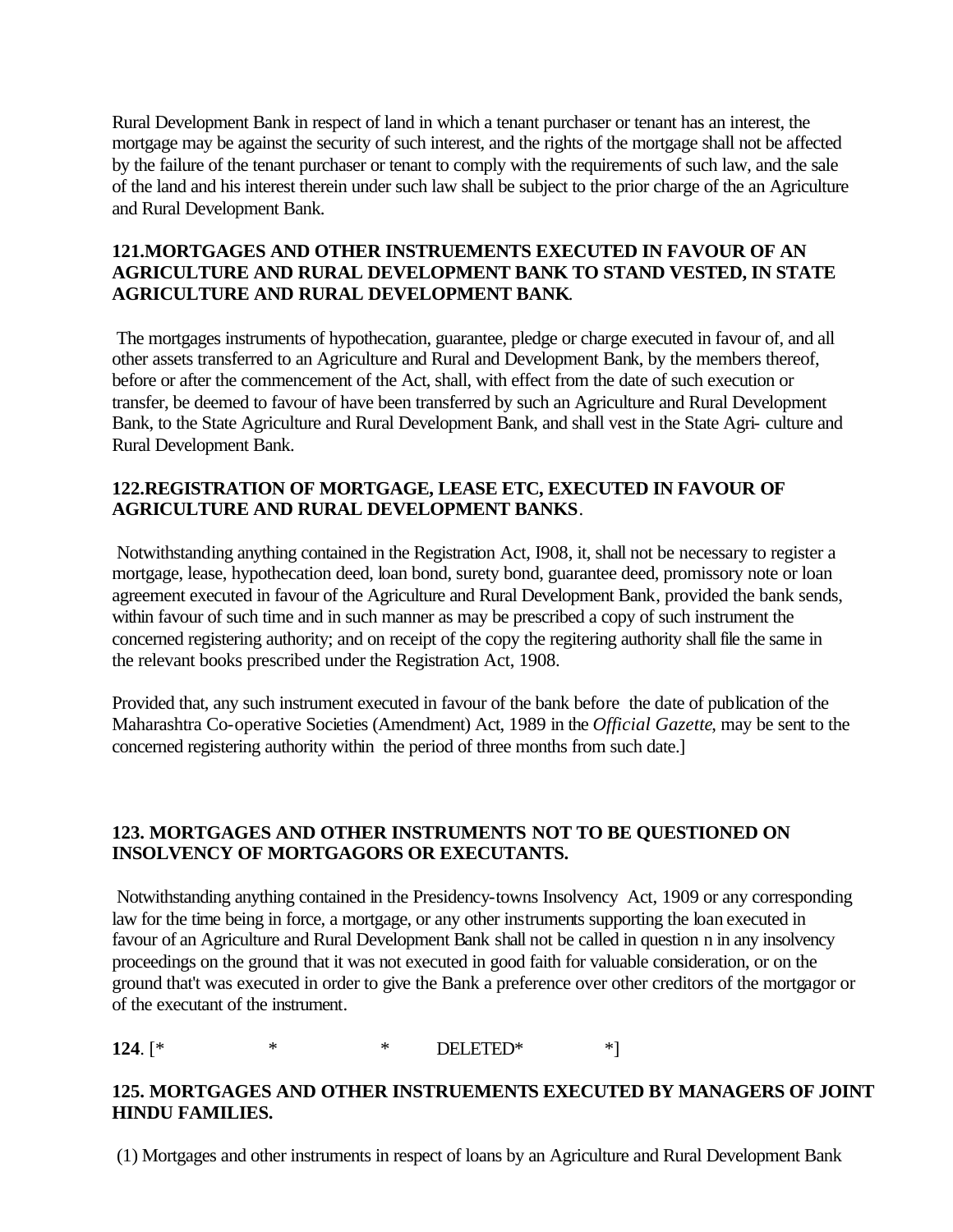or the State Agriculture and Rural Development Bank either before or after the commencement of this Act, by the managers of manager of Hindu joint family for the improvement; of agricultural land or of the methods of cultivation or for financing any other means to raise the productivity families, of the land, or for the purchase of land, or for creation of new movable or immovable assets or for the purpose of acquisition, construction, rebuilding or repairing of a dwelling house in rural area] shall be binding on every member of such joint Hindu family, notwithstanding any law to the contrary.

(2) In other cases, where a mortgage or other instrument executed in favour of an Agriculture and Rural Development Bank or State Agriculture and Rural Development Bank either before or after the commencement of this Act, is called in question on the ground that it was executed by the manager of a Hindu joint family for purpose not binding on the members whether such member have attained majority or not thereof the burden of proving the same shall, notwithstanding any law to the contrary, lie on the party alleging it.

## **126. SECTION 8 OF ACT XXXIII OF 1956 TO APPLY TO MORTGAGES AND OTHER INSTRUMENTS ITO AN AGRICULTURE AND RURAL BANK, SUBJECT TO CERTAIN MODIFICATION.**

 Section 8 of the Hindu Minority and Guardianship Act, 1956, shall apply to mortgages and other instruments in favour of an Agriculture and Rural Development Bank, subject to the modification no.36020r that reference, to the court therein shall be construed as reference to the Collector or his nominee and the appeal against the order of the Collector or his nominee shall lie to the Commissioner.

## **127. RESTRICTIONS ON LEASE.**

(1) Notwithstanding anything contained in the Transfer of Property Act, 1882 or any other law for the time being in force, no mortgagor of property mortgaged to an Agriculture and Rural Development Bank, shall except with the prior consent in writing of the bank, and subject to such terms and conditions as the bank may impose, lease or create any tenancy rights on any such property :

Provided that, the rights of the an Agriculture and Rural Development Bank shall be enforceable against the tenant purchaser, the lessee or the tenant, as the case may be, as if he himself were a mortgagor.

(2) Where land, mortgaged with possession to an Agriculture and Rural Development Bank, is in actual possession of a tenant, the mortgagor or the an Agriculture and Rural Development Bank, shall give notice to the tenant to pay rent to the an Agriculture and Rural Development Bank during the currency of the lease and the mortgage, and on such notice being given, the tenant shall be deemed to have attorned to the an Agriculture and Rural Development Bank.

## **128. AGRICULTURE AND RURAL DEVELOPMENT BANK TO RECEIVE MONEY AND GIVE DISCHARGE.**

 Notwithstanding anything contained in section 121, all monies due under the mortgage shall unless otherwise directed by the State Agriculture and Rural Development Bank] or the Trustee, and communicated to the mortgagor, be payable, by Development the mortgagor to the Agriculture and Rural Development Bank, and such payment receive shall be as valid as if the mortgage had not been so transferred and the Agriculture money and Rural Development Bank shall in the absence of specific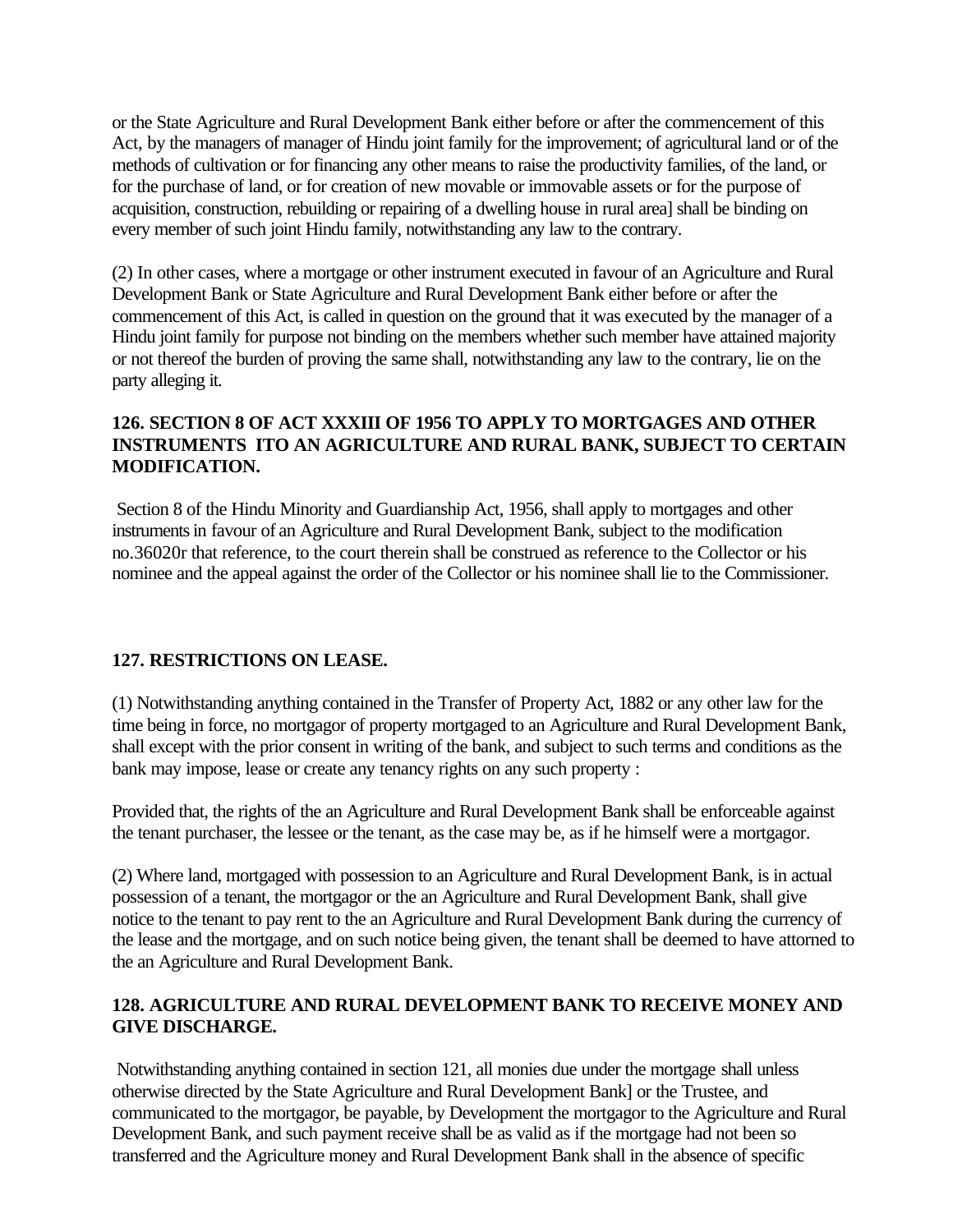direction to the give contrary, issued by the State Agriculture and Rural Development Bank or Trustee and communicated to the bank, be entitled to sue on the mortgage or take any other proceeding for the recovery of the monies due under mortgage.

## **129. POWERS OF AGRICULTURE AND RURAL DEVELOPENT BANK WHERE MORTGAGED OR ENCUMBERED PROPERTY IS DESTROYED OR SECURITY BECOMES INSUFFICIENT**.

Where any immovable or movable property mortgaged or encumbered in any other manner to an Agriculture and Rural Development Bank is wholly or partially destroyed, or for any reasons the security or surety is rendered insufficient and the debtor, having been given a reasonable opportunity by the bank to provide further security or surety enough to render the whole security or surety sufficient, or to repay such portion of the loan as may be determined by the bank, has failed to provide such security or surety or to repay such portion of the loan, then the whole of the loan shall be deemed to fall due at once; and the bank shall be entitled to take action against such debtor under section 132 or section 133 for the recovery thereof,

*Explanation*.—Security shall be deemed insufficient within the meaning of this section, unless the value of the mortgaged or encumbered property (including improvements made thereon) exceeds the amount for the time being due on the mortgage or encumbrance by such proportion as may be specified in the rules, regulations or the bye-laws of the Agriculture and Rural Development Bank.]

## **130. RIGHTS OF DEVELOPMENT BANK TO BUY MORTGAGED PROPERTY.**

 (1) Property purchased under section 133(3) by, and property transferred under section 100 to the Agriculture and Rural Development Bank] may be disposed of by such banks by sale within such period as may be fixed by the Trustee, subject to the condition that such sales shall be in favour only of agriculturists eligible to hold land under the Bombay Tenancy and Agricultural Lands Act, 1948 or any corresponding law for the time being in force or in favour of Tribals, if such property belongs to a Tribal or may be leased out by them on such terms and conditions as may be laid down by the State Government from time to time.

*Explanation*.—For the purposes of this sub-section and section 133A; 'Tribal' means a person belonging to a Scheduled Tribe within the meaning of the Explanation to section 36 of the Maharashtra Land Revenue Code, 1966, and includes his successor in interest.]

(2) Nothing contained in any law for the time being in force fixing the maximum limit of agricultural holdings shall apply to the acquisition or holding of land by the Agriculture and Rural Development Bank] under this section.

## **131. RECOVERY OF LOANS BY DEVELOPMENT BANKS.**

 All loans granted by the Agriculture and Rural Development Bank all Recovery of interests (if any) chargeable thereon, and costs (if any), incurred in making the same, shall when the become due, be recoverable by the Agriculture and Rural Development Bank concerned.

# **132. POWERS TO DISTRAINT**

(1) If any installment payable under a mortgage, hypothecation deed, loan bond*,* surety bond or other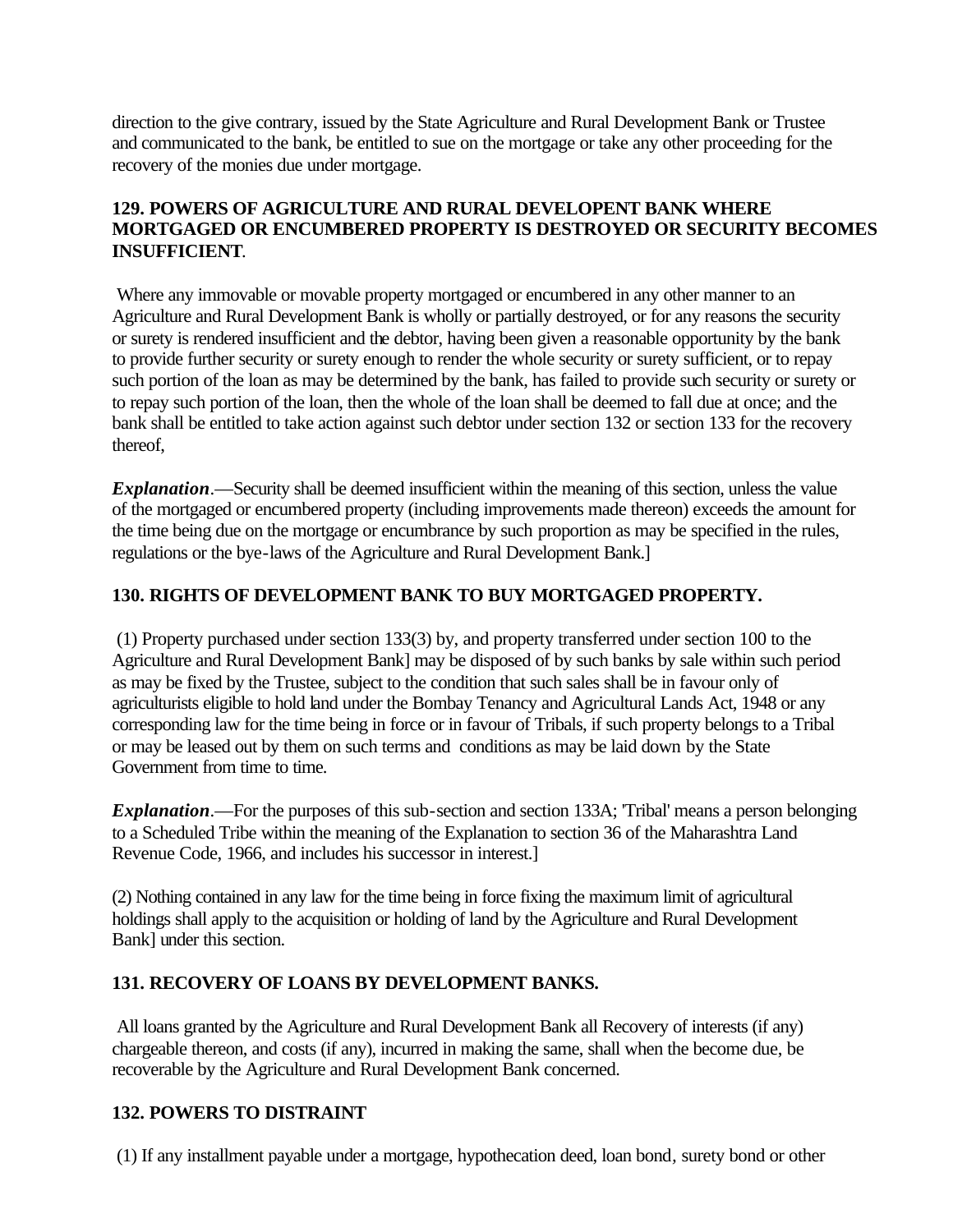instrument executed in favour of the Agriculture and Rural Development Bank, or any part of such installment,, has remained unpaid for more than one month from the date on which it fell due, the bank shall, in addition to any other remedy available to the bank, apply to the Registrar for recovery of such installments or part thereof by distraint and sale of the produce of the mortgaged or otherwise encumbered land and properties of and on such land including the standing crops thereon or the movable property encumbered under hypothecation deed or loan bond. The installments due or any part thereof shall also be recoverable by distraint and sale of the new property created by the debtor by converting the original movable property for which the loan was granted by the bank.

(2) On receipt of such application, the Registrar shall, notwithstanding anything contained in the Transfer of Property Act, 1882, take action in the manner prescribed for the purpose of distraining and selling of the produce or the properties referred to in sub-section (1) :

Provided that, no distraint shall be made after the expiry of twelve month from the date on which the instalment fell due.].

# **133. SALE OF MORTGAGED OR ENCUMBERED PROPERTY**

 (1) Notwithstanding anything contained in the Transfer of Property Act, 1882, the Agriculture and Rural Development Bank or any person authorised by it in this behalf shall, in case of default of payment of mortgage money or loan amount or any part (hereof, have power, in addition to any other remedy available to the bank, to bring the mortgaged or otherwise encumbered property to sale by public auction in the village in which such property is situated or at the nearest place of public resort, without the intervention of the Court

Provided that, no action shall be taken under this sub-section and no such power shall be exercised, unless and until—

(a) the Agriculture and Rural Development Bank has been previously authorised to exercise the power conferred under this sub-section after hearing the objection if any, of the debtor or debtors ;

(b) notice in writing requiring payment of such debt or loan money or part there of has been serve upon,—

(i) the debtor or each of the debtors ;

(ii) any person who has any interest in or charge upon such property or upon the right to redeem the same as far as is known to the bank ;

(iii) any surety or the payment of the debt or loan or any part thereof; and

(iv) any creditor of the debtor who has in a suit for administration of his estate obtained a decree for sale of the concerned property; and

(c) default has been made in payment of such debt or loan or part thereof, for three months after service of the notice.

(2) Where the Agriculture and Rural Development Bank fails to take action against the defaulter under section 129 or 132 or under this section, the Trustee may take such action. If such action is taken by the Trustee, the provisions of this Chapter and of any rules prescribed shall apply in respect thereto, as if all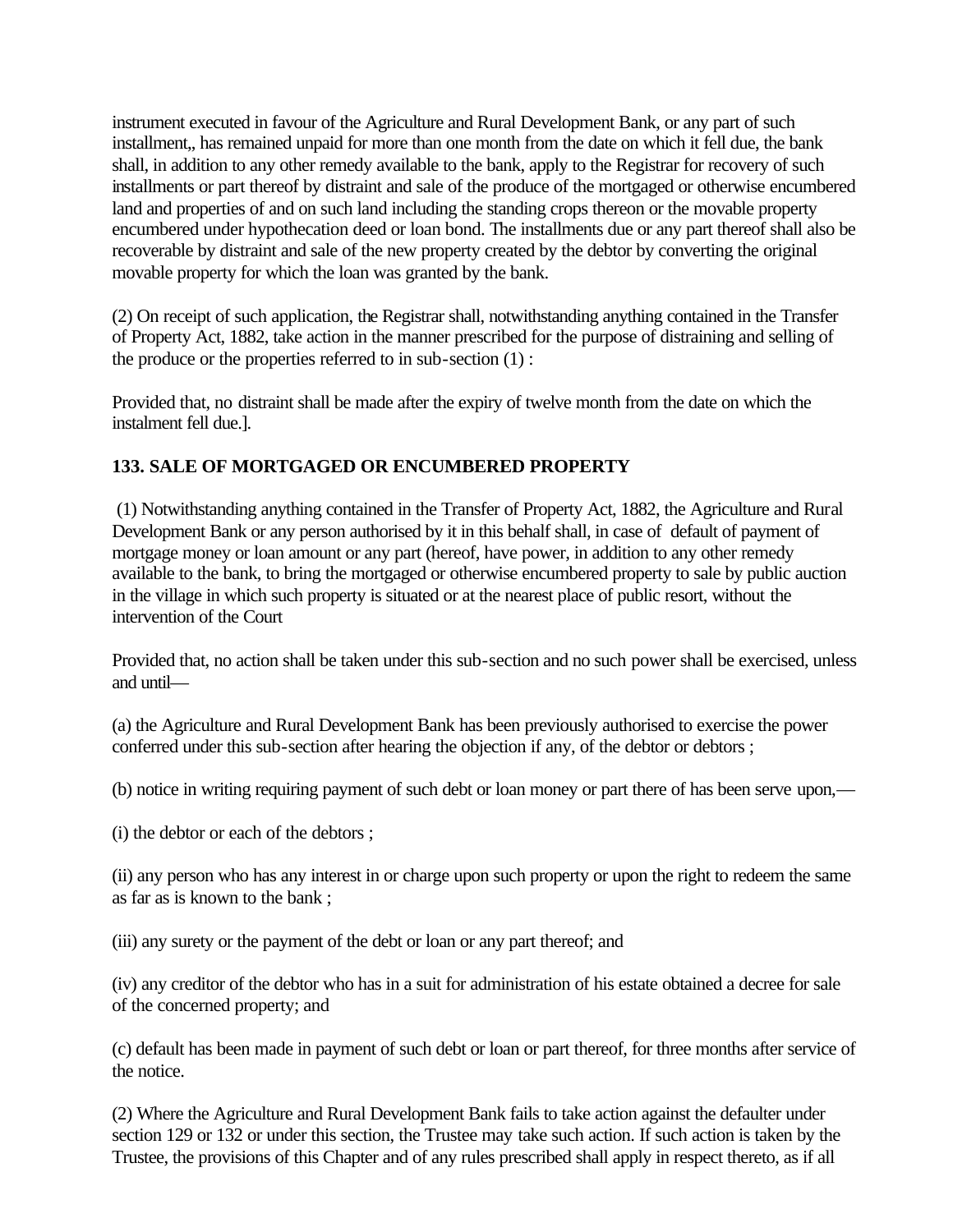references to the Agriculture and Rural Development Bank in the said provision were references .to the Trustee.

(3) Notwithstanding anything contained in any other law for the time being in force, it shall be lawful for the Agriculture and Rural Development Bank to purchase any mortgaged or encumbered property sold under this Chapter.]

## **133A-MORTGAGED OR ENCUMBERED PROPERTY OF TRIBAL AND TO BE SOLD TO NON-TRIBAL AT PUBLIC AUCTION UNDER SECTION 133.**

Notwithstanding anything contained in this Act or in any other law for the time being in force, where the mortgaged or encumbered property belongs to a Tribal, it shall not be sold to any non-Tribal bidder at public auction under section 133 or otherwise transferred to a non-tribal under the provisions of this Act.

# **134. CONFIRMATION OF SALE.**

 (1) On effecting the sale by an Agriculture and Rural Development Bank] under section 133, the bank shall, in the prescribed manner, submit to the State Agriculture and Rural Development Bank and the Registrar, a report setting forth the manner in which the sale has been effected and the result of the sale, and the State Agriculture and Rural Development Bank may, with the approval of the Registrar, confirm the sale or cancel it.

(2) Where the sale is effected by the State Agriculture and Development Bank or the Trustee under section 133, the State Agriculture and Development Bank or the Trustee, as the case may be, shall in the prescribed manner submit to the Registrar a report setting forth the manner in which the sale has been effected and the result of the sale, and the Registrar may confirm or cancel the sale.

# **135. DISPOSAL OF SALE PROCEEDS**

The proceeds of every sale effected under section 133 and confirmed under the preceding section, shall be applied first in payment of all costs, charges and expenses incurred in connection with the sale or attempted sales, secondly in payment of any or all interest due on account of the mortgage or encumbrance in consequences where of the mortgaged or otherwise encumbered property was sold, and thirdly in payment of the principal due on account of the mortgage or encumbrance including costs and charges incidental to the recovery.

If there remain any residue from the proceeds of sale, the same shall be paid to the person proving himself interested in the property sold, or if there are more such persons than one, then to such persons upon their joint receipt or according to their respective interest therein, as may be determined by the Agriculture and Rural Development Bank :

Provided that, before any such payments are made the unsecured dues owing—

(a) from the mortgagor or the debtor to the Agriculture and Rural Development Bank may be adjusted, and

(b) from any member or past member or whom the mortgagor (or the debtor) is indebted may also be adjusted under the written authority given by such member and past member, and after holding such inquiry as may be deemed necessary.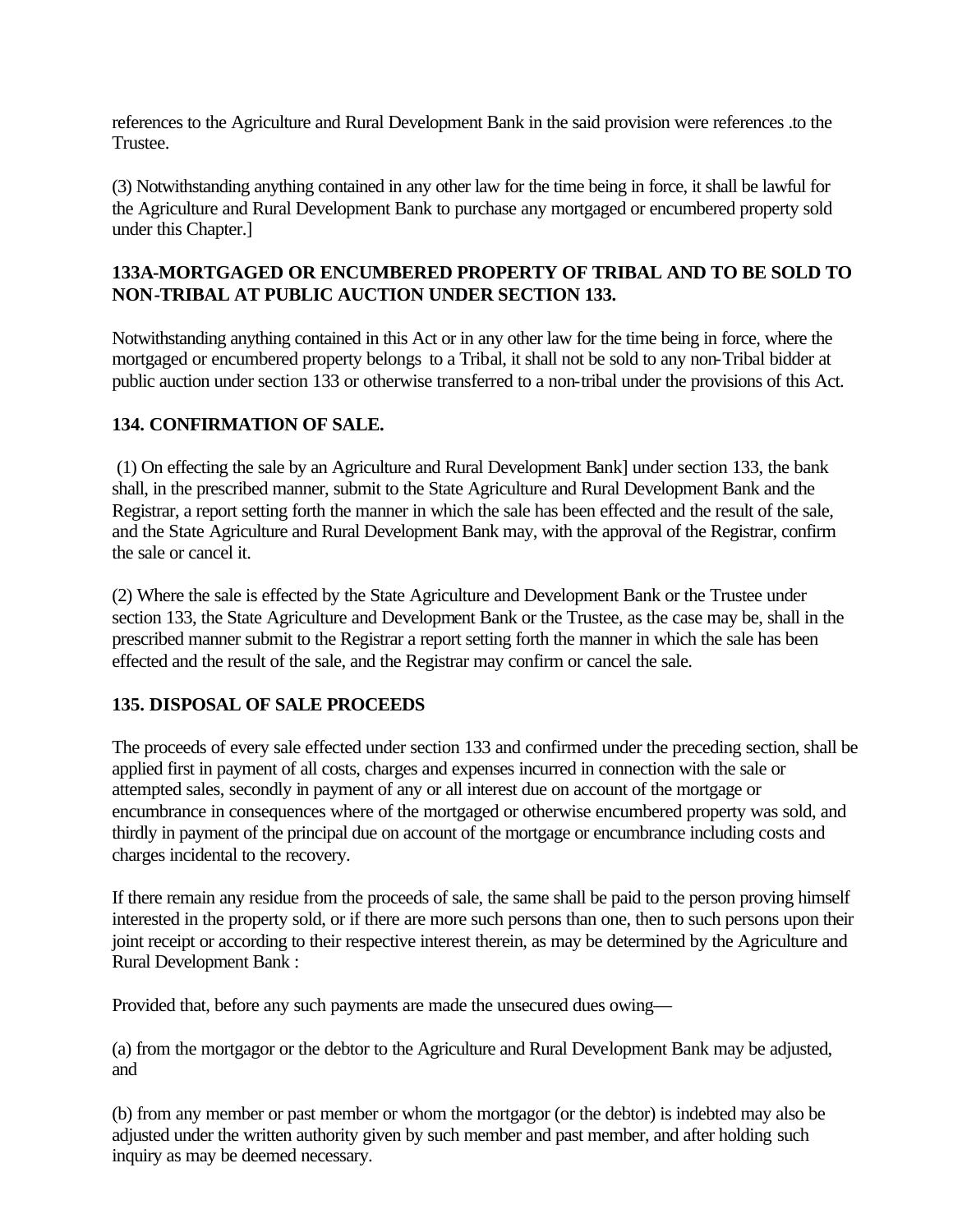## **136. CERTIFICATE TO PURCHASE DELIVERY OF PROPERTY AND TITLE OF PURCHASE**.

 (1) Where a sale of mortgaged property has become absolute under section Certificate 134 and the sale proceeds have been received in full by the Agriculture and Rural Development Bank, the bank shall grant a certificate to the purchaser in the prescribed form certifying the property sold, the sale-price, the date of its sale, the and title of name of the person who at the time of the sale is declared to be the purchaser, and the date on which the sale became absolute; and upon the production of such certificate the Sub-Registrar appointed under the Indian Registration Act, 1908, within limits of whose jurisdiction the whole or any part of the property specified in the certificate is situated, shall enter the contents of such certificate in his register relating to immovable property.

(2) (a) Where the mortgaged property sold is in the occupancy of the mortgagor or of some person on his behalf, or some person claiming under a title created by the mortgager, subsequent to the mortgage in favour of the State Agriculture and Rural Development Bank or an Agriculture and Rural Development Bank and a certificate in respect thereof has been granted under the foregoing sub-section, the Collector shall, on the application of the purchaser, order delivery to be made by putting such purchaser or any person whom he may appoint to receive delivery on this behalf, in possession of the property.

(b) Where the property sold is in the occupancy of a tenant or other person entitled to occupy the Some, and a certificate in respect thereof has been granted under the foregoing sub-section, the Collector shall, on the application of the purchaser and after notice to such tenants or other persons, order the delivery to be made by affixing copy of the certificate of sale in a conspicuous place on the property and proclaiming to the occupant by best of drum or other customary mode at some convenient place, that the right, title and interest of the mortgagor have been transferred to the purchaser.

(3) Where any property is sold in the exercise or purported exercise of a power of sale under section 133, the title of the purchaser shall not be questioned on the ground that the circumstances required for authorising the sale had not arisen, or due notice of the sale was not given, or the power of sale was otherwise improperly or irregularly exercised :

Provided that, any person who suffers damage on account of unauthorised, improper or irregular exercise of such power shall have & remedy in damages against the Agriculture and Rural Development Bank.

# **137. RECOVERY OF LOANS ON CERTIFICATE BY REGISTRAR.**

 (1) Notwithstanding anything contained in section 91 and 98, on an application made by an Agriculture and Rural Development Bank for the recovery of arrears of any sum advanced by it to any of its members and on its furnishing a statement of accounts in respect of the arrears, the Registrar may, after making such enquiries as the deems fit, grant a certificate for the recovery of the amount stated therein to be due as arrears.

(2) A certificate by the Registrar under sub-section (1) shall be final and conclusive as to arrears due. The arrears stated to be due therein shall be recoverable according to the law for the time being in force for the recovery of arrears of land revenue.

(3) It shall be lawful to the. Collector to take precautionary measures authorised by sections 140 to 144 of the Bombay Land Revenue Code, 1879 or any law or provision corresponding thereto for that time being in force until the arrears due to the Agriculture and Rural Development Bank together with interest and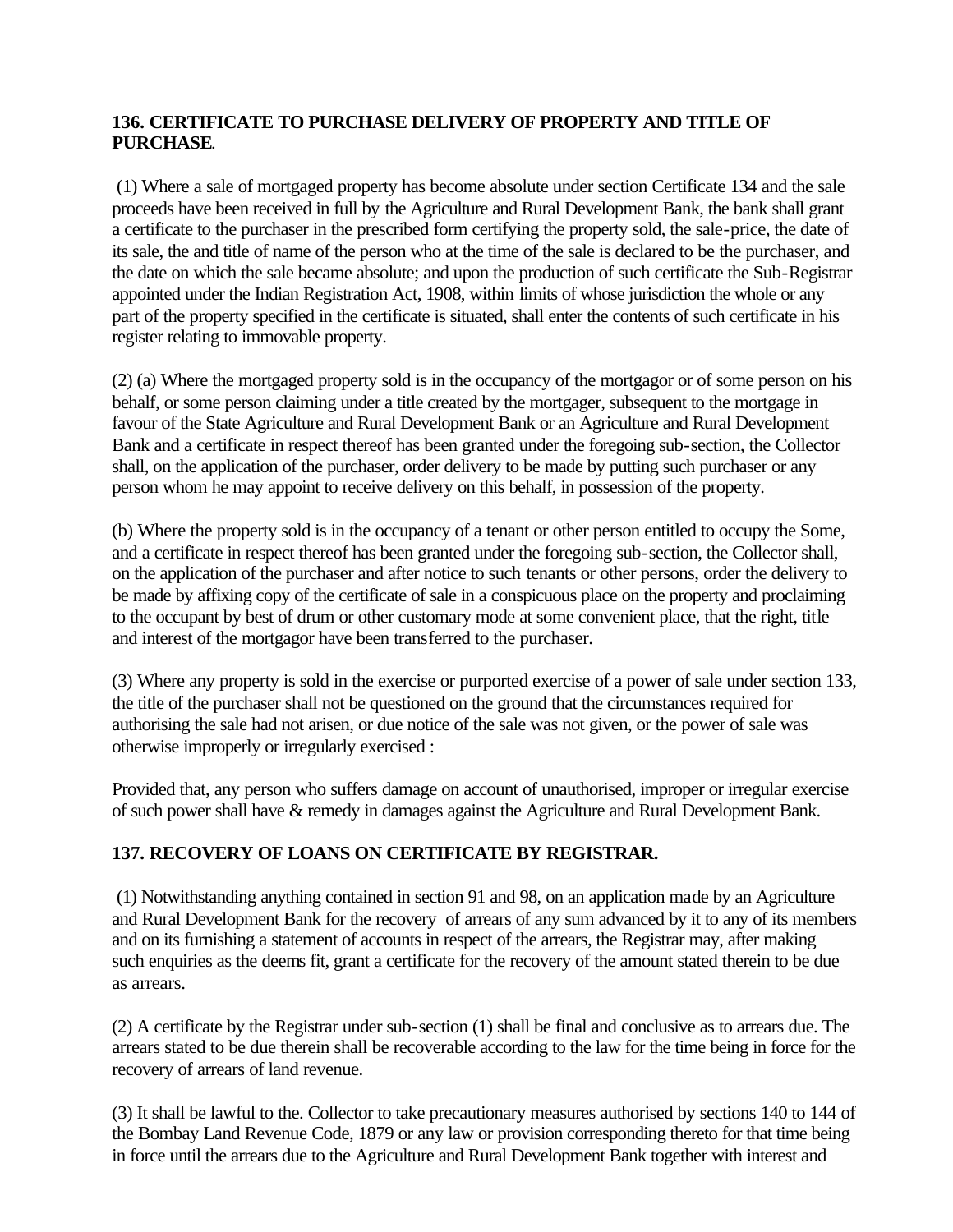any incidental charges incurred, in the recovery of such arrears, are paid or security of such arrears is furnished to the satisfaction of the Registrar.

(4) It shall be competent for the Registrar or a person authorised by him to direct conditional attachment of the property of the mortgagor until the arrears due to the Agriculture and Rural Development Bank together with interest and any incidental charges incurred in recovery of such arrears, are paid or security for payment of such arrears is furnished to the satisfaction of the Registrar and the provisions of section 95 shall apply *mutatis mutandis* to conditional attachment of any property made or to be made under this section.

## **138 .MODE OF RECOVERY BY COLLECTOR**

*. (1)[\* \* DELETED \* \* ]*

(2) Any amount due to an Agriculture and Rural Development Bank (including cost of recovery thereof shall on an application by it in this behalf be recoverable by the Collector, or any officer including an Officer of the Agriculture and Rural Development Bank specially authorised by the Collector in this behalf, in all or any of the following modes, namely :—

*(a) from the borrower—as if they were arrears of land revenue due by him;*

(b) out of the land for benefit of which the loan has been granted—as if they were arrears of land revenue due in respect of that land;

(c) from a surety (if any)—as if they were arrears of land revenue due by him;

(d) out of the property comprised in the collateral security (if any)—according to the procedure for the realisation of land revenue by the sale of immovable property other than the land on which the revenue is due.

## **139. OFFICERS OR MEMBERS OF FAMILY NOT TO BID AT AUCTION SALE.**

At any sale of movable or immovable property, held under the provisions Officers or of this Chapter, no officer or employee or any member of the family of such officer members of or employee of an Agriculture and Rural Development Bank, except on behalf of the bank of which he is an officer or an employee, and no person having any duty auction to perform in connection with such sale, shall either directly or indirectly bid for or acquire or attempt to acquire any interest in such property.

Explanation*.—*For the purposes of this section, the expression '" member of the family " means wife, husband, father, mother, brother, sister, son, daughter, son-in-law or daughter-in-law.

## **140. SECTION 40 OF BOM. XXVIII OF 1947 NOT TO APPLY TO ALIENATION IN FAVOUR OF AGRICULTURE AND RURAL DEVELOPMENT BANKS.**

Nothing contained in section 40 of the Bombay Agricultural Debtors Relief Act, 1947, or any corresponding law for the time being in force in any part of the State shall apply to any alienation in favour of the Agriculture and Rural Development Banks.

## **141.PROVISION FOR GUARANTEE FUNDS TO MEET CERTAIN LOSSE** (1) It shall be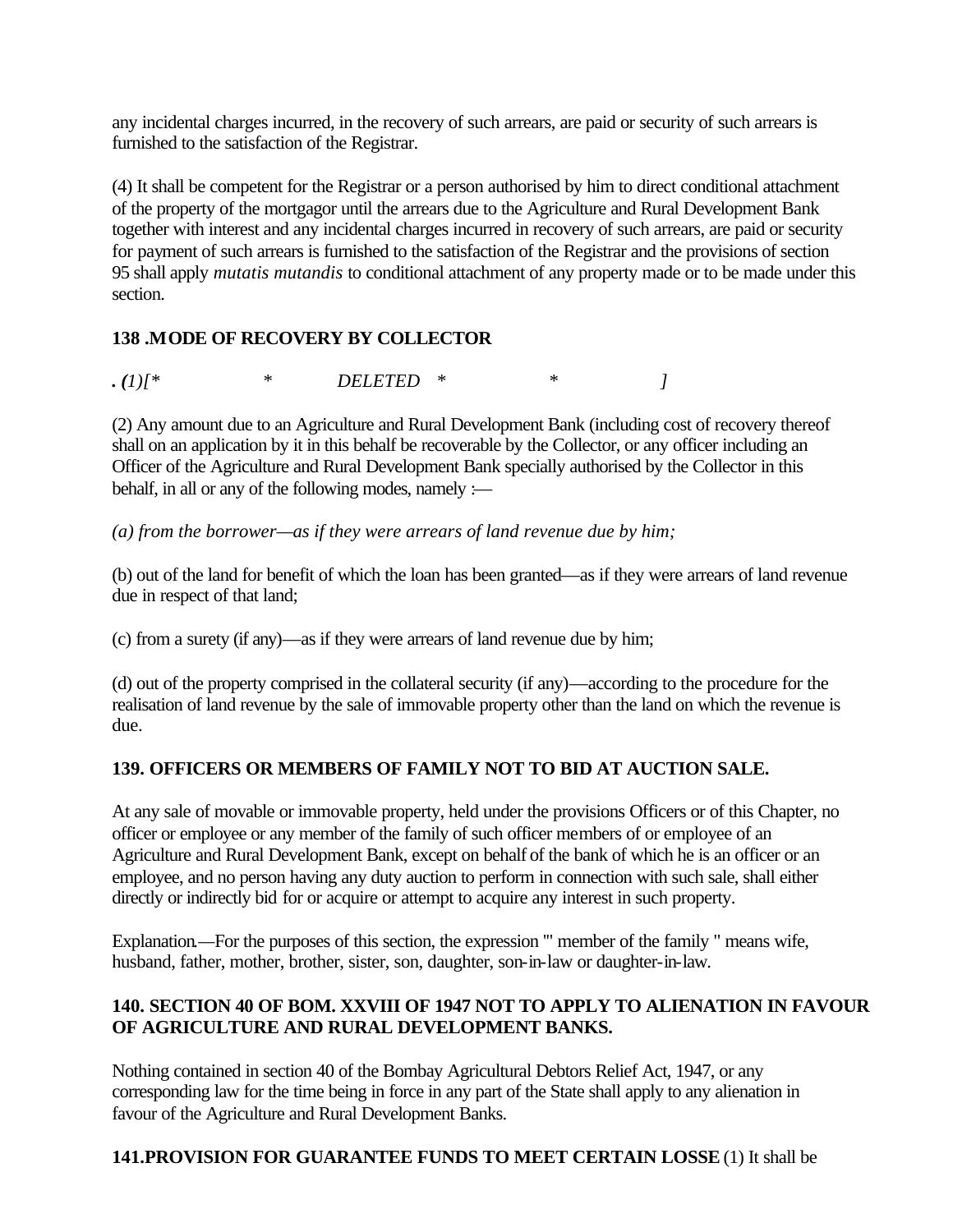competent for the State Government to constitute one or more Guarantee Funds on such terms and conditions as it may deem fit, for the purpose of meeting losses that might arise as a result of loans being made by the Agriculture and Rural Development Banks on titles to immovable property subsequently found to be defective or for any other purpose under the Chapter, for certain which in the opinion of the State Government, it is necessary to provide for or create a separate Guarantee Fund.

(2) The State Agriculture and Rural Development Bank and the Agriculture and Rural Development Banks shall contribute to such funds at such rate as may be prescribed, and the constitution, maintenance and utilisation of such funds, shall be governed by such rules, *is* may be made by the State Government in this behalf

## **142. REGISTRAR'S POWER TO PERMIT ANY SOCIETY, OF CLASS OF SOCIETIES TO FUNCTION AS AN AGRICULTURE AND RURAL DEVELOPMENT BANK.**

It shall be competent for the Registrar to permit any society or a class of societies to function as an Agriculture and Rural Development Bank under such terms and conditions and for such period as he may deem fit.

## **143. SERVICE OF NOTICE.**

 The provision of sections 102 and 103 of the Transfer of Property Act, and of any rules made under section 104 thereof, shall apply, so far as may 1882-he, in respect of all notices to be served under this Chapter.

## **143A.TRANSFER OF RIGHTS AND LIABILITIES OF GOVERNMENT IN RESPECT O SCHEMES SANCTIONED UNDER BOM XXVIII OF 1942.**

(1) Where any works, included in a land improvement scheme which has come into force under the Bombay Land Improvement Schemes Act, 1942, are carried out at the cost or part cost of the State Government, and such cost is to be recovered from the owners of lands (other than Government) included in the scheme as shown in the statement prepared under section 13 or in the interim or final statement prepared under section 13A of that Act, then notwithstanding anything contained in this Act, all the rights and liabilities of the State Government 1942 for the recovery of the cost or part cost from the owners of land shall stand transferred to an Agriculture and Rural Development Bank, in relation to such owners of lands and subject to such terms and conditions (including any condition regarding giving of any guarantee by the State Government) as may be agreed upon between the State Government and such Agriculture and Rural Development Bank; and .for arriving at such agreement, every owner of land shall produce before the Bank all such documents, and other evidence relating to his land included in such scheme as the Bank may require.

(2) On such transfer of rights and liabilities of the State Government, the Agriculture and Rural Development Bank shall pay to the State Government an amount equal to the extent of the liability accepted by it under such agreement, and the State government shall inform the owners of lands concerned of such transfer; and thereupon, the provisions of this Act and rules thereunder in so far as they provide for advancing of loans (including provision for mortgaging of property) and recovery thereof shall apply in relation to the amount of cost to be recovered from each owner of land as they apply in relation to advancing of loans and recovery thereof (including interest) as if such owner was a member of the ^Agriculture and Rural Development Bank]. The transfer of the rights and liabilities and payment made in accordance therewith shall discharge the owners of lands of their liability to make payment to the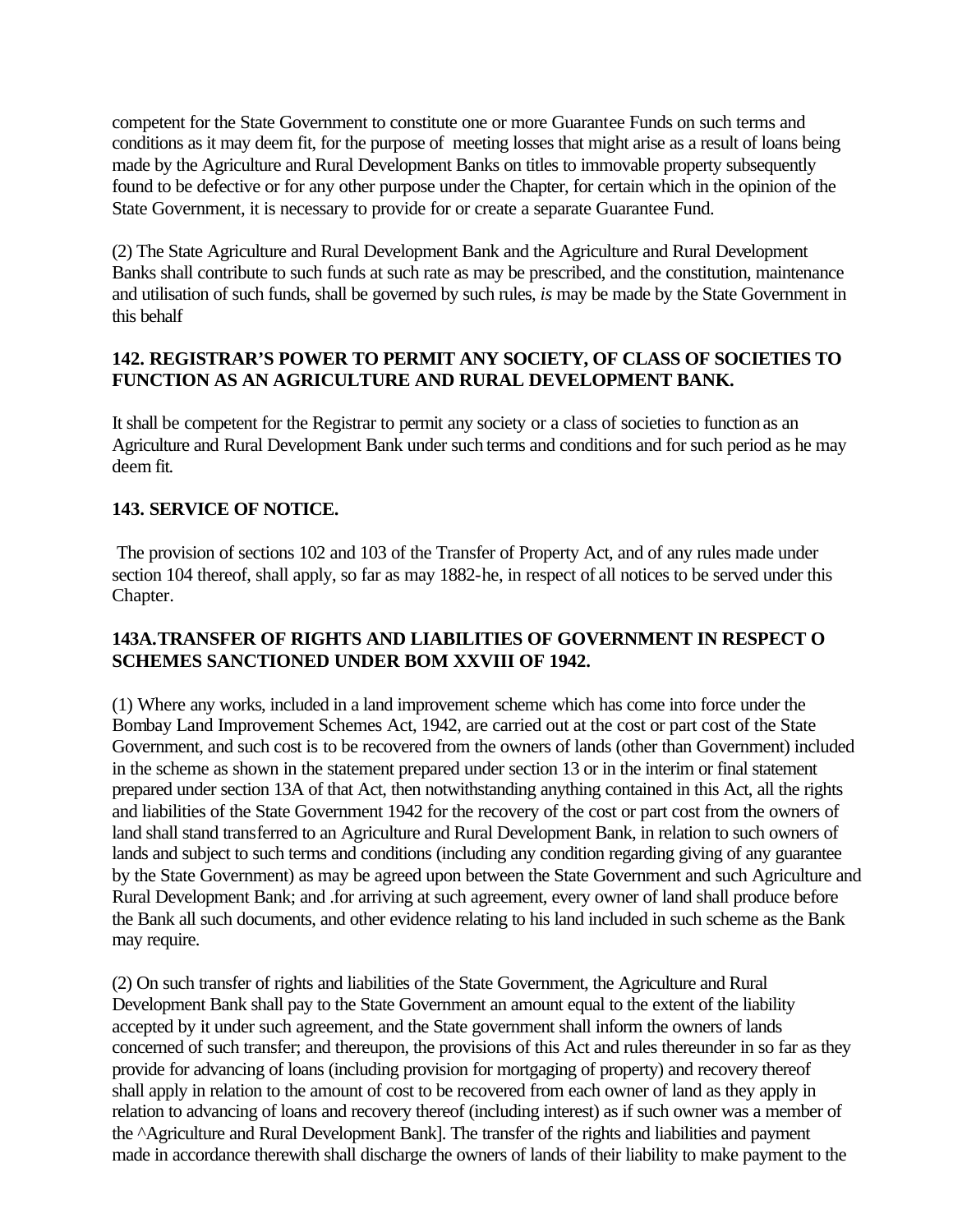State Government under the Bombay Land Improvement Schemes Act, 1942 but to the extent only of their respective liability accepted by the Bank].

#### **144. POWER TO COMMITTEE OF STATE AGRICULTURE AND RURAL DEVELOPMENT BANK TO SUPERVISE AGRICULTURE AND RURAL DEVELOPMENT BANKS AND MAKE REGULATIONS.**

The committee of the State Agriculture and Rural Development Bank shall have a general power of supervision over Agriculture and Rural Development Banks and may, with the previous sanction of the Stats Government make regulations, not inconsistent with this Act or the rules made thereunder, for all or any of the following matters, namely :—

(a) for the inspection of the account books and proceedings of Agriculture and supervise Rural Development Banks ;

(b) for the submission of returns and reports by such banks in respect of their transactions ;

(c) for the periodical settlement of accounts between such banks and the State Agriculture and Rural Development Bank being accounts relating to the payment of the amounts recovered by such banks on mortgages transferred to the State Agriculture and Rural Development Bank ;

(d) for the form in which applications to such banks for loans shall be made and for the valuation of properties offered as security for such loans ;

{e) for the investment of moneys realised from the mortgagors :

- (f) the conditions of service of employees of such banks ;
- (g) the programme and policy to be followed by such banks for making loans ;

(h) the type and extent of security to be obtained by such banks for advancing loans ;

(i) generally, to the purpose of safeguarding the interest of the parties, furtherance of activities of such banks, and carrying out the purposes ,of this Chapter.

## **144-IA. REORGANISATION, AMALGAMATION OR DIVISION OF AGRIULTURE AND RURAL DEVELOPMENT BANKS, IN PUBLIC INTEREST.**

(1) Notwithstanding anything in this Act or in any rules or bye-laws made thereunder, it shall be lawful for the State Government to provide from time to time, by an order made under and in accordance with the provisions of section 18, for the reorganisation of the State Agriculture and Rural Development Bank], either by amalgamating with it all or any of the Primary Agriculture and Rural and Rural Development Banks or otherwise; or for the division or the State Agriculture and Development Rural Development Bank] into a State Agriculture and Rural Development Banks], in Bank and one or more Primary Agriculture and Rural Development Banks as may be considered necessary; or for the amalgamation or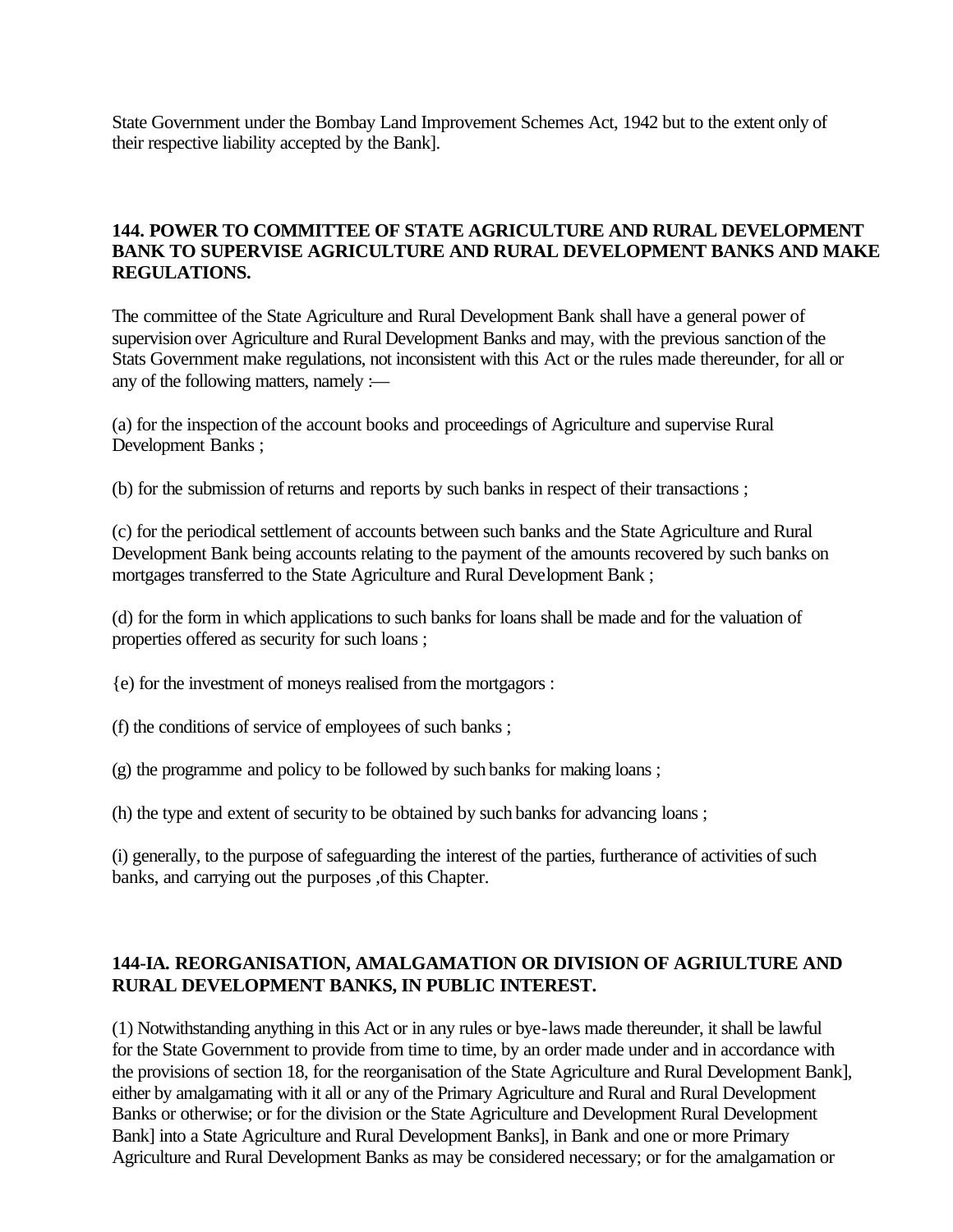division of all or any of the Primary Agriculture and Rural Development Banks among themselves. Accordingly, for the purposes of this section, in section 18 and in any rules made thereunder for the word "Registrar" wherever if occurs, the words, "State Government" shall be deemed to be substituted.

(2) Where there is no Primary Agriculture and Rural Development Bank in the State or in any part thereof, or Primary Agriculture and Rural Development Banks are merged with the State Agriculture and Rural Development Bank, State Agriculture and Rural Development Bank may establish and maintain as many branches as may be deemed necessary; and shall function also as a Primary Agriculture and Development Bank throughout the State or in the area concerned, as the case may be*.* Any reference to a Primary Agriculture and Rural Development Bank in this Act, or any other law for the time being in force or in any instrument shall then, as the context may require, be construed as a reference to the State Agriculture and Rural Development Bank or it branches concerned, or be read subject to such modifications as may be necessary due to absence of any Primary Agriculture and Rural Development Bank or duo to merger of the Primary Agriculture and Rural Development Bank or Banks in the State Agriculture and Rural Development Bank.

**144-1B** [ \* *\** DELETED \* \*]

## **CHAPTER XI-A ELECTIONS OF COMMITTEES AND OFFICES OF CERTAIN SOCIETIES.**

**144-A.APPLICATION OF THE CHAPTER AND DEFINITION** (1) This Chapter shall apply only to elections to committees of societies belonging to the categories specified in section 73-G.

(2) Inthis Chapter, unless the context otherwise requires,

(a) "Collector" means the Collector having jurisdiction over the local areas in which the registered office of the society concerned is situated; and includes the Additional Collector, and also any officer not below the rank of Deputy Collector, appointed by the State Government to exercise the powers and to perform the duties of the Collector under this Chapter];

(b) "election" means an election of a member or members of the committee or of officer or officers of a specified society ;

(c) "specified society" means a society belonging to any of the categories specified in section 73-G.

## **144-BWHEN ELECTIONS TO BE HELD.**

 Every election shall be held as far as possible sometime prior to the date on which the term of office of the retiring member or members is due to expire. If a vacancy occurs due to any other reason, it shall be filled as early as practicable.

## **144-C.CONDUCT OF ELECTIONS**.

(1) Save as otherwise provided, every election shall be held on such elections, date or dates as the Collector may fix and shall be conducted under his control by such Returning Officer and other officers, as may be appointed by the Collector in this behalf.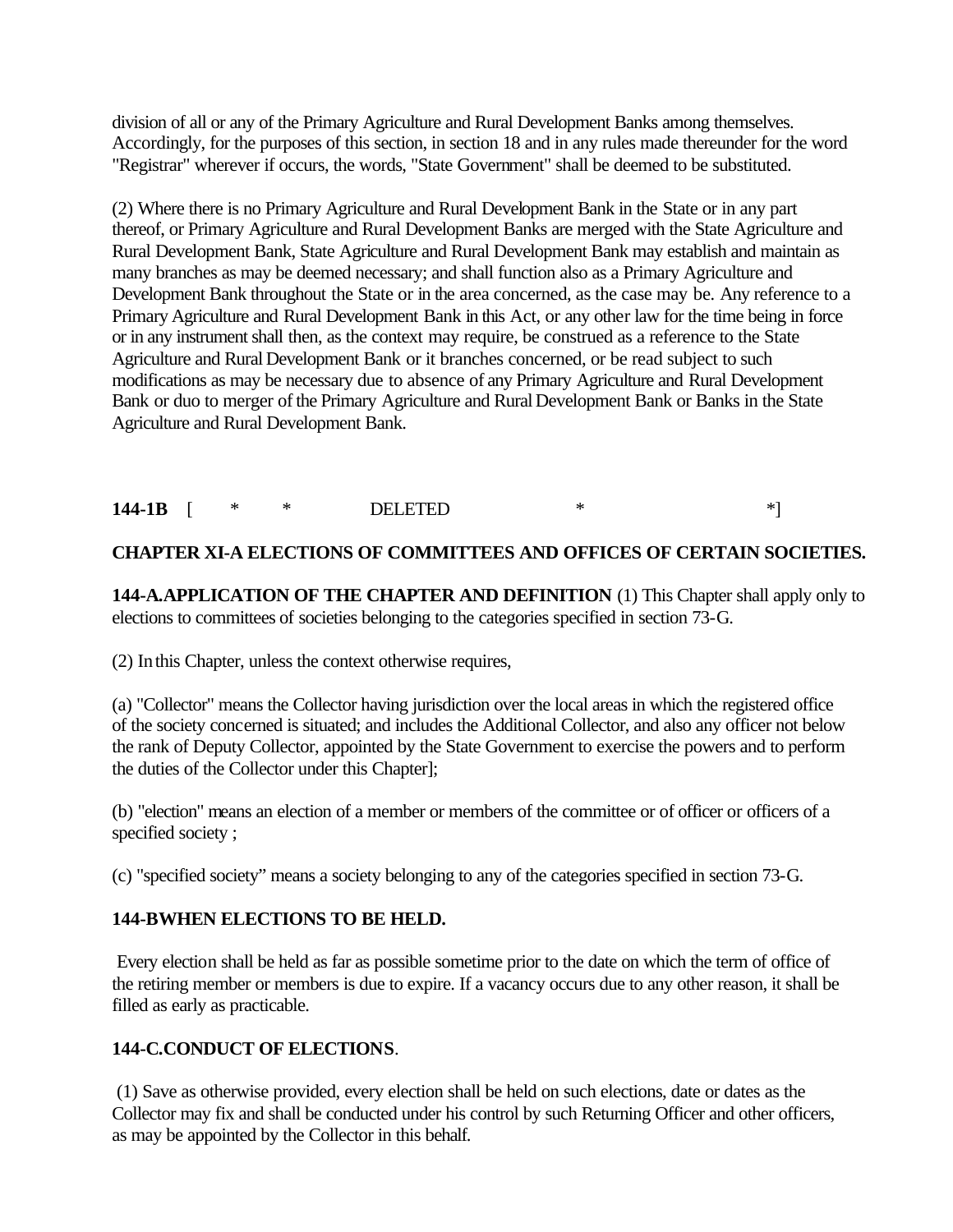(2) In all cases, where a society has to send a nominee as a member of the committee of any specified society, the election of such nominee shall be conducted under the control of the Collector of the District in which the registered office of the society sending the nominee is situated.

(3) In all cases where the by-laws of a specified society authorise the Government nominee or the nominee of a Financing Agency to be a member of the committee of the society, no election need be held for such purpose.

(4) The voting at every election shall be by secret ballot*.* 

## **144-DCOST OF CONDUCTING ELECTIONS**

 (1) The expenses, of the holding of any election, including the payment; of traveling allowances, daily allowances and other remuneration, if any, to the persons appointed to exercise the powers and perform the duties in respect of the election, shall be borne by the specified society concerned.

(2) For this purpose, the Collector may call upon a specified society to deposit with him such amount as he considers necessary for the conduct of the election. Within eight days from the receipt of such direction from the Collector, the society shall deposit the specified amount with the Collector.

(3) The Collector shall maintain an account of the expenses incurred in connection with the election and within six months from the declaration of results of the election, render the same to the society concerned, and shall refund to the society the balance, if any, remaining unspent. If the expenditure exceeds the amount of deposit the Collector shall call upon the society to pay the excess amount as specified by him within eight days from the receipt of the direction from him, and the society shall comply with such direction.

(4) On failure of a specified society to pay as aforesaid the deposit amount or to pay the excess amount, the Collector may recover the sums due, together with interest thereon at the rate of 12 per cent per annum, from the society a arrears of land revenue.

## **144-E.DISQUALIFICATIONS FOR MEMBERSHIP.**

 (1) A person shall be disqualified for being elected as, and for being a member, of the committee of any specified society,—

(a) If he is a salaried employee of any society (other than a society of employees themselves) or holds any office of profit under any society, except when he holds or is appointed to the office of a Managing Director or any other office declared by the State Government by general or special order not to disqualify its holder or is entitled to be or is elected, appointed or co-opted to any reserved seat on the committee of a society under section 73-BB,

(b) If he has been convicted of an offence punishable under section I53-A or of section 171-E or section 171-F or sub-section (2) or sub-section (3) of section 505 of the Indian Penal Code, or under section 144- Q or clause (a) of sub-section (2) of section I44-R of this Act, unless a period of six years has elapsed since the date of his conviction;

(c) If he has been convicted by a Court in India for any offence and sentenced to imprisonment for not less than two years, unless a period of five years has elapsed since his release;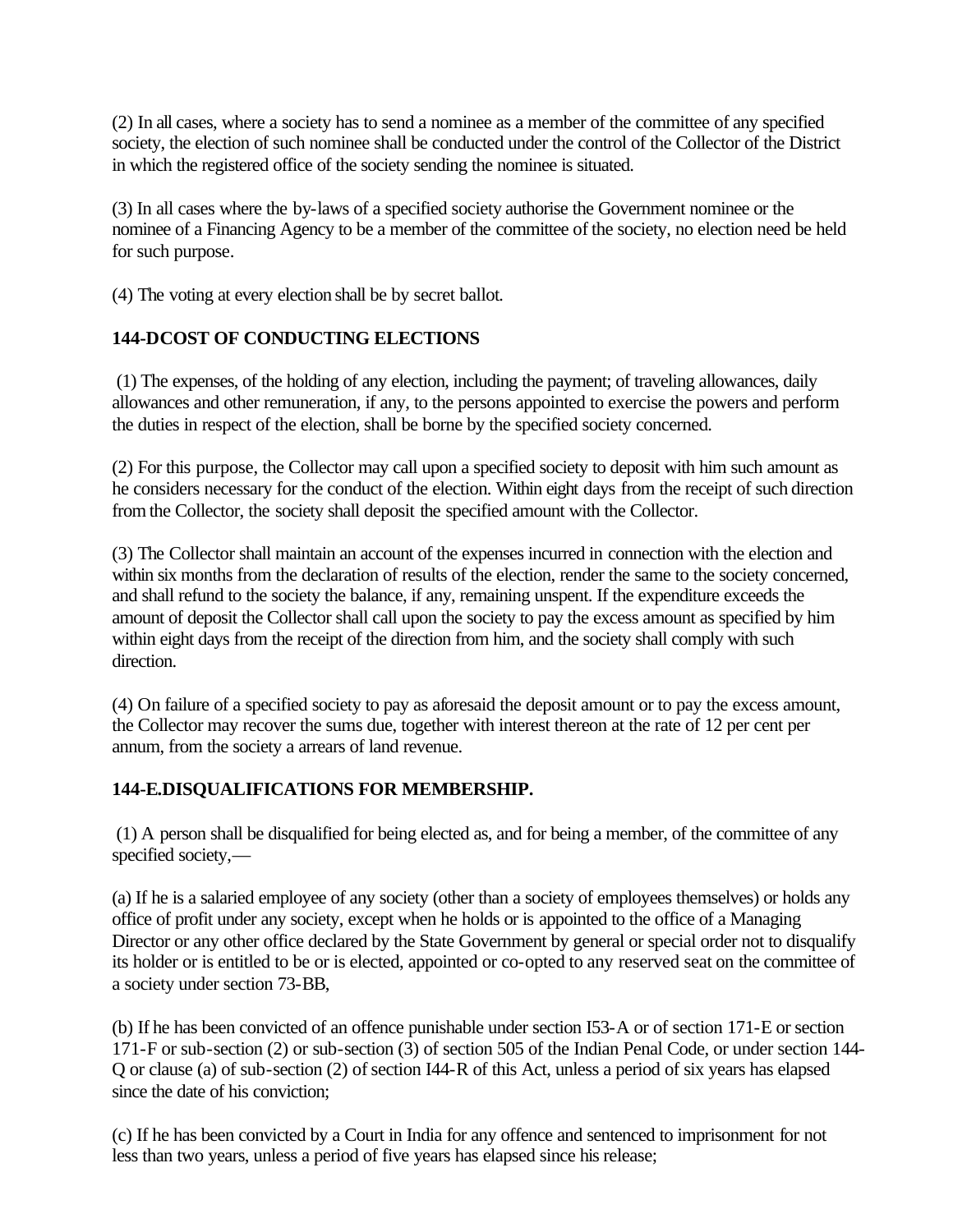(d) If he is found guilty of a corrupt practice by the Commissioner of the Division, unless a period of six years has elapsed since the date on which the decision of the Commissioner takes effect;

(e) If be is so disqualified by or under any other provision of this Act.

(2) For the purposes of clause (a) of sub-section (1), a person shall not be deemed to hold an office of profit under a society, if he does not receive any remuneration other than compensatory allowance, or honorarium payable under sub-section (2) of section 65 not exceeding rupees six thousand per year.

*Explanation.*—In this sub-section, "compensatory allowance" means the traveling allowance, the daily allowance or such other allowance which is paid to the holder of the office for the purpose of meeting the personal expenditure in performing the functions as holder of that office.

(3) Notwithstanding anything contained in clause (b) or (c) of sub-section (2) a disqualification under either clause shall not, in the case of a person who on the date of the conviction is a member of any specified society, take effect until three months have elapsed from that date or, if within that period an appeal or application for revision is brought in respect of the conviction or the sentence, until that appeal or application is disposed of by the Court.

## **144-F. ACCOUNT OF ELECTION EXPENSES, MAXIMUM THEREOF AND LODGING OF ACCOUNT.**

(1) Every candidate at an election shall keep a separate and correct account of all expenditure in connection with the election incurred or authorised by him.

(2) The account shall contain such particulars as may be prescribed.

(3) The total of the said expenditure shall not exceed such amount as may be specified by the State Government, by general or special order, published in the *Official Gazette.*

(4) Every contesting candidate at an election shall, within thirty days from the date of election of the returned candidate or, if there are more than one returned candidate at the election and the dates of their election are different, the later of those two dates, lodge with the Collector an account of his election expenses which shall be a true copy of the account kept by him under sub-section (1).

## **144-G.DISQUALIFICATION FOR FAILURE TO LODGE ACCOUNT OF ELECTION EXPENSES**.

If the Collector is satisfied that a person,- --

(a) has failed to lodge an account of election expenses within the time and in the manner required by the last preceding section, and

(b) has no good reason or justification for the failure,

the Collector shall, by order published in the *Official Gazette,* declare him to be disqualified or being elected as, and for being, a member of the committee of any specified society, and such person shall be disqualified for a period of three years from THE DATE OF THE ORDER.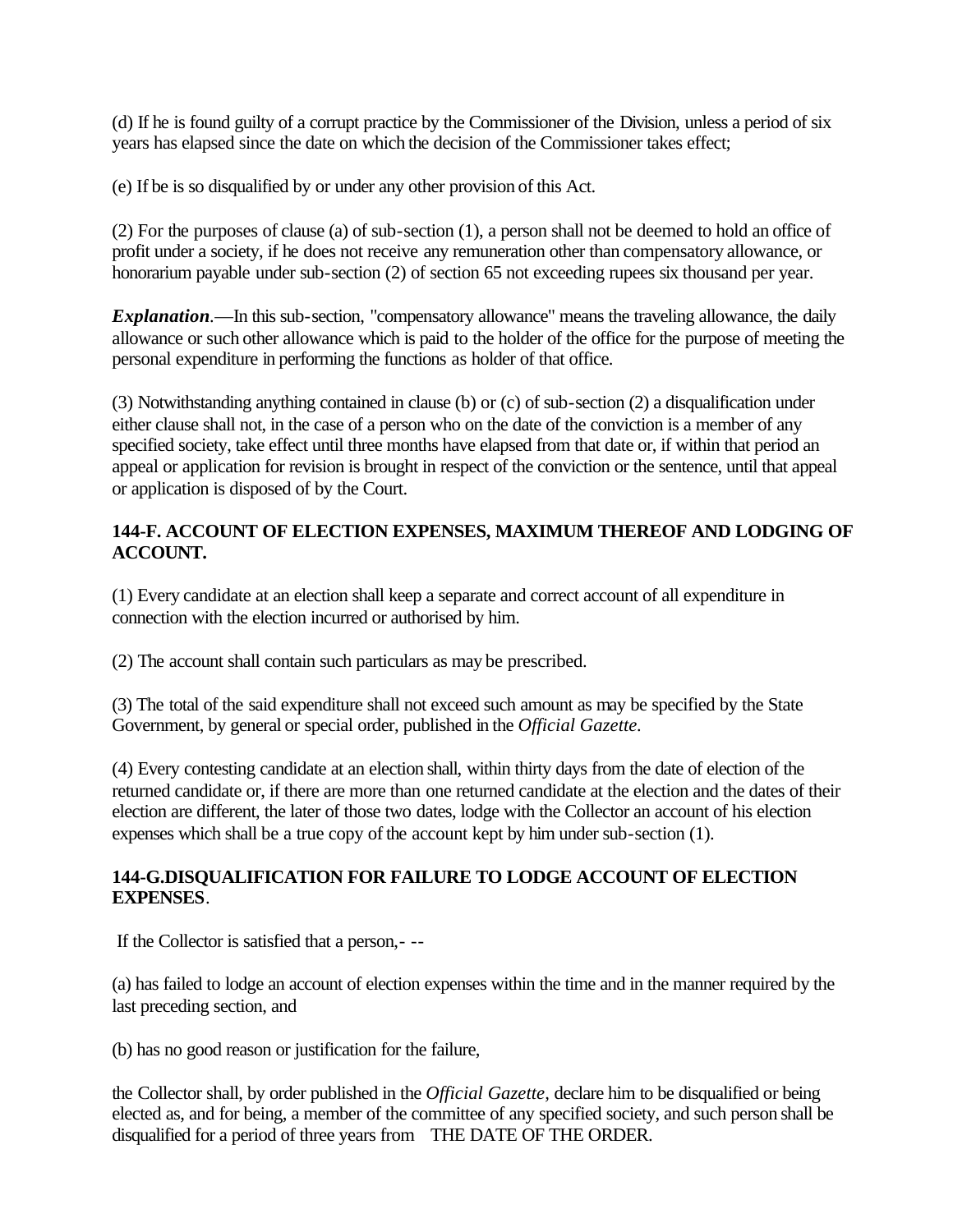#### **144-H REMOVAL OR REDUCTION OF PERIOD OF DISQUALIFICATION.** The State Government may, for reasons to be recorded, remove any disqualification under this Chapter or reduce the period of any such disqualification.

 **144-1CORRUPT PRACTISES.** The following shall be deemed to be corrupt practices for the purposes of this Chapter -(1) "Bribery " that is to say,—

(A) any gift, offer or promise by a candidate or his agent or by any other person with the consent of a candidate or his election agent of any gratification,to any person whomsoever, with the object, directly or indirectly, in inducing—

(a) a person to stand or not to stand as. or to withdraw or not to withdraw from being a candidate at an election, or

(b) an elector to vote or refrain from voting at an election, or as a reward to—

(i) a person for having so stood or not stood, or for having withdrawn or not having withdrawn his candidature; or

(ii) an elector for having voted or refrained from voting ;

(B) the receipt of, or agreement to receive, any gratification, whether as a motive or reward,—

(a) by a person for standing or not standing as, or for withdrawing or not. withdrawing from being, a candidate; or

(b) by any person whomsoever for himself or any other person for voting or refraining from voting, or inducing or attempting to induce any elector to vote or refrain from voting, or any candidate to withdraw or not to withdraw his candidature.

*Explanation*—For the purpose of this clause, the term "gratification" is not restricted to pecuniary gratifications or gratifications estimable in money and it includes all forms of entertainment and all forms of employment for reward, but it does not include the payment of any expenses *bona fide* incurred at, or for the purpose of, any election and duly entered in the account of election expenses referred to in section 344-F.

(2) Undue influence, that is to say any direct or indirect interference or attempt to interfere on the part of the candidate or his agent, or of any other person with the consent of the candidate or his election agent, with the free exercise of any electoral right :

Provided that—

(a) Without prejudice to the generality of the provisions of this clause, any such person as is referred to therein who-

(i) threatens any candidate or any elector, or any person in whom a candidate or an elector is interested, with injury of any kind including social ostracism and ex-communication or expulsion from any caste or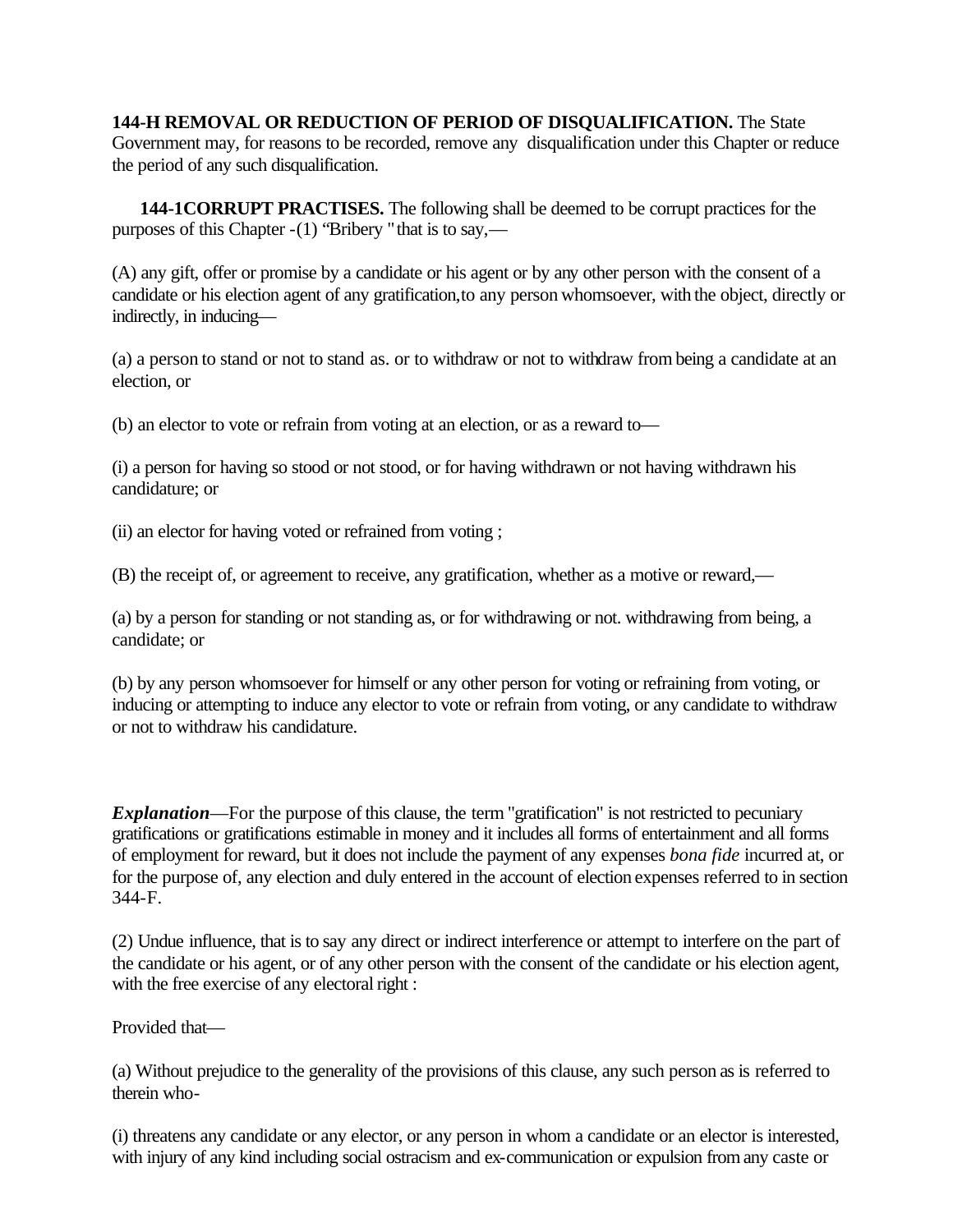#### community, or

(ii) induces or attempts to induce a candidate or an elector to believe that he, or any person in whom he is interested, will become or will be rendered an object of divine displeasure or spiritual censure,

shall be deemed to interfere with the free exercise of the electoral right of such candidate or elector within the meaning of this clause ;

(b) a declaration of public policy, or a promise of public action, or the mere exercise of a legal right without intent to interfere with an electoral right, shall not be deemed to' be interference within the meaning of this clause.

(3) The hiring or procuring, whether on payment or otherwise, of any vehicle or vessel by a candidate or his agent or by any other person with the consent of a candidate or his election agent, or the use of such vehicle or vessel for the free conveyance of any elector (other than the candidate himself, the member of his family or his agent) to or from any polling station :

Provided that, the hiring of a vehicle or vessel by an elector or by several electors at their joint costs for the purpose of conveying him or them to and from any polling station shall not be deemed to be a corrupt practice under this clause :

Provided further that, the use of any public transport vehicle or vessel or railway carriage by any elector at his own cost for the purpose of going to or coming from any polling station shall not be deemed to be a corrupt practice.

*Explanation—*In this clause and in the next succeeding clause, the expression " vehicle" means any vehicle used or capable for being used for the purpose of road transport, whether propelled by mechanical power or otherwise and whether used drawing other vehicles or otherwise.

(4) The use of vehicles belonging to a specified society for the purposes of any election.

(5) The incurring or authorizing of expenditure in contravention of section 144-F.

(6) Making special advances of loans or otherwise favouring any elector or group of electors between the date of declaration of programme for an election and the date of declaration of the result thereof.

## **144-J. MAINTENANCE OF SECRECY OF VOTING.**

(1) Every officer, clerk, agent or other person who performs any duty of secrecy in connection with the recording or counting of votes at an election shall maintain, of voting, and aid in maintaining the secrecy of the voting and shall not (except for some purpose authorised by or under any law.) communicate to any person any information calculated to violate such secrecy.

(2) Any person who contravenes the provisions of sub-section (1) shall, on conviction, be punished with imprisonment for a term which may extend to three months or with fine, or with both.

## **144-K. OFFICERS ETC. AT ELECTIONS NOT TO ACT FOR CANDIDATES OR TO INFLUENCE VOTING.**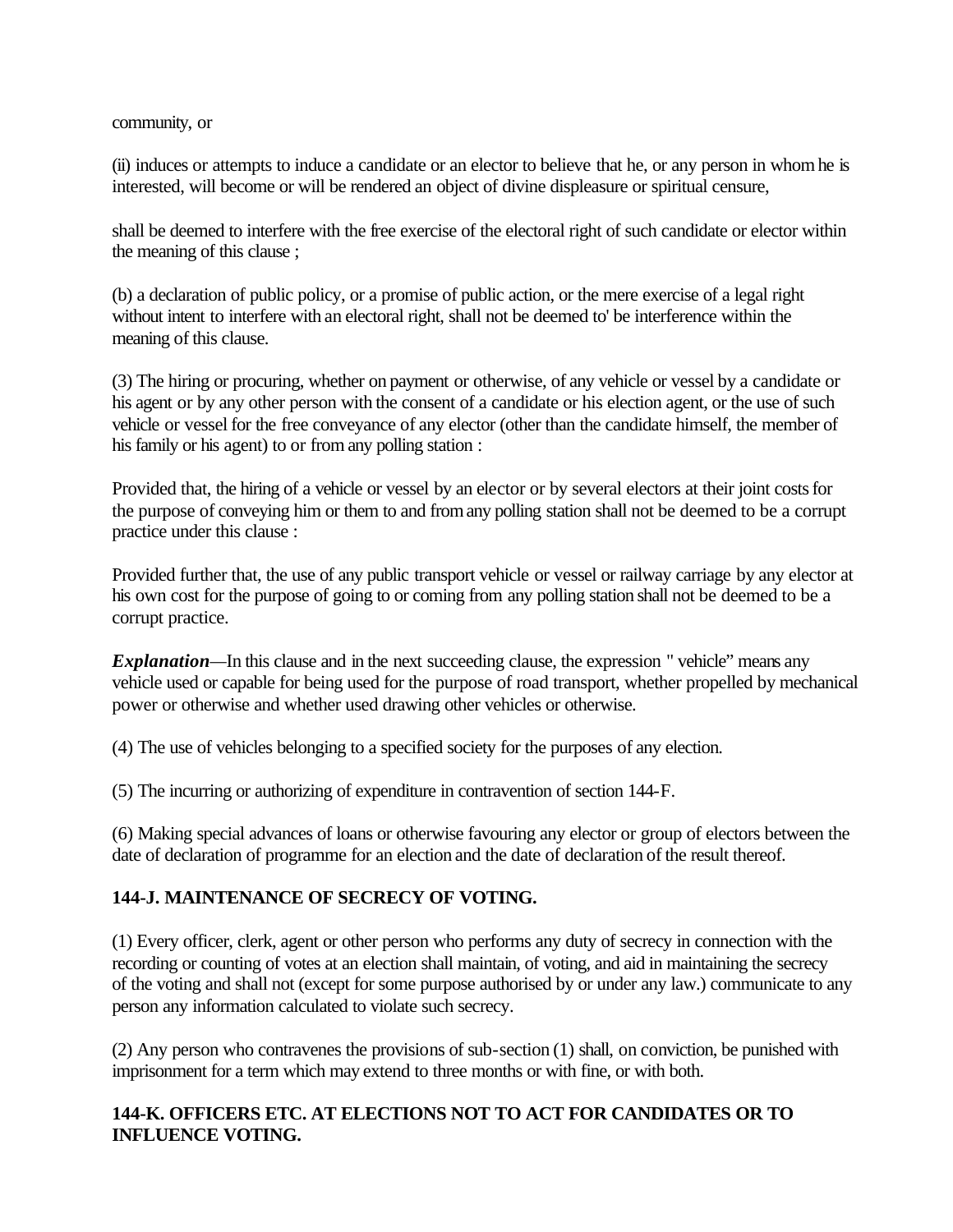(1) No person who is a Returning Officer or an Assistant Returning Officer or a Presiding or Polling Officer at an election, or an officer or clerk appointed by the Returning Officer or the Presiding Officer to perform any duty in connection with an election shall in the conduct or the management of the election do any act or to (other than the giving of vote) for the furtherance of the prospects of the election of a candidate.

2) No such person as aforesaid and no member of a Police Force, shall endeavour—

(a) to persuade any person to give his vote at an election or

(b) to dissuade any person from giving, his vote at an election, or

(c) to influence the voting of any person at an election in any manner.

(3) Any person who contravenes the provisions of sub-section (1) or sub-section (2) shall, on conviction be .punished with imprisonment which may extent to six months, or with fine, or with both.

(4) An offence punishable under sub-section (3) shall be cognizable.

## **144-L. PROHIBITION OF CANVASSING IN OR NEAR POLLING STATION.**

 (1) No person shall, on the date or dates on which a poll is taken at any polling station, commit any of the following acts within the polling station or in any of public or private place within a distance of one hundred meters of the polling station, namely :—

(a) canvassing for votes; or

(b) soliciting the vote of any elector; or

(c) persuading any elector not to vote for any particular candidate; or

(d) persuading any elector not to vote at the election; or

(e) exhibiting any notice or sign (other than an official notice) relating to the election.

(2) Any person who contravenes the provisions of sub-section (1) shall, on conviction be punished with fine which may extend to two hundred and fifty rupees.

(3) An offence punishable under sub-section (2) shall be cognizable.

## **144-M. PENALTY FOR DISORDERLY CONDUCT IN OR NEAR POLLING STATIONS.**

 (1) No person shall, on the date or dates on which a poll is taken at any penalty for polling Station :—(a) use or operate within or a£ the entrance of the polling station, or in any or new public or private place in the neighbourhood thereof, any apparatus for amplifying or reproducing the human voice, such as a megaphone or a loud-speaker stations. or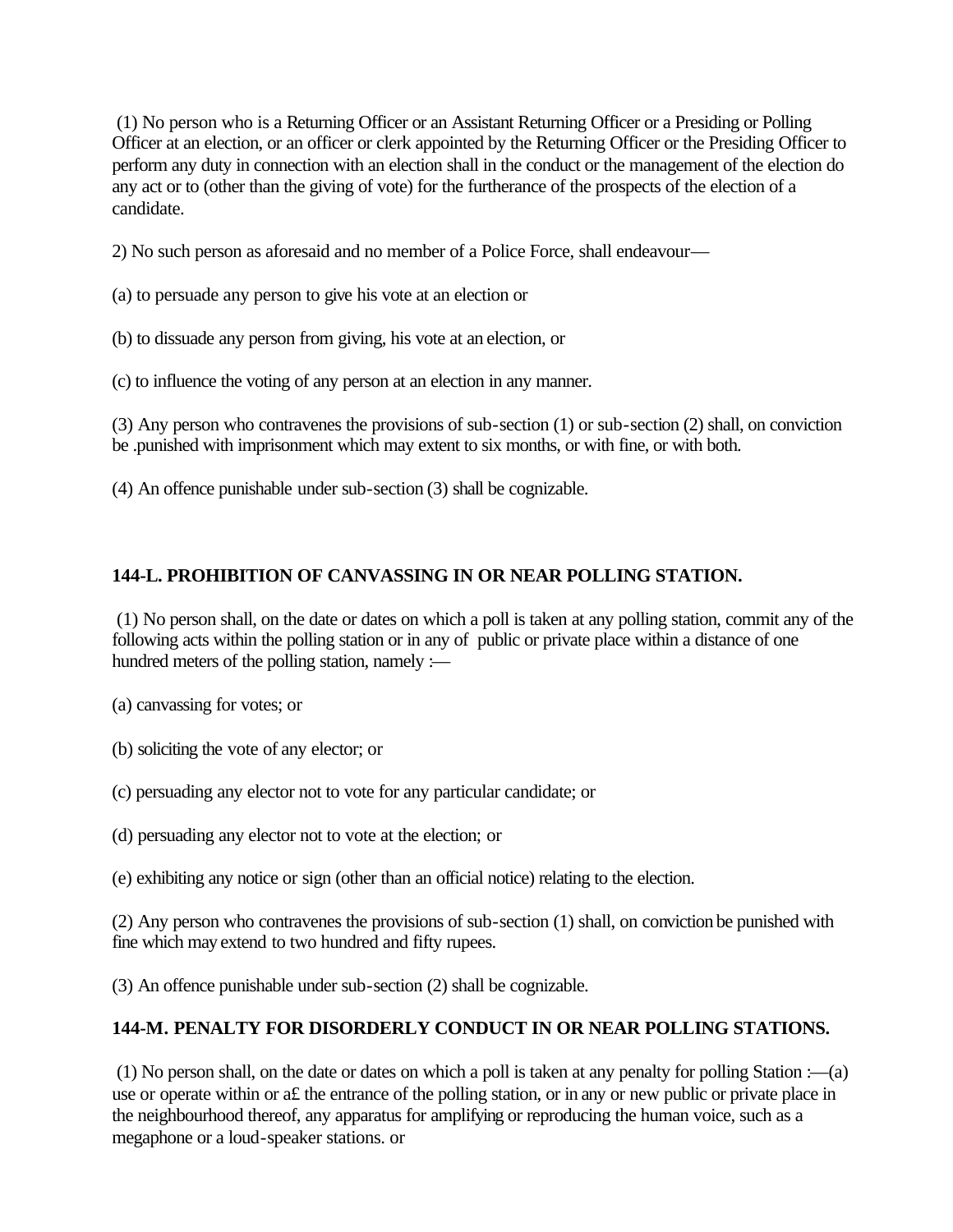(b) shout, or otherwise act in a disorderly manner, within or at entrance of the polling station or in any public or private place in the neighbourhood thereof, so as to cause annoyance to any person visiting the polling station for the poll, or so as to interfere with the work of the officers and other persons on duty at the polling station.

(2) Any person who contravenes, or wilfully aids or abets the contravention of, the provisions of subsection (1) shall, on conviction, be punished with imprisonment which may extend to three months, or with fine, or with both.

(3) If the Presiding Officer of a polling station has reason, to believe that any person is committing or has committed an offence punishable under this section, he may direct any police officer to arrest such person, and thereupon the polios officer shall arrest him.

(4) Any police officer may take such steps, and use such force, as may be reasonably necessary for preventing any contravention of the provisions of sub-section (1), may seize any apparatus used for such contravention-

# **144-N. PENALTY FOR MISCONDUCT AT THE POLLING STATION.**

 (1) Any person who during the hours fixed for the poll at any polling penalty for station misconducts himself or fails to obey the lawful directions of the Presiding misconduct Officer may be removed from the polling station by the Presiding Officer or by any Police Officer on duty or by any person authorised in this behalf by such Presiding Officer.

(2) The powers conferred by sub-section (1) shall not be exercised so as to prevent my elector who is otherwise entitled to vote at a polling station from having an opportunity of voting at that station.

(3) If any person who has been so removed from a polling station re-enters the polling station without the permission of the Presiding Officer, he shall, on conviction. be punished with imprisonment for a term which may extend to three months, or with fine, or with both.

(4) An offence punishable under sub-section (3) shall be cognizable.

# **144-O. PENALTY OR ILLEGAL HIRING OR PROCURING OF CONVEYANCES AT ELECTIONS**

 If any person is guilty of any such corrupt practice as is specified in Clause 3 or (4) of Section 144-I at or in connection with an election, he shall, on conviction, be punished with fine which may extend to one thousand rupees.

# **144-PBREACHES OF OFFICIAL DUTY IN CONNECTION WIH ELECTION**

 (1) If any person to whom this section applies is without reasonable cause guilty of any act or omission in breach of his official duty, he shall, on conviction, be punished with fine which may extend to five hundred rupees.

(2) An offence punishable under sub-section (1) shall be cognizable.

(3) No suit or other legal proceedings shall lie against any such person for damages in respect of any such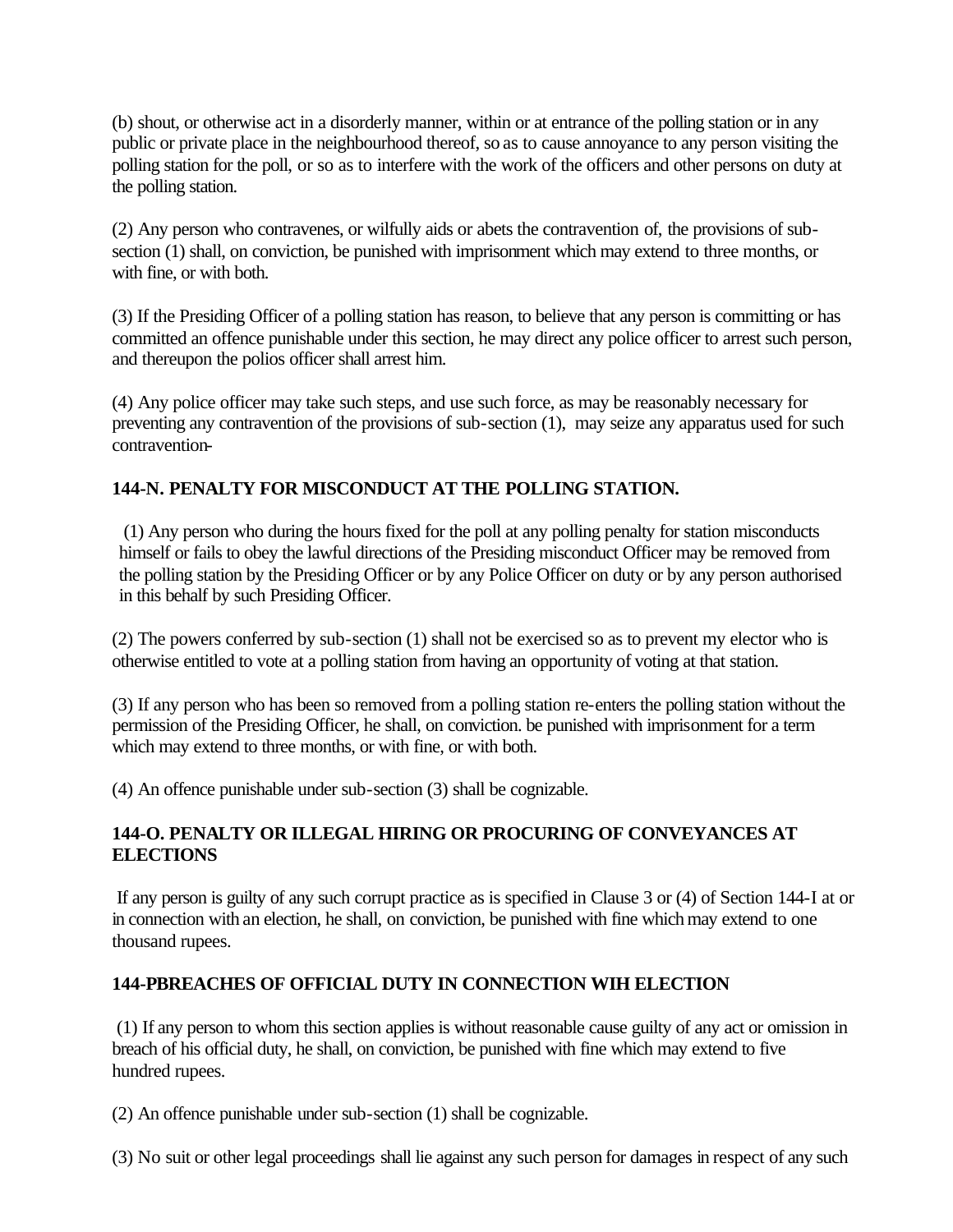act or omission as aforesaid.

(4) The persons to whom this section applies are the Returning Officers, Assistant Returning Officers, Presiding Officers. Polling Officers and any other persons appointed to perform any duty in connection with the receipt of nominations or withdrawal of candidatures, or the recording or counting of votes at an election; and the expression " official duty " shall for the purposes of this section be construed accordingly, but shall not include duties imposed otherwise than by or under this Act.

## **144-Q. REMOVAL OF BALLOT PAPER FROM POLLING STATION TO BE AN OFFENCE.**

(1) Any person who at any election fraudulently takes, or attempts to take a ballot paper cut of a polling station, or wilfully aids, or abets the doing of any such act, shall on conviction, be punished with imprisonment for a term which may extend to one year, or with fine which may extend to five hundred rupees, or an offence, with both.

(2) If the Presiding Officer of a polling station has reason to believe that any person is committing or has committed an offence punishable under sub-section (1), such officer may, before such person leaves the polling station, arrest or direct a police officer to arrest such person and may search such person 01 cause him to be searched by a police officer :

Provided that, when it is necessary to cause a. woman to be searched, the search shall be made by another woman with strict regard to decency.

(3) Any ballot paper found upon the person arrested on search shall be made over for safe custody to a police officer by the Presiding Officer, or when the search is made by a police officer, shall be kept by such officer in safe custody.

(4) An offence punishable under sub-section (1) shall be cognizable.

## **144-R. OTHER OFFENCES AND PENALTIES THEREOF.**

(1) A person shall be guilty of an electoral offence, if at any election he—

(a) fraudulently defaces or fraudulently destroys any nomination paper; or therefor.

(b) fraudulently defaces, destroys or removes any list, notice or other document affixed by or under the authority of a Returning Officer; or

(c) fraudulently defaces or fraudulently destroys any ballot paper or the official mark on any ballot paper or any declaration of identity or official envelope used in connection with voting by postal ballot; or

(d) without due authority supplies any ballot paper to any person or receives any ballot paper from any person or is possession or any ballot paper; or

(e) fraudulently puts into any ballot box anything other than the ballot paper which he is authorised by law to put in; or

(f) without due authority destroys, takes, opens or otherwise interferes any ballot box or ballot papers then in use or the purposes of the election; or: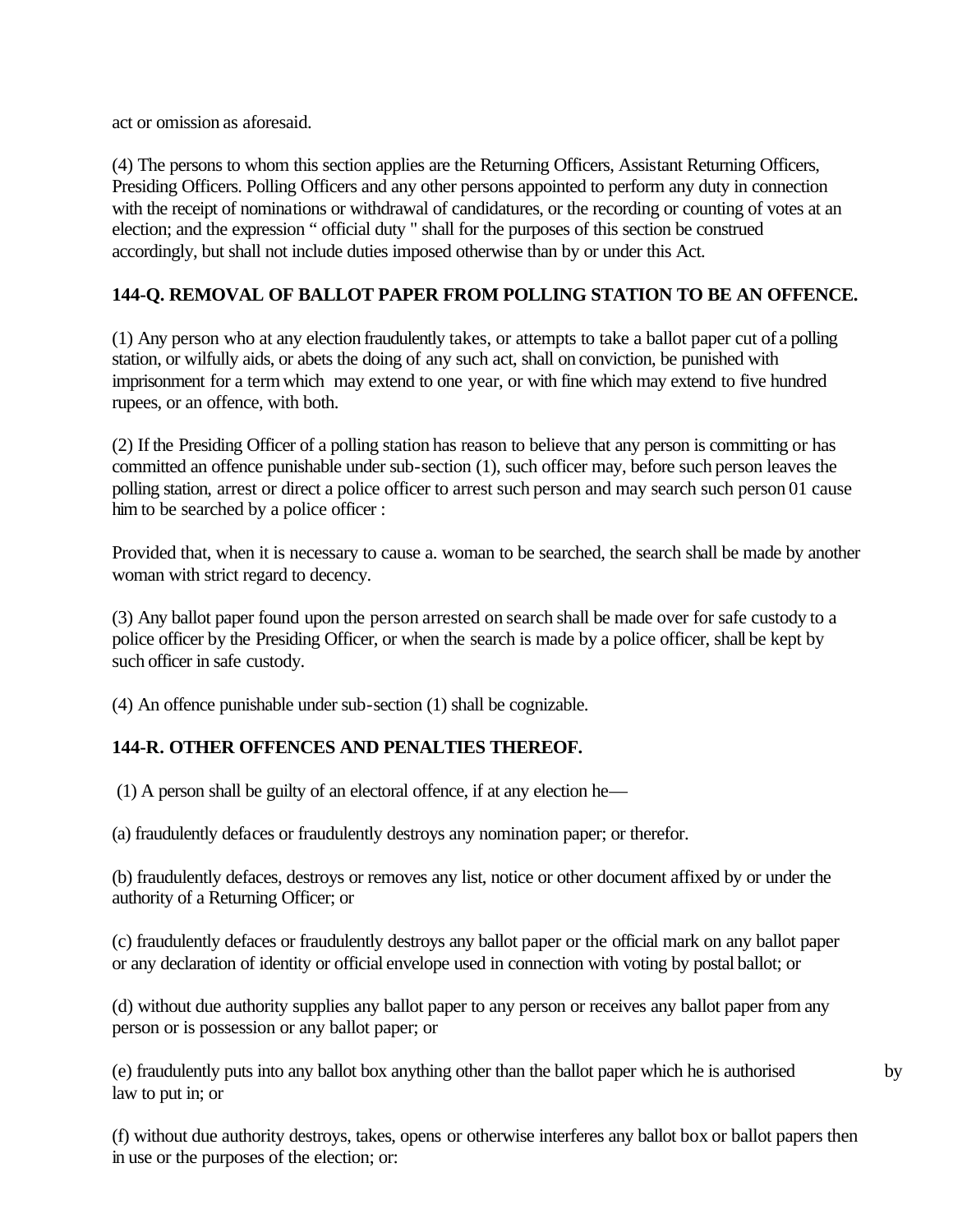(g) fraudulently or without due authority, as the case may be, attempts to do any of the wilfully aids or abets: the doing of any such acts

(2) Any person guilty of an electoral offence under tins section shall—-

(a) if he is a Returning Officer or an Assistant Returning Officer or a Presiding Officer at a polling station or any other officer or clerk employed on official duty in connection with the election, on conviction, be punished with imprisonment for a term which may extend to two years or with fine, or with both ;

(b) if he is any other person, on conviction, be punished with imprisonment for a term which may extend to six months, or with fine, or with both.

(3) For the purposes of this section, a person shall be deemed to be on official duty if his duty is to take part in the conduct of an election or part of an election including the counting of votes or to be responsible after an election for the used ballot papers and other documents in connection with such election, but the expression "official duty" shall not include any duty imposed otherwise than by or under this Act.

(4) An offence punishable under sub-section (2) shall be cognizable.

## **144-S. APPLICATION OF SECTION 148 TO OFFENCES UNDER THIS CHAPTER SUBJECT TO CERTAIN MODIFICATIONS.**

The provisions of section 148 shall apply to the offences under this Chapter subject to the modification that no prosecution for an offence punishable under this Chapter shall be lodged, except with the previous sanction of the Collector.

## **144-T. DISPUTES RELATING TO ELECTIONS TO BE SUBMITTED TO THE COMMISSIONER OR OTHER SPECIFIED OFFICER.**

(1) Notwithstanding anything contained in section 91 or any other provisions of this Act, any dispute relating to an election shall be referred to the Commissioner of the Division in which such election is held or to an officer not below the rank of Additional Commissioner of a Division authorised by the State submitted Government in this behalf (hereinafter in this section either of them as the context to the may require is referred to as "the specified officer"].

(2) Such reference may be made by an aggrieved party by presenting an election other petition to the specified officer, within a period of two months from the date of specified declaration of the result of the election :

Provided that, the specified officer] may admit any petition after the expiry of that period, if the petitioner satisfies the specified officer that he had sufficient cause for not preferring the petition within the said period.

(3) In exercising the functions conferred on him by or under this Chapter, the specified officer shall have the same powers as are vested in a Court in respect of-

(a) proof of facts by affidavit ;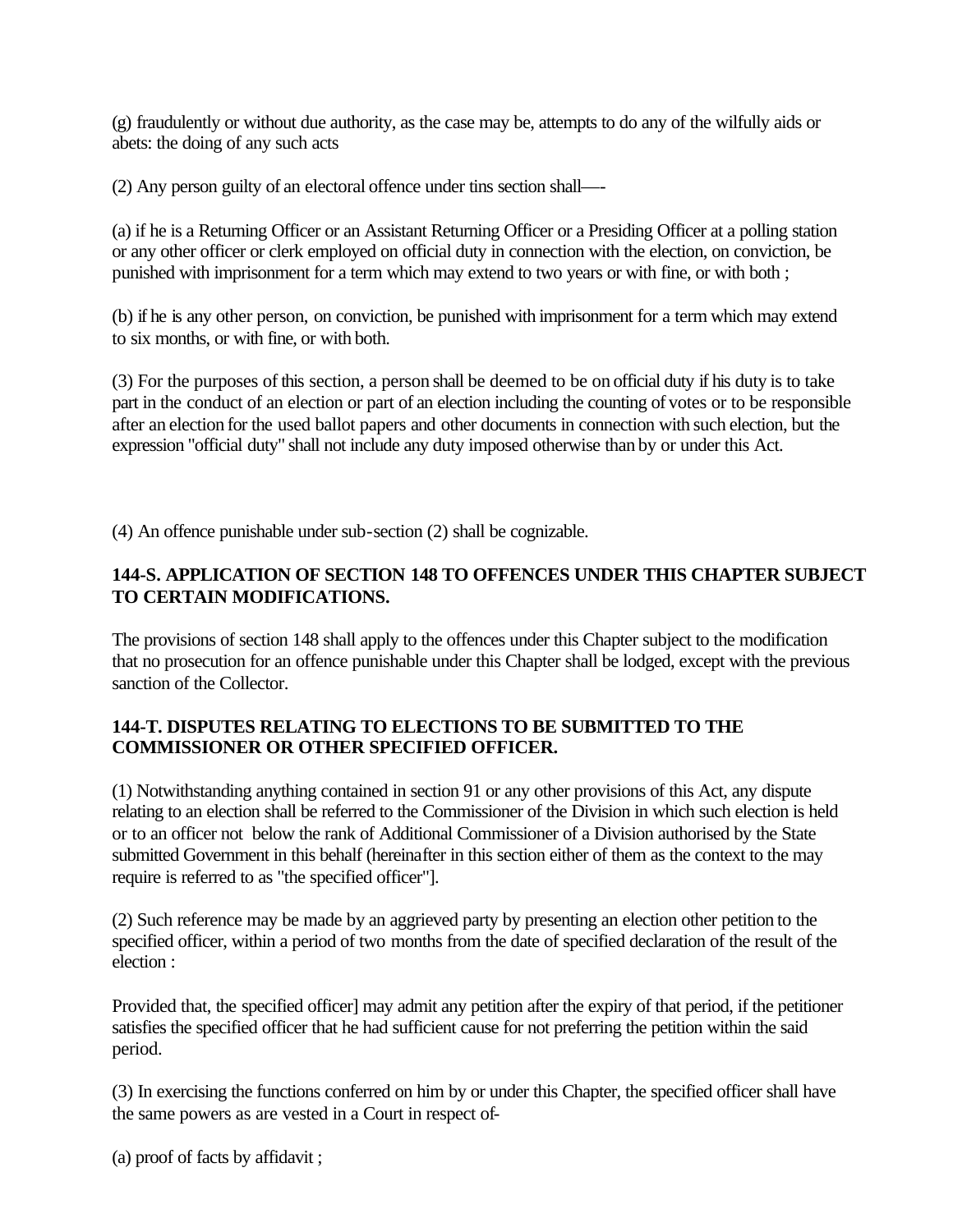(b) summoning and enforcing the attendance of any person and examining him on oath ;

(c) compelling discovery or the production of documents ; and

(d) issuing commissions for the examination of witnesses.

In the case of any such affidavit, an officer appointed by  $\land$  the specified officer] in this behalf may administer the oath to the deponent.

(4) Subject to any rules made by the State Government in this behalf, any such petition shall be heard and disposed of by the specified officer as expeditiously as possible. An order made by the specified officer on such petition shall be final and conclusive and shall not be called in question in any Court.

## **144-U.DEPOSITS TOWARDS COSTS FOR HEARING AND POWER TO AWARD COSTS**.

 A petitioner presenting an election petition under the last preceding section shall deposit not exceeding Rs. 500 as the Commissioner may direct hearing Awards the costs for hearing the petition. Unless the petitioner deposits the same and power as aforesaid the petition shall be summarily dismissed. Subject to such conditions to award as may be prescribed, at the time of deciding the petition, the Commissioner shall assess the costs of the hearing of the petition and shall require the petitioner or the respondents or both as the case may be to defray the whole or in such proportion as he thinks at the costs of the petition including the deposit so made. The Commissioner shall credit to Government such sum as he assesses as the cost to Government of hearing the petition (but not exceeding Rs. 500 in any case.)

## **144-V.CONTENTS OF PETITION**

(1) An election petition shall-

(a) contain a concise statement of the material facts on which the petitioner relies ;

(b) set forth full particulars of any corrupt practice that the petitioner alleges including as fall a statement as possible of .the names of the parties alleged to have committed such corrupt practice and the date and place of the commission of each such practice; and

(c) be signed by the petitioner and verified in the manner laid down in the Code of Civil Procedure, 1908, for the verification of pleadings :

Provided that, where the petitioner alleges any corrupt practice, the petition shall also be accompanied by an affidavit in support of the allegation of such corrupt practice and the particulars thereof.

(2) Any schedule or annexure to the petition shall also be signed by the petitioner and verified in the same manner as the petition.

## **144-W. RELIEF THAT MAY BE CLAIMED BY TH PETITIONER**.

A petitioner may, in addition to claiming a declaration that the election may of all or any of the returned candidates is void, claim a further declaration that he himself or any other candidate has been duly elected.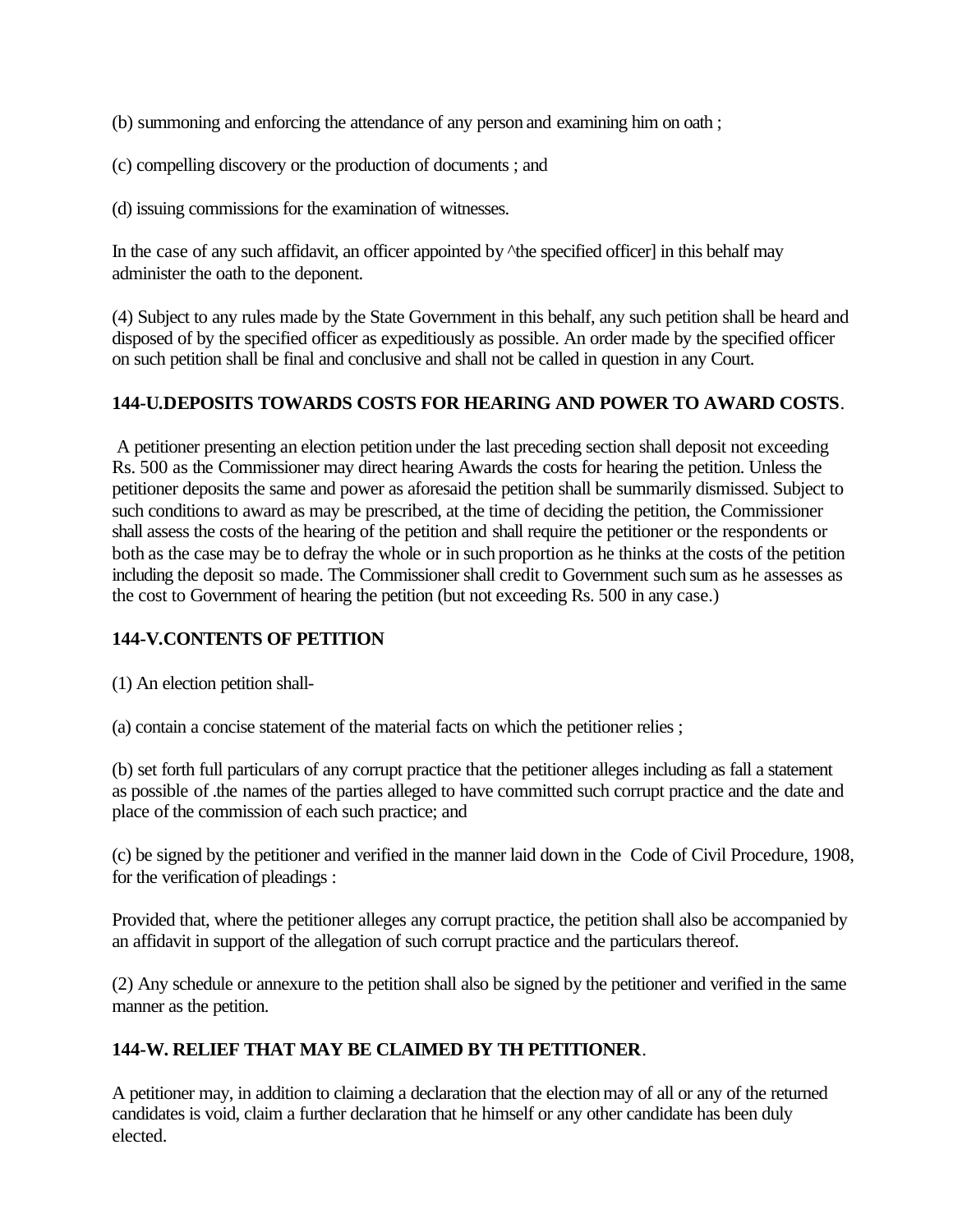## **144-X. POWER TO MAKE RULES FOR PURPOSES OF THIS CHAPTER**

Without prejudice to any other power to make roles contained elsewhere in this Act generally State Government may make rules consistent with this Act generally to provide for and to regulate all or any of the other matters relating to the various stages of the elections including preparation of list of voter;.

## **144-Y.SPECIAL PROVISON FOR ELECTION OF OFICERS OF SPECIFIED SOCIETIES**.

 (1) This section shall apply only to election of officers by members of committees of societies belonging to the categories specified in section 73-G.

(2) After the election of the members of the committee and, where necessary co-option or appointment, as the case may be, of members to the reserved seats societies, under section 73-B, or whenever such election is due, the election of the office or officers of any such society shall b& held as provided in its by-laws, but any meeting of the committee for this purpose shall be presided over by the Collector or an officers nominated by aim in this behalf.

## **CHAPTER XII OFFENCES AND PENALTIES.**

# **145. PROHIBITION OF USE OF THE WORD "CO-OPERATIVE"**

(1) No person, other than a society registered, or deemed to be registered, of use of the under this Act, and a person or his successor in interest of any name or title under word which he traded or carried on business at the date on which this Act comes into force, shall without the sanction of the State Government , function, trade or carry on business under any name or title of which the word "co-operative " or its equivalent in any Indian language, forms part.

(2) Every person contravening the provisions of the foregoing sub-section shall on conviction, be punished with fine which may extend to five hundred rupees.

## **146. OFFENCES**

It shall be an offence under this Act, if—

(a) any member of a society transfers any property or interest in property in contravention of sub-section (2) of section 47 or any person knowingly acquires or abets in the acquisition of, such property; or

(b) any employer and every director, manager, secretary or other officer or agent acting on behalf of such employer who, without sufficient cause, fails to comply with sub-section (2) of section 49; or

(c) a committee of a society or an officer or member thereof fails to invest funds of such society in the manner required by section 70; or

(d) any person, collecting the share money for a society in formation, does not within a reasonable period deposit the same in the State Co-operative Bank, or a Central Co-operative Bank, or an Urban Cooperative Bank, or a Postal Savings Bank ; or

(e) any person, collecting the share money for a society in formation, makes use of the funds so raised for conducting any business or trading in the name of a society to be registered or otherwise; or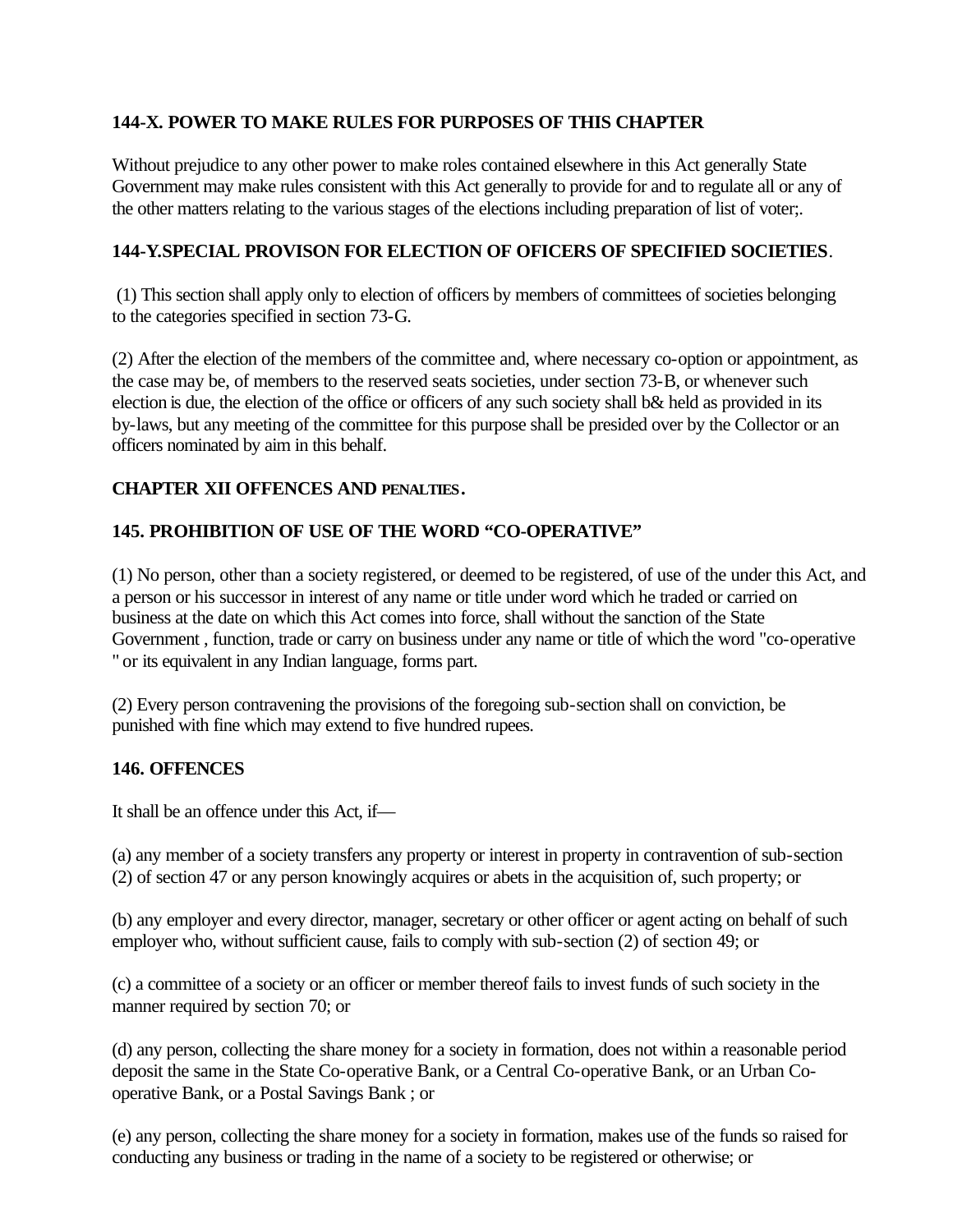[(e-1) any person, who collects share money or any other sum by misrepresentation to the members or prospective members in the name of the society to be registered, or after registration of a society by such misrepresentation, or otherwise; or

(e-2) any person knowingly gives a false certificate in whatever form showing that a person is or is not a " defaulter " within the meaning of that expression in the Explanation to clause (i) of sub-section (1) of section 73-FF; or]

(f) a committee of a society, or an officer or member thereof, fails to comply with the provisions of subsection  $(2)$ ,  $(3)$  or  $(4)$  of section 75; or

(g) any officer or member of a society who is in possession of information, books and records, fails to furnish such information or produce books and papers, or give assistance to a person appointed or authorised by the State Government or the Registrar under section .78, 81, 84, 94 or 103; or

(h) any officer of a society fails to hand over the custody of books, records, cash, security and other property belonging to the society of which he is an officer, to a person appointed under section 78 or 103; or

(i) a committee of a society with a working capital of fifty thousand rupees or more, or any officer or a member thereof, fails without any reasonable excuse to give any notice, send any return or document, do or allow to be done anything, which the committee, officer or member is by this Act required to give, send, do or allow to be done or comply with orders made under section 79; or

(j) a committee of a society or an officer or member thereof wilfully neglects or refuses to do any act, or to furnish any information required for the purposes of this Act by the Registrar, or other person duly authorised by him in writing in this behalf; or

(k) a committee of a society or an officer or member thereof, willfully makes a false return, or furnishes false information, or fails to maintain proper accounts or

(l) any officer, member, agent or servant of a society fails to comply with the requirements of sub-sections (4) of section 81; or

(m) any officer or a member of a society willfully fails to comply with any decision award or order passed under section 96 or

(n) a member of a society fraudulently disposes of property over which the aociety has a prior claim, or a member or officer or employee or any person disposes of his property by sale, transfer, mortgage, gift or otherwise, with the fraudulent intention of evading the dues of the society; or

(o) any officer of a society wilfully recommends, or sanctions fcr his own personal use or benefit or for the use or benefit of a person in whom he is interested, a loan in the name of any other person; or

(p) any officer or member of a society destroys, mutilates, tampers with, or otherwise alters, falsifies or secretes or is privy to the destruction, mutilation, alteration, falsification or secreting of any books, papers or securities or makes, or is privy to the making of any fplse or fraudulent entry in any register, book of account or document belonging to the society; or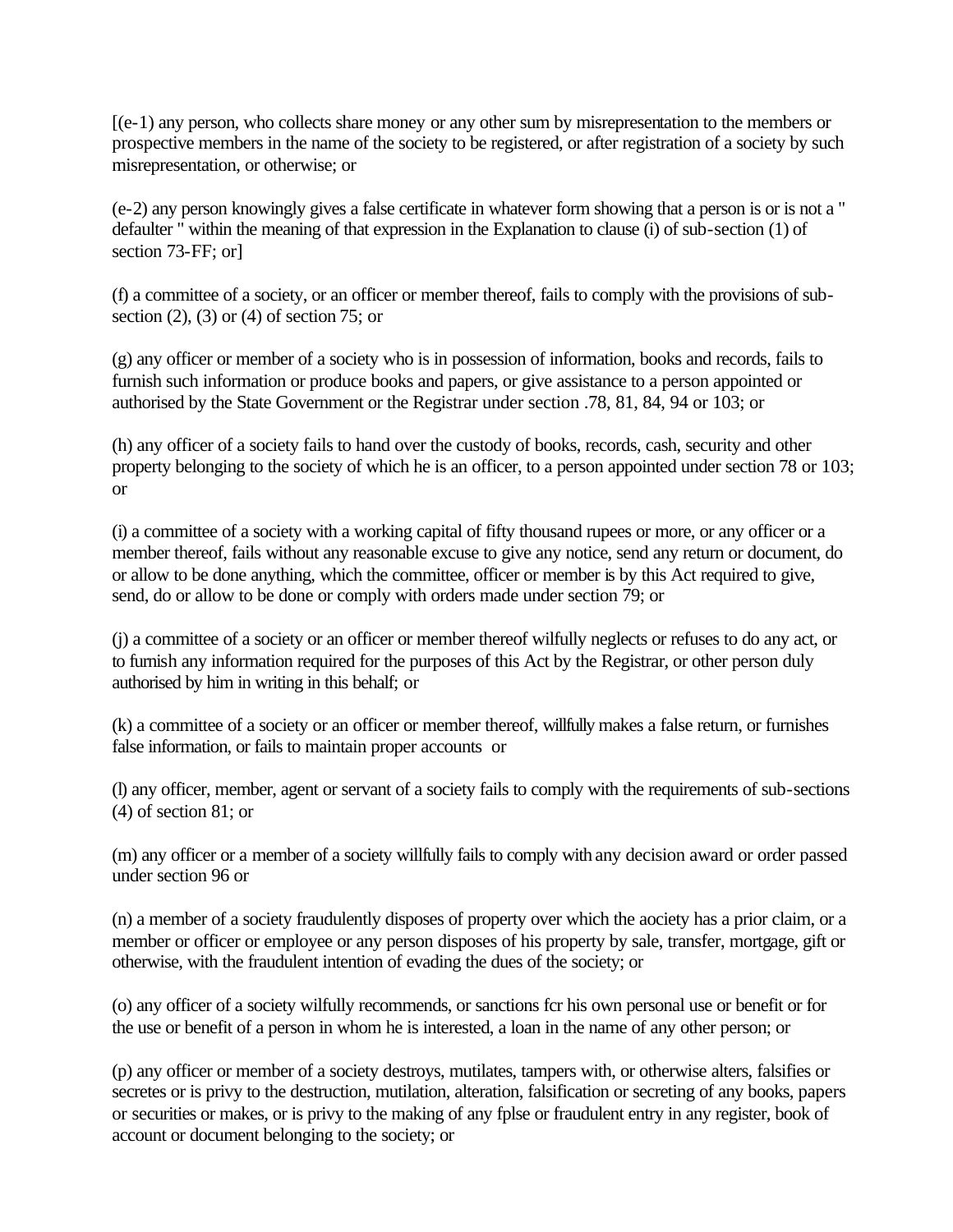(q) any officer or member of a society or any person does any act declared by the rules to be an offence.

*Explanation.*—For the purpose of this section, an officer or a member referred to in the section shall include past officer and past member, as the case may be.

#### **147. Punishments for offences under section 146**

Every society, officer or past officer, member or past member, employee or past employee of a society, or any other person, who commits an offence under section 146 shall, on conviction, be punished—(a) if it is an offence under clause

(a) of that section with imprisonment for e term which may extend to six months, or with fine which may extend to five hundred rupees, or with both;

(b) if it is an offence under clause (b) of that section, with imprisonment for a term which may extend to three years or with fine which may extend to five thousand rupees, or with both;

(c) if it is an offence under clause (c) of that section, with fine which may extend to five hundred rupees;

(d) if it is an offence under clause (d) of that section, with fine which may extend to five hundred rupees;

(e) if it is an offence under clause (e) of that section, with imprisonment for a term which may extend to one year, or with fine, or with both;

(e-1) if it is an offence under clause (e-1) of that section, with m-iprisonment of a term which may extend to three years, or with fine which may extend to five thousand rupees, or with both;

(e-2} if it is an offence under clause (e-2) of that section, with imprisonment of a term which may extend to three years, or with fine which may extend to five thousand rupees, or with both;]

(f) if it is an offence under clause (f) of that section, with fine which may extend to two hundred and fifty rupees;

(g) if it is an offence under clause (g) of that section, with fine which may extend to five hundred rupees;

(h) if it is an offence under clause (h) of that section, with fine which may extend to five hundred rupees;

(i) if it is an offence under clause (i) of that Section, with fine which may extend to five hundred rupees;

(j) if it is an offence under clause (j) of that section, with imprisonment for a term which may extend to one month, or with fine which may extend to five hundred rupees, or with both;

(k) if it is an offence under clause (k) of that section, with imprisonment for a term which may extend to one year, or with fine which may extend to two thousand rupees, or with both;

(l) if it is an offence under clause (l) of that section, with fine which may extend to one hundred rupees;

(m) if it is an offence under clause (m) of that section, with imprisonment for a term which may extend to six months, or with fine which may extend to five hundred rupees, or with both;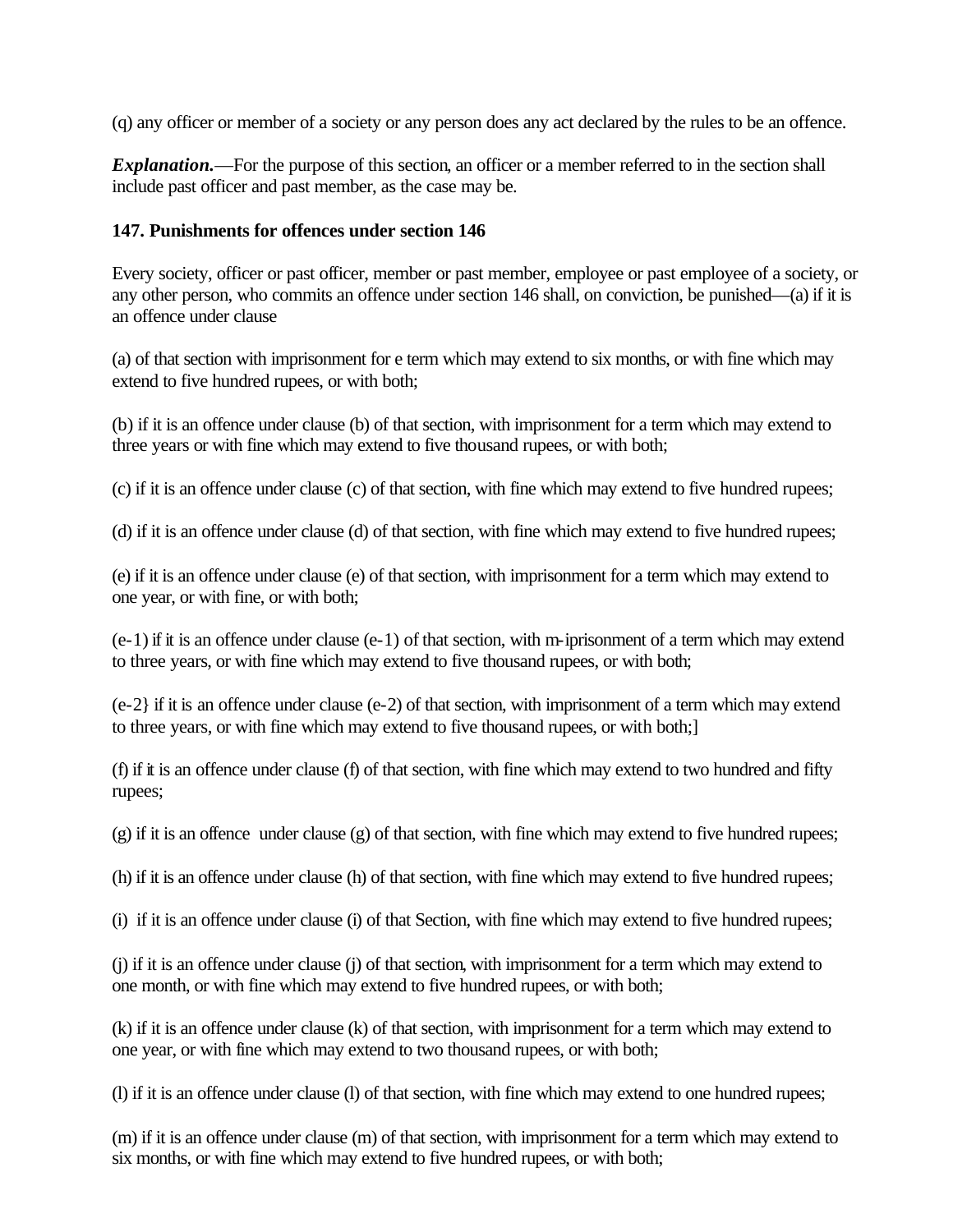(n) if it is an offence under clause (n) of that section, with imprisonment for a term which may extend to six months, or with fine which may extend to one thousand rupees, or with both;

(o) if it is an offence under clause (o) of that section, with imprisonment for a term which may extend to two years, or with fine, or with both;

(p) if it is an offence under clause (p) of that section, with imprisonment 'for a term which ma^ extend to three years, or with fine, or with both;

(q) if it is an offence under clause (q) of that section, with fine which may extend to two hundred and fifty rupees.

#### **148.COGNIZANCE OF OFFENCES**

 (1) No court inferior to that of a Metropolitan Magistrate or a Judicial Magistrate of the First Class, shall try any offence under this Act..

(2)  $[$  \* \* DELETED \* \* ]

(3) No prosecution under this Act shall be lodged, except with the previous sanction of the Registrar.

## **148A. CONTEMPT OF CO-OPERATIVE COURTS AND OF CO-OPERATIVE APPELLATE COURT.**

(1) If any person—

(a) when ordered by a Co-operative Court or the Co-operative Appellate Court to produce or deliver up any document or to furnish information, being legally bound so to do, intentionally omits to do so; or

(b) when required by any such Court to bind himself by an oath or affirmation to state the truth, refuses to do so;

(c) being legally bound to state the truth en any subject to any such Court refuses to answer any question demanded of him touching such subject by the Court; or

(d) intentionally offers any insult or causes any interruption to any such Court at any stage of its judicial proceeding, he shall, on conviction, be punished with imprisonment for a term which may extend to six months, or with fine which may extend to one thousand rupees; or with both.

(2) If any person refuses to sign any statement made by aim, when required to do so by a Co-operative Court or the Co-operative Appellate Court, he shall, on conviction, be punished with imprisonment foe a term which may extend to three months, or with fine which may extend to five hundred rupees, or with both.

(6) Where a matter is heard by an odd number of members constituting a Bench the opinion of the majority shall prevail, and the decision, shall be in accordance with the opinion of the majority. Where a matter is heard by an even number of members, and the members are equally divided, if the President be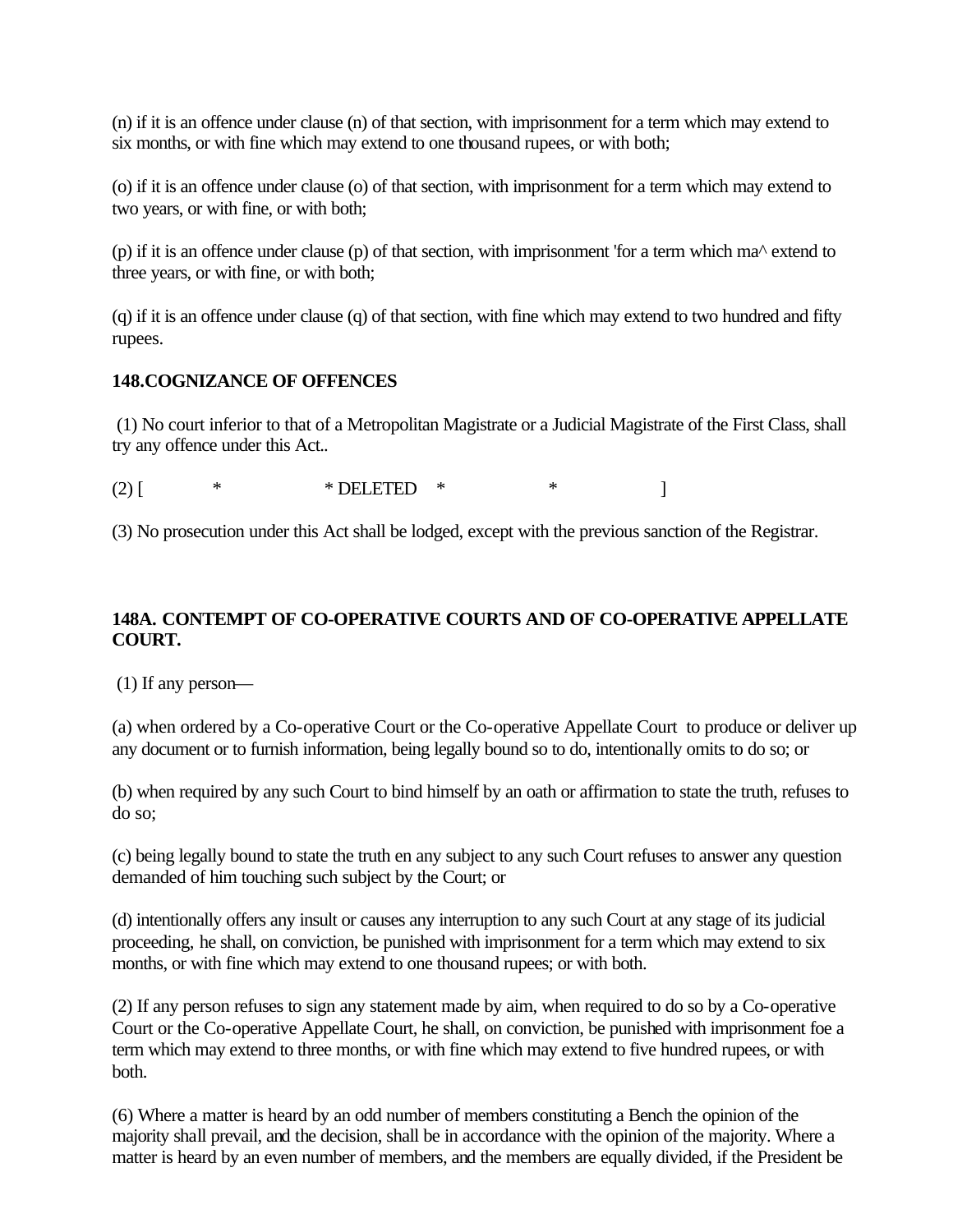one of the members the opinion of the President shall prevail; and in other cases the matter shall be referred for hearing to the President, and shall be decided in accordance with his decision.

(7) Subject to the previous sanction of the State Government, the Co-operative Appellate Court shall frame regulations consistent with the provision of this Act and rules made thereunder, for regulating its procedure and the disposal of its business.

(8) The regulations made under sub-section (7), shall be published in the Official Gazette.

(9) The Co-operative Appellate Court may call for and examine the record of any proceeding in which an appeal lies to it, for the purpose of satisfying itself as to the legality or propriety of any decision or order passed. If in any case, it appears to the Co-operative Appellate Court that any such decision or order should be modified, annulled or reversed, the Co-operative Appellate Court may pass such order thereon as it may deem just.

(10) Where an appeal or application is made to the Co-operative Appellate Court] under this Act], it may, in order to prevent the ends of justice bang defeated make such inter-locutory orders pending the decision of the appeal or applications, as the case may be, may appear to it to be just and convenient, or such orders as may to necessary for the ends of justice, or £o prevent the abuse of the process of the Cooperative Appellate Court.

(11) An order passed in appeal, or in revision under sub-section (9) or in review under section 150 by the Co-operative Appellate Court, shall be final and conclusive, and shall not be called in question in any Civil or Revenue Court.

*Explanation*—The Co-operative Appellate Court hearing an appeal under this Acts shall exercise all the powers conferred upon an appellate court by section 97 and Order XLI in the First Schedule of the Code of Civil Procedure, 1908.

(12) (a) The President and other members of the Maharashtra State Co-operative Tribunal functioning immediately before the commencement of the Maharashtra Co-operative Societies (Third Amendment) Act 1973 , shall be deemed, respectively to be the President and other members of the Maharashtra Stare Co-operative in of Appellate Court constituted for the purpose of this Act; and all appeals and other proceedings pending before the said Tribunal shall be heard and disposed of by the said Court: from the stage they reached before such commencement.

(b) Anything done or any action taken (including any orders passed or regulations made) by the said Tribunal, shall be deemed to have been done or taken by the said Court and shall continue in operation until duly modified or annulled.

(c) Any reference to the said Tribunal in any law or instrument, for the time being in force, shall, with effect from the commencement of the Maharashtra Co-operative Societies (Third Amendment) Act, 1973, be construed as a reference to the said Court.]

# **150. EVIEW OF ORDERS OF CO-OPERATIVE APPELLATE COURT.**

 (1) The Co-operative Appellate Court may, either on the application of the Registrar or on the application of any party interested, review its own order in any case, and pass in reference thereto such order as it thinks just :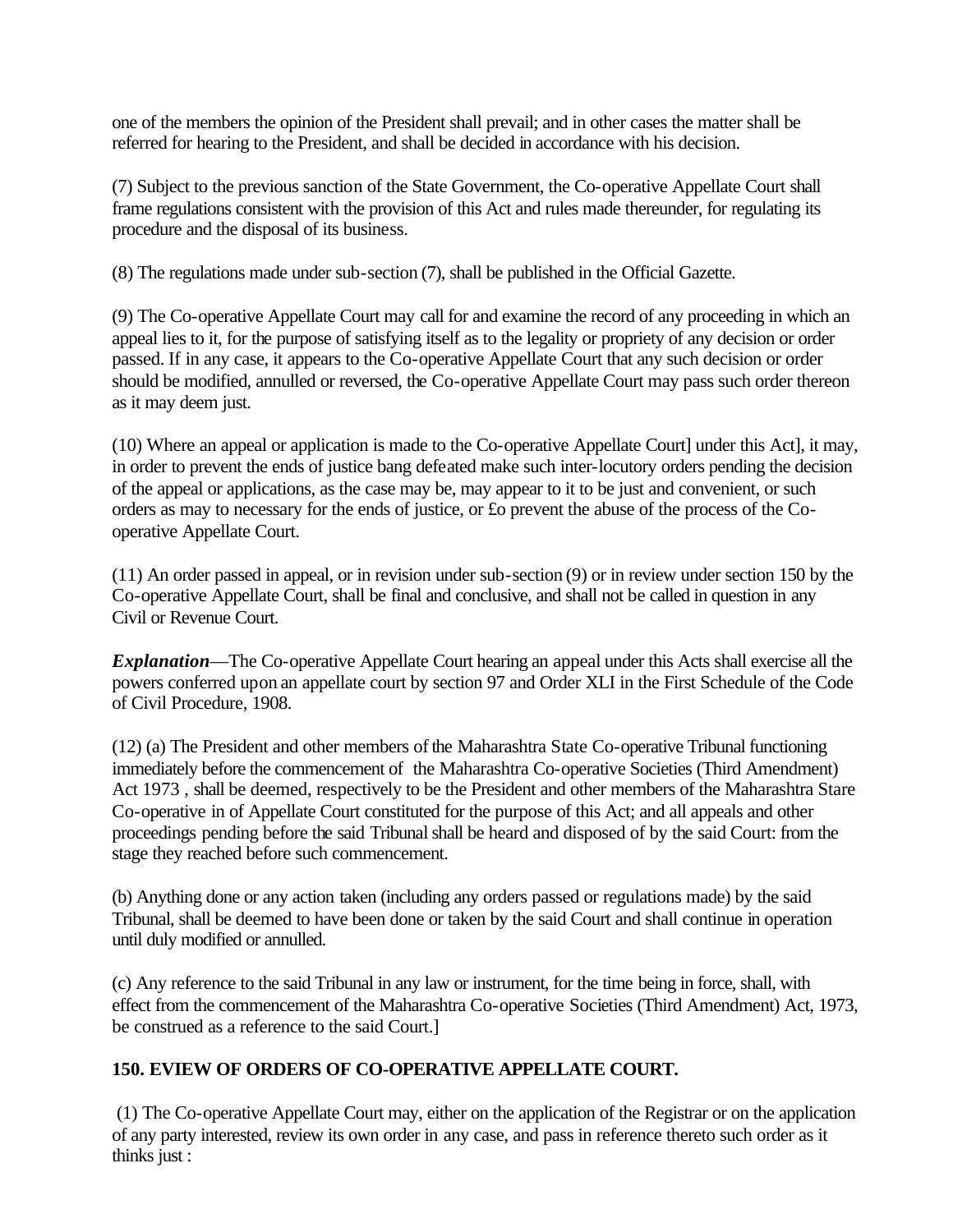Provided that, no such application made by the party interested shall be entertained, unless the Cooperative Appellate Court is satisfied that there has been the discovery of new and important matter of evidence, which after the exercise of due diligence was not within the knowledge of the applicant or could not be produced by him at the time when its order was made, or that there has been some mistake or error, apparent on the face of the record, or for any other sufficient reason :

Provided further that, no such order shall be varied or revised, unless notice has been given to the parties interested to appear and be heard in support of such order.

(2) An application for review under the foregoing sub-section by any party, shall be made within ninety days from the date of the communication of the order of the Co-operative Appellate Court.

# **151. CO-OPERATIVE APPELLATE COURT TO HAVE POWER OF CIVIL COURT.**

 In exercising the functions conferred on it by or under this Act, the Appellate Co-operative Appellate Court shall have the same powers as are vested in a Court in respect of,—

(a) proof of facts by affidavit,

(b) summoning and enforcing the attendance of any person and examining him on oath,

(c) compelling discovery or the production of documents, and

(d) issuing commissions for the examination of witnesses.

(2) In the case of any such affidavit, any officer appointed by the Co-operative Appellate Court in this behalf may administer the path to the deponent.

#### **152. APPEALS**

 An appeal against an order or decision under sections 4,9,11,12,13,14, 17, 18, 19, 21, 21A, 29, 35, 77A. 78, 79, 85, 88 and 105 including against an order for paying compensation to society shall lie,—

(a) if made or sanctioned or approved by the Registrar, or the Additional or Joint Registrar on whom powers of the Registrar are conferred, to the State Government,

(b) if made or sanctioned by any person other than the Registrar or the Additional or Joint Registrar on whom the powers of the Registrar are conferred, to the Registrar.

(2) Where an appeal against any order or decision to the Co-operative Appellate Court has been provided under this Act, it shall lie to the Co-operative Appellate Court.]

(3) An appeal under sub-section (1) or (2) shall be filed within two months of the date of the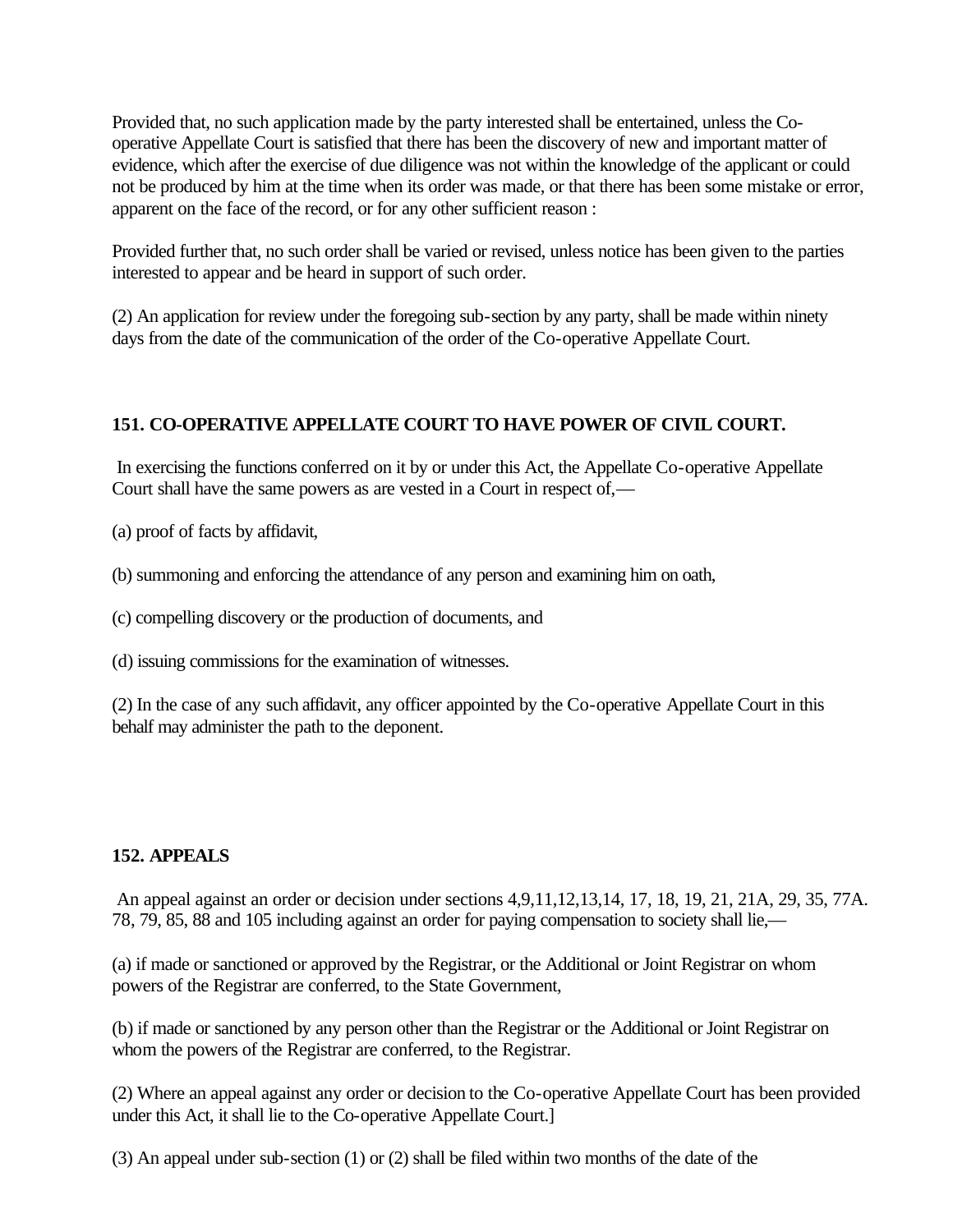communication of the order or decision.

(4) Save as expressly provided, no appeal shall lie against any order, decision or award passed in accordance with the provisions of. this Act; and every such order, decision or award shall, whether expressly provided or not, be final, but shall always be subject to the previsions for revision in this Act ; and where an appeal has been provided for, any order passed on appeal shall likewise be final, but be subject to such revision provisions.

### **152A. APPEAL AGAINST REJECTION OF NOMINTION PAPER OF ELECTION**.

 (1) Notwithstanding anything contained in this Act or the rules or Appeal the bye-laws made thereunder, a person aggrieved by the rejection of nomination of a candidate at the election of a committee of any society other than a society nomination specified by or under section 73G, may file an appeal to the Registrar within three days of the date of rejection of the nomination. The Registrar shall dispose of such appeal within ten days of the date of receipt of such appeal and the decision of the Registrar in appeal shall be final and no further appeal or revision shall lie against the decision of the Registrar in such appeal. In the case of a society specified by or under section 73G, an appeal shall lie to the Divisional Commissioner who shall dispose of such appeal within ten days from the date of receipt of such appeal and the decision. of the Commissioner in appeal shall be final and no further appeal or revision shall lie against the decision of the Divisional Commissioner in such appeal.

(2) Notwithstanding anything contained in this Act or the rules or the bye-laws made thereunder, the list of validly nominated candidates shall be subject to the decision of any appeal filed under sub-section (1), and the period between the date of scrutiny of nomination papers and the last date of the withdrawal of candidatures shall not be less than fifteen days].

#### **153. EXTENSION OF PERIOD OF LIMITATION BY APPELLATE AUTHORITY IN CERTAIN CASES.**

In all cases in which it is provided under this Act that an appeal may be Extension filed against any decision or order within a specified period, the appellate authority of period may admit an appeal after the expiry of such period, if the appellant satisfies the appellate authority that he had sufficient cause for not preferring the appeal within such period,

#### **154.REVISIONARY POWERS OF STATE GOVERNMENT AND REGISTRAR**.

 (1) The State Government or the Registrar, *suo moto* or on an application, may call for and examine the record of any inquiry or proceedings of any matter, other than those referred to in sub-section (9) of section 149, where any decision Government or order has been passed by any subordinate officer, and no appeal lies against such and decision or order, for the purpose of satisfying themselves as to the legality or propriety of any such decision or order, and as to the regularity of such proceedings. If, in any case, it appears to the State Government, or the Registrar; that any decision or order so called for should be modified, annulled or reversed, the State Government or the Registrar, as the case may be, may, after giving the person affected thereby an opportunity of being heard, pass such orders thereon as to it or him may seem just.

(2) Under this section, the revision shall lie to the State Government if the decision or order is passed by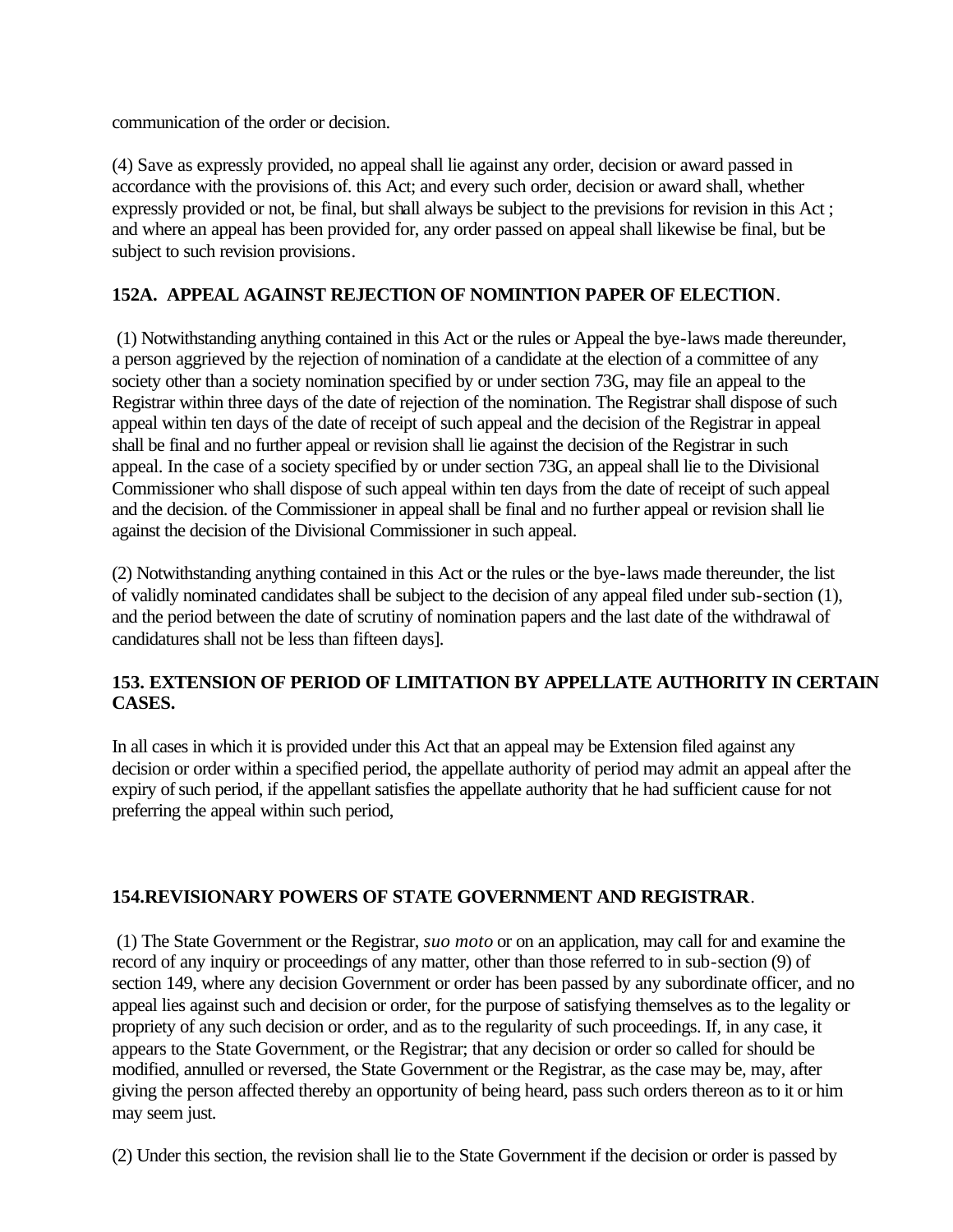the Registrar, the Additional Registrar or a Joint Registrar, and to the Registrar if passed by any other officer.

(3) No application for revision shall be entertained, if made after two months of the date of communication of the decision or order. The revisional authority may entertain any such application made after such period, if the applicant satisfies it that he had sufficient cause for not making the application within such period.

(4) The State Government may, by order, direct that the powers conferred on it by this section shall, insuch circumstances and under such conditions, if any, as may be specified in the direction, be exercised also by an officer of the rank of Secretary to Government.

# **CHAPTER XIII-A. MAHARASHTRA STATE CO-OPERATIVE COUNCIL.**

# **154-A CONSTITUTION OF STATE CO-OPERATIVE COUNCIL, ITS FUNCTIONS, ETC.**

 (1) There shall be a Council to be called the Maharashtra State Co-operative Council consisting of such number of members, including the Chairman and the Vice-Chairman, as the State Government may determine and nominate from time to time.

(2) The State Government shall appoint a Secretary of the Council.

(3) The functions of the Council constituted under sub-section (1) shall be as follows, namely :—

(a) to advise the State Government on all matter? relating to co-operative movement;

(b) to review the co-operative movement and to suggest ways of co-ordinating the activities of cooperative societies in the State;

(c) to suggest ways and means to remove the difficulties experienced by the co-operative societies;

(d) to report to the State Government on such matters as may be referred to it by the State Government;

(e) to recommend the plans and policies for the development of co-operative movement in the State;

(f) to evaluate existing schemes and suggest new schemes for co-operative development especially for the development of backward classes aud economically weaker sections of the society;

(g) to advise the State Government for the implementation of special scheme of economic development through co-operative methods; and

(h) to undertake studies for any of the purposes aforesaid either through department or specialised bodies.

(4) The State Government may, by general or special order, provide for—

(a) the calling of the meetings of the Council and the procedure at such meetings, (b) duties cf the Secretary to tlie Council,

(c) Sub-committee or committees of ths Council,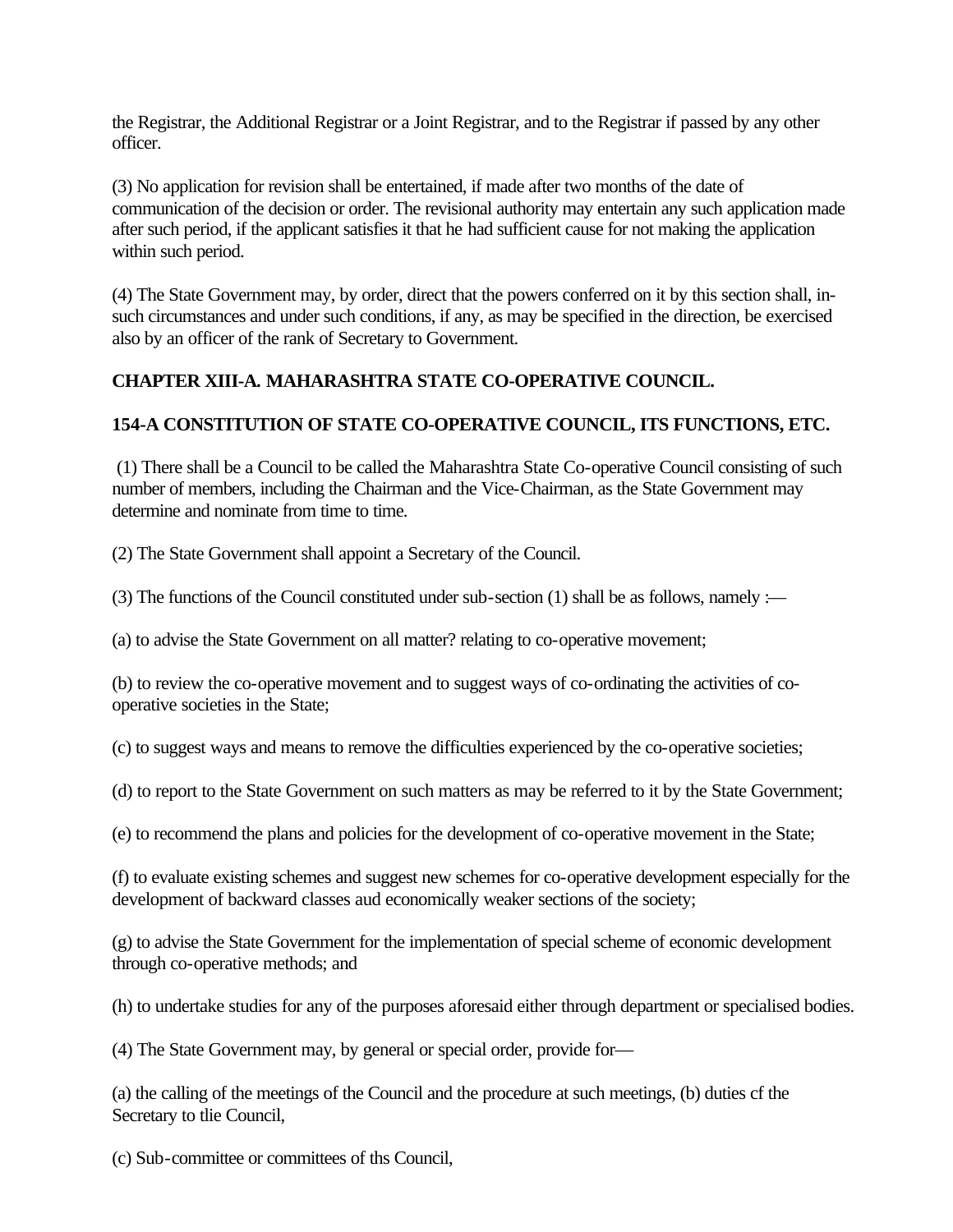(d) the term of office of members of the Council and travelling sad daily allowances admissible to the members of the Council.

### **CHAPTER XIV MISCELLANEOUS.**

## **155.RECOVERY OF SUMS DUE TO GOVERNMENT**.

 (1) Unless otherwise provided by this Act, all sums due from a society or from an officer or member or past member or a deceased member of a society as Government, may be recovered according to the law and under the rules for the time in force for the recovery of arrears of land revenue.

(2) Sums due from a society to ihc Government and recoverable under the foregoing sub-section may be recovered, firstly from the property of the society, secondly in the csse of a society of which the liability of ths members is limited, from the members or past members or the estate of deceased members .subject to the limit of their liability, and, Thirdly, in the case of societies with unlimited liability from the members or past members or estate of deceased members,

(3) The liability of past members or estate of deceased members sha!i in all cases be subject to the provisions of section 33.

#### **156. REGISTRAR'S POWERS TO RECOVER CERTAIN SUMS BY ATTACHMENT AND SALE OF PROPERTY.**

(1) The Registrar or any officer subordinate to him and empowered by him in this behalf or an officer of such society as may be notified by the State Government, who is empowered by the Registrar in this behalf may subject such rules as may be made by the State Government, but without prejudice to any attachment other mode of recovery provid&d by or under this Act, recover—

(a) any amount due under a decree or order of a Civil Court obtained by a society;

(b) any amount due under a decision award or order of the Registrar, Co-operative Court or Liquidator or Co-operative Appellate Court];

(c) any sum awarded by way of costs imder this Act;

(d) any sum ordered to be paid under this Act as a contribution to the assets of the society;

(e) any amount due under a certificate granted by the Registrar under sub-section (1) or (2) of section 101 or under sub-section (1) of' section 137;]

together with interest, if any, due on such amount or sum and the costs of process according to the scales of fees laid down by the Registrar, from time to time, by the attachment and sale or by sale without attachment of the property of the person against whom such decree, decision, award or order has been obtained or passed.

(2) The Registrar or the officer empowered by him shall be deemed, when exercising the powers under the foregoing sub section, or when passing any order on any application made to him for such recovery, to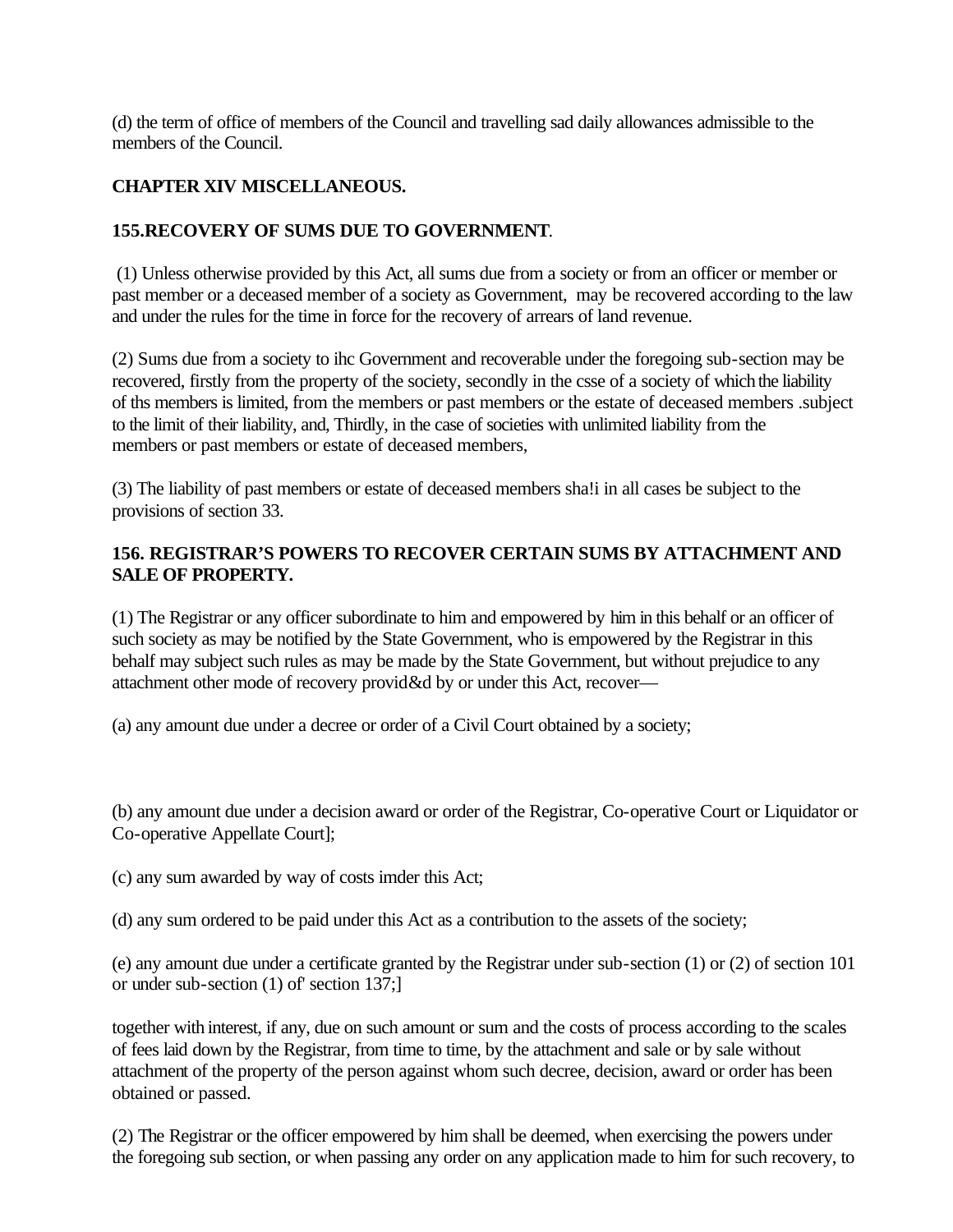be a Civil Court for the purposes of article 136 in the Schedule to the Limitation Act, 1963.

#### **157.POWER TO EXEMPT SOCIETIES FROM PROVISIONS OF ACT.**

The State Government may, by general or special order, exempt any society or class of societies from any of the provisions of this Act, or of the rules made thereunder, or any direct that such provisions shall apply to such society or class of societies with such modifications provisions not affecting the substance thereof as may be specified in the order :

Provided that, no order to the prejudice of any society shall be passed, without an opportunity being given to such society to represent its case.

#### **158. DELEGATION OF POWER OF REGISTRAR TO CERTAIN AUTHORITIES AND OFFICER.**

 The State Government may, by notification in the Official Gazette, and subject to such conditions (if any) as it nay think fit to impose, delegate all or any of the powers of the Registrar under this Act to any federal authority or to an officer thereof or to any other authority or to any officer of the Zilla Parishad authorities constituted under the Maharashtra Zilla Parishads and Panchayat Samitis Act 1961 and such authorities and officer of the Zilla Parishad shall work under the general guidance, superintendence and control of the Registrar] specified in the notification,

#### **159.BRANCHES, ETC OF SOCIETIES OUTSIDE THE STATE.**

 (1) No society shall open a branch or a place of business outside tbe State Branches, of Maharashtra, and no co-operative society registered under any law in any other State shall open a branch or a place of business in the State of Maharashtra, without the permission of the Registrar.

(2) Every co-operative society registered under any law in any other State, and permitted to open a branch or a place of business in the Maharashtra State under the foregoing sub-section, or which has a branch or a place of business in the Maharashtra State at the commencement of this Act, shall, within three months from the opening of such branch or place of business or from the commencement of this Act, as the case may be, file with the Registrar a certified copy of the by-laws and amendments and, if these are not written in English language, a certified translation there of in English or Hindi, and shall submit to the Registrar such returns and information as are submitted by similar societies registered under this Act in addition to those which may be submitted to the Registrar of the State where such society is registered.

#### **160.HANDING OVER RECORDS AND PROPERTY TO NEW CHAIRMAN ON ELECTION.**

 (1) On the election of a new committee and its Chairman, the retiring overrecords Chairman; in whose place the new Chairman is elected, shall hand over charge of he office of the committee and all papers and property, if any, of the society in Chairman possession of the committee or any officer thereof, to the new Chairman of the committee.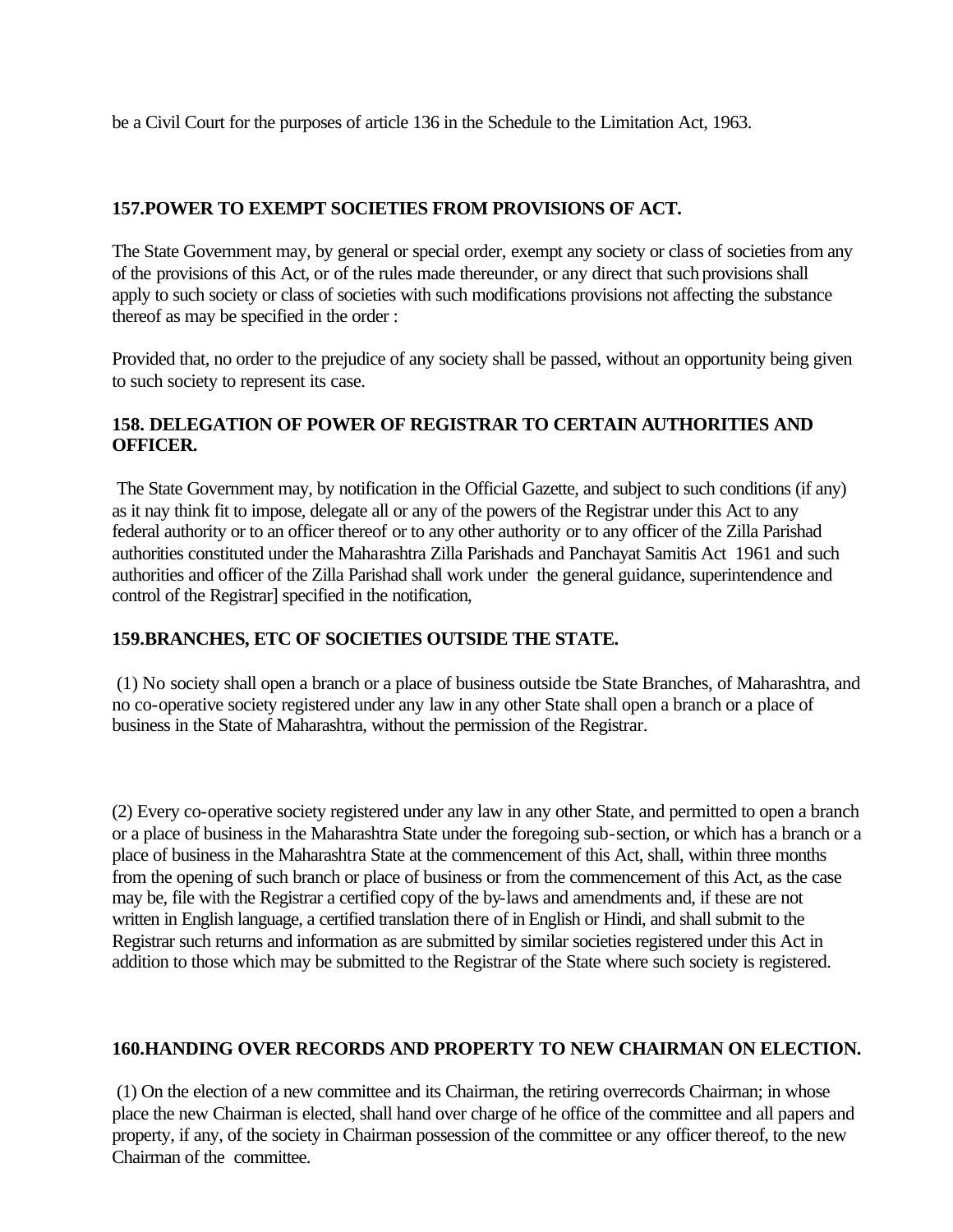(2) If the retiring Chairman fails or refuses to hand over charge, or to hand over the papers and property of the society as aforesaid, the Registrar, or any person empowered by him in this behalf, may by order in writing direct him to forthwith hand over such charge and property.

(3) If the retiring Chairman to whom a direction has been issued as aforesaid does not comply with such direction, he shall on conviction be punished with simple imprisonment which may extend to one month, or with fine which may extend to five hundred rupees, or with both; and the Registrar may, on the retiring Chairman's failure to comply with such direction, take order for seizing the records and pioperty and handing it over to the new Chairman, in the manner provided in section 80.

#### **160A.MEMBERS OF STATE LEGISLATURE AND CERTAIN LOCAL AUTHORITIES NOT TO BE REMUNERATED, WHILE HOLDING CERTAIN OFFICES IN SOCIETIES.**

Notwithstanding anything contained in this Act or the rules or by-laws made thereunder, a member of the State Legislature or of a committee under the Hyderabad District Municipalities Act, 1956, or a member of a Zilla Parishad or Panchayat Samiti under the Maharashtra Zilla Parishads and Panchayat Samitis Act, 1962, while holding the office of Chairman or members of the committee of a society to which appointment is made by the State Government or the office of liquidator or the office of nominee of the Registrar whether appointed individually or to a board of nominees, shall not be entitled to receive any remuneration other than travelling allowance, the daily allowance or such other allowance which is offices paid to the holder of any such office for the purpose of meeting the personal societies, expenditure incurred in attending the meeting of the committee or body, or in performing any other functions as the holder of such office.

#### **160B. MEMBERS OF COMMITTEES NOT ENTITLED TO TRAVELING ALLOWANCE, DAILY ALLOWANCE ETC., AT A RATE HIGHER THAN THE MAXIMUM PRESCRIBED.**

Subject to the provisions of section 160A, no member of the committee committees of any society shall be entitled to receive from the society the travelling allowance, the daily allowance or such other allowances or fees which are paid to the members for attending meetings of its committee or for performing any other functions as daily such members, at a rate higher than the maximum, rate prescribed in this bdnalf, allowance, and different maximum rates may be prescribed for different societies or class of societies or for different purposes.

#### **161.REGISTRAR AND OTHER OFFICERS TO BE PUBLIC SERVANTS.**

The Registrar, a person .exercising the powers of the Registrar, an Officer as defined in clause (20) of section 2, a person appointed as an Official Assignee under sub-section (2) of section 21-A, or as an administrator under section 77-A or 78, or a person authorised to seize books, records or funds of a society under public sub-section (3) of section 80, or to audit the accounts of a society under section 81 or to hold an inquiry under section 83, or to make an inspection under section 84, or 89-A or to make an order under section 88, or a person appointed as a member constituting a Co-operative Court under section 91A or the Co-operative Appellate of Court under section 149, or a Liquidator under section 103, shall be deemed to be public servants within the meanihg of section 21 of the Indian Penal Code.

**162.INDEMNITY FOR ACTS DONE IN GOOD FAITH**. No suit, prosecution or other legal proceedings shall lie against the Registrar or any person subordinate to him or acting on his authority,in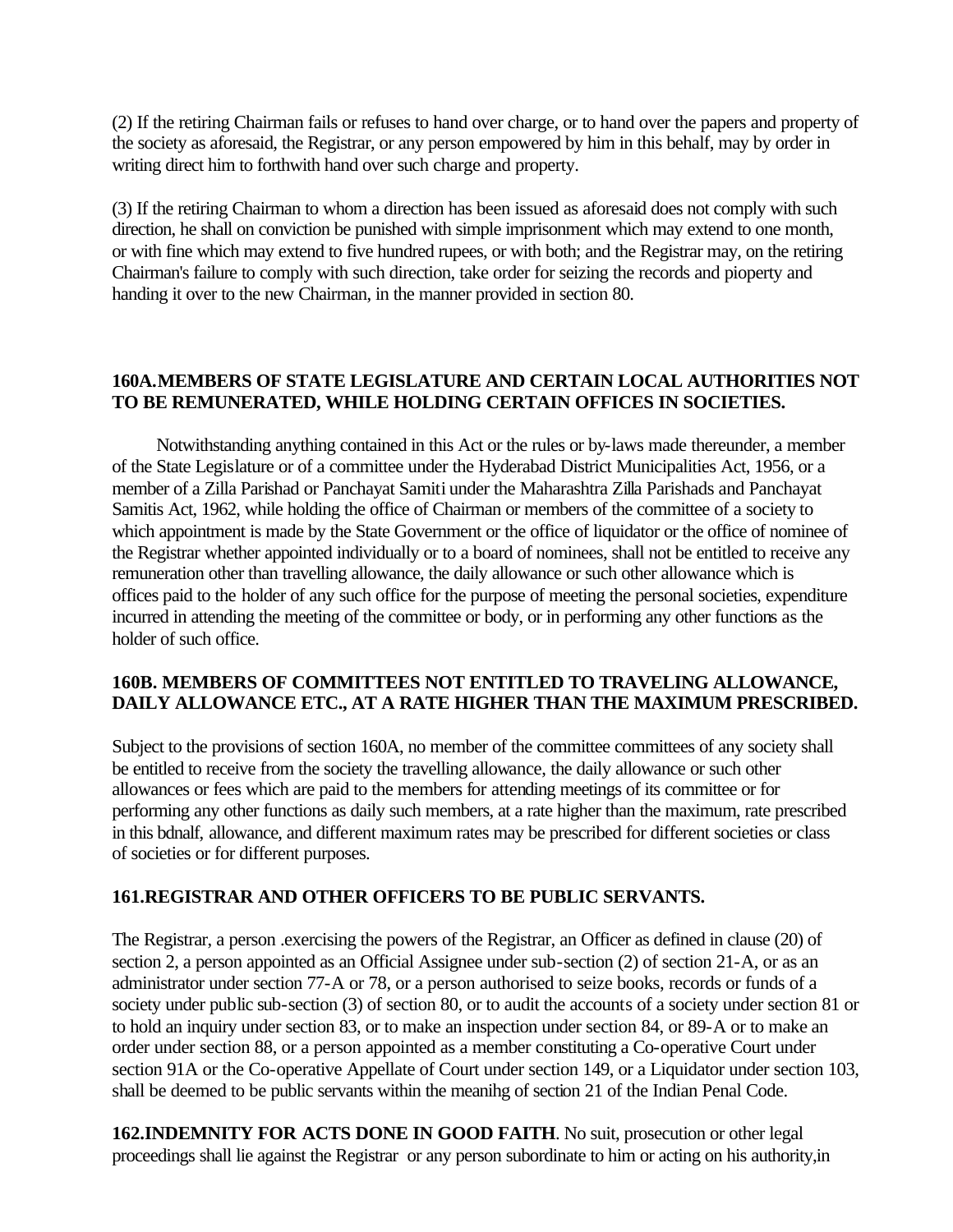respect of anything in good faith done, or purported to be done by him by or under this Act.

# **163. BAR OF JURISDICTION OF COURTS**

 (1) Save as expressly provided in this Act, no Civil or Revenue Court shall have any jurisdiction in respect of-

(a) the registration of a society or its by-laws, or the amendments of its by-laws, or the dissolution of the committee of a society, or the management of the society on dissolution thereof; or

(b) any dispute required to be referred to the Co-operative Court for decision;

(c) any matter concerned with the winding up and dissolution of a society.

(2) While a society is being wound up, no suit or other legal proceeding relating to the business of such society shall be proceeded with or instituted against the society or any member thereof, or any matter touching the affairs of the society, except by leave of the Registrar, and subject to such terms as he may impose.

(3) All orders, decisions or awards passed in accordance with this Act or the rules shall, subject to the provisions of appeal or revision in this Act, be final ; and no such order, decision or award shall be liable to be challenged, set aside, modified, revised or declared void in any Court upon the merits, or upon any other ground whatsoever.

# **164.NOTICE NECESSARY IN SUITS**

 No suit shall be instituted against a society, or any of its officers, in respect of any act touching the business of the society, until the expiration of two months next after notice in writing has been delivered to the Registrar or left at his office, stating the cause of action, the name, description and place of residence of the plaintiff and the relief which he claims, and the plaint shall contain a statement that such notice has been so deliveied or left.

# **165.RULES**

 (1) The State Government may, for the whole or any part of the State and for any society or class of societies, make rules for the conduct and regulation of the business of such society or class of societies, and for carrying out the purposes of this Act.

(2) In particular, and without prejudice to the generality of the foregoing power such rules may—

(i) subject to the previsions of section 3. prescribe the designation of officer $\wedge$  who shall exercise powers vested in the Registrar :]

(ii) prescribe the Forms to bs used and the conditions to be complied with in the making of applications to the registration of a society under section 8 and the procedure in the matter of such application ;

(iii) prescribe the matters in respect of which a society may make, or the Registrar may direct a society to make, by-laws and the procedure to be followed in making, altering and abrogating by-laws and the conditions to be satisfied prior to such making alteration or abrogation ;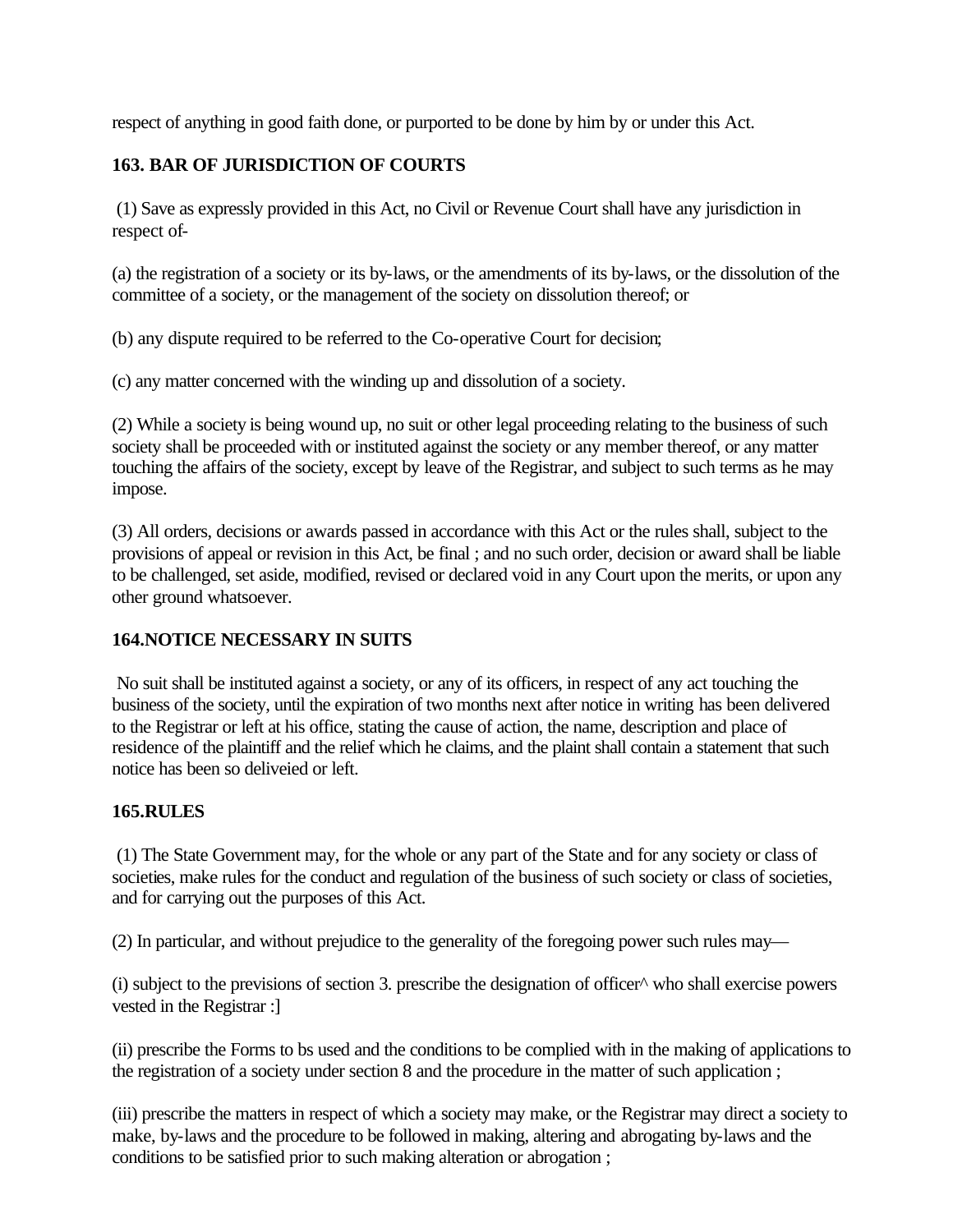(iv) prescribe the procedure to be followed and conditions to be observed .or change of name or liability, amalgamation, transfer division, conversion, or reconstruction of society;

(v) prescribe the form of and procedure for an application under section 19 and the procedure for reconstruction of a society under that section ;

(v-a) prescribe the conditions subject to which the Official Assignee shall realise the assets and liquidate the liat-ilitics under section  $21 \text{ A}(3)$ :

(v-b) prescribe the manner of giving, public notice and the remuneration and allowances to be paid to the Official Assignee, under sections 21 A(1) and 21 A(4) ;

(v-c) prescribe the form of application, under section 23 (1A) ;]

(v-d) prescribe the manner for entering into collaboration by any society or societies with any Government undertaking or any undertaking approved by Government for carrying on any business;

(vi) prescribe the conditions to be complied with by a person applying for admission or admitted as a member and provide for the election and admission of members and the payment to be made and the interest to be acquired before the exercise of the right of membership ;

(vii) prescribe in the case of a federal society or class of federal societies the proportion of individual mombers'to society members in such society or class of societies and the proportion of individual members to society members in the committee of such society or ciass of societies;

(viii) subject to the provisions of section 28, prescribe the maximum number of shares or portion of the capital of a society which may be held by a member ;

(ix) prescribe the procedure for the admission of joint members, members of a joint Hindu undivided family, and minors and persons of unsound mind inheriting the share or interest of deceased members and provide for their rights and liabilities ;

(x) provide for the withdrawal, removal or expulsion of members and for the payments to them and for the liabilities of past members and the estate of deceased members ;

(xi) prescribe the conditions and procedure for the transfer of share or interest ;

(xii) provide for the nomination of a person to whom ths share or the interest of a deceased member may be paid or transferred;

(xiii) provide for ascertaining the value of a share or interest of a past member or deceased member:

(xiv) prescribe the payments to be made and the conditions to be complied with by member applying for loans, the period for which loans may be made, and the amount which may be lent to an individual member;

(xv) provide for the inspection of documents in the Registrar's office and the levy of fee for granting certified copies of the same ;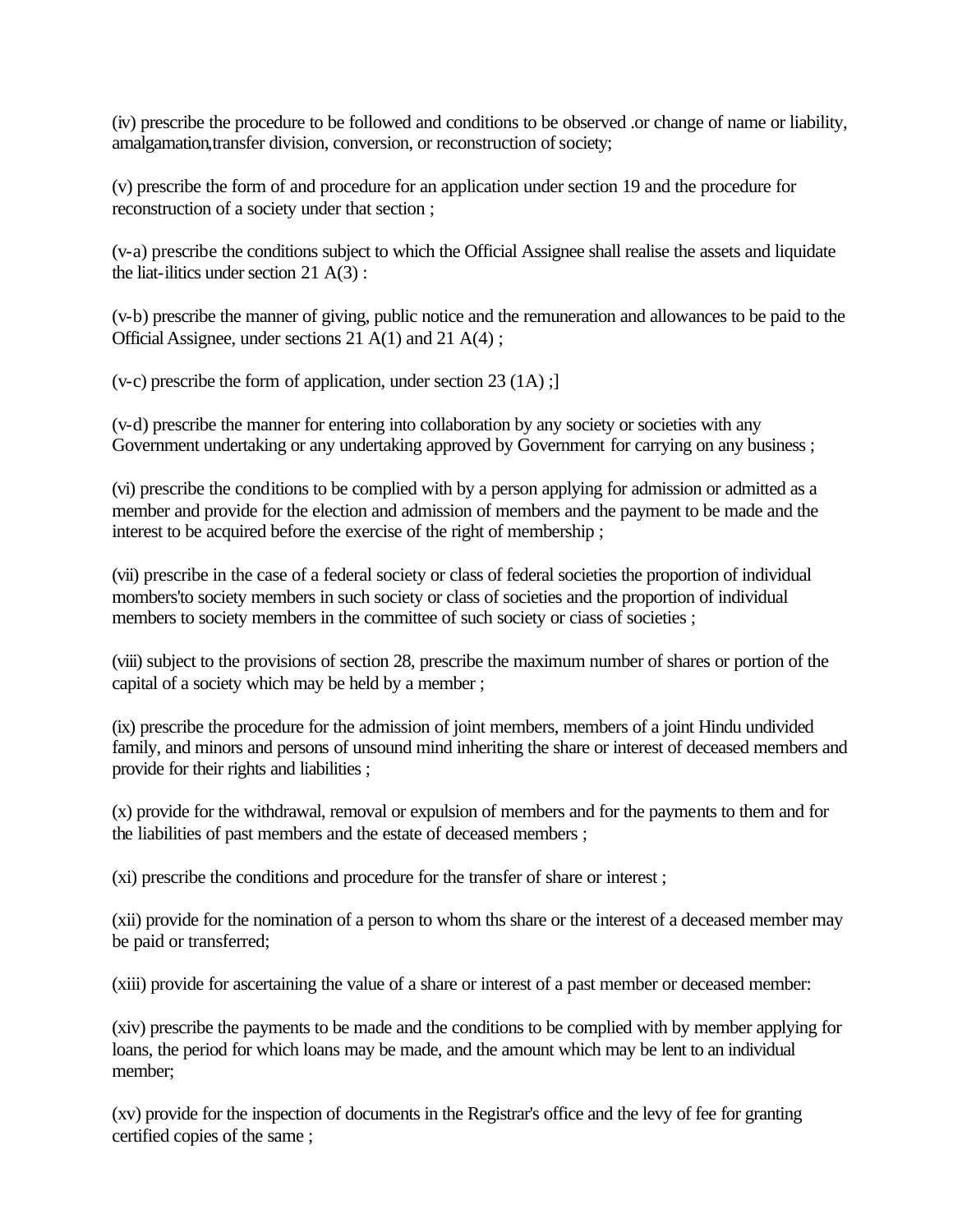(xvi) provide for the procedure for registering the address of a society and the change of its address; .

(xvii) provide for the formation and maintenance of a register of members and where the liability of members is limited by sfanres, of a register of shares and a list of members;

(xviii) provide for securing that the share capital of any society shall be variable in such a way as may be necessary to secure that the share shall not appreciate in value and that necessary capital shall be available for the society as required;

(xix) provide for the procedure to be adopted by a society with limited liablity in order to reduce its share capital;

(xx) prescribe the period for and terms upon which Government aid may be given to societies and terms under which the State Government may subscribe to the share capital of and guarantee the payment of the principal of and interest on debentures issued by societies ;

(xxi) regulate the mariner in which funds may be raised by a society or class of societies by means of shares or debentures or otherwise and the quantum of funds so raised;

(xxii) prescribe the limits for loans to be granted by a society or class of societies against different class of securities or without security and the procedure for, granting loans;

(xxiii) prescribe the manner of recalling a loan;

(xxiv) prescribe the limits for granting credit by a non-credit society or a class of non-credit societies;

(xxv} prescribe the prohibitions and restrictions subject to which societies may trade or transact business with persons who are not members;

(xxvt) prescribe the conditions on which any charge in favour of a society shall be satisfied and the extent to which and the order in which tlic property to the charge shall be used in its satisfaction;

(xxvii) provide for giving reasonable notice of the charge under section 48;

(xxviii) prescribe the procedure by which a society shall calculate and write off bad debts;

(xxix) the manner in which a society shall construct its annual financial statements and the other purposes for which a society may appropriate its net profits, under section 65;]

(xxx) provide for the formation and maintenance of re-serve fund, and the objects to which such fund may be applied and for tile investment and use of any fund including reserve fund under the control of a society;

(xxxi) prescribe the conditions under which profits may be distributed as dividend and bonus among the members and non-members of a society;

(xxxii) prescribe the rate at which a society shall contribute towards the education funds of the State federal society under section 68;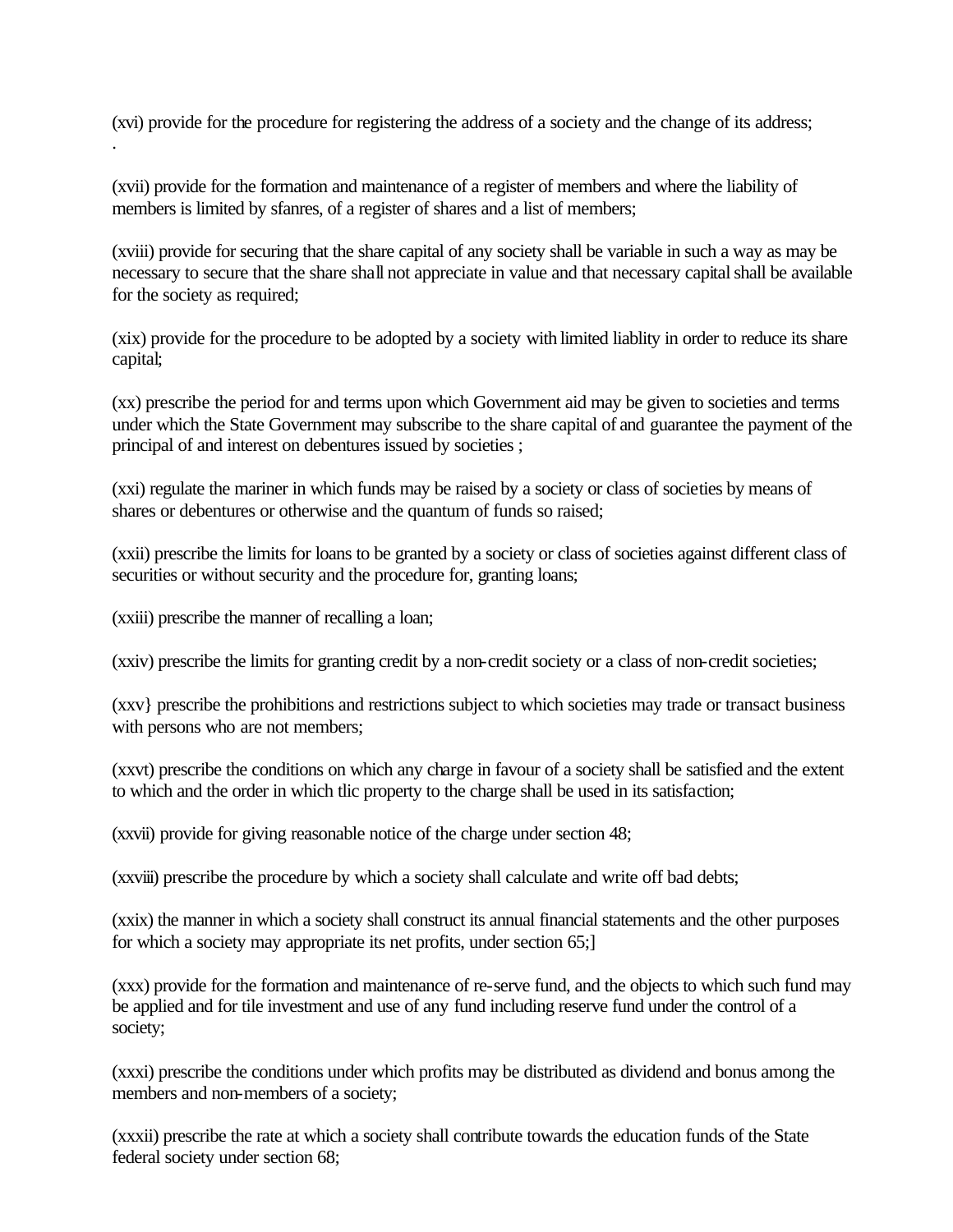(xxxii-a) prescribe the rate or rates at which and the manner m which the societies (including other corporate bodies) shall contribute towards the Co-operative State Cadre Bmployment Fund under section 69A;

(xxxiii) define the co-operative purpose for which a society shall, under section 69, utilise its fund;

(xxxiv} prescribe the mode of investment of funds of a society under section 70 and the proportion of investment in any security or class of securities;

(xxxv) provide for the payment of contribution to any provident fund which may be established by a society for the benefit of officers and servants employed by it and for the administration of such provident fund;

(xxxv-a) prescribe the procedure for the election to notified societies under section 73-1C (1);

(xxxv-b) prescribe the manner of recovery of the expenses of holding elections to notified societies by the Registrar, under section 73-1 C(2);

(xxxv-c) prescribe the requisition form and the manner in which the motion of no-confidence can be brought under section 73-1D;

(xxxv-d) prescribe the manner to fill in the seat reserved for the employees by selection, or by election by employees under section 73-BB(1);

(xxxv-e) prescribe the body of persons for selection of persons on a panel for appointment, under section 74(2),

(xxxvi) prescribe the procedure and conditions for the exercise by a federal society of the powers conferred by this Act;

(xxxvii) provide for general meetings of the members, for the procedure at such meetings and the power to be exercised by such meetings;

(xxxviii) prescribe the conditions in which a member of a society may be disqualified from voting;

(xxxix) provide for the removal and appointment of the committee or its members and other officers and for the appointment of administrator under section 78 and prescribe procedure at meeting of the committee and or for the powers to be exercised and the duties to be performed by the committee, administrator and other officers;

(xl) prescribe qualifications for members of the committee and employees of a society or class of societies duties to be performed by, and several and joint liabilities therefore, of such members and the conditions of service subject to which a person may be employed by societies;

(xl-a) prescribe the amount and nature of the security to be furnished by any officers or employees of any society or class of societies, who are required to handle cash, securities or property belonging to the society, the maximum amount of cash which may be handled or kept at a time by any officer or employee, and the amount, in excess of which, all payments shall be made by or on behalf of the society by means of a cheque;]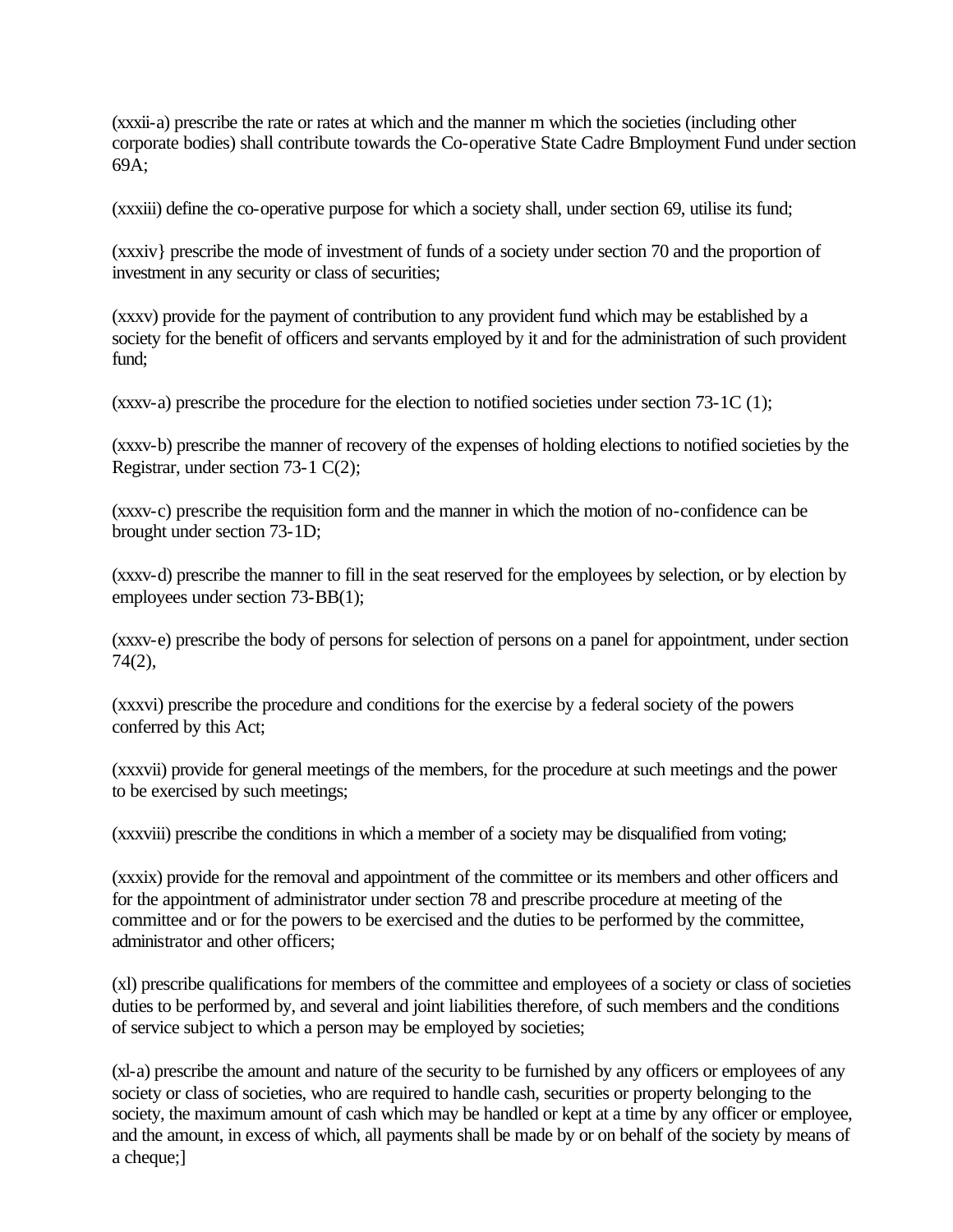(xli) prescribe the returns to be submitted by a society to the Registrar and provide or the person by whom and the form in which such returns shall be submitted;

(xlii) provide for the persons by whom and the form in which copies of documents and entries in books of societies may be certified and the charges to bo levied for the supply of copies thereof;

(xliii} provide for the procedure to be adopted by the Registrar in the cases where the takine of possession of books, documents, securities, cash and other properties of a society or of a society the affairs of which have been ordered to be wound up, by the Registrar or by a person entitled to the same is resisted or obstructed;

(xliv) provide for the procedure to be adopted for taking possession of books, documents, securities, cash and other property of a society by a person acting under sections 81, 83 and 84 in cases where misappropriation of funds, breach of trust or fraud has been committed or where it is suspected or apprehended that the books, documents, securities, cash and other properties are likely to be tampered with or destroyed or removed;

(xlv) prescribe the accounts and books to be kept by a society or class of societies,

(xlvi} prescribe the procedure for conducting an audit the matters on which the auditor shail submit a report, the form in which the statement of accounts shall be prepared for his audit, the limits within which the auditor may examine the monetary iransactions of a society, the form of audit memorandum and report and the charges, if any, to be paid by a society for audit ;

(xlvii) prescribe the procedure for appointment of auditors under section 81 ;

(xlviii) prescribe the form for the rectification of defects discovered in the course of audit, inspection or inquiry ;

(xlix) prescribe the procedure and principles for the conduct of inquiry under section 83 and inspection under section 84 ;

(l) prescribe the procedure for apportioning the cost of inquiry and inspection and for assessing damages against delinquent promoters under section 88 and for recovery of cost and damages ;

(li) prescribe the manner in which appointment shall be made and control exercised by, and the number of persons comprising and functions to be performed by, the authority constituted under section 90, the manner of election and nomination of such persons, the fees to be paid to such authority and the manner of such payment and the procedure for and the method of calculating any cost, charges or expenses required to be levied under this Act or the rules ;

(lii) prescribe the qualifications of the members constituting the Co-operative Courts, provide for the terms and conditions of their appointment, prescribe the procedure to be followed in proceedings before the Co-operative Courts provide for fixing, levying and collecting appropriate fees and expenses for determining the disputes (including expenses incurred by the parties to the proceeding), having regard to the services rendered or to be rendered or any expenditure incurred or likely to be incurred for the machinery set-up therefore, provide for delegation of ths power of fixing the scale of any such fees and expenses to the Registrar, (and all such fees and expenses being applicable to any disputes and Other proceedings which may be pending immediately before the commencement Of the Maharashtra Co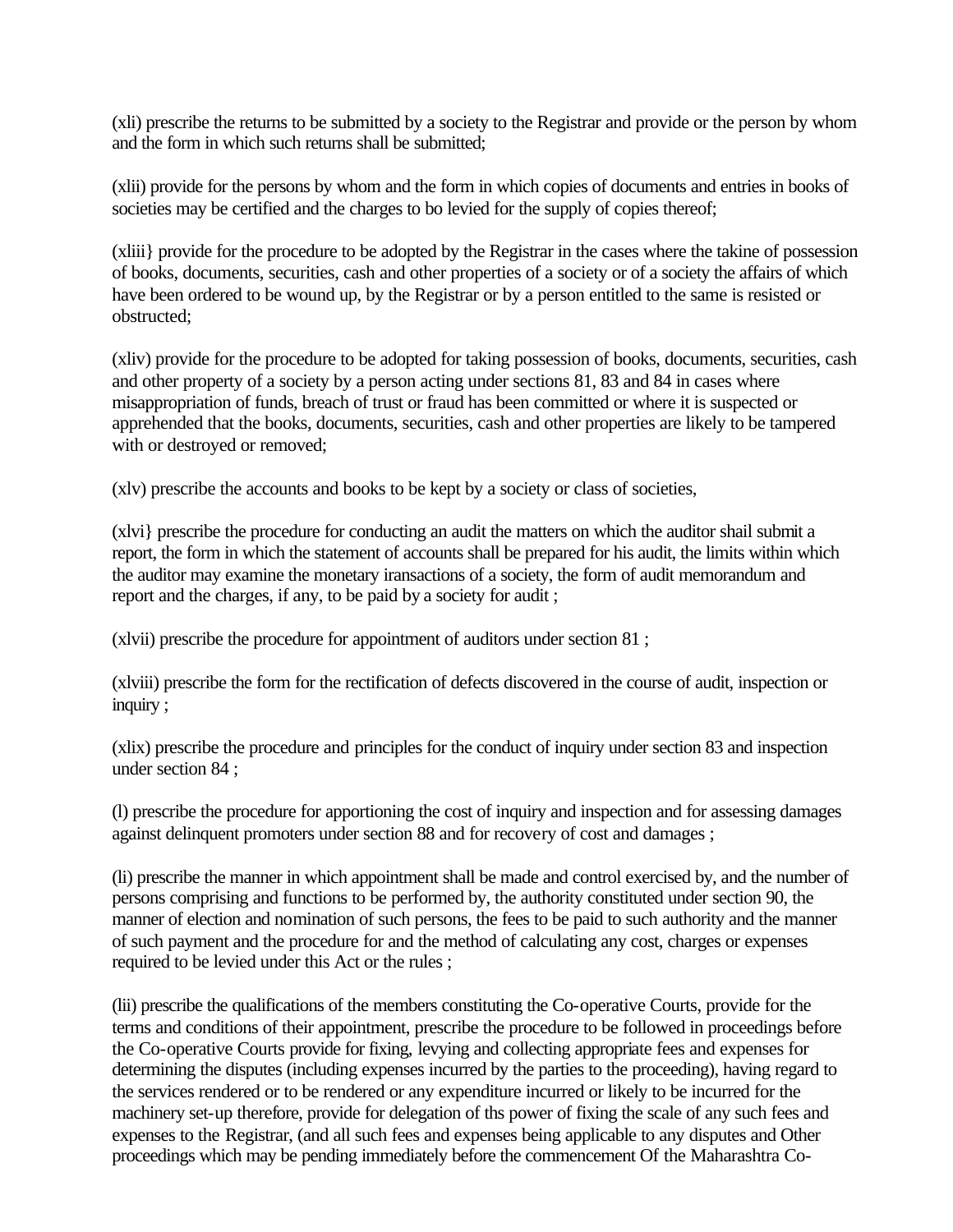operative Societies (Third Amendment) Act, 1973, or which may be referred to or instituted thereafter), provide for the mode of payment of these fees and expenses whether in the form of court-fee stamps, in cash or in any other manner; and provide for enforcing the decisions, awards or orders in such proceedings];]

(liii) prescribe the form in which a dispute shall be referred to the Co-operative Court;

(liv) provide for the issue and service of processes and for proving of service thereof;

(lv) provide for the investigation of claims and objections that may be preferred against any attachment effected under section 95;

(lvi) prescribe the procedure for and the method of recovery of any sums due under this Act or the rules;

(lvii) prescribe the procedure to be followed for the custody of property attached under section 95:

(Iviii) prescribe the procedure to be followed in the execution of awards;

(lix) prescribe the manner in which any property shall be delivered to, and the terms and conditions subject to which such property shall be held by, a society under section 100;

(Ix) prescribe the procedure for attachment and sale of property for the realisation of any security given by a person in the course of execution proceedings;

(Ixi) prescribe the procedure and conditions for the exercise of ths powers conferred under section 105 and the procedure to be followed by a Liquidator and provide for the disposal of surplus assets;

(Ixii) prescribe the matters in which an appeal shall lie from the order of. a Liquidator appointed under section 103:

(Ixiii) prescribe the procedure and conditions for the issue, redemption, re-issue, transfer, replacement or conversion of debentures issued by a society towhich Chapter XI is applicable;

(Ixiv) prescribe the maximum amount of principal, the rate of interest and other conditions for the guarantee of debentures issued by a society to which Chapter XI is applicable;

(lxv) prescribe the qualifications and methods of appointment of an officer to effect sale under section 133 and the powers and functions which. such an onlcer may exercise;

(Ixvi) prescribe for the appointment of a receiver of the produce and income of the mortgaged property for sale under section 133, the conditions in which he may be appointed or removed, the powers and functions which he may exercise and the expenses of management and remuneration .which he may receive;

(Ixvii) prescribe the circumstances in which action may be taken by an Agriculture and Rural Development Bank against a mortgagor under section 133(2) ;

(Ixviii) prescribe, in case of sale of immovable property under Chapter XI—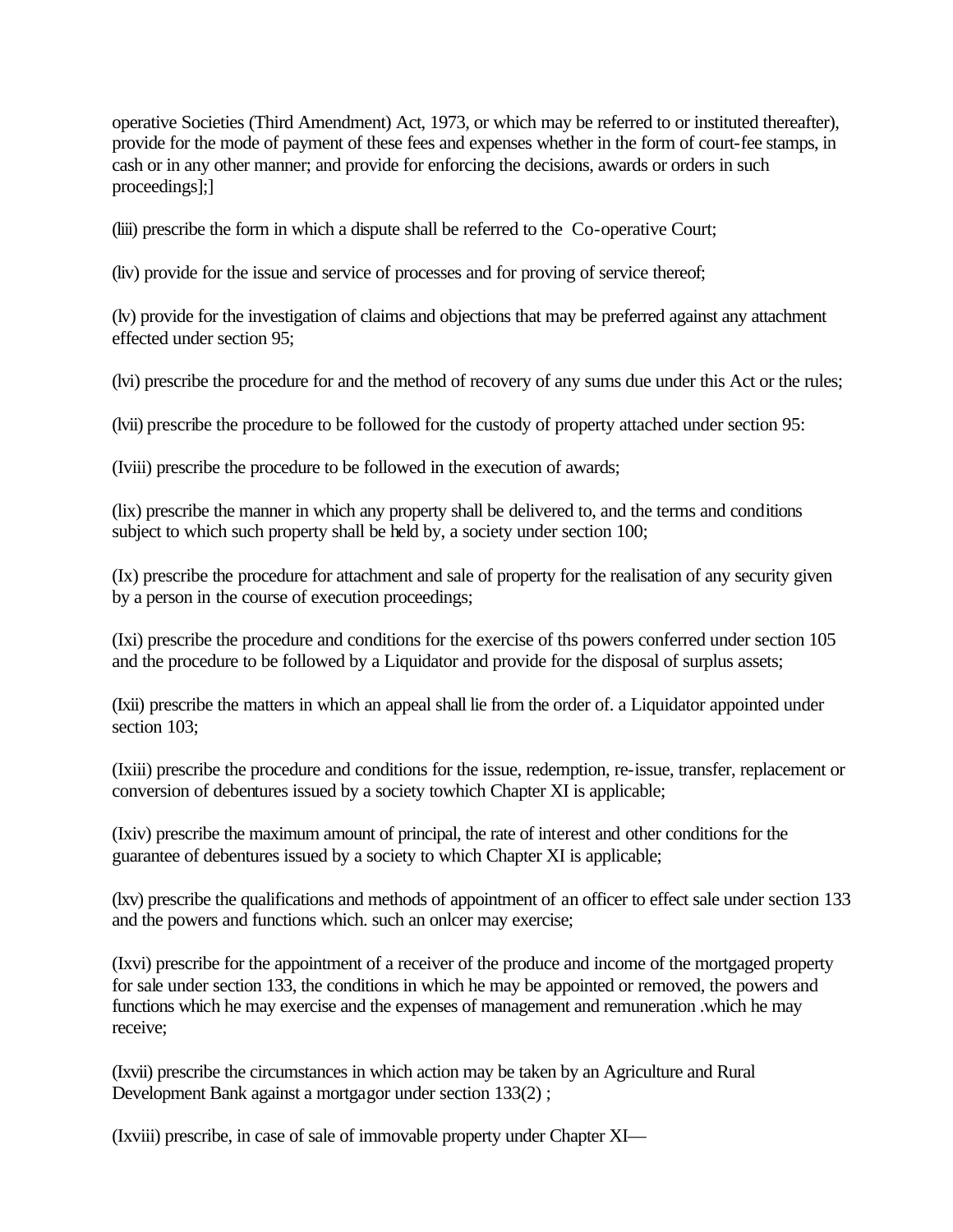(a) the procedure for proclamation and conduct of the sale and the conditions on which an attempt of sale may be abandoned ;

(b) the method of calculating the expenses incidental to the sale or attempted sale ;

(c) the procedure for the receipt of deposit and disposal of the proceeds of sale ;

(d) the procedure for a resale if an attempted sale is abandoned or the purchase money is not deposited within the prescribed time and the penalty to be levied against the purchaser who fails so to deposit the purchase money ;

(e) the form and method of disposal of money by an Agriculture and Rural Development Bank under section 135 ;

(f) the form of sale certificate under section 136 ;

(g} the procedure for the delivery by the Court of the property purchased to the purchaser under section 136 ;

(h) the form of the notice referred to in section 143 ; and

(i) the fee payable or the service of such notices and the manner of serving such notices on. and of the transmitting landlords fee to, the landlord named in such notices ;

(Ixix) prescribe the time within which and the procedure according to which property purchased by an Agriculture and Rural Development Bank at a sale of immovable property under Chapter XI shall be disposed of by the bank ;

(Ixx} prescribe the procedure to be followed in presenting and disposing of appeals ;

(Ixxi) prescribe the qualifications and tl-ic period of office of members of the Co-operative Appellate Court ;

(Ixxii) prescribe in the case of appeals lying to the State Government the authority to which power of hearing appeals may be delegated ;

(Ixxiii) prescribe the method of communicating or publishing any order, decision or award required to be communicated or published under this Act or the rules ;

(lxxiv) provide that the contravention of any of the rules shall be an offence under the Act;

(Ixxv} provide for all other matters expressly required or allowed by this Act to be prescribed by rules.

(3) The power to make rules conferred by this section is subject tc the condition of the rules being made after previous publication.

(4) All rules made under this section shall be laid for not less than thirty days before each House of the State Legislature as soon as possiible after they are made, and shall be subject to such modification as the Legislature may make during the session in which they are so laid, or the session immediately following.